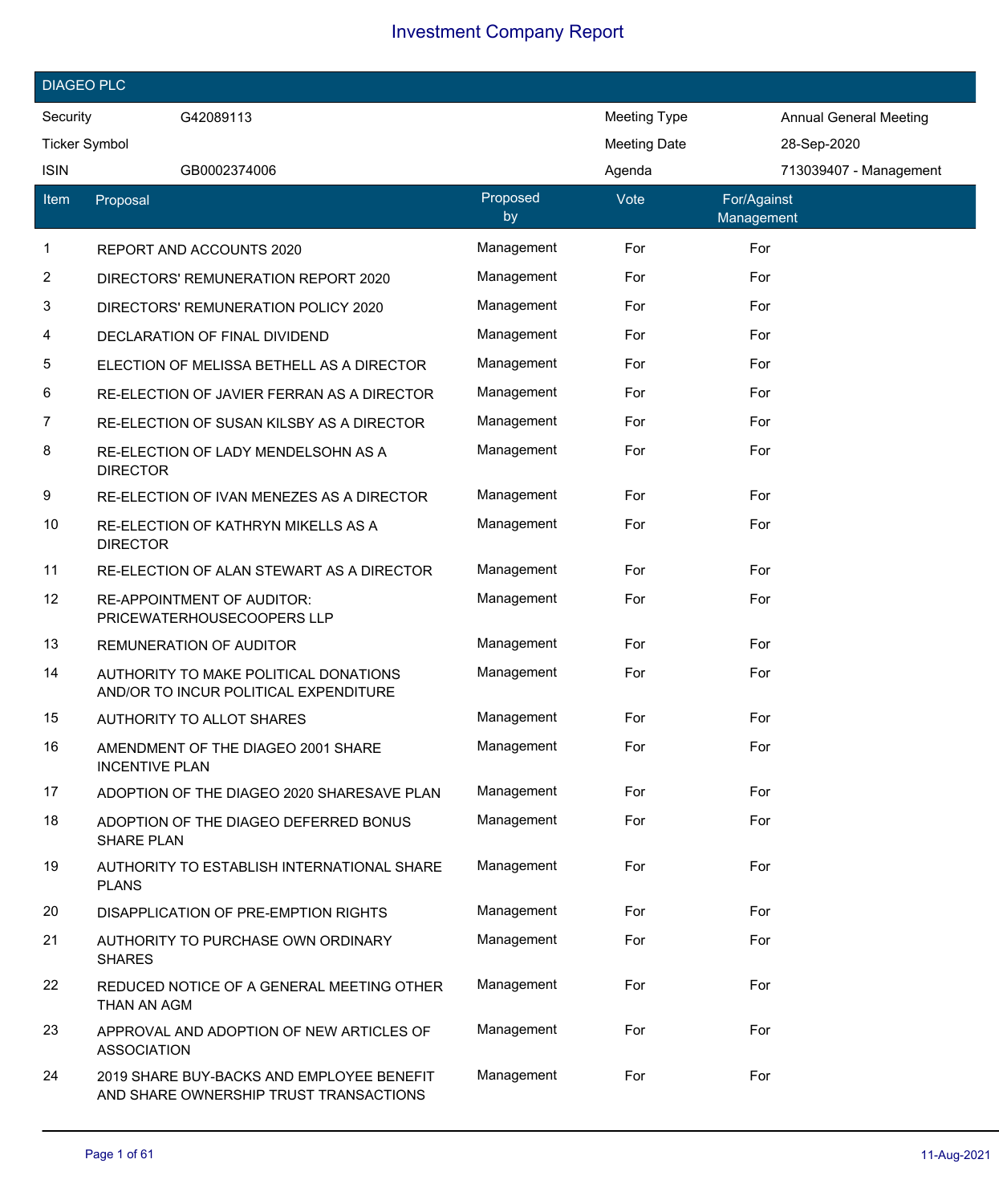Non-Voting

CMMT 28 AUG 2020: PLEASE NOTE THAT THIS IS A REVISION DUE TO MODIFICATION OF TEXT-IN RESOLUTION 12. IF YOU HAVE ALREADY SENT IN YOUR VOTES, PLEASE DO NOT VOTE-AGAIN UNLESS YOU DECIDE TO AMEND YOUR ORIGINAL INSTRUCTIONS. THANK YOU.

| <b>Account</b><br><b>Number</b> | <b>Account Name</b> | Internal Account | Custodian         | <b>Ballot Shares</b> | Unavailable<br><b>Shares</b> | Vote Date   | Date<br>Confirmed |
|---------------------------------|---------------------|------------------|-------------------|----------------------|------------------------------|-------------|-------------------|
| PI3F0500002                     | PI3F0500002         | GALT - MELLON    | <b>BNY MELLON</b> | .050                 |                              | 16-Sep-2020 | 16-Sep-2020       |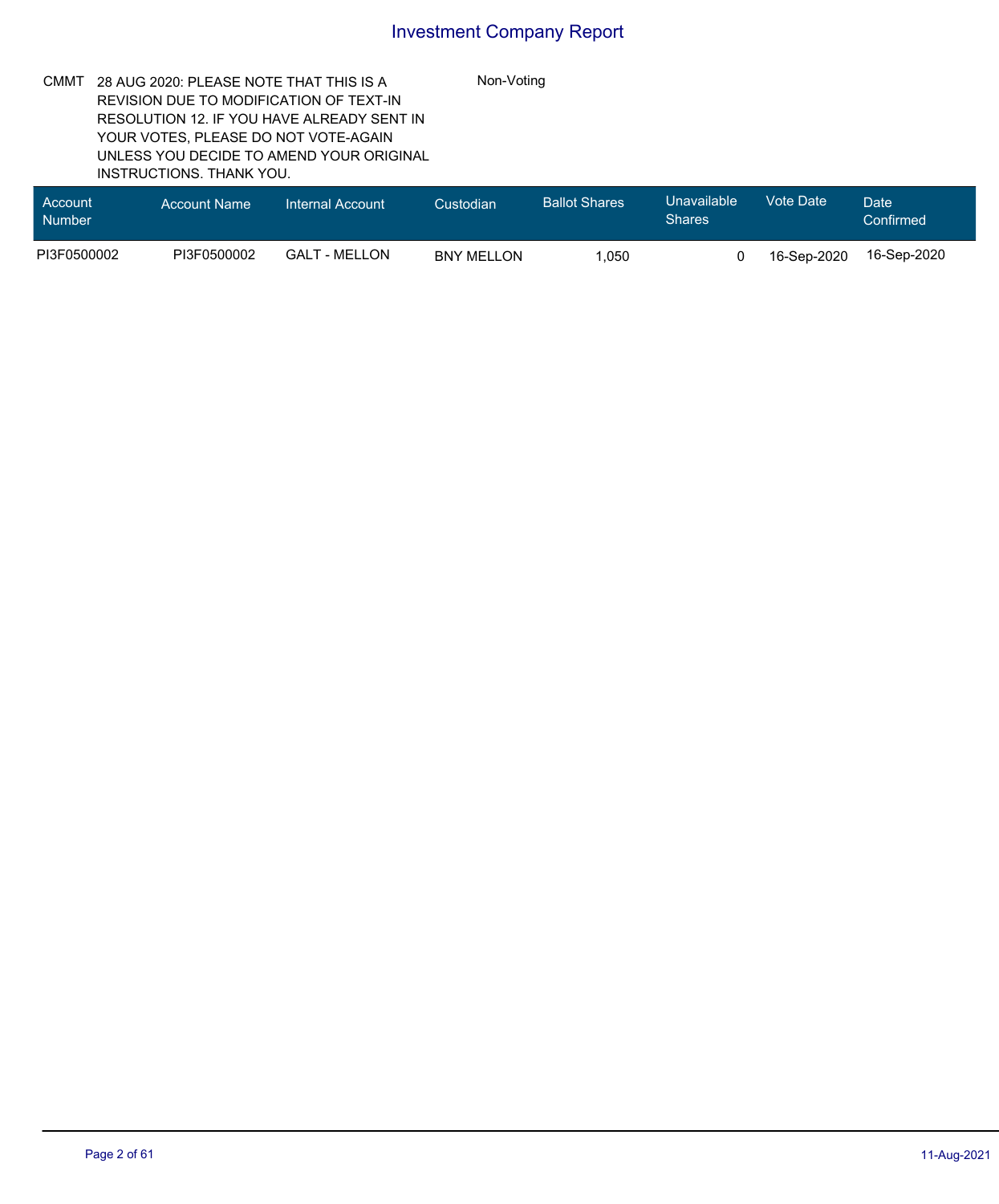|                      | THE PROCTER & GAMBLE COMPANY |                                          |                                                         |                   |                |                      |                              |             |                          |
|----------------------|------------------------------|------------------------------------------|---------------------------------------------------------|-------------------|----------------|----------------------|------------------------------|-------------|--------------------------|
| Security             |                              | 742718109                                |                                                         |                   |                | Meeting Type         |                              | Annual      |                          |
| <b>Ticker Symbol</b> |                              | PG                                       |                                                         |                   |                | <b>Meeting Date</b>  |                              | 13-Oct-2020 |                          |
| <b>ISIN</b>          |                              | US7427181091                             |                                                         |                   |                | Agenda               |                              |             | 935264969 - Management   |
| Item                 | Proposal                     |                                          |                                                         |                   | Proposed<br>by | Vote                 | For/Against<br>Management    |             |                          |
| 1A.                  |                              | ELECTION OF DIRECTOR: Francis S. Blake   |                                                         |                   | Management     | For                  | For                          |             |                          |
| 1B.                  |                              | ELECTION OF DIRECTOR: Angela F. Braly    |                                                         |                   | Management     | For                  | For                          |             |                          |
| 1C.                  |                              | ELECTION OF DIRECTOR: Amy L. Chang       |                                                         |                   | Management     | For                  | For                          |             |                          |
| 1D.                  |                              | ELECTION OF DIRECTOR: Joseph Jimenez     |                                                         |                   | Management     | For                  | For                          |             |                          |
| 1E.                  |                              | ELECTION OF DIRECTOR: Debra L. Lee       |                                                         |                   | Management     | For                  | For                          |             |                          |
| 1F.                  |                              | ELECTION OF DIRECTOR: Terry J. Lundgren  |                                                         |                   | Management     | For                  | For                          |             |                          |
| 1G.                  |                              |                                          | ELECTION OF DIRECTOR: Christine M. McCarthy             |                   | Management     | For                  | For                          |             |                          |
| 1H.                  |                              |                                          | ELECTION OF DIRECTOR: W. James McNerney, Jr.            |                   | Management     | For                  | For                          |             |                          |
| 11.                  |                              | ELECTION OF DIRECTOR: Nelson Peltz       |                                                         |                   | Management     | For                  | For                          |             |                          |
| 1J.                  |                              | ELECTION OF DIRECTOR: David S. Taylor    |                                                         |                   | Management     | For                  | For                          |             |                          |
| 1K.                  |                              |                                          | ELECTION OF DIRECTOR: Margaret C. Whitman               |                   | Management     | For                  | For                          |             |                          |
| 1L.                  |                              | ELECTION OF DIRECTOR: Patricia A. Woertz |                                                         |                   | Management     | For                  | For                          |             |                          |
| 2.                   | Accounting Firm.             |                                          | Ratify Appointment of the Independent Registered Public |                   | Management     | For                  | For                          |             |                          |
| 3.                   |                              | Compensation (the "Say on Pay" vote).    | Advisory Vote to Approve the Company's Executive        |                   | Management     | For                  | For                          |             |                          |
| 4.                   | Restated.                    | Approval of The Procter & Gamble Company | International Stock Ownership Plan, As Amended and      |                   | Management     | For                  | For                          |             |                          |
| 5.                   | Deforestation.               |                                          | Shareholder Proposal - Report on Efforts to Eliminate   |                   | Shareholder    | Against              | For                          |             |                          |
| 6.                   |                              |                                          | Shareholder Proposal - Annual Report on Diversity.      |                   | Shareholder    | Against              | For                          |             |                          |
| Account<br>Number    |                              | <b>Account Name</b>                      | <b>Internal Account</b>                                 | Custodian         |                | <b>Ballot Shares</b> | Unavailable<br><b>Shares</b> | Vote Date   | <b>Date</b><br>Confirmed |
|                      | B01PI3F0500002C              | C                                        | B01PI3F0500002 GALT - MELLON                            | <b>BNY MELLON</b> |                | 180                  | 0                            | 16-Sep-2020 | 16-Sep-2020              |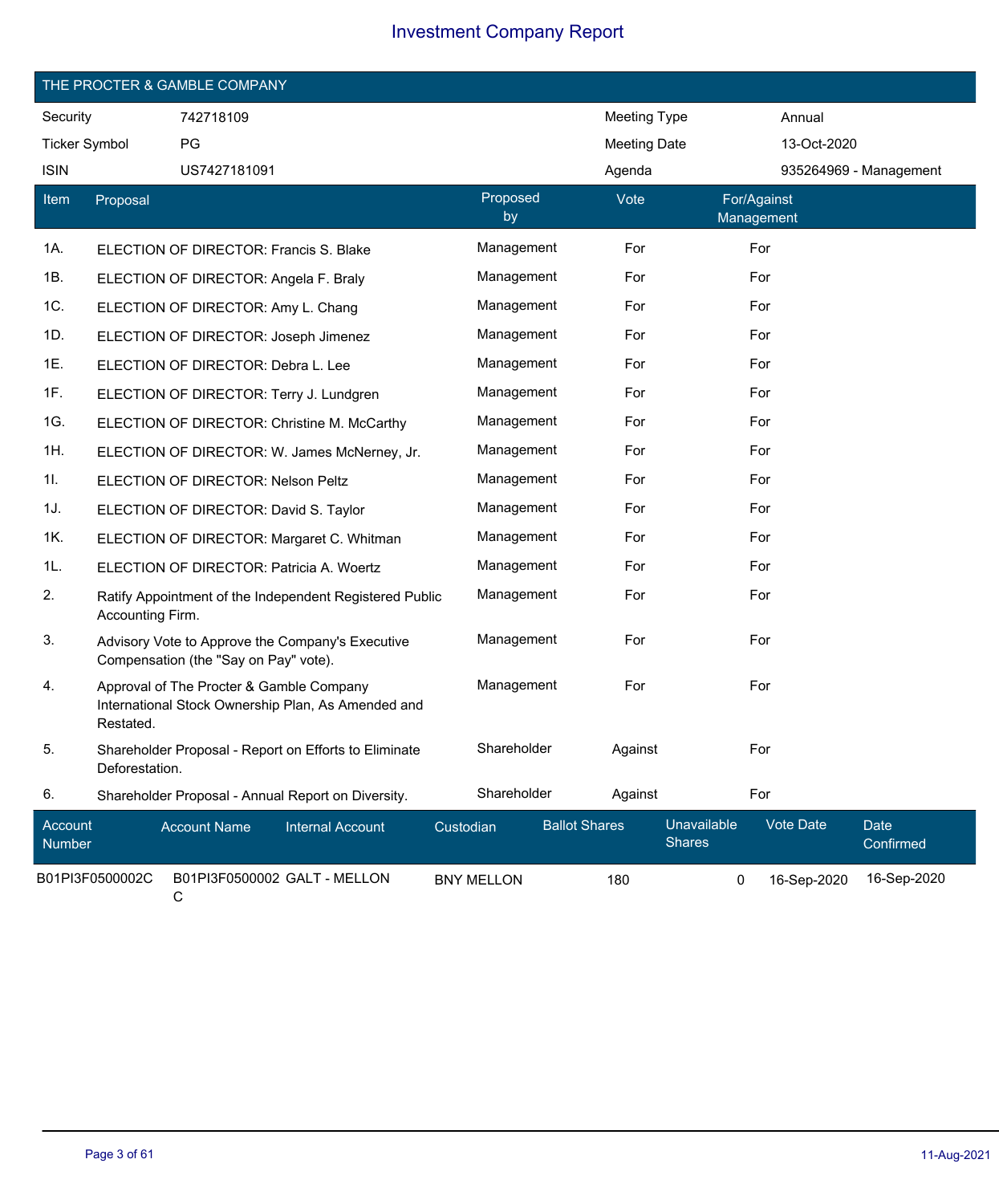|                          | THE CLOROX COMPANY |                                                 |                                                                                                             |           |                   |                      |                     |                              |                           |                        |
|--------------------------|--------------------|-------------------------------------------------|-------------------------------------------------------------------------------------------------------------|-----------|-------------------|----------------------|---------------------|------------------------------|---------------------------|------------------------|
| Security                 |                    | 189054109                                       |                                                                                                             |           |                   |                      | Meeting Type        |                              | Annual                    |                        |
| <b>Ticker Symbol</b>     |                    | <b>CLX</b>                                      |                                                                                                             |           |                   |                      | <b>Meeting Date</b> |                              | 18-Nov-2020               |                        |
| <b>ISIN</b>              |                    | US1890541097                                    |                                                                                                             |           |                   |                      | Agenda              |                              |                           | 935281383 - Management |
| Item                     | Proposal           |                                                 |                                                                                                             |           | Proposed<br>by    |                      | Vote                |                              | For/Against<br>Management |                        |
| 1A.                      |                    | Election of Director: Amy Banse                 |                                                                                                             |           | Management        |                      | For                 |                              | For                       |                        |
| 1B.                      |                    | Election of Director: Richard H. Carmona        |                                                                                                             |           | Management        |                      | For                 |                              | For                       |                        |
| 1C.                      |                    | Election of Director: Benno Dorer               |                                                                                                             |           | Management        |                      | For                 |                              | For                       |                        |
| 1D.                      |                    | Election of Director: Spencer C. Fleischer      |                                                                                                             |           | Management        |                      | For                 |                              | For                       |                        |
| 1E.                      |                    | Election of Director: Esther Lee                |                                                                                                             |           | Management        |                      | For                 |                              | For                       |                        |
| 1F.                      |                    | Election of Director: A.D. David Mackay         |                                                                                                             |           | Management        |                      | For                 |                              | For                       |                        |
| 1G.                      |                    | Election of Director: Paul Parker               |                                                                                                             |           | Management        |                      | For                 |                              | For                       |                        |
| 1H.                      |                    | Election of Director: Linda Rendle              |                                                                                                             |           | Management        |                      | For                 |                              | For                       |                        |
| 11.                      |                    | Election of Director: Matthew J. Shattock       |                                                                                                             |           | Management        |                      | For                 |                              | For                       |                        |
| 1J.                      |                    | Election of Director: Kathryn Tesija            |                                                                                                             |           | Management        |                      | For                 |                              | For                       |                        |
| 1K.                      |                    | Election of Director: Pamela Thomas-Graham      |                                                                                                             |           | Management        |                      | For                 |                              | For                       |                        |
| 1L.                      |                    | Election of Director: Russell Weiner            |                                                                                                             |           | Management        |                      | For                 |                              | For                       |                        |
| 1M.                      |                    | Election of Director: Christopher J. Williams   |                                                                                                             |           | Management        |                      | For                 |                              | For                       |                        |
| 2.                       |                    |                                                 | Advisory Vote to Approve Executive Compensation.                                                            |           | Management        |                      | For                 |                              | For                       |                        |
| 3.                       | Accounting Firm.   |                                                 | Ratification of the Selection of Ernst & Young LLP as the<br>Clorox Company's Independent Registered Public |           | Management        |                      | For                 |                              | For                       |                        |
| 4.                       | Provision.         | Incorporation to Eliminate Supermajority Voting | Approval of the Amended and Restated Certificate of                                                         |           | Management        |                      | For                 |                              | For                       |                        |
| Account<br><b>Number</b> |                    | <b>Account Name</b>                             | <b>Internal Account</b>                                                                                     | Custodian |                   | <b>Ballot Shares</b> |                     | Unavailable<br><b>Shares</b> | <b>Vote Date</b>          | Date<br>Confirmed      |
|                          | B01PI3F0500002C    | С                                               | B01PI3F0500002 GALT - MELLON                                                                                |           | <b>BNY MELLON</b> |                      | 110                 | 0                            | 26-Oct-2020               | 26-Oct-2020            |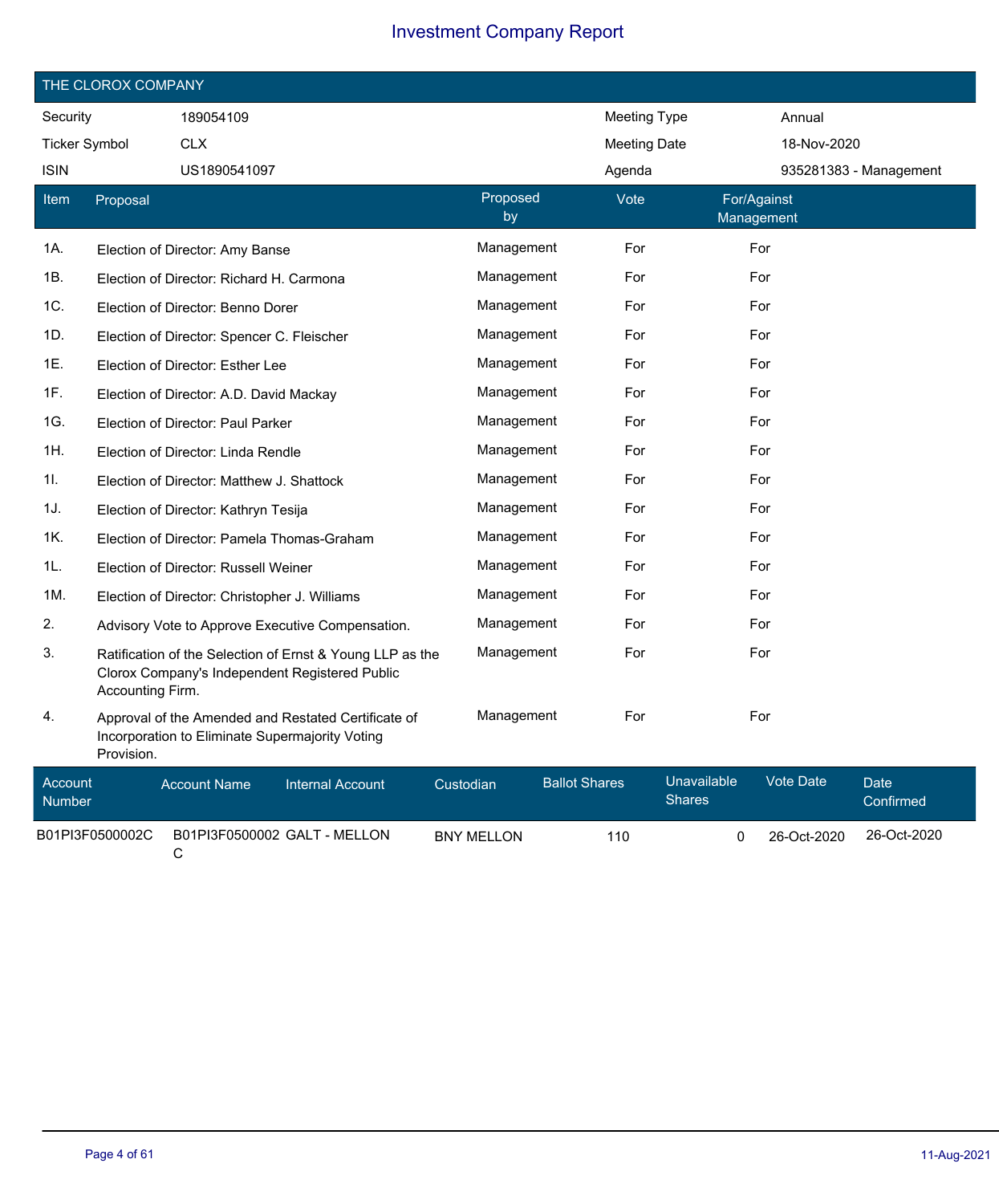|                      | MICROSOFT CORPORATION |                                                                                    |                                                          |           |                   |                      |                     |                              |                           |             |                          |
|----------------------|-----------------------|------------------------------------------------------------------------------------|----------------------------------------------------------|-----------|-------------------|----------------------|---------------------|------------------------------|---------------------------|-------------|--------------------------|
| Security             |                       | 594918104                                                                          |                                                          |           |                   |                      | <b>Meeting Type</b> |                              |                           | Annual      |                          |
| <b>Ticker Symbol</b> |                       | <b>MSFT</b>                                                                        |                                                          |           |                   |                      | <b>Meeting Date</b> |                              |                           | 02-Dec-2020 |                          |
| <b>ISIN</b>          |                       | US5949181045                                                                       |                                                          |           |                   |                      | Agenda              |                              |                           |             | 935284478 - Management   |
| Item                 | Proposal              |                                                                                    |                                                          |           | Proposed<br>by    |                      | Vote                |                              | For/Against<br>Management |             |                          |
| 1A.                  |                       | Election of Director: Reid G. Hoffman                                              |                                                          |           | Management        |                      | For                 |                              | For                       |             |                          |
| 1B.                  |                       | Election of Director: Hugh F. Johnston                                             |                                                          |           | Management        |                      | For                 |                              | For                       |             |                          |
| 1C.                  |                       | Election of Director: Teri L. List-Stoll                                           |                                                          |           | Management        |                      | For                 |                              | For                       |             |                          |
| 1D.                  |                       | Election of Director: Satya Nadella                                                |                                                          |           | Management        |                      | For                 |                              | For                       |             |                          |
| 1E.                  |                       | Election of Director: Sandra E. Peterson                                           |                                                          |           | Management        |                      | For                 |                              | For                       |             |                          |
| 1F.                  |                       | Election of Director: Penny S. Pritzker                                            |                                                          |           | Management        |                      | For                 |                              | For                       |             |                          |
| 1G.                  |                       | Election of Director: Charles W. Scharf                                            |                                                          |           | Management        |                      | For                 |                              | For                       |             |                          |
| 1H.                  |                       | Election of Director: Arne M. Sorenson                                             |                                                          |           | Management        |                      | For                 |                              | For                       |             |                          |
| 1I.                  |                       | Election of Director: John W. Stanton                                              |                                                          |           | Management        |                      | For                 |                              | For                       |             |                          |
| 1J.                  |                       | Election of Director: John W. Thompson                                             |                                                          |           | Management        |                      | For                 |                              | For                       |             |                          |
| 1K.                  |                       | Election of Director: Emma N. Walmsley                                             |                                                          |           | Management        |                      | For                 |                              | For                       |             |                          |
| 1L.                  |                       | Election of Director: Padmasree Warrior                                            |                                                          |           | Management        |                      | For                 |                              | For                       |             |                          |
| 2.                   | compensation.         |                                                                                    | Advisory vote to approve named executive officer         |           | Management        |                      | For                 |                              | For                       |             |                          |
| 3.                   |                       | auditor for fiscal year 2021.                                                      | Ratification of Deloitte & Touche LLP as our independent |           | Management        |                      | For                 |                              | For                       |             |                          |
| 4.                   |                       | Shareholder Proposal - Report on Employee<br>Representation on Board of Directors. |                                                          |           | Shareholder       |                      | Against             |                              | For                       |             |                          |
| Account<br>Number    |                       | <b>Account Name</b>                                                                | <b>Internal Account</b>                                  | Custodian |                   | <b>Ballot Shares</b> |                     | Unavailable<br><b>Shares</b> |                           | Vote Date   | <b>Date</b><br>Confirmed |
|                      | B01PI3F0500002C       | C                                                                                  | B01PI3F0500002 GALT - MELLON                             |           | <b>BNY MELLON</b> |                      | 360                 | $\mathbf 0$                  |                           | 26-Oct-2020 | 26-Oct-2020              |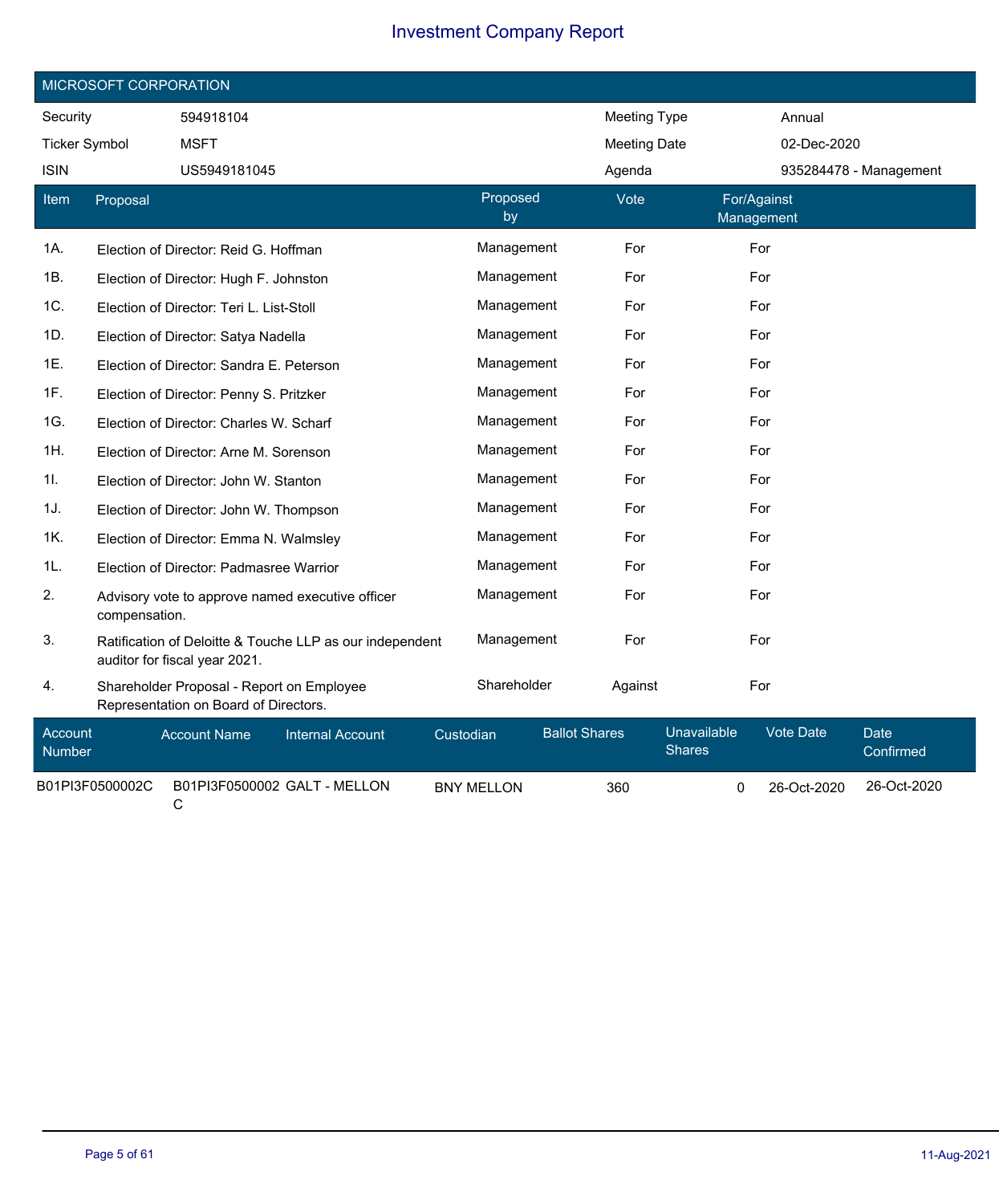|                      | COSTCO WHOLESALE CORPORATION |                                              |                                                    |                   |                      |                              |                  |                          |  |  |
|----------------------|------------------------------|----------------------------------------------|----------------------------------------------------|-------------------|----------------------|------------------------------|------------------|--------------------------|--|--|
| Security             |                              | 22160K105                                    |                                                    |                   | <b>Meeting Type</b>  |                              | Annual           |                          |  |  |
| <b>Ticker Symbol</b> |                              | COST                                         |                                                    |                   | <b>Meeting Date</b>  |                              | 21-Jan-2021      |                          |  |  |
| <b>ISIN</b>          |                              | US22160K1051                                 |                                                    |                   | Agenda               |                              |                  | 935312796 - Management   |  |  |
| Item                 | Proposal                     |                                              |                                                    | Proposed<br>by    | Vote                 | For/Against<br>Management    |                  |                          |  |  |
| $\mathbf{1}$ .       | <b>DIRECTOR</b>              |                                              |                                                    | Management        |                      |                              |                  |                          |  |  |
|                      | 1                            | Susan L. Decker                              |                                                    |                   | For                  | For                          |                  |                          |  |  |
|                      | 2                            | Kenneth D. Denman                            |                                                    |                   | For                  | For                          |                  |                          |  |  |
|                      | 3                            | Richard A. Galanti                           |                                                    |                   | For                  | For                          |                  |                          |  |  |
|                      | 4                            | W. Craig Jelinek                             |                                                    |                   | For                  | For                          |                  |                          |  |  |
|                      | 5                            | Sally Jewell                                 |                                                    |                   | For                  | For                          |                  |                          |  |  |
|                      | 6                            | Charles T. Munger                            |                                                    |                   | For                  | For                          |                  |                          |  |  |
|                      | 7.                           | Jeffrey S. Raikes                            |                                                    |                   | For                  | For                          |                  |                          |  |  |
| 2.                   |                              |                                              | Ratification of selection of independent auditors. | Management        | For                  | For                          |                  |                          |  |  |
| 3.                   | compensation.                | Approval, on an advisory basis, of executive |                                                    | Management        | For                  | For                          |                  |                          |  |  |
| Account<br>Number    |                              | <b>Account Name</b>                          | <b>Internal Account</b>                            | Custodian         | <b>Ballot Shares</b> | Unavailable<br><b>Shares</b> | <b>Vote Date</b> | <b>Date</b><br>Confirmed |  |  |
| B01PI3F0500002C      |                              |                                              | B01PI3F0500002 GALT - MELLON                       | <b>BNY MELLON</b> | 70                   | 0                            | 22-Dec-2020      | 22-Dec-2020              |  |  |

C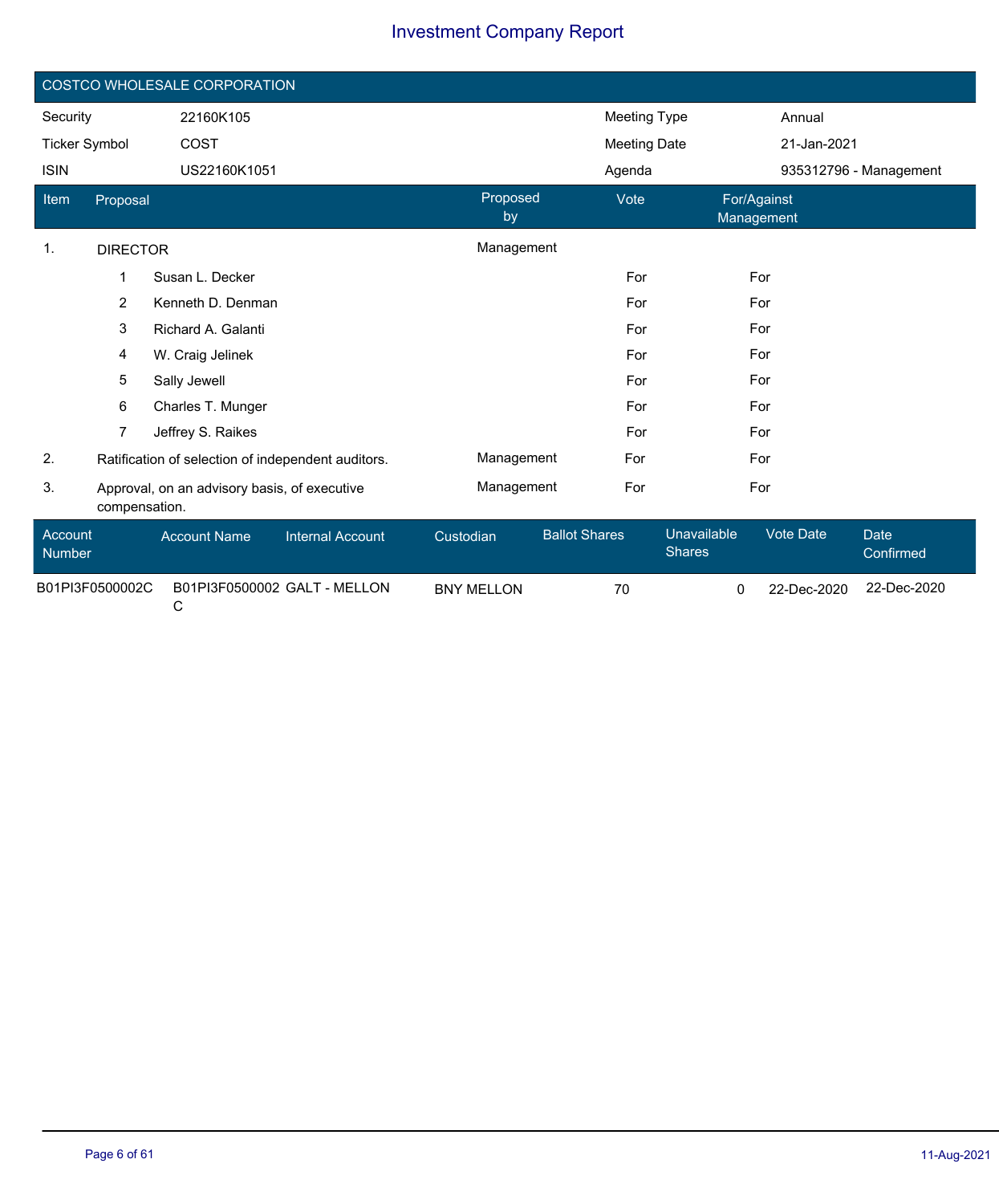|                          | HORMEL FOODS CORPORATION |                                                 |                                                                                                                                                                         |           |                   |                      |                     |                              |                  |                        |
|--------------------------|--------------------------|-------------------------------------------------|-------------------------------------------------------------------------------------------------------------------------------------------------------------------------|-----------|-------------------|----------------------|---------------------|------------------------------|------------------|------------------------|
| Security                 |                          | 440452100                                       |                                                                                                                                                                         |           |                   |                      | <b>Meeting Type</b> |                              | Annual           |                        |
| <b>Ticker Symbol</b>     |                          | <b>HRL</b>                                      |                                                                                                                                                                         |           |                   |                      | <b>Meeting Date</b> |                              | 26-Jan-2021      |                        |
| <b>ISIN</b>              |                          | US4404521001                                    |                                                                                                                                                                         |           |                   |                      | Agenda              |                              |                  | 935315564 - Management |
| Item                     | Proposal                 |                                                 |                                                                                                                                                                         |           | Proposed<br>by    |                      | Vote                | For/Against<br>Management    |                  |                        |
| 1а.                      |                          | Election of Director: Prama Bhatt               |                                                                                                                                                                         |           | Management        |                      | For                 |                              | For              |                        |
| 1b.                      |                          | Election of Director: Gary C. Bhojwani          |                                                                                                                                                                         |           | Management        |                      | For                 |                              | For              |                        |
| 1c.                      |                          | Election of Director: Terrell K. Crews          |                                                                                                                                                                         |           | Management        |                      | For                 |                              | For              |                        |
| 1d.                      |                          | Election of Director: Stephen M. Lacy           |                                                                                                                                                                         |           | Management        |                      | For                 |                              | For              |                        |
| 1e.                      |                          | Election of Director: Elsa A. Murano, Ph.D.     |                                                                                                                                                                         |           | Management        |                      | For                 |                              | For              |                        |
| 1f.                      |                          | Election of Director: Susan K. Nestegard        |                                                                                                                                                                         |           | Management        |                      | For                 |                              | For              |                        |
| 1g.                      |                          | Election of Director: William A. Newlands       |                                                                                                                                                                         |           | Management        |                      | For                 |                              | For              |                        |
| 1h.                      |                          | Election of Director: Christopher J. Policinski |                                                                                                                                                                         |           | Management        |                      | For                 |                              | For              |                        |
| 1i.                      |                          | Election of Director: Jose Luis Prado           |                                                                                                                                                                         |           | Management        |                      | For                 |                              | For              |                        |
| 1j.                      |                          | Election of Director: Sally J. Smith            |                                                                                                                                                                         |           | Management        |                      | For                 |                              | For              |                        |
| 1k.                      |                          | Election of Director: James P. Snee             |                                                                                                                                                                         |           | Management        |                      | For                 |                              | For              |                        |
| 11.                      |                          | Election of Director: Steven A. White           |                                                                                                                                                                         |           | Management        |                      | For                 |                              | For              |                        |
| 2.                       |                          | ending October 31, 2021.                        | Ratify the appointment by the Audit Committee of the<br>Board of Directors of Ernst & Young LLP as independent<br>registered public accounting firm for the fiscal year |           | Management        |                      | For                 |                              | For              |                        |
| 3.                       | statement.               |                                                 | Approve the Named Executive Officer compensation as<br>disclosed in the Company's 2021 annual meeting proxy                                                             |           | Management        |                      | For                 |                              | For              |                        |
| Account<br><b>Number</b> |                          | <b>Account Name</b>                             | <b>Internal Account</b>                                                                                                                                                 | Custodian |                   | <b>Ballot Shares</b> |                     | Unavailable<br><b>Shares</b> | <b>Vote Date</b> | Date<br>Confirmed      |
|                          | B01PI3F0500002C          |                                                 | B01PI3F0500002 GALT - MELLON                                                                                                                                            |           | <b>BNY MELLON</b> |                      | 430                 | 0                            | 22-Dec-2020      | 22-Dec-2020            |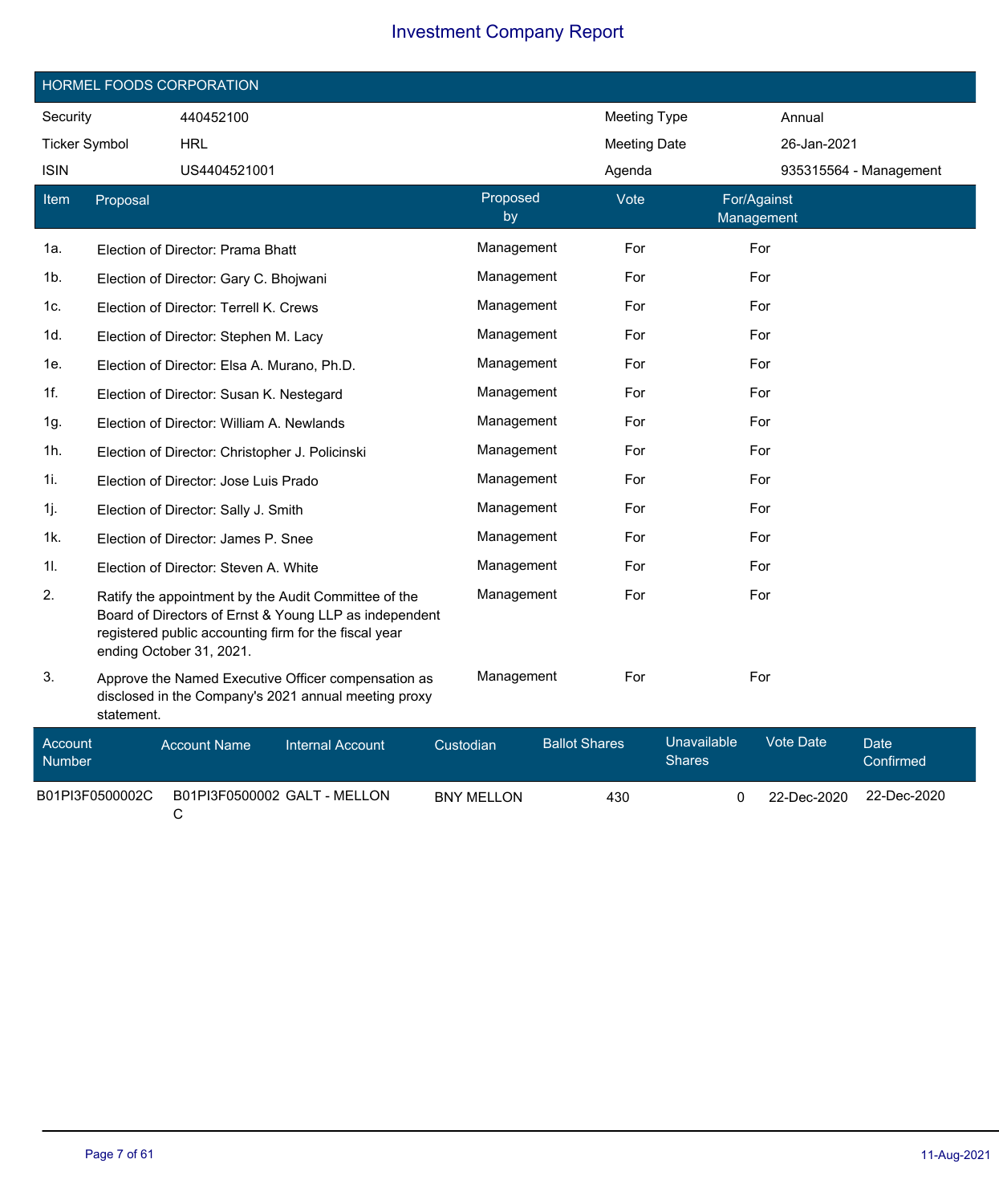|                      | METRO INC.       |                         |                                                                                                                 |           |                    |                      |                     |                              |                           |             |                          |
|----------------------|------------------|-------------------------|-----------------------------------------------------------------------------------------------------------------|-----------|--------------------|----------------------|---------------------|------------------------------|---------------------------|-------------|--------------------------|
| Security             |                  | 59162N109               |                                                                                                                 |           |                    |                      | <b>Meeting Type</b> |                              | Annual                    |             |                          |
| <b>Ticker Symbol</b> |                  | <b>MTRAF</b>            |                                                                                                                 |           |                    |                      | <b>Meeting Date</b> |                              |                           | 26-Jan-2021 |                          |
| <b>ISIN</b>          |                  | CA59162N1096            |                                                                                                                 |           |                    |                      | Agenda              |                              |                           |             | 935319132 - Management   |
| Item                 | Proposal         |                         |                                                                                                                 |           | Proposed<br>by     |                      | Vote                |                              | For/Against<br>Management |             |                          |
| $\mathbf{1}$         | <b>DIRECTOR</b>  |                         |                                                                                                                 |           | Management         |                      |                     |                              |                           |             |                          |
|                      | 1                | Maryse Bertrand         |                                                                                                                 |           |                    |                      | For                 |                              | For                       |             |                          |
|                      | $\overline{2}$   | Pierre Boivin           |                                                                                                                 |           |                    |                      | For                 |                              | For                       |             |                          |
|                      | 3                | François J. Coutu       |                                                                                                                 |           |                    |                      | For                 |                              | For                       |             |                          |
|                      | 4                | <b>Michel Coutu</b>     |                                                                                                                 |           |                    |                      | For                 |                              | For                       |             |                          |
|                      | 5                | Stephanie Coyles        |                                                                                                                 |           |                    |                      | For                 |                              | For                       |             |                          |
|                      | 6                | <b>Claude Dussault</b>  |                                                                                                                 |           |                    |                      | For                 |                              | For                       |             |                          |
|                      | 7                | Russell Goodman         |                                                                                                                 |           |                    |                      | For                 |                              | For                       |             |                          |
|                      | 8                | Marc Guay               |                                                                                                                 |           |                    |                      | For                 |                              | For                       |             |                          |
|                      | 9                | Christian W.E. Haub     |                                                                                                                 |           |                    |                      | For                 |                              | For                       |             |                          |
|                      | 10               | Eric R. La Flèche       |                                                                                                                 |           |                    |                      | For                 |                              | For                       |             |                          |
|                      | 11               | <b>Christine Magee</b>  |                                                                                                                 |           |                    |                      | For                 |                              | For                       |             |                          |
|                      | 12               | Line Rivard             |                                                                                                                 |           |                    |                      | For                 |                              | For                       |             |                          |
| $\overline{c}$       | the Corporation. |                         | Appointment of Auditors Appointment of Ernst & Young<br>LLP, Chartered Professional Accountants, as Auditors of |           | Management         |                      | For                 |                              | For                       |             |                          |
| 3                    |                  | executive compensation. | Advisory resolution on the Corporation's approach to                                                            |           | Management         |                      | For                 |                              | For                       |             |                          |
| 4                    |                  |                         | Ordinary resolution ratifying, confirming and approving<br>certain amendments to the Corporation's By-Laws.     |           | Management         |                      | For                 |                              | For                       |             |                          |
| Account<br>Number    |                  | <b>Account Name</b>     | <b>Internal Account</b>                                                                                         | Custodian |                    | <b>Ballot Shares</b> |                     | Unavailable<br><b>Shares</b> | Vote Date                 |             | <b>Date</b><br>Confirmed |
| B01PI3F0500002C      |                  |                         | B01PI3F0500002 GALT - MELLON                                                                                    |           | <b>CIBC MELLON</b> |                      | 510                 | 0                            |                           | 18-Jan-2021 | 18-Jan-2021              |

C GLOBAL SECURITIES SERVICES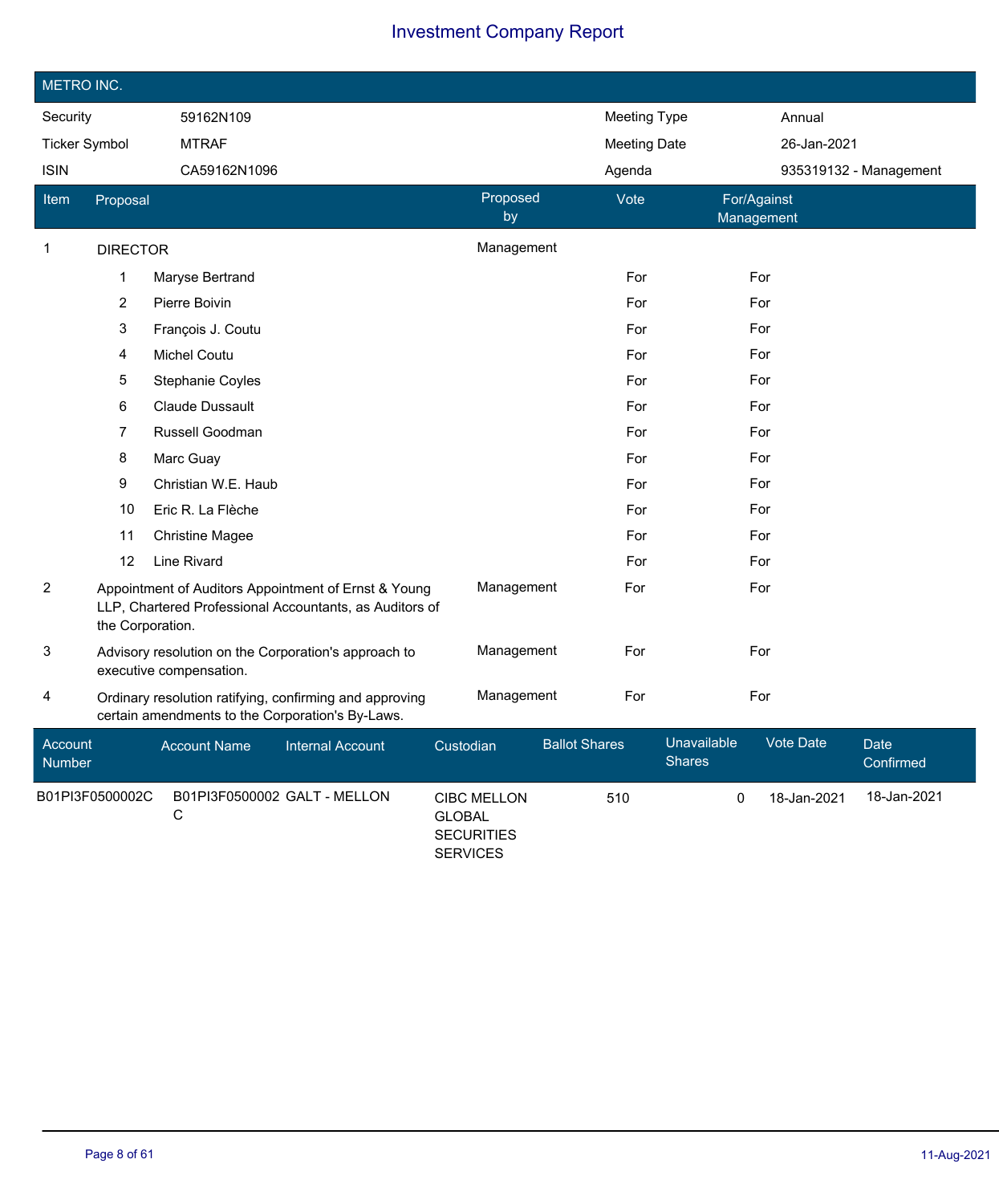|             | <b>COMPASS GROUP PLC</b>                                                                                  |                |                     |                           |                               |  |  |  |  |
|-------------|-----------------------------------------------------------------------------------------------------------|----------------|---------------------|---------------------------|-------------------------------|--|--|--|--|
| Security    | G23296208                                                                                                 |                | <b>Meeting Type</b> |                           | <b>Annual General Meeting</b> |  |  |  |  |
|             | <b>Ticker Symbol</b>                                                                                      |                | <b>Meeting Date</b> | 04-Feb-2021               |                               |  |  |  |  |
| <b>ISIN</b> | GB00BD6K4575                                                                                              |                | Agenda              |                           | 713451021 - Management        |  |  |  |  |
| ltem        | Proposal                                                                                                  | Proposed<br>by | Vote                | For/Against<br>Management |                               |  |  |  |  |
| $\mathbf 1$ | RECEIVE AND ADOPT THE DIRECTORS' ANNUAL<br>REPORT AND ACCOUNTS AND THE AUDITOR'S<br><b>REPORT THEREON</b> | Management     | For                 | For                       |                               |  |  |  |  |
| 2           | RECEIVE AND ADOPT THE REMUNERATION POLICY                                                                 | Management     | For                 | For                       |                               |  |  |  |  |
| 3           | RECEIVE AND ADOPT THE DIRECTORS'<br><b>REMUNERATION REPORT</b>                                            | Management     | For                 | For                       |                               |  |  |  |  |
| 4           | ELECT IAN MEAKINS AS A DIRECTOR                                                                           | Management     | For                 | For                       |                               |  |  |  |  |
| 5           | RE-ELECT DOMINIC BLAKEMORE AS A DIRECTOR                                                                  | Management     | For                 | For                       |                               |  |  |  |  |
| 6           | RE-ELECT GARY GREEN AS A DIRECTOR                                                                         | Management     | For                 | For                       |                               |  |  |  |  |
| 7           | RE-ELECT KAREN WITTS AS A DIRECTOR                                                                        | Management     | For                 | For                       |                               |  |  |  |  |
| 8           | RE-ELECT CAROL ARROWSMITH AS A DIRECTOR                                                                   | Management     | For                 | For                       |                               |  |  |  |  |
| 9           | RE-ELECT JOHN BASON AS A DIRECTOR                                                                         | Management     | For                 | For                       |                               |  |  |  |  |
| 10          | RE-ELECT STEFAN BOMHARD AS A DIRECTOR                                                                     | Management     | For                 | For                       |                               |  |  |  |  |
| 11          | RE-ELECT JOHN BRYANT AS A DIRECTOR                                                                        | Management     | For                 | For                       |                               |  |  |  |  |
| 12          | RE-ELECT ANNE-FRANCOISE NESMES AS A<br><b>DIRECTOR</b>                                                    | Management     | For                 | For                       |                               |  |  |  |  |
| 13          | RE-ELECT NELSON SILVA AS A DIRECTOR                                                                       | Management     | For                 | For                       |                               |  |  |  |  |
| 14          | RE-ELECT IREENA VITTAL AS A DIRECTOR                                                                      | Management     | For                 | For                       |                               |  |  |  |  |
| 15          | REAPPOINT KPMG LLP AS AUDITOR                                                                             | Management     | For                 | For                       |                               |  |  |  |  |
| 16          | AUTHORISE THE AUDIT COMMITTEE TO AGREE THE<br><b>AUDITOR'S REMUNERATION</b>                               | Management     | For                 | For                       |                               |  |  |  |  |
| 17          | DONATIONS TO POLITICAL ORGANISATIONS                                                                      | Management     | For                 | For                       |                               |  |  |  |  |
| 18          | AUTHORITY TO ALLOT SHARES                                                                                 | Management     | For                 | For                       |                               |  |  |  |  |
| 19          | AUTHORITY TO ALLOT SHARES FOR CASH                                                                        | Management     | For                 | For                       |                               |  |  |  |  |
| 20          | ADDITIONAL AUTHORITY TO ALLOT SHARES FOR<br>CASH IN LIMITED CIRCUMSTANCES                                 | Management     | For                 | For                       |                               |  |  |  |  |
| 21          | AUTHORITY TO PURCHASE SHARES                                                                              | Management     | For                 | For                       |                               |  |  |  |  |
| 22          | ADOPTION OF ARTICLES OF ASSOCIATION                                                                       | Management     | For                 | For                       |                               |  |  |  |  |

I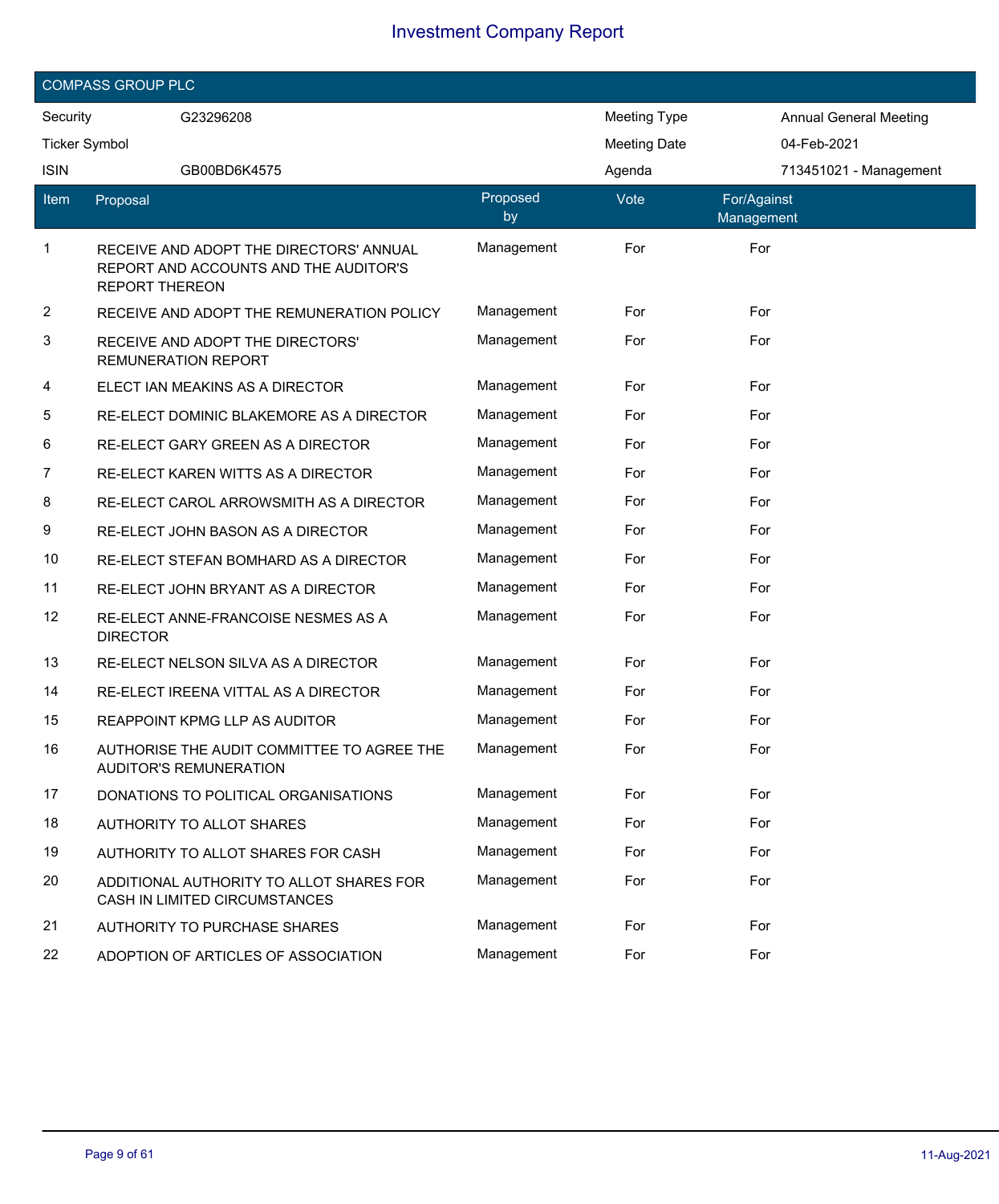| 23                       | REDUCE GENERAL MEETING NOTICE PERIODS: TO<br>AUTHORISE THE DIRECTORS TO CALL A GENERAL<br>MEETING OF THE COMPANY, OTHER THAN AN<br>ANNUAL GENERAL MEETING, ON NOT LESS THAN<br>14 CLEAR WORKING DAYS' NOTICE, PROVIDED<br>THAT THIS AUTHORITY SHALL EXPIRE AT THE<br>CONCLUSION OF THE NEXT ANNUAL GENERAL<br>MEETING OF THE COMPANY AFTER THE DATE OF |                         |                   | Management<br>For    |                              | For         |                   |
|--------------------------|--------------------------------------------------------------------------------------------------------------------------------------------------------------------------------------------------------------------------------------------------------------------------------------------------------------------------------------------------------|-------------------------|-------------------|----------------------|------------------------------|-------------|-------------------|
| <b>CMMT</b>              | THE PASSING OF THIS RESOLUTION<br>16 DEC 2020: PLEASE NOTE THAT THIS IS A<br>REVISION DUE TO MODIFICATION OF THE-TEXT OF<br>RESOLUTION 23. IF YOU HAVE ALREADY SENT IN<br>YOUR VOTES, PLEASE DO NOT-VOTE AGAIN<br>UNLESS YOU DECIDE TO AMEND YOUR ORIGINAL<br><b>INSTRUCTIONS, THANK YOU</b>                                                           |                         | Non-Voting        |                      |                              |             |                   |
| Account<br><b>Number</b> | <b>Account Name</b>                                                                                                                                                                                                                                                                                                                                    | <b>Internal Account</b> | Custodian         | <b>Ballot Shares</b> | Unavailable<br><b>Shares</b> | Vote Date   | Date<br>Confirmed |
| PI3F0500002              | PI3F0500002                                                                                                                                                                                                                                                                                                                                            | <b>GALT - MELLON</b>    | <b>BNY MELLON</b> | 2.000                | 0                            | 22-Dec-2020 | 22-Dec-2020       |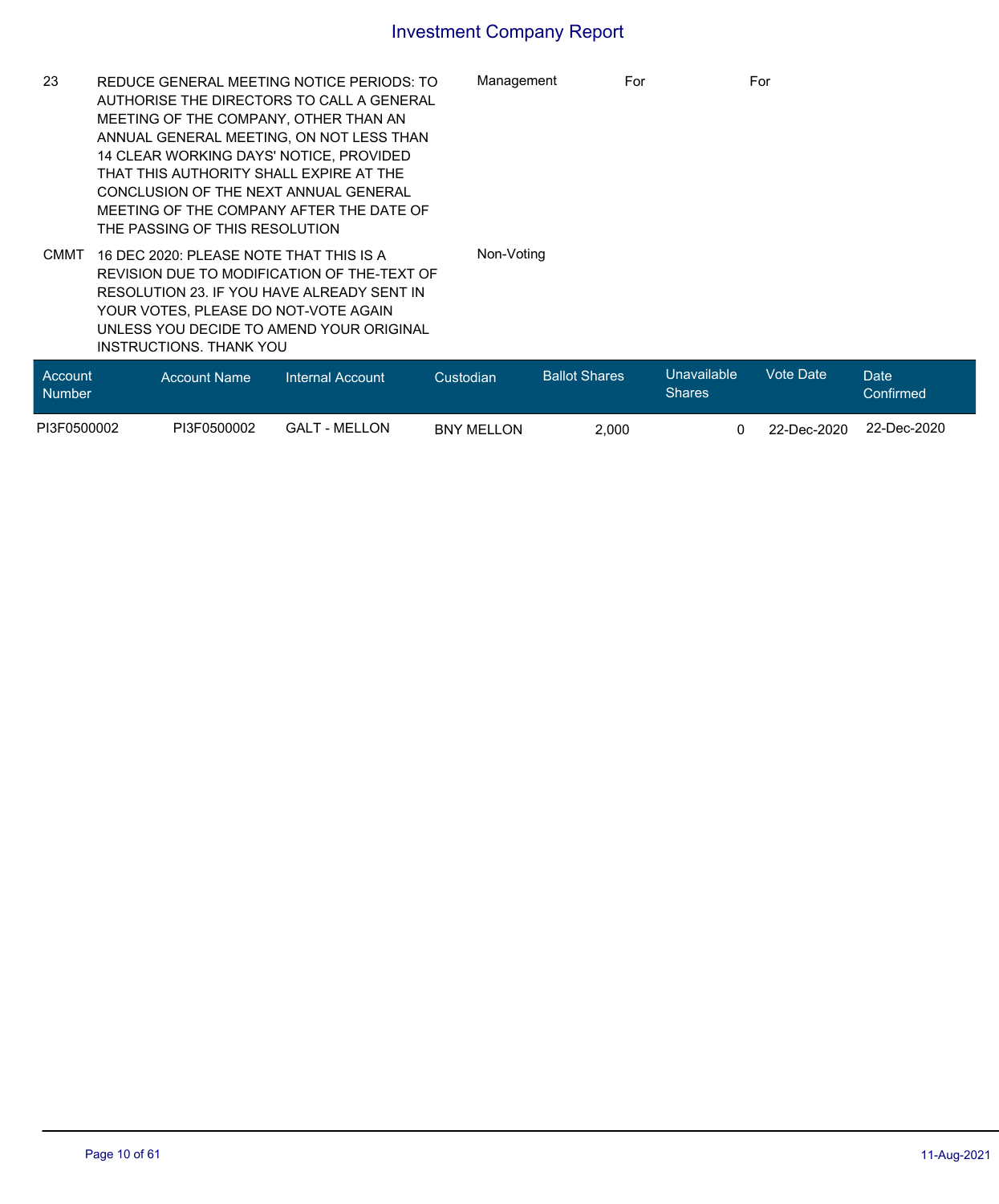|                                 | <b>NOVARTIS AG</b>                                                                                                                                                                                                                                                                                                                                                                                                                                                                                                                                                                                                                                                                                                                                                                                                                                                                       |                                                                                                                                                                         |                |                     |                               |  |  |  |  |  |
|---------------------------------|------------------------------------------------------------------------------------------------------------------------------------------------------------------------------------------------------------------------------------------------------------------------------------------------------------------------------------------------------------------------------------------------------------------------------------------------------------------------------------------------------------------------------------------------------------------------------------------------------------------------------------------------------------------------------------------------------------------------------------------------------------------------------------------------------------------------------------------------------------------------------------------|-------------------------------------------------------------------------------------------------------------------------------------------------------------------------|----------------|---------------------|-------------------------------|--|--|--|--|--|
| Security                        |                                                                                                                                                                                                                                                                                                                                                                                                                                                                                                                                                                                                                                                                                                                                                                                                                                                                                          | H5820Q150                                                                                                                                                               |                | <b>Meeting Type</b> | <b>Annual General Meeting</b> |  |  |  |  |  |
| <b>Ticker Symbol</b>            |                                                                                                                                                                                                                                                                                                                                                                                                                                                                                                                                                                                                                                                                                                                                                                                                                                                                                          |                                                                                                                                                                         |                | <b>Meeting Date</b> | 02-Mar-2021                   |  |  |  |  |  |
| <b>ISIN</b>                     |                                                                                                                                                                                                                                                                                                                                                                                                                                                                                                                                                                                                                                                                                                                                                                                                                                                                                          | CH0012005267                                                                                                                                                            |                | Agenda              | 713572988 - Management        |  |  |  |  |  |
| Item                            | Proposal                                                                                                                                                                                                                                                                                                                                                                                                                                                                                                                                                                                                                                                                                                                                                                                                                                                                                 |                                                                                                                                                                         | Proposed<br>by | Vote                | For/Against<br>Management     |  |  |  |  |  |
| <b>CMMT</b>                     | YOU                                                                                                                                                                                                                                                                                                                                                                                                                                                                                                                                                                                                                                                                                                                                                                                                                                                                                      | PLEASE NOTE THAT BENEFICIAL OWNER DETAILS<br>ARE REQUIRED FOR THIS MEETING. IF-NO<br>BENEFICIAL OWNER DETAILS ARE PROVIDED,<br>YOUR INSTRUCTION MAY BE REJECTED.-THANK  | Non-Voting     |                     |                               |  |  |  |  |  |
| <b>CMMT</b>                     | PART 2 OF THIS MEETING IS FOR VOTING ON<br>AGENDA AND MEETING ATTENDANCE-REQUESTS<br>ONLY, PLEASE ENSURE THAT YOU HAVE FIRST<br>VOTED IN FAVOUR OF THE-REGISTRATION OF<br>SHARES IN PART 1 OF THE MEETING. IT IS A<br>MARKET REQUIREMENT-FOR MEETINGS OF THIS<br>TYPE THAT THE SHARES ARE REGISTERED AND<br>MOVED TO A-REGISTERED LOCATION AT THE CSD,<br>AND SPECIFIC POLICIES AT THE INDIVIDUAL-SUB-<br>CUSTODIANS MAY VARY. UPON RECEIPT OF THE<br>VOTE INSTRUCTION, IT IS POSSIBLE-THAT A<br>MARKER MAY BE PLACED ON YOUR SHARES TO<br>ALLOW FOR RECONCILIATION AND-RE-<br>REGISTRATION FOLLOWING A TRADE. THEREFORE<br>WHILST THIS DOES NOT PREVENT THE-TRADING<br>OF SHARES, ANY THAT ARE REGISTERED MUST BE<br>FIRST DEREGISTERED IF-REQUIRED FOR<br>SETTLEMENT. DEREGISTRATION CAN AFFECT THE<br>VOTING RIGHTS OF THOSE-SHARES. IF YOU HAVE<br>CONCERNS REGARDING YOUR ACCOUNTS, |                                                                                                                                                                         | Non-Voting     |                     |                               |  |  |  |  |  |
| 1                               | 2020 FINANCIAL YEAR                                                                                                                                                                                                                                                                                                                                                                                                                                                                                                                                                                                                                                                                                                                                                                                                                                                                      | APPROVAL OF THE OPERATING AND FINANCIAL<br>REVIEW OF NOVARTIS AG, THE FINANCIAL<br>STATEMENTS OF NOVARTIS AG AND THE GROUP<br>CONSOLIDATED FINANCIAL STATEMENTS FOR THE | Management     |                     |                               |  |  |  |  |  |
| 2                               | <b>COMMITTEE</b>                                                                                                                                                                                                                                                                                                                                                                                                                                                                                                                                                                                                                                                                                                                                                                                                                                                                         | DISCHARGE FROM LIABILITY OF THE MEMBERS OF<br>THE BOARD OF DIRECTORS AND THE EXECUTIVE                                                                                  | Management     |                     |                               |  |  |  |  |  |
| 3                               |                                                                                                                                                                                                                                                                                                                                                                                                                                                                                                                                                                                                                                                                                                                                                                                                                                                                                          | APPROPRIATION OF AVAILABLE EARNINGS OF<br>NOVARTIS AG AS PER BALANCE SHEET AND<br>DECLARATION OF DIVIDEND FOR 2020                                                      | Management     |                     |                               |  |  |  |  |  |
| 4<br>REDUCTION OF SHARE CAPITAL |                                                                                                                                                                                                                                                                                                                                                                                                                                                                                                                                                                                                                                                                                                                                                                                                                                                                                          |                                                                                                                                                                         | Management     |                     |                               |  |  |  |  |  |
| 5                               |                                                                                                                                                                                                                                                                                                                                                                                                                                                                                                                                                                                                                                                                                                                                                                                                                                                                                          | <b>FURTHER SHARE REPURCHASES</b>                                                                                                                                        | Management     |                     |                               |  |  |  |  |  |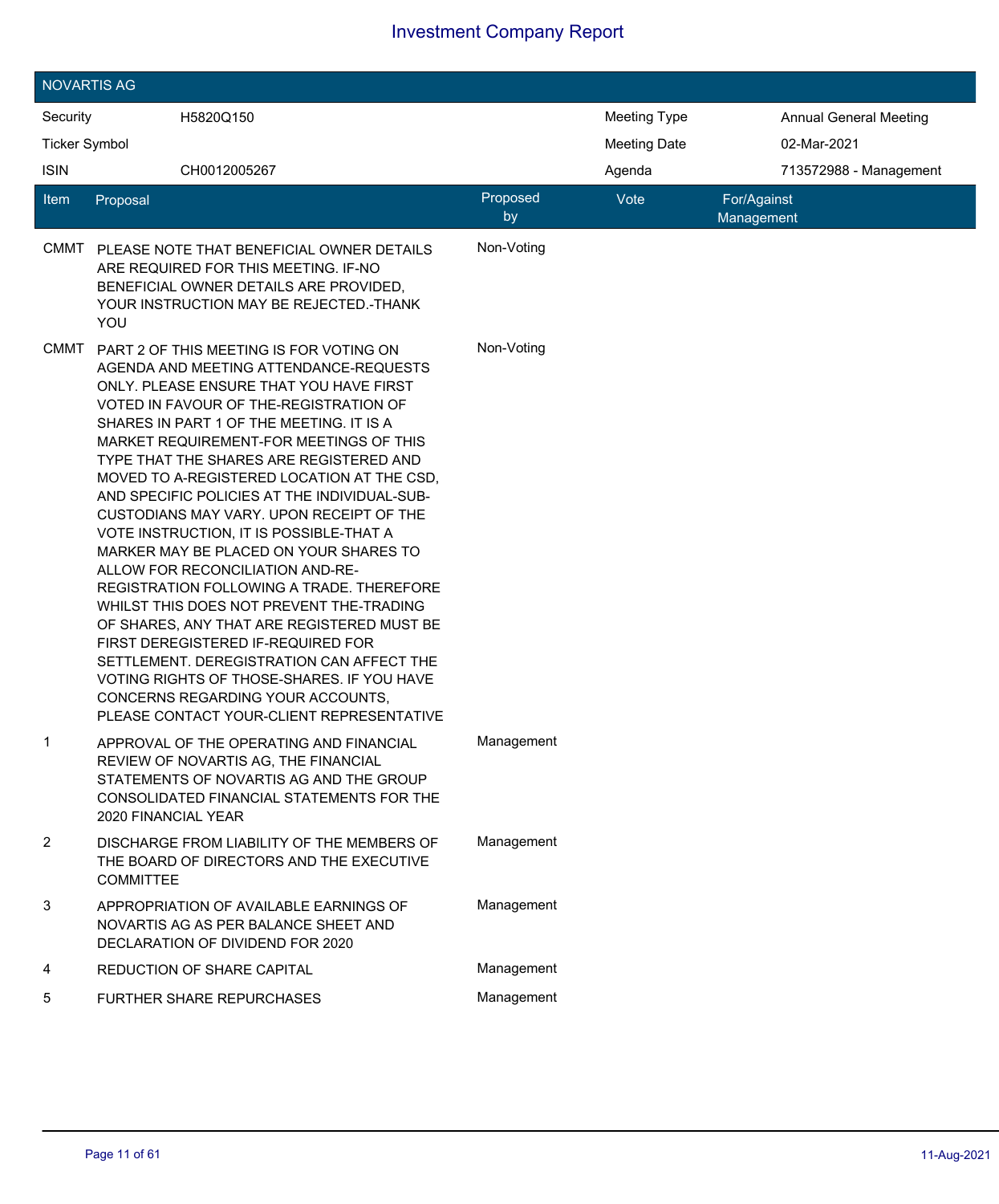| 6.1  | VOTE ON COMPENSATION FOR THE MEMBERS OF<br>THE BOARD OF DIRECTORS AND THE EXECUTIVE<br>COMMITTEE: BINDING VOTE ON THE MAXIMUM<br>AGGREGATE AMOUNT OF COMPENSATION FOR<br>THE BOARD OF DIRECTORS FROM THE 2021<br>ANNUAL GENERAL MEETING TO THE 2022 ANNUAL<br><b>GENERAL MEETING</b> | Management |
|------|--------------------------------------------------------------------------------------------------------------------------------------------------------------------------------------------------------------------------------------------------------------------------------------|------------|
| 6.2  | VOTE ON COMPENSATION FOR THE MEMBERS OF<br>THE BOARD OF DIRECTORS AND THE EXECUTIVE<br>COMMITTEE: BINDING VOTE ON THE MAXIMUM<br>AGGREGATE AMOUNT OF COMPENSATION FOR<br>THE EXECUTIVE COMMITTEE FOR THE FINANCIAL<br><b>YEAR 2022</b>                                               | Management |
| 6.3  | VOTE ON COMPENSATION FOR THE MEMBERS OF<br>THE BOARD OF DIRECTORS AND THE EXECUTIVE<br>COMMITTEE: ADVISORY VOTE ON THE 2020<br><b>COMPENSATION REPORT</b>                                                                                                                            | Management |
| 7.1  | RE-ELECTION OF JOERG REINHARDT AS MEMBER<br>AND CHAIRMAN OF THE BOARD OF DIRECTORS                                                                                                                                                                                                   | Management |
| 7.2  | RE-ELECTION OF NANCY C. ANDREWS AS MEMBER<br>OF THE BOARD OF DIRECTORS                                                                                                                                                                                                               | Management |
| 7.3  | RE-ELECTION OF TON BUECHNER AS MEMBER OF<br>THE BOARD OF DIRECTORS                                                                                                                                                                                                                   | Management |
| 7.4  | RE-ELECTION OF PATRICE BULA AS MEMBER OF<br>THE BOARD OF DIRECTORS                                                                                                                                                                                                                   | Management |
| 7.5  | RE-ELECTION OF ELIZABETH DOHERTY AS<br>MEMBER OF THE BOARD OF DIRECTORS                                                                                                                                                                                                              | Management |
| 7.6  | RE-ELECTION OF ANN FUDGE AS MEMBER OF THE<br><b>BOARD OF DIRECTORS</b>                                                                                                                                                                                                               | Management |
| 7.7  | RE-ELECTION OF BRIDGETTE HELLER AS MEMBER<br>OF THE BOARD OF DIRECTORS                                                                                                                                                                                                               | Management |
| 7.8  | RE-ELECTION OF FRANS VAN HOUTEN AS MEMBER<br>OF THE BOARD OF DIRECTORS                                                                                                                                                                                                               | Management |
| 7.9  | RE-ELECTION OF SIMON MORONEY AS MEMBER OF<br>THE BOARD OF DIRECTORS                                                                                                                                                                                                                  | Management |
| 7.10 | RE-ELECTION OF ANDREAS VON PLANTA AS<br>MEMBER OF THE BOARD OF DIRECTORS                                                                                                                                                                                                             | Management |
| 7.11 | RE-ELECTION OF CHARLES L. SAWYERS AS<br>MEMBER OF THE BOARD OF DIRECTORS                                                                                                                                                                                                             | Management |
| 7.12 | RE-ELECTION OF ENRICO VANNI AS MEMBER OF<br>THE BOARD OF DIRECTORS                                                                                                                                                                                                                   | Management |
| 7.13 | RE-ELECTION OF WILLIAM T. WINTERS AS MEMBER<br>OF THE BOARD OF DIRECTORS                                                                                                                                                                                                             | Management |
| 8.1  | RE-ELECTION OF PATRICE BULA TO THE<br><b>COMPENSATION COMMITTEE</b>                                                                                                                                                                                                                  | Management |
| 8.2  | RE-ELECTION OF BRIDGETTE HELLER TO THE<br><b>COMPENSATION COMMITTEE</b>                                                                                                                                                                                                              | Management |
| 8.3  | RE-ELECTION OF ENRICO VANNI TO THE<br><b>COMPENSATION COMMITTEE</b>                                                                                                                                                                                                                  | Management |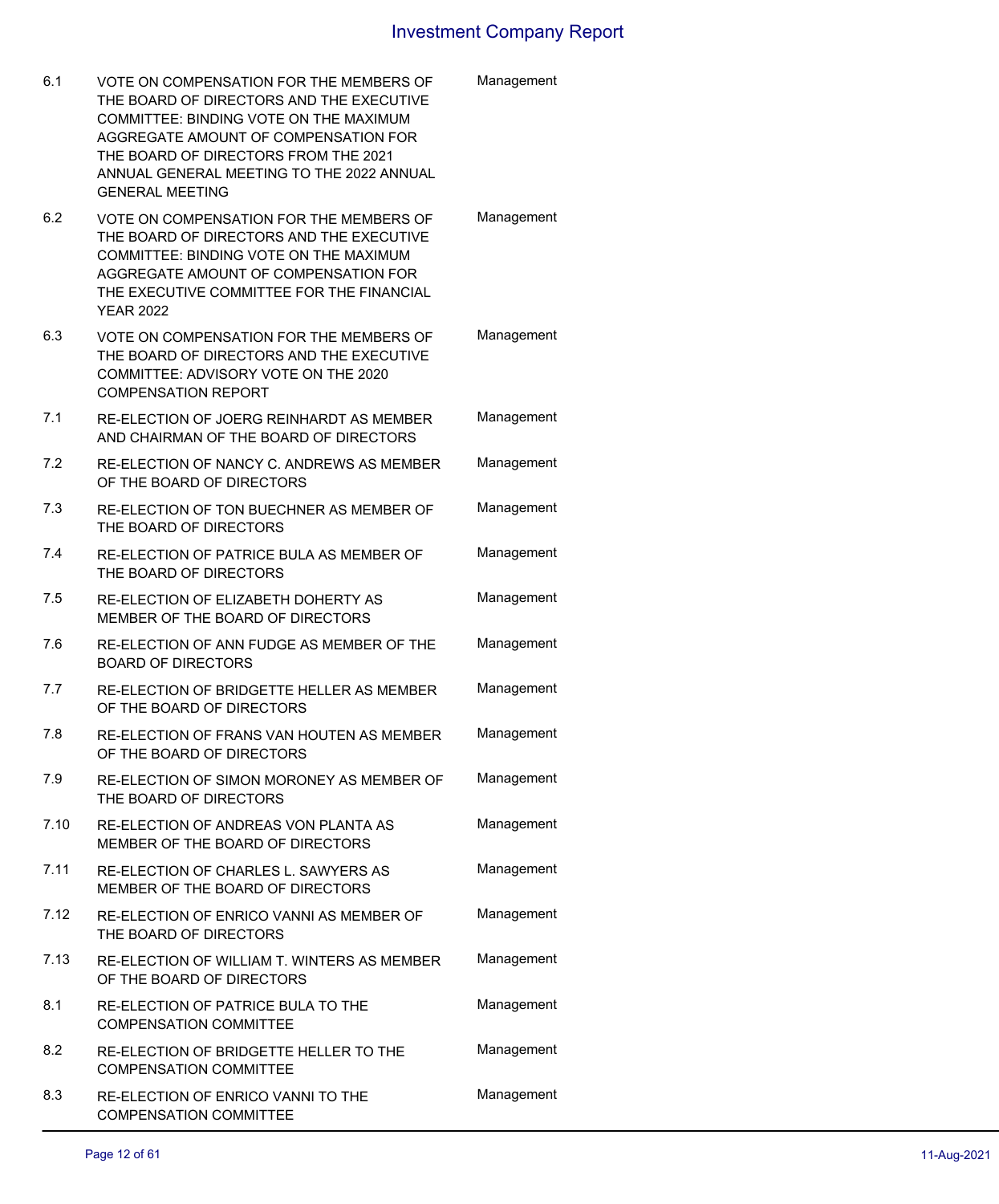| 8.4 | RE-ELECTION OF WILLIAM T. WINTERS TO THE<br><b>COMPENSATION COMMITTEE</b>                                                                                                                                                                                                                                                                                                                                                                                                                                                   | Management                                                         |
|-----|-----------------------------------------------------------------------------------------------------------------------------------------------------------------------------------------------------------------------------------------------------------------------------------------------------------------------------------------------------------------------------------------------------------------------------------------------------------------------------------------------------------------------------|--------------------------------------------------------------------|
| 8.5 | ELECTION OF SIMON MORONEY AS NEW MEMBER<br>OF THE COMPENSATION COMMITTEE                                                                                                                                                                                                                                                                                                                                                                                                                                                    | Management                                                         |
| 9   | RE-ELECTION OF THE STATUTORY AUDITOR: THE<br>BOARD OF DIRECTORS PROPOSES THE RE-<br>ELECTION OF PRICEWATERHOUSECOOPERS AG AS<br>AUDITOR FOR THE FINANCIAL YEAR STARTING ON<br><b>JANUARY 1, 2021</b>                                                                                                                                                                                                                                                                                                                        | Management                                                         |
| 10  | RE-ELECTION OF THE INDEPENDENT PROXY: THE<br>BOARD OF DIRECTORS PROPOSES THE RE-<br>ELECTION OF LIC. IUR. PETER ANDREAS ZAHN,<br>ATTORNEY AT LAW, BASEL, AS INDEPENDENT<br>PROXY UNTIL THE END OF THE NEXT ANNUAL<br><b>GENERAL MEETING</b>                                                                                                                                                                                                                                                                                 | Management                                                         |
| 11  | AMENDMENT TO ARTICLE 20 PARAGRAPH 3 OF THE<br>ARTICLES OF INCORPORATION                                                                                                                                                                                                                                                                                                                                                                                                                                                     | Management                                                         |
| B   | GENERAL INSTRUCTIONS IN CASE OF<br>ALTERNATIVE MOTIONS UNDER THE AGENDA<br><b>ITEMS PUBLISHED IN THE INVITATION TO THE</b><br>ANNUAL GENERAL MEETING, AND/OR OF MOTIONS<br>RELATING TO ADDITIONAL AGENDA ITEMS<br>ACCORDING TO ARTICLE 700 PARAGRAPH 3 OF<br>THE SWISS CODE OF OBLIGATIONS. I/WE INSTRUCT<br>THE INDEPENDENT PROXY TO VOTE AS FOLLOWS:<br>(FOR = ACCORDING TO THE MOTION OF THE<br>BOARD OF DIRECTORS, AGAINST = AGAINST<br>ALTERNATIVE AND/OR ADDITIONAL MOTIONS,<br><b>ABSTAIN = ABSTAIN FROM VOTING)</b> | Management                                                         |
|     |                                                                                                                                                                                                                                                                                                                                                                                                                                                                                                                             | <b>STATE OF STREET AND REAL</b><br>$\mathcal{M}$ and $\mathcal{M}$ |

| Account<br>Number | Account Name | Internal Account     | Custodian         | <b>Ballot Shares</b> | Unavailable<br><b>Shares</b> | Vote Date | <b>Date</b><br>Confirmed |
|-------------------|--------------|----------------------|-------------------|----------------------|------------------------------|-----------|--------------------------|
| PI3F0500002       | PI3F0500002  | <b>GALT - MELLON</b> | <b>BNY MELLON</b> | 280                  |                              |           |                          |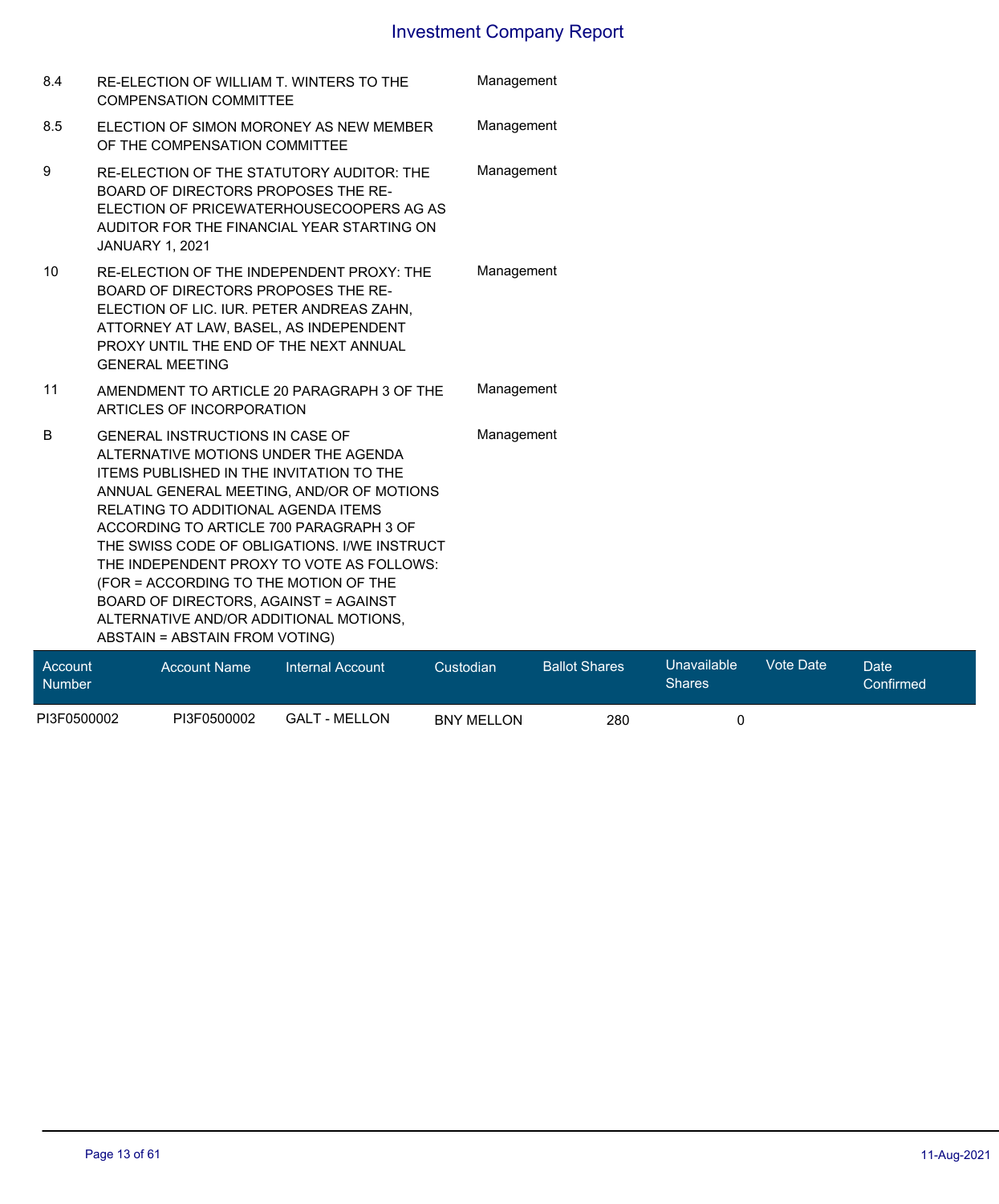|                          | THE WALT DISNEY COMPANY  |                                                |                                                                                                               |           |                   |                      |                     |                              |                           |             |                          |
|--------------------------|--------------------------|------------------------------------------------|---------------------------------------------------------------------------------------------------------------|-----------|-------------------|----------------------|---------------------|------------------------------|---------------------------|-------------|--------------------------|
| Security                 |                          | 254687106                                      |                                                                                                               |           |                   |                      | <b>Meeting Type</b> |                              |                           | Annual      |                          |
| <b>Ticker Symbol</b>     |                          | <b>DIS</b>                                     |                                                                                                               |           |                   |                      | <b>Meeting Date</b> |                              |                           | 09-Mar-2021 |                          |
| <b>ISIN</b>              |                          | US2546871060                                   |                                                                                                               |           |                   |                      | Agenda              |                              |                           |             | 935328206 - Management   |
| <b>Item</b>              | Proposal                 |                                                |                                                                                                               |           | Proposed<br>by    |                      | Vote                |                              | For/Against<br>Management |             |                          |
| 1A.                      |                          | Election of Director: Susan E. Arnold          |                                                                                                               |           | Management        |                      | For                 |                              | For                       |             |                          |
| 1B.                      |                          | Election of Director: Mary T. Barra            |                                                                                                               |           | Management        |                      | For                 |                              | For                       |             |                          |
| 1C.                      |                          | Election of Director: Safra A. Catz            |                                                                                                               |           | Management        |                      | For                 |                              | For                       |             |                          |
| 1D.                      |                          | Election of Director: Robert A. Chapek         |                                                                                                               |           | Management        |                      | For                 |                              | For                       |             |                          |
| 1E.                      |                          | Election of Director: Francis A. deSouza       |                                                                                                               |           | Management        |                      | For                 |                              | For                       |             |                          |
| 1F.                      |                          | Election of Director: Michael B.G. Froman      |                                                                                                               |           | Management        |                      | For                 |                              | For                       |             |                          |
| 1G.                      |                          | Election of Director: Robert A. Iger           |                                                                                                               |           | Management        |                      | For                 |                              | For                       |             |                          |
| 1H.                      |                          | Election of Director: Maria Elena Lagomasino   |                                                                                                               |           | Management        |                      | For                 |                              | For                       |             |                          |
| 11.                      |                          | Election of Director: Mark G. Parker           |                                                                                                               |           | Management        |                      | For                 |                              | For                       |             |                          |
| 1J.                      |                          | Election of Director: Derica W. Rice           |                                                                                                               |           | Management        |                      | For                 |                              | For                       |             |                          |
| 2.                       | fiscal 2021.             |                                                | To ratify the appointment of PricewaterhouseCoopers<br>LLP as the Company's registered public accountants for |           | Management        |                      | For                 |                              | For                       |             |                          |
| 3.                       | compensation.            |                                                | To approve the advisory resolution on executive                                                               |           | Management        |                      | For                 |                              | For                       |             |                          |
| 4.                       | policies and activities. |                                                | Shareholder proposal requesting an annual report<br>disclosing information regarding the Company's lobbying   |           | Shareholder       |                      | Against             |                              | For                       |             |                          |
| 5.                       |                          | employees on director nominee candidate lists. | Shareholder proposal requesting non-management                                                                |           | Shareholder       |                      | Against             |                              | For                       |             |                          |
| Account<br><b>Number</b> |                          | <b>Account Name</b>                            | <b>Internal Account</b>                                                                                       | Custodian |                   | <b>Ballot Shares</b> |                     | Unavailable<br><b>Shares</b> |                           | Vote Date   | <b>Date</b><br>Confirmed |
|                          | B01PI3F0500002C          | C                                              | B01PI3F0500002 GALT - MELLON                                                                                  |           | <b>BNY MELLON</b> |                      | 210                 | 0                            |                           | 04-Feb-2021 | 04-Feb-2021              |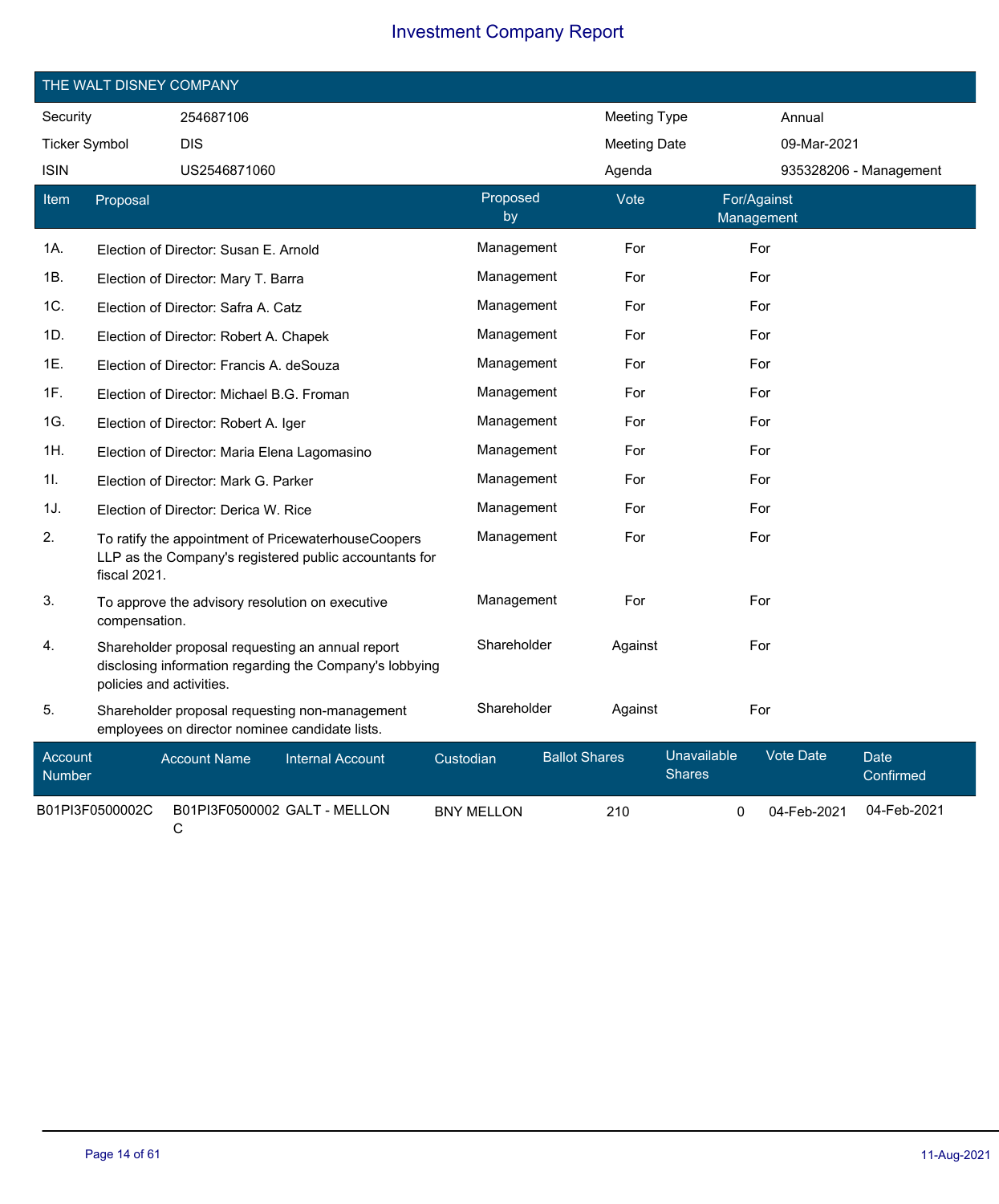|                      | ROYAL BANK OF CANADA |                                                     |                                                    |                                             |                                         |                      |                     |                              |                           |             |                        |
|----------------------|----------------------|-----------------------------------------------------|----------------------------------------------------|---------------------------------------------|-----------------------------------------|----------------------|---------------------|------------------------------|---------------------------|-------------|------------------------|
| Security             |                      | 780087102                                           |                                                    |                                             |                                         |                      | Meeting Type        |                              |                           | Annual      |                        |
| <b>Ticker Symbol</b> |                      | <b>RY</b>                                           |                                                    |                                             |                                         |                      | <b>Meeting Date</b> |                              |                           | 08-Apr-2021 |                        |
| <b>ISIN</b>          |                      | CA7800871021                                        |                                                    |                                             |                                         |                      | Agenda              |                              |                           |             | 935335807 - Management |
| Item                 | Proposal             |                                                     |                                                    |                                             | Proposed<br>by                          |                      | Vote                |                              | For/Against<br>Management |             |                        |
| 01                   | <b>DIRECTOR</b>      |                                                     |                                                    |                                             | Management                              |                      |                     |                              |                           |             |                        |
|                      | 1                    | A.A. Chisholm                                       |                                                    |                                             |                                         |                      | For                 |                              | For                       |             |                        |
|                      | $\overline{c}$       | J. Côté                                             |                                                    |                                             |                                         |                      | For                 |                              | For                       |             |                        |
|                      | 3                    | T.N. Daruvala                                       |                                                    |                                             |                                         |                      | For                 |                              | For                       |             |                        |
|                      | 4                    | D.F. Denison                                        |                                                    |                                             |                                         |                      | For                 |                              | For                       |             |                        |
|                      | 5                    | C. Devine                                           |                                                    |                                             |                                         |                      | For                 |                              | For                       |             |                        |
|                      | 6                    | D. McKay                                            |                                                    |                                             |                                         |                      | For                 |                              | For                       |             |                        |
|                      | $\overline{7}$       | K. Taylor                                           |                                                    |                                             |                                         |                      | For                 |                              | For                       |             |                        |
|                      | 8                    | M. Turcke                                           |                                                    |                                             |                                         |                      | For                 |                              | For                       |             |                        |
|                      | 9                    | T. Vandal                                           |                                                    |                                             |                                         |                      | For                 |                              | For                       |             |                        |
|                      | 10                   | B.A. van Kralingen                                  |                                                    |                                             |                                         |                      | For                 |                              | For                       |             |                        |
|                      | 11                   | F. Vettese                                          |                                                    |                                             |                                         |                      | For                 |                              | For                       |             |                        |
|                      | 12                   | J. Yabuki                                           |                                                    |                                             |                                         |                      | For                 |                              | For                       |             |                        |
| 02                   | auditor              |                                                     | Appointment of PricewaterhouseCoopers LLP (PWC) as |                                             | Management                              |                      | For                 |                              | For                       |             |                        |
| 03                   | compensation         |                                                     | Advisory vote on the Bank's approach to executive  |                                             | Management                              |                      | For                 |                              | For                       |             |                        |
| 04                   | Proposal No. 1       |                                                     |                                                    |                                             | Shareholder                             |                      | Against             |                              | For                       |             |                        |
| 05                   | Proposal No. 2       |                                                     |                                                    |                                             | Shareholder                             |                      | Against             |                              | For                       |             |                        |
| 06                   | Proposal No. 3       |                                                     |                                                    |                                             | Shareholder                             |                      | Against             |                              | For                       |             |                        |
| 07                   | Proposal No. 4       |                                                     |                                                    |                                             | Shareholder                             |                      | Against             |                              | For                       |             |                        |
| Account<br>Number    |                      | <b>Account Name</b>                                 | <b>Internal Account</b>                            | Custodian                                   |                                         | <b>Ballot Shares</b> |                     | Unavailable<br><b>Shares</b> |                           | Vote Date   | Date<br>Confirmed      |
| 00047580383!<br>5RY0 |                      | <b>PORTLAND</b><br><b>GLOBAL ALT</b><br><b>FUND</b> | <b>GALT - RBC</b><br>47580383                      | <b>RBC</b><br><b>DOMINION</b><br><b>INC</b> | <b>SECURITIES</b>                       |                      | 610                 | 0                            |                           | 12-Mar-2021 | 12-Mar-2021            |
|                      | B01PI3F0500002C      | B01PI3F0500002 GALT - MELLON<br>С                   |                                                    | <b>GLOBAL</b><br><b>SERVICES</b>            | <b>CIBC MELLON</b><br><b>SECURITIES</b> |                      | 610                 | 0                            |                           | 12-Mar-2021 | 12-Mar-2021            |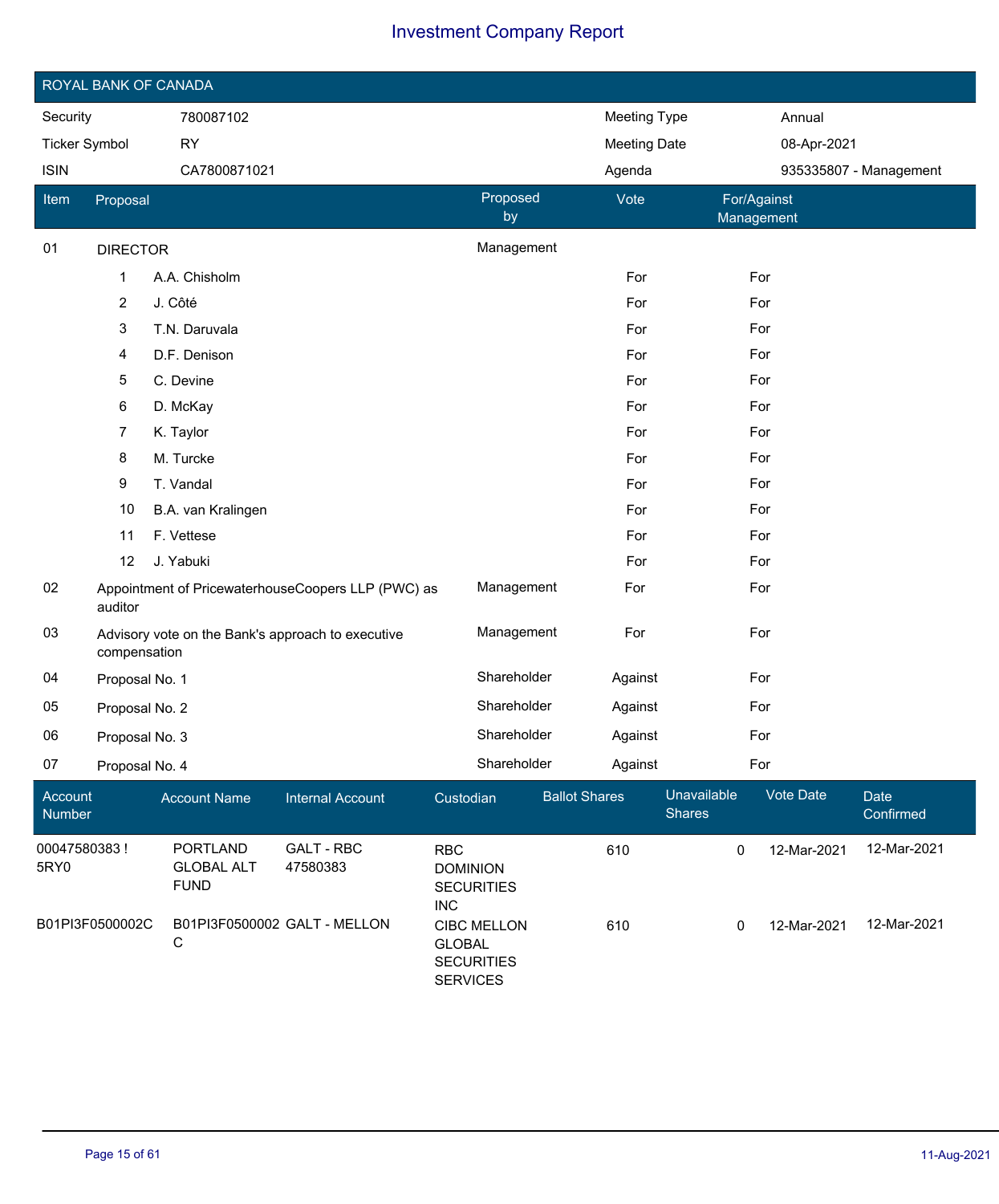| <b>NESTLE S.A.</b>   |                  |                                                                                                                                                                                                                                                                                                                                                                                                                                                                                                                                                                                                                                                                                                                                                                                                                                                                                                                                       |                |                     |                               |
|----------------------|------------------|---------------------------------------------------------------------------------------------------------------------------------------------------------------------------------------------------------------------------------------------------------------------------------------------------------------------------------------------------------------------------------------------------------------------------------------------------------------------------------------------------------------------------------------------------------------------------------------------------------------------------------------------------------------------------------------------------------------------------------------------------------------------------------------------------------------------------------------------------------------------------------------------------------------------------------------|----------------|---------------------|-------------------------------|
| Security             |                  | H57312649                                                                                                                                                                                                                                                                                                                                                                                                                                                                                                                                                                                                                                                                                                                                                                                                                                                                                                                             |                | <b>Meeting Type</b> | <b>Annual General Meeting</b> |
| <b>Ticker Symbol</b> |                  |                                                                                                                                                                                                                                                                                                                                                                                                                                                                                                                                                                                                                                                                                                                                                                                                                                                                                                                                       |                | <b>Meeting Date</b> | 15-Apr-2021                   |
| <b>ISIN</b>          |                  | CH0038863350                                                                                                                                                                                                                                                                                                                                                                                                                                                                                                                                                                                                                                                                                                                                                                                                                                                                                                                          |                | Agenda              | 713713469 - Management        |
| ltem                 | Proposal         |                                                                                                                                                                                                                                                                                                                                                                                                                                                                                                                                                                                                                                                                                                                                                                                                                                                                                                                                       | Proposed<br>by | Vote                | For/Against<br>Management     |
| <b>CMMT</b>          | <b>THANK YOU</b> | PLEASE NOTE THAT THIS IS AN AMENDMENT TO<br>MEETING ID 508495 DUE TO RECEIPT OF-CHANGE<br>IN VOTING STAUS FOR RESOLUTON 8. ALL VOTES<br>RECEIVED ON THE PREVIOUS-MEETING WILL BE<br>DISREGARDED IF VOTE DEADLINE EXTENSIONS<br>ARE GRANTED.-THEREFORE PLEASE REINSTRUCT<br>ON THIS MEETING NOTICE ON THE NEW JOB. IF<br>HOWEVER-VOTE DEADLINE EXTENSIONS ARE NOT<br>GRANTED IN THE MARKET, THIS MEETING WILL BE-<br>CLOSED AND YOUR VOTE INTENTIONS ON THE<br>ORIGINAL MEETING WILL BE APPLICABLE.-PLEASE<br>ENSURE VOTING IS SUBMITTED PRIOR TO CUTOFF<br>ON THE ORIGINAL MEETING,-AND AS SOON AS<br>POSSIBLE ON THIS NEW AMENDED MEETING.                                                                                                                                                                                                                                                                                           | Non-Voting     |                     |                               |
| <b>CMMT</b>          | YOU.             | PLEASE NOTE THAT BENEFICIAL OWNER DETAILS<br>ARE REQUIRED FOR THIS MEETING. IF-NO<br>BENEFICIAL OWNER DETAILS ARE PROVIDED,<br>YOUR INSTRUCTION MAY BE REJECTED.-THANK                                                                                                                                                                                                                                                                                                                                                                                                                                                                                                                                                                                                                                                                                                                                                                | Non-Voting     |                     |                               |
| <b>CMMT</b>          |                  | PART 2 OF THIS MEETING IS FOR VOTING ON<br>AGENDA AND MEETING ATTENDANCE-REQUESTS<br>ONLY, PLEASE ENSURE THAT YOU HAVE FIRST<br>VOTED IN FAVOUR OF THE-REGISTRATION OF<br>SHARES IN PART 1 OF THE MEETING. IT IS A<br>MARKET REQUIREMENT-FOR MEETINGS OF THIS<br>TYPE THAT THE SHARES ARE REGISTERED AND<br>MOVED TO A-REGISTERED LOCATION AT THE CSD,<br>AND SPECIFIC POLICIES AT THE INDIVIDUAL-SUB-<br>CUSTODIANS MAY VARY, UPON RECEIPT OF THE<br>VOTE INSTRUCTION, IT IS POSSIBLE-THAT A<br>MARKER MAY BE PLACED ON YOUR SHARES TO<br>ALLOW FOR RECONCILIATION AND-RE-<br>REGISTRATION FOLLOWING A TRADE. THEREFORE<br>WHILST THIS DOES NOT PREVENT THE-TRADING<br>OF SHARES, ANY THAT ARE REGISTERED MUST BE<br>FIRST DEREGISTERED IF-REQUIRED FOR<br>SETTLEMENT, DEREGISTRATION CAN AFFECT THE<br>VOTING RIGHTS OF THOSE-SHARES. IF YOU HAVE<br>CONCERNS REGARDING YOUR ACCOUNTS,<br>PLEASE CONTACT YOUR-CLIENT REPRESENTATIVE | Non-Voting     |                     |                               |
| 1.1                  |                  | APPROVAL OF THE ANNUAL REVIEW, THE<br>FINANCIAL STATEMENTS OF NESTLE S.A. AND THE<br>CONSOLIDATED FINANCIAL STATEMENTS OF THE<br>NESTLE GROUP FOR 2020                                                                                                                                                                                                                                                                                                                                                                                                                                                                                                                                                                                                                                                                                                                                                                                | Management     |                     |                               |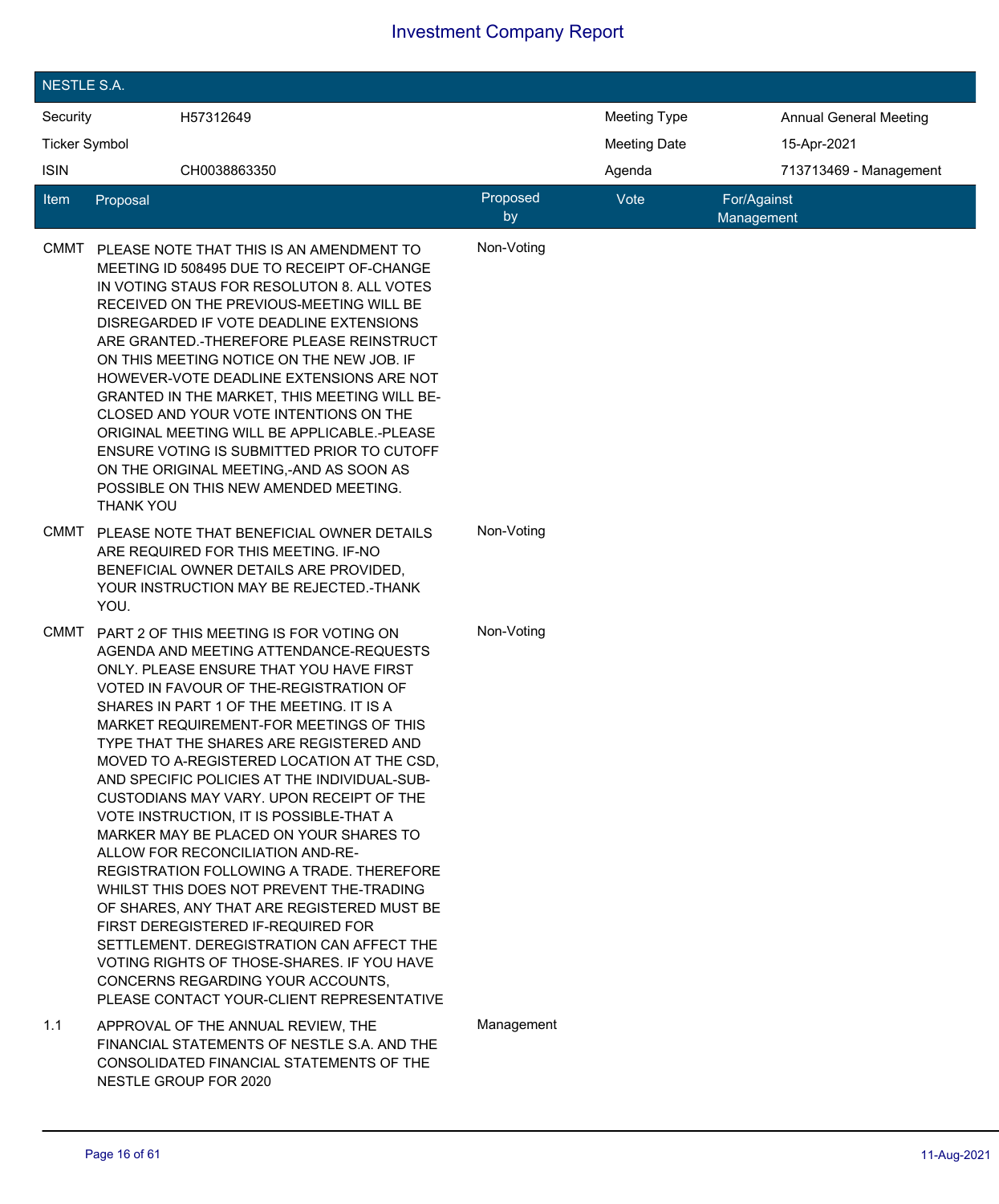| 1.2   | ACCEPTANCE OF THE COMPENSATION REPORT<br>2020 (ADVISORY VOTE)                                                                 | Management |
|-------|-------------------------------------------------------------------------------------------------------------------------------|------------|
| 2     | DISCHARGE TO THE MEMBERS OF THE BOARD OF<br>DIRECTORS AND OF THE MANAGEMENT                                                   | Management |
| 3     | APPROPRIATION OF PROFIT RESULTING FROM THE<br>BALANCE SHEET OF NESTLE S.A. (PROPOSED<br>DIVIDEND) FOR THE FINANCIAL YEAR 2020 | Management |
| 4.1.1 | RE-ELECTION AS MEMBER AND CHAIRMAN OF THE<br><b>BOARD OF DIRECTORS: PAUL BULCKE</b>                                           | Management |
| 4.1.2 | RE-ELECTION AS MEMBER OF THE BOARD OF<br>DIRECTORS: ULF MARK SCHNEIDER                                                        | Management |
| 4.1.3 | RE-ELECTION AS MEMBER OF THE BOARD OF<br><b>DIRECTORS: HENRI DE CASTRIES</b>                                                  | Management |
| 4.1.4 | RE-ELECTION AS MEMBER OF THE BOARD OF<br><b>DIRECTORS: RENATO FASSBIND</b>                                                    | Management |
| 4.1.5 | RE-ELECTION AS MEMBER OF THE BOARD OF<br><b>DIRECTORS: PABLO ISLA</b>                                                         | Management |
| 4.1.6 | RE-ELECTION AS MEMBER OF THE BOARD OF<br>DIRECTORS: ANN M. VENEMAN                                                            | Management |
| 4.1.7 | RE-ELECTION AS MEMBER OF THE BOARD OF<br>DIRECTORS: EVA CHENG                                                                 | Management |
| 4.1.8 | RE-ELECTION AS MEMBER OF THE BOARD OF<br><b>DIRECTORS: PATRICK AEBISCHER</b>                                                  | Management |
| 4.1.9 | RE-ELECTION AS MEMBER OF THE BOARD OF<br>DIRECTORS: KASPER RORSTED                                                            | Management |
| 4.110 | RE-ELECTION AS MEMBER OF THE BOARD OF<br>DIRECTORS: KIMBERLY A. ROSS                                                          | Management |
| 4.111 | RE-ELECTION AS MEMBER OF THE BOARD OF<br><b>DIRECTORS: DICK BOER</b>                                                          | Management |
| 4.112 | RE-ELECTION AS MEMBER OF THE BOARD OF<br>DIRECTORS: DINESH PALIWAL                                                            | Management |
| 4.113 | RE-ELECTION AS MEMBER OF THE BOARD OF<br>DIRECTORS: HANNE JIMENEZ DE MORA                                                     | Management |
| 4.2   | ELECTION TO THE BOARD OF DIRECTORS: LINDIWE<br><b>MAJELE SIBANDA</b>                                                          | Management |
| 4.3.1 | ELECTION AS MEMBER OF THE COMPENSATION<br><b>COMMITTEE: PABLO ISLA</b>                                                        | Management |
| 4.3.2 | ELECTION AS MEMBER OF THE COMPENSATION<br><b>COMMITTEE: PATRICK AEBISCHER</b>                                                 | Management |
| 4.3.3 | ELECTION AS MEMBER OF THE COMPENSATION<br><b>COMMITTEE: DICK BOER</b>                                                         | Management |
| 4.3.4 | ELECTION AS MEMBER OF THE COMPENSATION<br><b>COMMITTEE: KASPER RORSTED</b>                                                    | Management |
| 4.4   | ELECTION OF THE STATUTORY AUDITORS: ERNST<br>AND YOUNG LTD, LAUSANNE BRANCH                                                   | Management |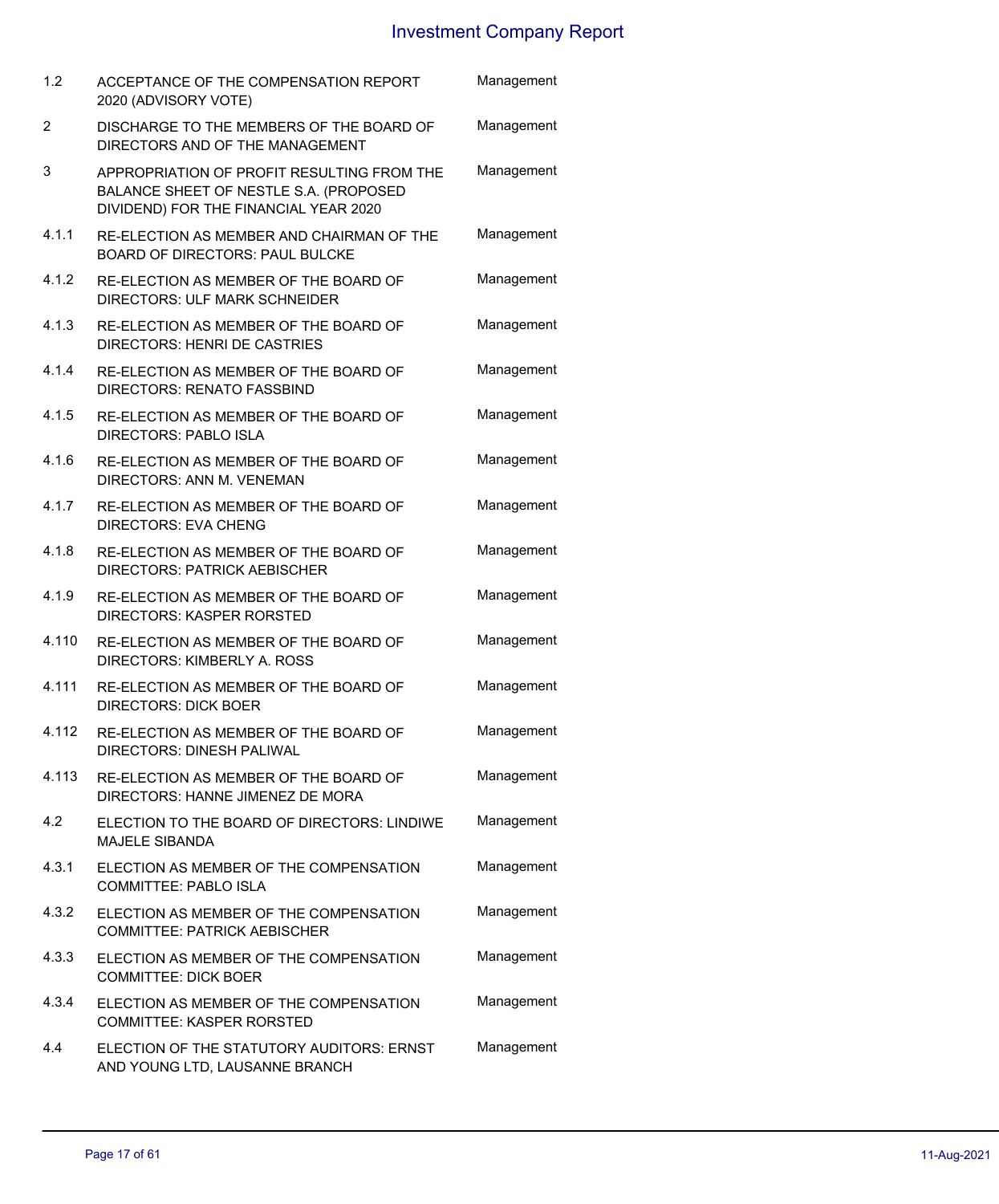| Account |                                                                                                                                                                                                                                                                                                                                                                                                                       |             |  |  |
|---------|-----------------------------------------------------------------------------------------------------------------------------------------------------------------------------------------------------------------------------------------------------------------------------------------------------------------------------------------------------------------------------------------------------------------------|-------------|--|--|
| 8       | IN THE EVENT OF ANY YET UNKNOWN NEW OR<br>MODIFIED PROPOSAL BY A SHAREHOLDER DURING<br>THE GENERAL MEETING, I INSTRUCT THE<br>INDEPENDENT REPRESENTATIVE TO VOTE AS<br>FOLLOWS: (YES = VOTE IN FAVOR OF ANY SUCH<br>YET UNKNOWN PROPOSAL, NO = VOTE AGAINST<br>ANY SUCH YET UNKNOWN PROPOSAL, ABSTAIN =<br>ABSTAIN FROM VOTING) - THE BOARD OF<br>DIRECTORS RECOMMENDS TO VOTE NO ON ANY<br>SUCH YET UNKNOWN PROPOSAL | Shareholder |  |  |
| 7       | SUPPORT OF NESTLE'S CLIMATE ROADMAP<br>(ADVISORY VOTE)                                                                                                                                                                                                                                                                                                                                                                | Management  |  |  |
| 6       | CAPITAL REDUCTION (BY CANCELLATION OF<br>SHARES)                                                                                                                                                                                                                                                                                                                                                                      | Management  |  |  |
| 5.2     | APPROVAL OF THE COMPENSATION OF THE<br><b>EXECUTIVE BOARD</b>                                                                                                                                                                                                                                                                                                                                                         | Management  |  |  |
| 5.1     | APPROVAL OF THE COMPENSATION OF THE BOARD<br>OF DIRECTORS                                                                                                                                                                                                                                                                                                                                                             | Management  |  |  |
| 4.5     | ELECTION OF THE INDEPENDENT<br>REPRESENTATIVE: HARTMANN DREYER.<br>ATTORNEYS-AT-LAW                                                                                                                                                                                                                                                                                                                                   | Management  |  |  |

| Account<br>Number | <b>Account Name</b> | Internal Account     | Custodian         | <b>Ballot Shares</b> | Unavailable<br><b>Shares</b> | Vote Date | Date <sup>1</sup><br>Confirmed |  |
|-------------------|---------------------|----------------------|-------------------|----------------------|------------------------------|-----------|--------------------------------|--|
| PI3F0500002       | PI3F0500002         | <b>GALT - MELLON</b> | <b>BNY MELLON</b> | 200                  |                              |           |                                |  |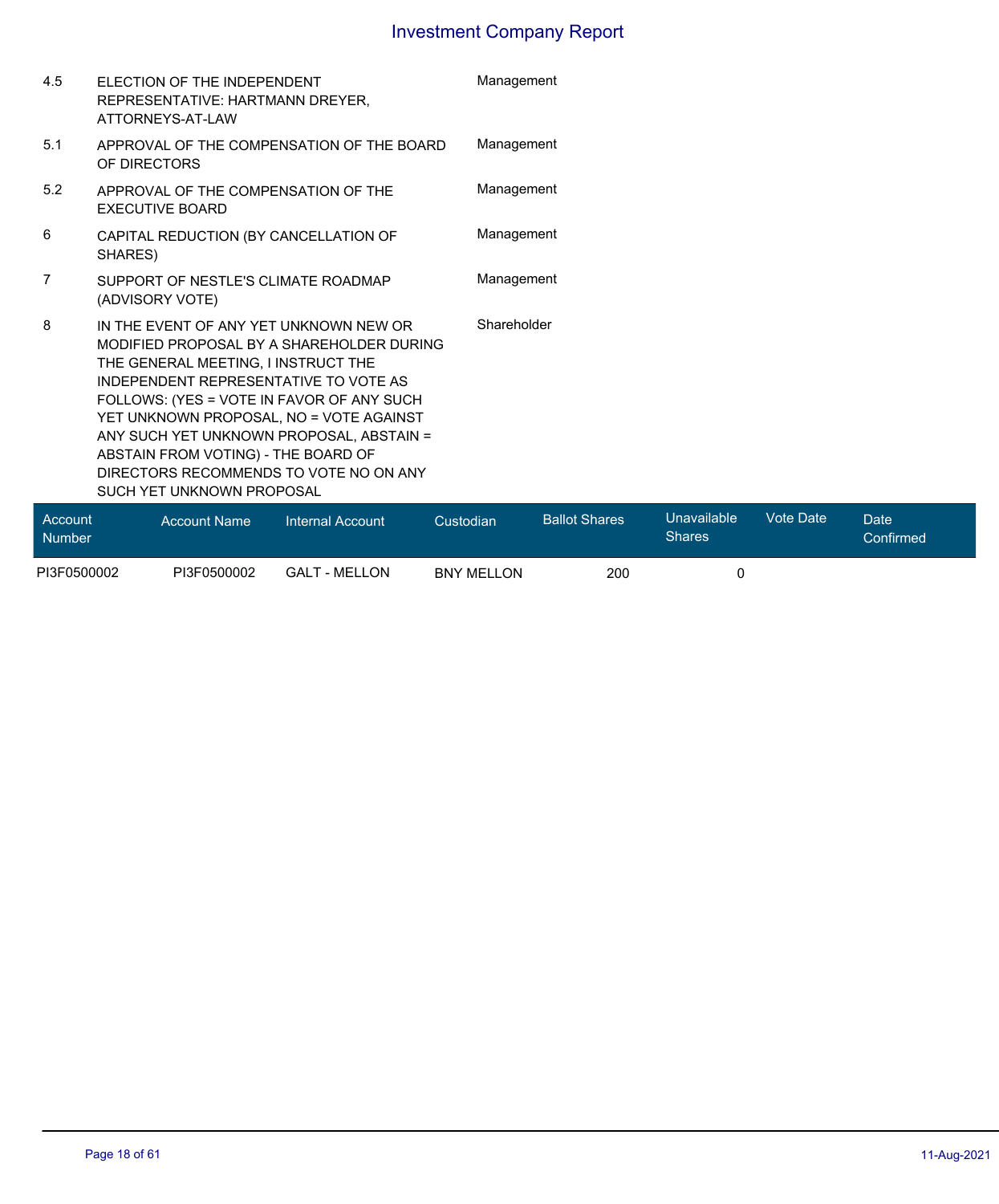|                      | THE COCA-COLA COMPANY |                                              |                                                         |           |                   |                      |                     |                              |                           |                          |  |
|----------------------|-----------------------|----------------------------------------------|---------------------------------------------------------|-----------|-------------------|----------------------|---------------------|------------------------------|---------------------------|--------------------------|--|
| Security             |                       | 191216100                                    |                                                         |           |                   |                      | Meeting Type        |                              | Annual                    |                          |  |
| <b>Ticker Symbol</b> |                       | KO                                           |                                                         |           |                   |                      | <b>Meeting Date</b> |                              | 20-Apr-2021               |                          |  |
| <b>ISIN</b>          |                       | US1912161007                                 |                                                         |           |                   |                      | Agenda              |                              |                           | 935342547 - Management   |  |
| Item                 | Proposal              |                                              |                                                         |           | Proposed<br>by    |                      | Vote                |                              | For/Against<br>Management |                          |  |
| 1A.                  |                       | Election of Director: Herbert A. Allen       |                                                         |           | Management        |                      | For                 |                              | For                       |                          |  |
| 1B.                  |                       | Election of Director: Marc Bolland           |                                                         |           | Management        |                      | For                 |                              | For                       |                          |  |
| 1C.                  |                       | Election of Director: Ana Botín              |                                                         |           | Management        |                      | For                 |                              | For                       |                          |  |
| 1D.                  |                       | Election of Director: Christopher C. Davis   |                                                         |           | Management        |                      | For                 |                              | For                       |                          |  |
| 1E.                  |                       | Election of Director: Barry Diller           |                                                         |           | Management        |                      | For                 |                              | For                       |                          |  |
| 1F.                  |                       | Election of Director: Helene D. Gayle        |                                                         |           | Management        |                      | For                 |                              | For                       |                          |  |
| 1G.                  |                       | Election of Director: Alexis M. Herman       |                                                         |           | Management        |                      | For                 |                              | For                       |                          |  |
| 1H.                  |                       | Election of Director: Robert A. Kotick       |                                                         |           | Management        |                      | For                 |                              | For                       |                          |  |
| 1I.                  |                       | Election of Director: Maria Elena Lagomasino |                                                         |           | Management        |                      | For                 |                              | For                       |                          |  |
| 1J.                  |                       | Election of Director: James Quincey          |                                                         |           | Management        |                      | For                 |                              | For                       |                          |  |
| 1K.                  |                       | Election of Director: Caroline J. Tsay       |                                                         |           | Management        |                      | For                 |                              | For                       |                          |  |
| 1L.                  |                       | Election of Director: David B. Weinberg      |                                                         |           | Management        |                      | For                 |                              | For                       |                          |  |
| 2.                   |                       |                                              | Advisory vote to approve executive compensation.        |           | Management        |                      | For                 |                              | For                       |                          |  |
| 3.                   | Independent Auditors. |                                              | Ratification of the appointment of Ernst & Young LLP as |           | Management        |                      | For                 |                              | For                       |                          |  |
| 4.                   |                       |                                              | Shareowner proposal on sugar and public health.         |           | Shareholder       |                      | Against             |                              | For                       |                          |  |
| Account<br>Number    |                       | <b>Account Name</b>                          | <b>Internal Account</b>                                 | Custodian |                   | <b>Ballot Shares</b> |                     | Unavailable<br><b>Shares</b> | <b>Vote Date</b>          | <b>Date</b><br>Confirmed |  |
|                      | B01PI3F0500002C       | C                                            | B01PI3F0500002 GALT - MELLON                            |           | <b>BNY MELLON</b> |                      | 450                 | 0                            | 12-Mar-2021               | 12-Mar-2021              |  |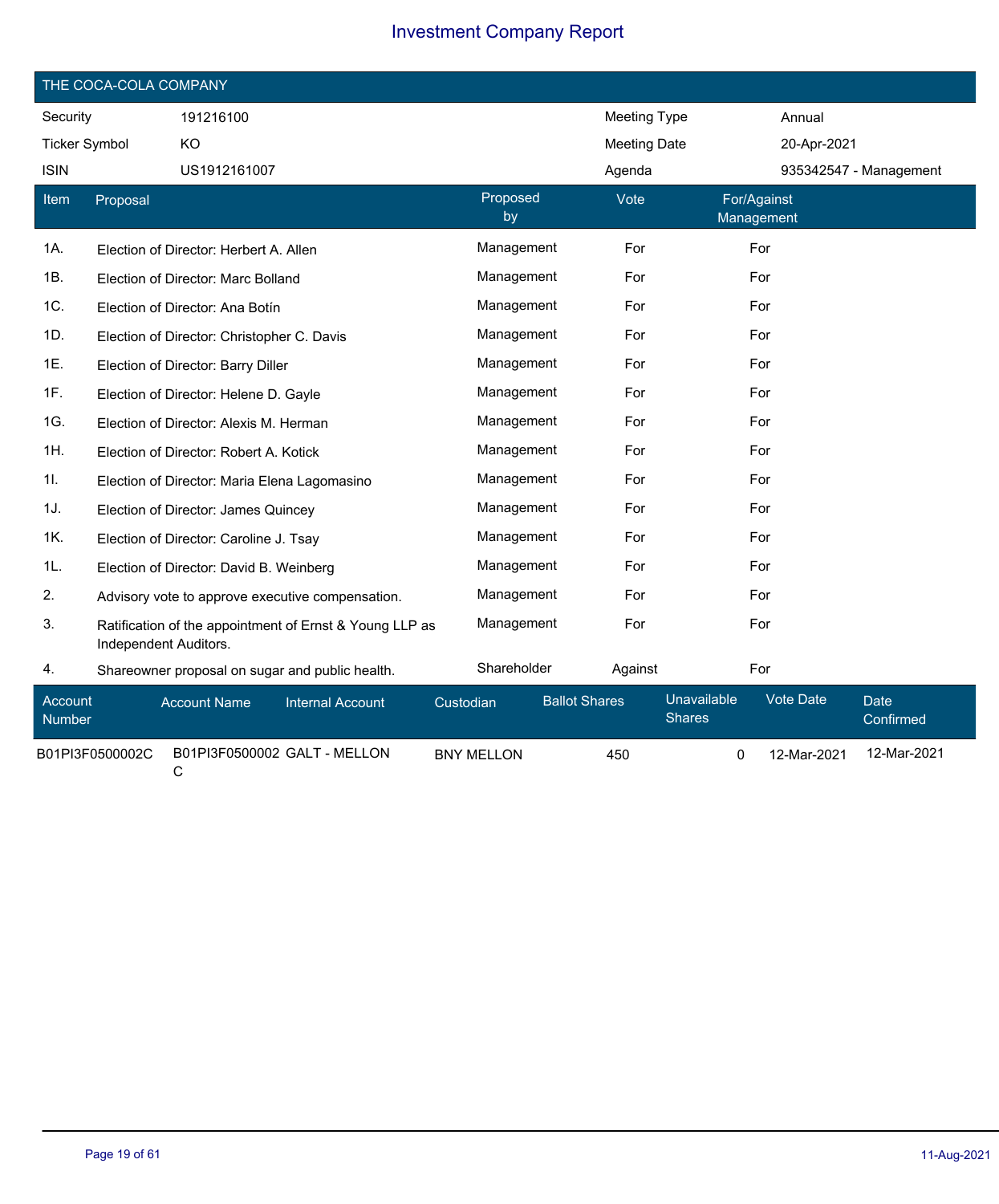| <b>BUNZL PLC</b> |                                                                                                                                                                                                                                                            |                |                     |                               |  |
|------------------|------------------------------------------------------------------------------------------------------------------------------------------------------------------------------------------------------------------------------------------------------------|----------------|---------------------|-------------------------------|--|
| Security         | G16968110                                                                                                                                                                                                                                                  |                | <b>Meeting Type</b> | <b>Annual General Meeting</b> |  |
|                  | <b>Ticker Symbol</b>                                                                                                                                                                                                                                       |                | <b>Meeting Date</b> | 21-Apr-2021                   |  |
| <b>ISIN</b>      | GB00B0744B38                                                                                                                                                                                                                                               |                | Agenda              | 713704080 - Management        |  |
| ltem             | Proposal                                                                                                                                                                                                                                                   | Proposed<br>by | Vote                | For/Against<br>Management     |  |
| 1                | TO RECEIVE AND CONSIDER THE ACCOUNTS FOR<br>THE YEAR ENDED 31 DECEMBER 2020 TOGETHER<br>WITH THE REPORTS OF THE DIRECTORS AND<br><b>AUDITORS</b>                                                                                                           | Management     | For                 | For                           |  |
| $\overline{c}$   | TO DECLARE A FINAL DIVIDEND: FINAL DIVIDEND<br>OF 38.3P PER ORDINARY SHARE                                                                                                                                                                                 | Management     | For                 | For                           |  |
| 3                | TO RE-APPOINT PETER VENTRESS AS A DIRECTOR                                                                                                                                                                                                                 | Management     | For                 | For                           |  |
| 4                | TO RE-APPOINT FRANK VAN ZANTEN AS A<br><b>DIRECTOR</b>                                                                                                                                                                                                     | Management     | For                 | For                           |  |
| 5                | TO RE-APPOINT RICHARD HOWES AS A DIRECTOR                                                                                                                                                                                                                  | Management     | For                 | For                           |  |
| 6                | TO RE-APPOINT VANDA MURRAY AS A DIRECTOR                                                                                                                                                                                                                   | Management     | For                 | For                           |  |
| 7                | TO RE-APPOINT LLOYD PITCHFORD AS A DIRECTOR                                                                                                                                                                                                                | Management     | For                 | For                           |  |
| 8                | TO RE-APPOINT STEPHAN NANNINGA AS A<br><b>DIRECTOR</b>                                                                                                                                                                                                     | Management     | For                 | For                           |  |
| 9                | TO APPOINT VIN MURRIA AS A DIRECTOR                                                                                                                                                                                                                        | Management     | For                 | For                           |  |
| 10               | TO APPOINT MARIA FERNANDA MEJIA AS A<br><b>DIRECTOR</b>                                                                                                                                                                                                    | Management     | For                 | For                           |  |
| 11               | TO RE-APPOINT PRICEWATERHOUSECOOPERS LLP<br>AS AUDITORS TO HOLD OFFICE FROM THE<br>CONCLUSION OF THIS YEAR'S AGM UNTIL THE<br>CONCLUSION OF THE NEXT GENERAL MEETING AT<br>WHICH ACCOUNTS ARE LAID BEFORE THE<br><b>COMPANY</b>                            | Management     | For                 | For                           |  |
| 12               | TO AUTHORISE THE DIRECTORS, ACTING<br>THROUGH THE AUDIT COMMITTEE, TO DETERMINE<br>THE REMUNERATION OF THE AUDITORS                                                                                                                                        | Management     | For                 | For                           |  |
| 13               | TO APPROVE THE DIRECTORS' REMUNERATION<br>POLICY AS SET OUT ON PAGES 119 TO 127<br>(INCLUSIVE) OF THE ANNUAL REPORT FOR THE<br>YEAR ENDED 31 DECEMBER 2020                                                                                                 | Management     | For                 | For                           |  |
| 14               | TO APPROVE THE DIRECTORS' REMUNERATION<br>REPORT AS SET OUT ON PAGES 114 TO 139<br>(INCLUSIVE) (EXCLUDING THE DIRECTORS'<br>REMUNERATION POLICY AS SET OUT ON PAGES<br>119 TO 127 (INCLUSIVE)) OF THE ANNUAL REPORT<br>FOR THE YEAR ENDED 31 DECEMBER 2020 | Management     | For                 | For                           |  |
| 15               | APPROVAL OF POLICY RELATED AMENDMENTS TO<br>THE COMPANY'S LONG-TERM INCENTIVE PLAN                                                                                                                                                                         | Management     | For                 | For                           |  |
| 16               | APPROVAL OF NEW US EMPLOYEE STOCK<br>PURCHASE PLAN                                                                                                                                                                                                         | Management     | For                 | For                           |  |

I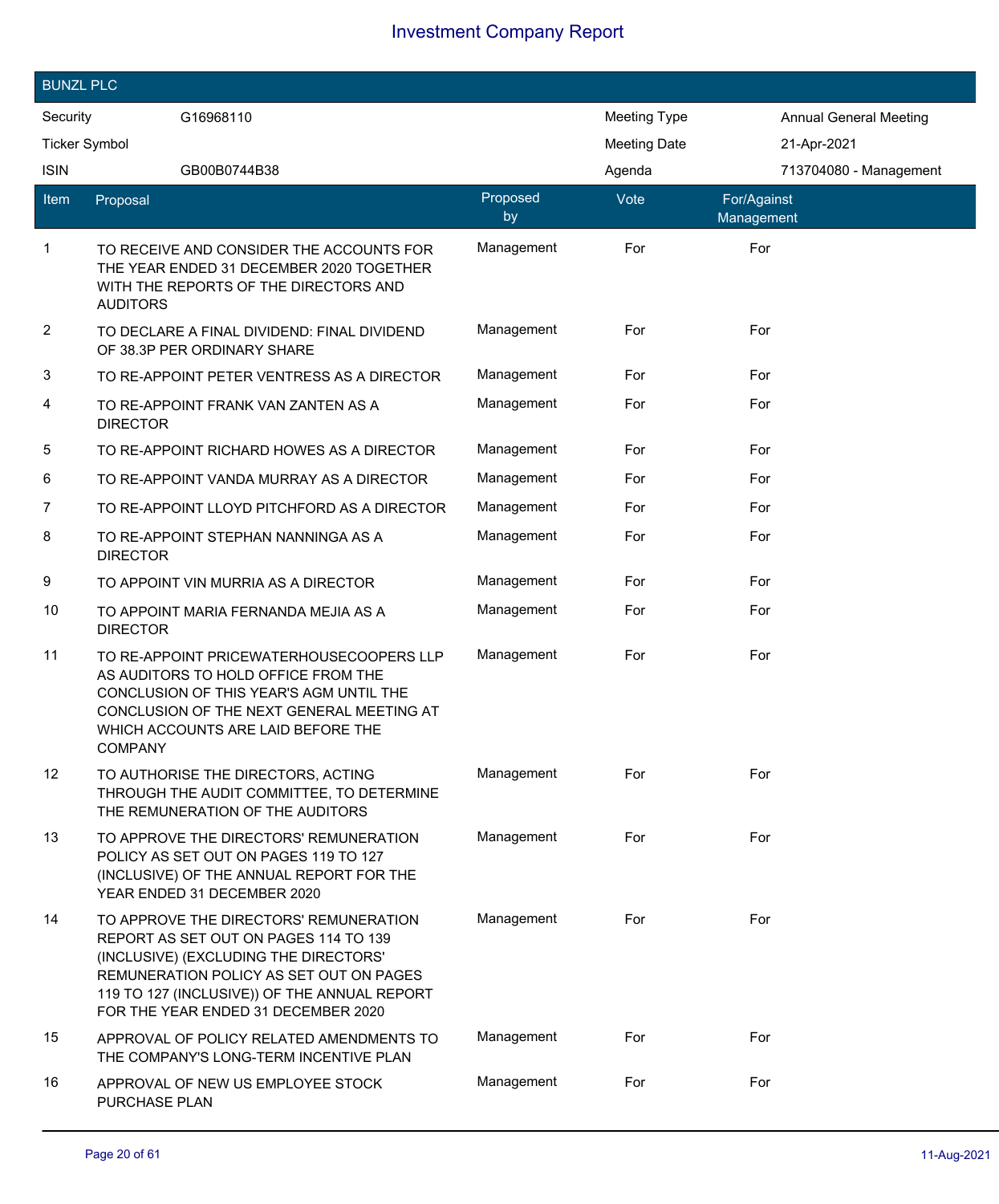| Account<br><b>Number</b> | Internal Account<br><b>Account Name</b>                                                                                    | Custodian  | <b>Ballot Shares</b> | Unavailable<br><b>Shares</b> | Vote Date<br>Date<br>Confirmed |  |
|--------------------------|----------------------------------------------------------------------------------------------------------------------------|------------|----------------------|------------------------------|--------------------------------|--|
| 23                       | AMENDMENTS TO ARTICLES OF ASSOCIATION                                                                                      | Management | For                  | For                          |                                |  |
| 22                       | NOTICE OF GENERAL MEETINGS                                                                                                 | Management | For                  | For                          |                                |  |
| 21                       | PURCHASE OF OWN ORDINARY SHARES                                                                                            | Management | For                  | For                          |                                |  |
| <b>20</b>                | SPECIFIC AUTHORITY TO DISAPPI Y PRE-EMPTION<br>RIGHTS IN CONNECTION WITH AN ACQUISITION OR<br>SPECIFIED CAPITAL INVESTMENT | Management | For                  | For                          |                                |  |
| 19                       | <b>GENERAL AUTHORITY TO DISAPPLY PRE-EMPTION</b><br><b>RIGHTS</b>                                                          | Management | For                  | For                          |                                |  |
| 18                       | AUTHORITY TO ALLOT ORDINARY SHARES                                                                                         | Management | For                  | For                          |                                |  |
| 17                       | RENEWAL OF SAVINGS-RELATED SHARE OPTION<br><b>SCHEME</b>                                                                   | Management | For                  | For                          |                                |  |
|                          |                                                                                                                            |            |                      |                              |                                |  |

|             |             |                         |                        |      |             | $\sim$      |
|-------------|-------------|-------------------------|------------------------|------|-------------|-------------|
| PI3F0500002 | PI3F0500002 | GALT<br>LON<br>T - MEL. | <b>BNY MEL</b><br>LLON | ,050 | 22-Mar-2021 | 22-Mar-2021 |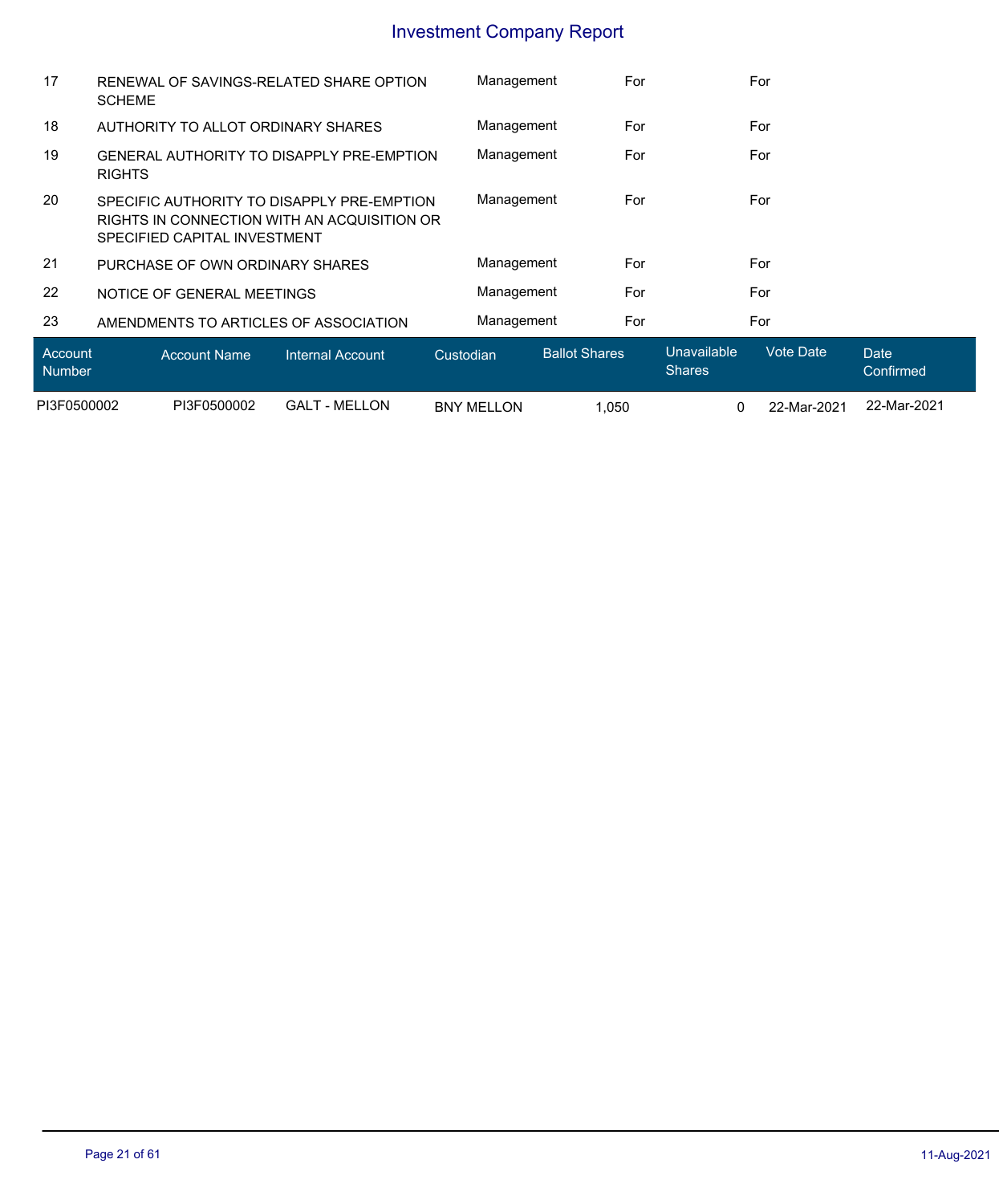|                          | <b>JOHNSON &amp; JOHNSON</b>               |                                                                                                              |                   |                |                      |                     |                              |                           |             |                        |
|--------------------------|--------------------------------------------|--------------------------------------------------------------------------------------------------------------|-------------------|----------------|----------------------|---------------------|------------------------------|---------------------------|-------------|------------------------|
| Security                 | 478160104                                  |                                                                                                              |                   |                |                      | Meeting Type        |                              |                           | Annual      |                        |
| <b>Ticker Symbol</b>     | <b>JNJ</b>                                 |                                                                                                              |                   |                |                      | <b>Meeting Date</b> |                              |                           | 22-Apr-2021 |                        |
| <b>ISIN</b>              | US4781601046                               |                                                                                                              |                   |                | Agenda               |                     |                              |                           |             | 935345214 - Management |
| Item                     | Proposal                                   |                                                                                                              |                   | Proposed<br>by |                      | Vote                |                              | For/Against<br>Management |             |                        |
| 1A.                      | Election of Director: Mary C. Beckerle     |                                                                                                              |                   | Management     |                      | For                 |                              | For                       |             |                        |
| 1B.                      | Election of Director: D. Scott Davis       |                                                                                                              |                   | Management     |                      | For                 |                              | For                       |             |                        |
| 1C.                      | Election of Director: Ian E. L. Davis      |                                                                                                              |                   | Management     |                      | For                 |                              | For                       |             |                        |
| 1D.                      | Election of Director: Jennifer A. Doudna   |                                                                                                              |                   | Management     |                      | For                 |                              | For                       |             |                        |
| 1E.                      | Election of Director: Alex Gorsky          |                                                                                                              |                   | Management     |                      | For                 |                              | For                       |             |                        |
| 1F.                      | Election of Director: Marillyn A. Hewson   |                                                                                                              |                   | Management     |                      | For                 |                              | For                       |             |                        |
| 1G.                      | Election of Director: Hubert Joly          |                                                                                                              |                   | Management     |                      | For                 |                              | For                       |             |                        |
| 1H.                      | Election of Director: Mark B. McClellan    |                                                                                                              |                   | Management     |                      | For                 |                              | For                       |             |                        |
| 1I.                      | Election of Director: Anne M. Mulcahy      |                                                                                                              |                   | Management     |                      | For                 |                              | For                       |             |                        |
| 1J.                      | Election of Director: Charles Prince       |                                                                                                              |                   | Management     |                      | For                 |                              | For                       |             |                        |
| 1K.                      | Election of Director: A. Eugene Washington |                                                                                                              |                   | Management     |                      | For                 |                              | For                       |             |                        |
| 1L.                      | Election of Director: Mark A. Weinberger   |                                                                                                              |                   | Management     |                      | For                 |                              | For                       |             |                        |
| 1M.                      | Election of Director: Nadja Y. West        |                                                                                                              |                   | Management     |                      | For                 |                              | For                       |             |                        |
| 1N.                      | Election of Director: Ronald A. Williams   |                                                                                                              |                   | Management     |                      | For                 |                              | For                       |             |                        |
| 2.                       | Compensation.                              | Advisory Vote to Approve Named Executive Officer                                                             |                   | Management     |                      | For                 |                              | For                       |             |                        |
| 3.                       | Firm for 2021.                             | Ratification of Appointment of PricewaterhouseCoopers<br>LLP as the Independent Registered Public Accounting |                   | Management     |                      | For                 |                              | For                       |             |                        |
| 4.                       | COVID-19 Vaccines and Therapeutics.        | Report on Government Financial Support and Access to                                                         |                   | Shareholder    |                      | Against             |                              | For                       |             |                        |
| 5.                       | Independent Board Chair.                   |                                                                                                              |                   | Shareholder    |                      | Against             |                              | For                       |             |                        |
| 6.                       | Civil Rights Audit.                        |                                                                                                              |                   | Shareholder    |                      | Against             |                              | For                       |             |                        |
| 7.                       | Executive Compensation Bonus Deferral.     |                                                                                                              |                   | Shareholder    |                      | Against             |                              | For                       |             |                        |
| Account<br><b>Number</b> | <b>Account Name</b>                        | <b>Internal Account</b>                                                                                      | Custodian         |                | <b>Ballot Shares</b> |                     | Unavailable<br><b>Shares</b> |                           | Vote Date   | Date<br>Confirmed      |
|                          | B01PI3F0500002C                            | B01PI3F0500002 GALT - MELLON                                                                                 | <b>BNY MELLON</b> |                | 240                  |                     | 0                            |                           | 12-Mar-2021 | 12-Mar-2021            |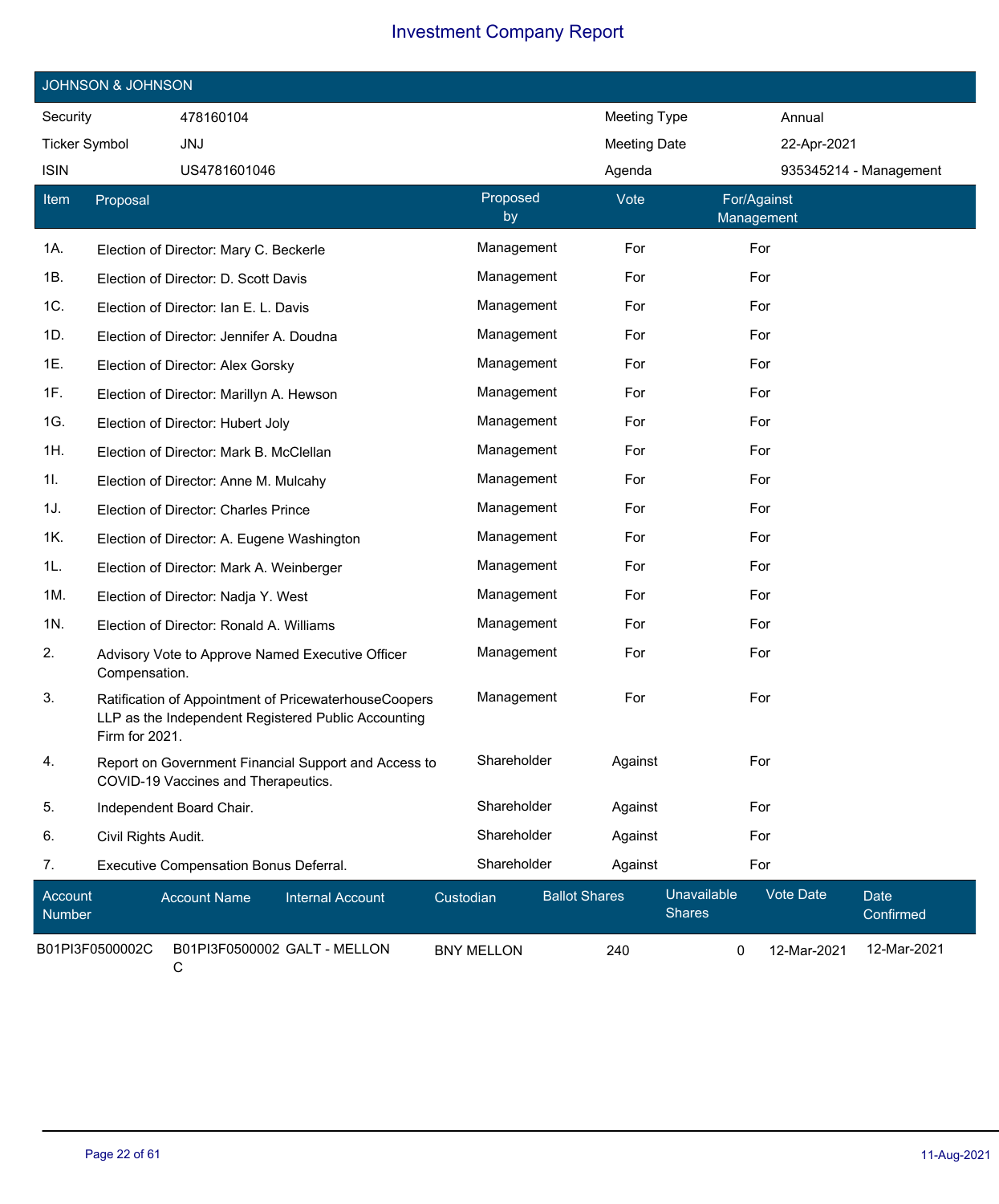|                      | CANADIAN NATIONAL RAILWAY COMPANY |                                               |                                                                                                                                                                                                                                                                                                                                         |                |                      |                     |                           |             |                        |
|----------------------|-----------------------------------|-----------------------------------------------|-----------------------------------------------------------------------------------------------------------------------------------------------------------------------------------------------------------------------------------------------------------------------------------------------------------------------------------------|----------------|----------------------|---------------------|---------------------------|-------------|------------------------|
| Security             |                                   | 136375102                                     |                                                                                                                                                                                                                                                                                                                                         |                |                      | Meeting Type        |                           | Annual      |                        |
| <b>Ticker Symbol</b> |                                   | <b>CNI</b>                                    |                                                                                                                                                                                                                                                                                                                                         |                |                      | <b>Meeting Date</b> |                           | 27-Apr-2021 |                        |
| <b>ISIN</b>          |                                   | CA1363751027                                  |                                                                                                                                                                                                                                                                                                                                         |                |                      | Agenda              |                           |             | 935363527 - Management |
| Item                 | Proposal                          |                                               |                                                                                                                                                                                                                                                                                                                                         | Proposed<br>by |                      | Vote                | For/Against<br>Management |             |                        |
| 1A                   |                                   | Election of Director: Shauneen Bruder         |                                                                                                                                                                                                                                                                                                                                         | Management     |                      | For                 | For                       |             |                        |
| 1B                   |                                   | Election of Director: Julie Godin             |                                                                                                                                                                                                                                                                                                                                         | Management     |                      | For                 | For                       |             |                        |
| 1C                   |                                   | Election of Director: Denise Gray             |                                                                                                                                                                                                                                                                                                                                         | Management     |                      | For                 | For                       |             |                        |
| 1D                   |                                   | Election of Director: Justin M. Howell        |                                                                                                                                                                                                                                                                                                                                         | Management     |                      | For                 | For                       |             |                        |
| 1E                   |                                   | Election of Director: The Hon. Kevin G. Lynch |                                                                                                                                                                                                                                                                                                                                         | Management     |                      | For                 | For                       |             |                        |
| 1F                   |                                   | Election of Director: Margaret A. McKenzie    |                                                                                                                                                                                                                                                                                                                                         | Management     |                      | For                 | For                       |             |                        |
| 1G                   |                                   | Election of Director: James E. O'Connor       |                                                                                                                                                                                                                                                                                                                                         | Management     |                      | For                 | For                       |             |                        |
| 1H                   |                                   | Election of Director: Robert Pace             |                                                                                                                                                                                                                                                                                                                                         | Management     |                      | For                 | For                       |             |                        |
| 11                   |                                   | Election of Director: Robert L. Phillips      |                                                                                                                                                                                                                                                                                                                                         | Management     |                      | For                 | For                       |             |                        |
| 1J                   |                                   | Election of Director: Jean-Jacques Ruest      |                                                                                                                                                                                                                                                                                                                                         | Management     |                      | For                 | For                       |             |                        |
| 1K                   |                                   | Election of Director: Laura Stein             |                                                                                                                                                                                                                                                                                                                                         | Management     |                      | For                 | For                       |             |                        |
| 02                   |                                   | Appointment of KPMG LLP as Auditors.          |                                                                                                                                                                                                                                                                                                                                         | Management     |                      | For                 | For                       |             |                        |
| 03                   |                                   |                                               | Non-Binding Advisory Resolution to accept the approach<br>to executive compensation disclosed in the management<br>information circular, the full text of which resolution is set<br>out on P.9 of the management information circular.                                                                                                 | Management     |                      | For                 | For                       |             |                        |
| 04                   | information circular.             | Non-Binding Advisory Resolution to accept the | Company's Climate Action Plan as disclosed in the<br>management information circular, the full text of which<br>resolution is set out on P. 9 of the management                                                                                                                                                                         | Management     |                      | For                 | For                       |             |                        |
| 05                   |                                   |                                               | Shareholder Proposal #1: Safety-centred bonus system<br>changes. The full text of the proposal and supporting<br>statement, together with the Board of Directors'<br>recommendation, is set out on Schedule D of the<br>accompanying Management Information Circular.                                                                   | Shareholder    |                      | Against             | For                       |             |                        |
| 06                   |                                   |                                               | Shareholder Proposal #2 : The role of the CN Police<br>Service in the investigation of railway fatalities and<br>serious injuries. The full text of the proposal and<br>supporting statement, together with the Board of<br>Directors' recommendation, is set out on Schedule D of<br>the accompanying Management Information Circular. | Shareholder    |                      | Against             | For                       |             |                        |
| Account              |                                   | <b>Account Name</b>                           | <b>Internal Account</b>                                                                                                                                                                                                                                                                                                                 | Custodian      | <b>Ballot Shares</b> |                     | Unavailable               | Vote Date   | <b>Date</b>            |

| ACCOUNT<br><b>Number</b> | Account Name                                        | Internal Account              | Custodian                                                        | <b>Dallot Stiares</b> | <u>Uliavaliavic</u><br><b>Shares</b> | vult Dalt   | Dale.<br>Confirmed |
|--------------------------|-----------------------------------------------------|-------------------------------|------------------------------------------------------------------|-----------------------|--------------------------------------|-------------|--------------------|
| 00047580383 !<br>5RY0    | <b>PORTLAND</b><br><b>GLOBAL ALT</b><br><b>FUND</b> | <b>GALT - RBC</b><br>47580383 | <b>RBC</b><br><b>DOMINION</b><br><b>SECURITIES</b><br><b>INC</b> | 460                   |                                      | 29-Mar-2021 | 29-Mar-2021        |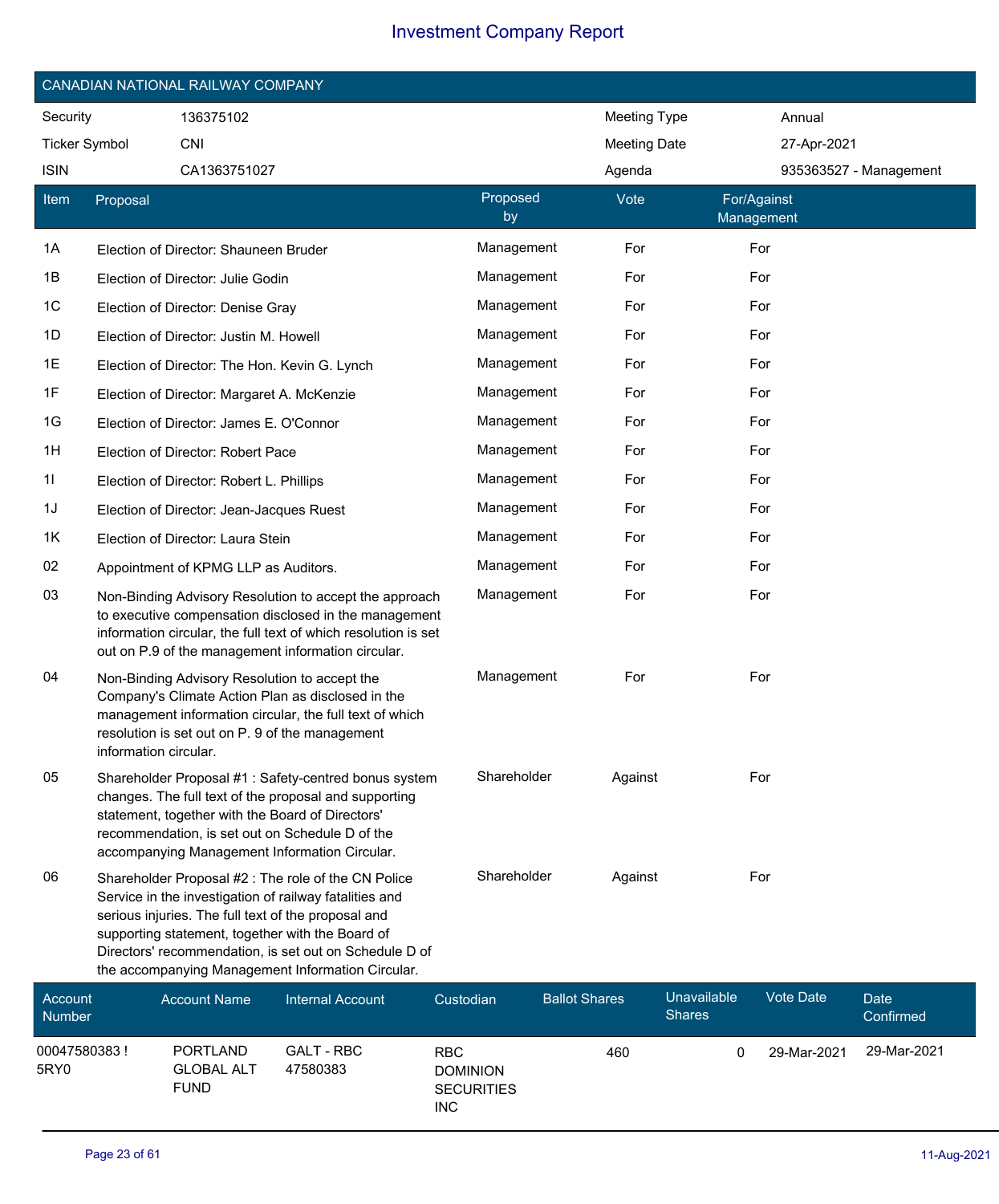|                      |                          | <b>GROUPE BRUXELLES LAMBERT SA</b>                                                                                                                                                                                                                                                                                                                |                |                     |                                 |
|----------------------|--------------------------|---------------------------------------------------------------------------------------------------------------------------------------------------------------------------------------------------------------------------------------------------------------------------------------------------------------------------------------------------|----------------|---------------------|---------------------------------|
| Security             |                          | B4746J115                                                                                                                                                                                                                                                                                                                                         |                | <b>Meeting Type</b> | <b>Ordinary General Meeting</b> |
| <b>Ticker Symbol</b> |                          |                                                                                                                                                                                                                                                                                                                                                   |                | <b>Meeting Date</b> | 27-Apr-2021                     |
| <b>ISIN</b>          |                          | BE0003797140                                                                                                                                                                                                                                                                                                                                      |                | Agenda              | 713749123 - Management          |
| Item                 | Proposal                 |                                                                                                                                                                                                                                                                                                                                                   | Proposed<br>by | Vote                | For/Against<br>Management       |
| <b>CMMT</b>          | <b>VOTE TO BE LODGED</b> | MARKET RULES REQUIRE DISCLOSURE OF<br>BENEFICIAL OWNER INFORMATION FOR ALL<br>VOTED-ACCOUNTS. IF AN ACCOUNT HAS MULTIPLE<br>BENEFICIAL OWNERS, YOU WILL NEED TO-PROVIDE<br>THE BREAKDOWN OF EACH BENEFICIAL OWNER<br>NAME, ADDRESS AND SHARE-POSITION TO YOUR<br>CLIENT SERVICE REPRESENTATIVE. THIS<br>INFORMATION IS REQUIRED-IN ORDER FOR YOUR | Non-Voting     |                     |                                 |
| <b>CMMT</b>          | <b>REPRESENTATIVE</b>    | IMPORTANT MARKET PROCESSING REQUIREMENT:<br>A BENEFICIAL OWNER SIGNED POWER OF-<br>ATTORNEY (POA) MAY BE REQUIRED IN ORDER TO<br>LODGE AND EXECUTE YOUR VOTING-<br>INSTRUCTIONS IN THIS MARKET. ABSENCE OF A<br>POA, MAY CAUSE YOUR INSTRUCTIONS TO-BE<br>REJECTED. IF YOU HAVE ANY QUESTIONS, PLEASE<br>CONTACT YOUR CLIENT SERVICE-             | Non-Voting     |                     |                                 |
| <b>CMMT</b>          |                          | PLEASE NOTE THAT SHAREHOLDER DETAILS ARE<br>REQUIRED TO VOTE AT THIS MEETING. IF-NO<br>SHAREHOLDER DETAILS ARE PROVIDED, YOUR<br>INSTRUCTION MAY CARRY A HEIGHTENED-RISK OF<br>BEING REJECTED. THANK YOU                                                                                                                                          | Non-Voting     |                     |                                 |
| 1                    |                          | MANAGEMENT REPORT OF THE BOARD OF<br>DIRECTORS AND REPORTS OF THE STATUTORY-<br>AUDITOR ON THE 2020 FINANCIAL YEAR                                                                                                                                                                                                                                | Non-Voting     |                     |                                 |
| 2.1                  | <b>REQUIRE A VOTE</b>    | FINANCIAL STATEMENTS FOR THE YEAR ENDED<br>DECEMBER 31, 2020: PRESENTATION OF-THE<br>CONSOLIDATED ACCOUNTS FOR THE YEAR ENDED<br>DECEMBER 31, 2020. THIS ITEM-DOES NOT                                                                                                                                                                            | Non-Voting     |                     |                                 |
| 2.2                  | 2020                     | FINANCIAL STATEMENTS FOR THE YEAR ENDED<br>DECEMBER 31, 2020: APPROVAL OF ANNUAL<br>ACCOUNTS FOR THE YEAR ENDED DECEMBER 31,                                                                                                                                                                                                                      | Management     |                     |                                 |
| 3                    |                          | DISCHARGE OF THE DIRECTORS: PROPOSAL FOR<br>THE DISCHARGE TO BE GRANTED TO THE<br>DIRECTORS FOR DUTIES PERFORMED DURING THE<br>YEAR ENDED DECEMBER 31, 2020                                                                                                                                                                                       | Management     |                     |                                 |
| 4                    | DECEMBER 31, 2020        | DISCHARGE OF THE STATUTORY AUDITOR:<br>PROPOSAL FOR THE DISCHARGE TO BE GRANTED<br>TO THE STATUTORY AUDITOR FOR DUTIES<br>PERFORMED DURING THE YEAR ENDED                                                                                                                                                                                         | Management     |                     |                                 |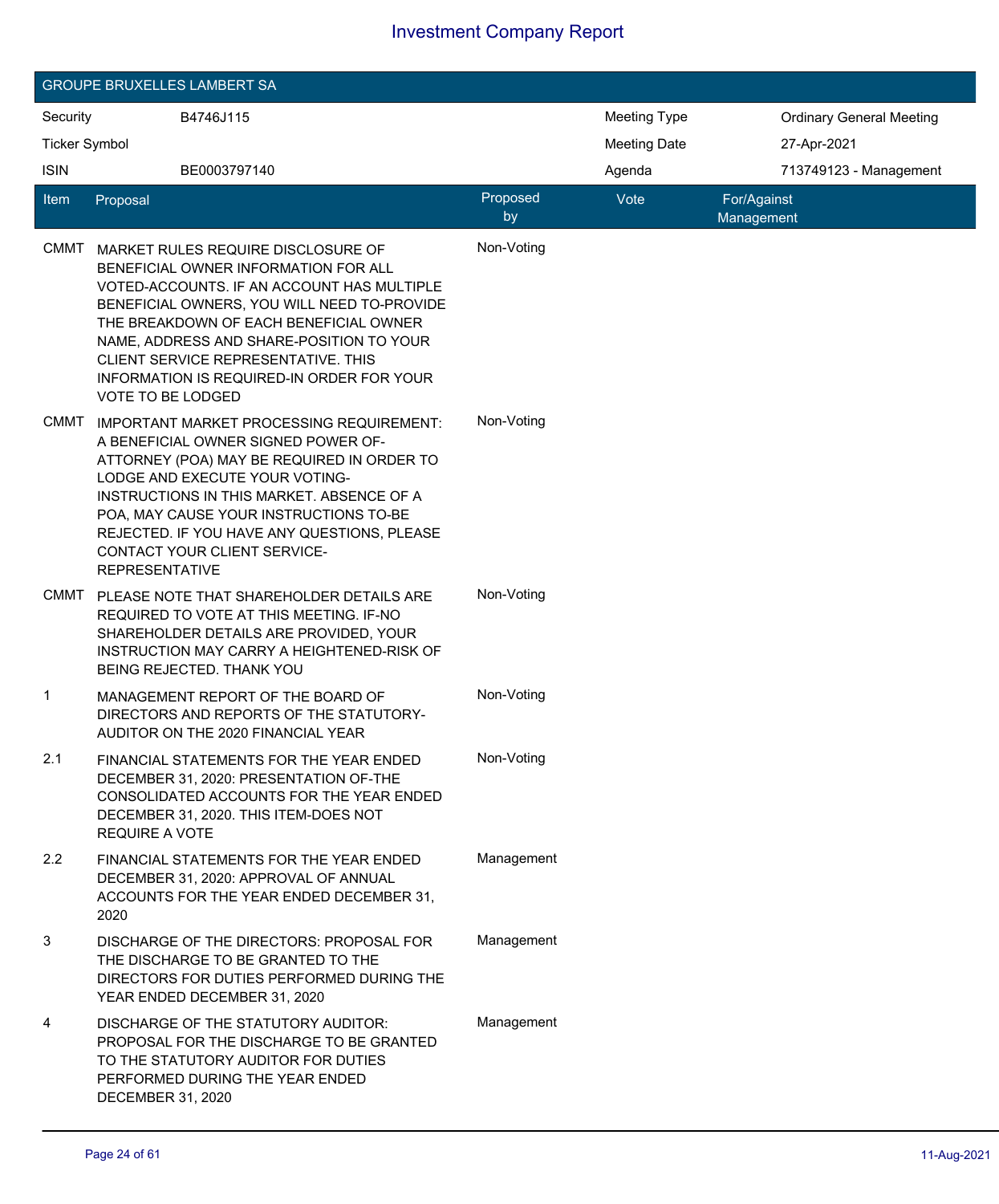| 5.1   | <b>RESIGNATION AND APPOINTMENT OF DIRECTOR:</b><br>ACKNOWLEDGMENT OF THE RESIGNATION OF-<br><b>GERARD LAMARCHE AS DIRECTOR AT THE</b><br>CONCLUSION OF THIS GENERAL SHAREHOLDERS'-<br><b>MEETING</b>                                                                                                                                                                                                                                                                                                                       | Non-Voting |
|-------|----------------------------------------------------------------------------------------------------------------------------------------------------------------------------------------------------------------------------------------------------------------------------------------------------------------------------------------------------------------------------------------------------------------------------------------------------------------------------------------------------------------------------|------------|
| 5.2   | <b>RESIGNATION AND APPOINTMENT OF DIRECTOR:</b><br>APPOINTMENT OF A DIRECTOR: PROPOSAL TO<br>APPOINT JACQUES VEYRAT AS DIRECTOR FOR A<br>FOUR-YEAR TERM AND TO ACKNOWLEDGE THE<br>INDEPENDENCE OF JACQUES VEYRAT WHO MEETS<br>THE CRITERIA LISTED IN ARTICLE 7:87, SECTION1<br>OF THE CODE ON COMPANIES AND ASSOCIATIONS<br>AND INCLUDED IN THE GBL CORPORATE<br><b>GOVERNANCE CHARTER</b>                                                                                                                                 | Management |
| 5.3.1 | <b>RESIGNATION AND APPOINTMENT OF DIRECTOR:</b><br>RENEWAL OF DIRECTORS' TERM OF OFFICE:<br>PROPOSAL TO RE-ELECT FOR A FOUR-YEAR TERM,<br>IN HIS CAPACITY AS DIRECTOR, CLAUDE<br>GENEREUX WHOSE CURRENT TERM OF OFFICE<br>EXPIRES AT THE CONCLUSION OF THIS GENERAL<br>SHAREHOLDERS' MEETING                                                                                                                                                                                                                               | Management |
| 5.3.2 | <b>RESIGNATION AND APPOINTMENT OF DIRECTOR:</b><br>RENEWAL OF DIRECTORS' TERM OF OFFICE:<br>PROPOSAL TO RE-ELECT FOR A FOUR-YEAR TERM,<br>IN HIS CAPACITY AS DIRECTOR, JOCELYN<br>LEFEBVRE WHOSE CURRENT TERM OF OFFICE<br>EXPIRES AT THE CONCLUSION OF THIS GENERAL<br>SHAREHOLDERS' MEETING                                                                                                                                                                                                                              | Management |
| 5.3.3 | <b>RESIGNATION AND APPOINTMENT OF DIRECTOR:</b><br>RENEWAL OF DIRECTORS' TERM OF OFFICE:<br>PROPOSAL TO RE-ELECT FOR A FOUR-YEAR TERM.<br>IN HER CAPACITY AS DIRECTOR, AGNES TOURAINE<br>WHOSE CURRENT TERM OF OFFICE EXPIRES AT<br>THE CONCLUSION OF THIS GENERAL<br>SHAREHOLDERS' MEETING AND TO ACKNOWLEDGE<br>THE INDEPENDENCE OF AGNES TOURAINE WHO<br>MEETS THE CRITERIA MENTIONED IN ARTICLE 7:87,<br>SECTION1 OF THE CODE ON COMPANIES AND<br>ASSOCIATIONS AND INCLUDED IN THE GBL<br>CORPORATE GOVERNANCE CHARTER | Management |
| 6.1   | RESIGNATION AND APPOINTMENT OF THE<br>STATUTORY AUDITOR: ACKNOWLEDGMENT OF<br>THE-RESIGNATION, AT THE CONCLUSION OF THIS<br>GENERAL SHAREHOLDERS' MEETING, OF-DELOITTE<br>REVISEURS D'ENTREPRISES SCRL, REPRESENTED<br>BY CORINE MAGNIN AS-STATUTORY AUDITOR                                                                                                                                                                                                                                                               | Non-Voting |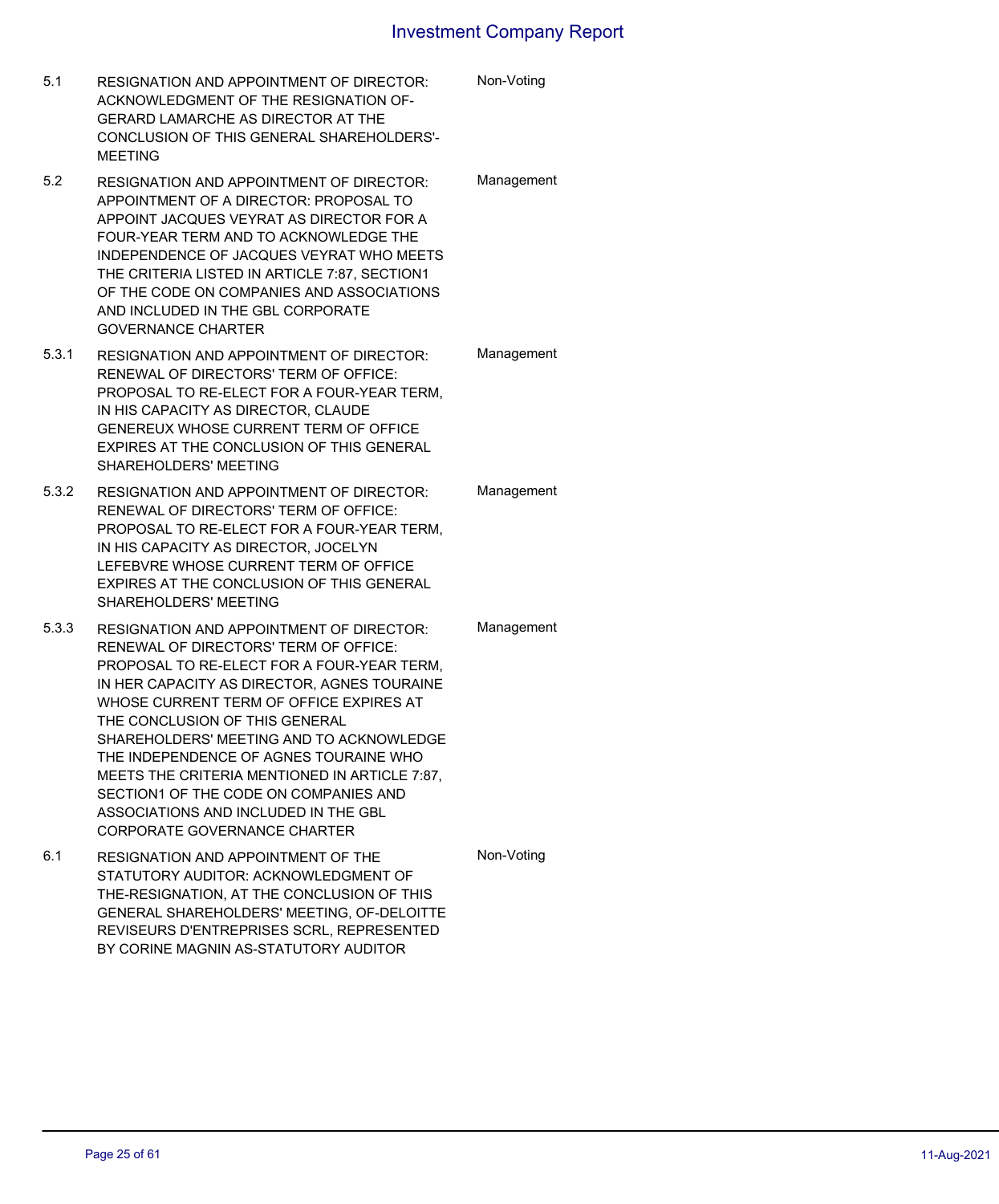| 6.2 | <b>RESIGNATION AND APPOINTMENT OF THE</b><br>STATUTORY AUDITOR: ON THE RECOMMENDATION<br>OF THE AUDIT COMMITTEE, PROPOSAL TO<br>APPOINT AS STATUTORY AUDITOR<br><b>PRICEWATERHOUSECOOPERS</b><br>BEDRIJFSREVISOREN-REVISEURS D'ENTREPRISES<br>FOR A THREE-YEAR TERM AND TO SET ITS FEES AT<br>EUR 91,000 A YEAR EXCLUSIVE OF VAT. FOR<br>INFORMATION, IT IS STATED THAT THE STATUTORY<br>AUDITOR WILL BE REPRESENTED BY ALEXIS VAN<br><b>BAVEL</b>                                                                                                                                                                                                                                                                                               | Management |
|-----|--------------------------------------------------------------------------------------------------------------------------------------------------------------------------------------------------------------------------------------------------------------------------------------------------------------------------------------------------------------------------------------------------------------------------------------------------------------------------------------------------------------------------------------------------------------------------------------------------------------------------------------------------------------------------------------------------------------------------------------------------|------------|
| 7   | REMUNERATION REPORT: PROPOSAL TO APPROVE<br>THE BOARD OF DIRECTORS' REMUNERATION<br>REPORT FOR THE 2020 FINANCIAL YEAR                                                                                                                                                                                                                                                                                                                                                                                                                                                                                                                                                                                                                           | Management |
| 8.1 | LONG TERM INCENTIVE: PROPOSAL TO CONFIRM<br>AN ADDITIONAL ALLOCATION OF OPTIONS TO THE<br>CEO, MADE IN DECEMBER 2020. THESE OPTIONS<br>HAVE THE SAME CHARACTERISTICS AS THE<br>OPTIONS ALLOCATED TO HIM IN THE FIRST HALF<br>OF 2020. THESE CHARACTERISTICS ARE<br>DESCRIBED IN THE REMUNERATION REPORT. THE<br>UNDERLYING VALUE OF THE ASSETS OF THE<br>SUBSIDIARY COVERED BY THE OPTIONS GRANTED<br>TO THE CEO IN DECEMBER 2020 AMOUNTS TO EUR<br>4.32 MILLION. IT IS SPECIFIED THAT THE<br>POSSIBILITY FOR THE CEO TO EXERCISE THESE<br>OPTIONS HAS, AMONG OTHER CONDITIONS, BEEN<br>SUBJECT TO THE APPROVAL OF THIS GENERAL<br>MEETING. AN ADDITIONAL GRANT OF OPTIONS<br>WAS ALSO MADE IN DECEMBER 2020 IN FAVOR OF<br><b>STAFF MEMBERS</b> | Management |
| 8.2 | LONG TERM INCENTIVE: TO THE EXTENT<br>NECESSARY, PROPOSAL TO APPROVE THE STOCK<br>OPTION PLAN FOR 2021 UNDER WHICH THE CEO<br>MAY RECEIVE IN 2021 OPTIONS RELATING TO<br>EXISTING SHARES OF A SUBSIDIARY OF THE<br>COMPANY. THE UNDERLYING VALUE OF THE<br>ASSETS OF THE SUBSIDIARY COVERED BY THE<br>OPTIONS THAT MAY BE GRANTED TO THE CEO IN<br>2021 AMOUNTS TO EUR 4.32 MILLION. THESE<br>OPTIONS WILL BE SUBJECT TO THE EXERCISE<br>CONDITIONS SPECIFIED IN THE REMUNERATION<br>POLICY. THE 2021 STOCK OPTION PLAN WILL ALSO<br><b>BENEFIT STAFF MEMBERS</b>                                                                                                                                                                                | Management |
| 8.3 | LONG TERM INCENTIVE: REPORT OF THE BOARD<br>OF DIRECTORS DRAWN UP PURSUANT TO ARTICLE<br>7:227 OF THE CODE ON COMPANIES AND<br>ASSOCIATIONS WITH RESPECT TO THE<br>GUARANTEES REFERRED TO IN THE FOLLOWING<br><b>RESOLUTION PROPOSAL</b>                                                                                                                                                                                                                                                                                                                                                                                                                                                                                                         | Management |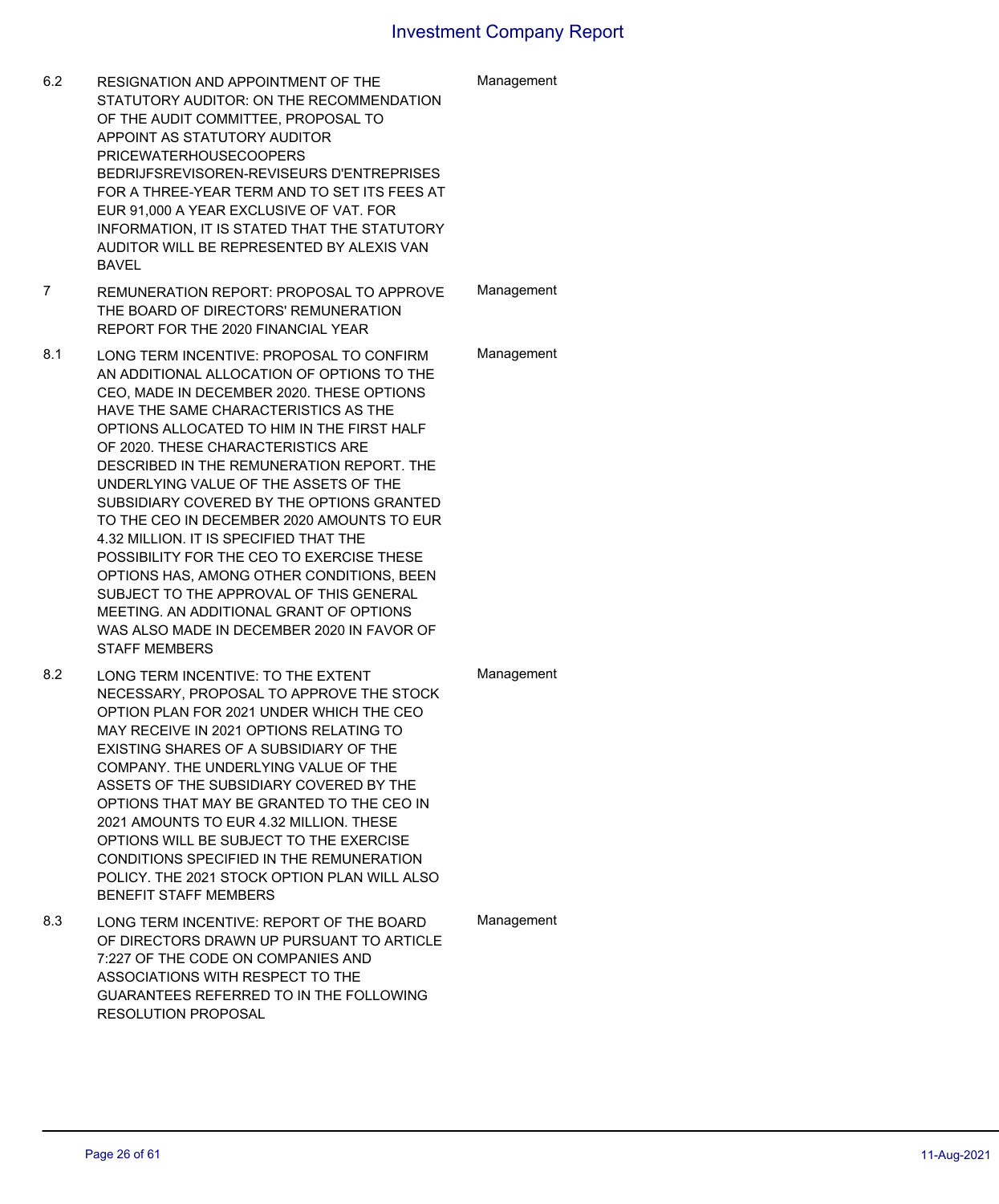| 8.4     | LONG TERM INCENTIVE: PURSUANT TO ARTICLE<br>7:227 OF THE CODE ON COMPANIES AND<br>ASSOCIATIONS. TO THE EXTENT NECESSARY.<br>PROPOSAL TO APPROVE THE GRANT BY GBL OF<br><b>GUARATEES TO ONE OR SEVERAL BANKS WITH</b><br>RESPECT TO THE CREDITS GRANTED BY THAT OR<br>THESE BANKS TO ONE OR SEVERAL SUBSIDIARIES<br>OF GBL, PERMITTING THE LATTER TO ACQUIRE<br><b>GBL SHARES IN THE FRAMEWORK OF THE</b><br>AFOREMENTIONED PLANS                      |           | Management           |                       |                  |      |
|---------|-------------------------------------------------------------------------------------------------------------------------------------------------------------------------------------------------------------------------------------------------------------------------------------------------------------------------------------------------------------------------------------------------------------------------------------------------------|-----------|----------------------|-----------------------|------------------|------|
| 9       | <b>MISCELLANEOUS</b>                                                                                                                                                                                                                                                                                                                                                                                                                                  |           | Non-Voting           |                       |                  |      |
| CMMT    | 01 APR 2021: INTERMEDIARY CLIENTS ONLY -<br>PLEASE NOTE THAT IF YOU ARE-CLASSIFIED AS AN<br>INTERMEDIARY CLIENT UNDER THE SHAREHOLDER<br>RIGHTS DIRECTIVE-II, YOU SHOULD BE PROVIDING<br>THE UNDERLYING SHAREHOLDER INFORMATION<br>AT THE-VOTE INSTRUCTION LEVEL. IF YOU ARE<br>UNSURE ON HOW TO PROVIDE THIS LEVEL OF-<br>DATA TO BROADRIDGE OUTSIDE OF PROXYEDGE.<br>PLEASE SPEAK TO YOUR DEDICATED-CLIENT<br>SERVICE REPRESENTATIVE FOR ASSISTANCE |           | Non-Voting           |                       |                  |      |
| CMMT    | 01 APR 2021: PLEASE NOTE THAT THE MEETING<br>REVISED DUE TO ADDITION OF COMMENT.-IF YOU<br>HAVE ALREADY SENT IN YOUR VOTES. PLEASE DO<br>NOT VOTE AGAIN UNLESS YOU-DECIDE TO AMEND<br>YOUR ORIGINAL INSTRUCTIONS. THANK YOU.                                                                                                                                                                                                                          |           | Non-Voting           |                       |                  |      |
| Account | <b>Account Name</b><br><b>Internal Account</b>                                                                                                                                                                                                                                                                                                                                                                                                        | Custodian | <b>Ballot Shares</b> | Unavailable<br>Charsa | <b>Vote Date</b> | Date |

| Account<br><b>Number</b> | Account Name | Internal Account     | Custodian         | Ballot Shares | Ullavallable<br>Shares | vole Dale | <b>Uale</b><br>Confirmed |  |
|--------------------------|--------------|----------------------|-------------------|---------------|------------------------|-----------|--------------------------|--|
| PI3F0500002              | PI3F0500002  | <b>GALT - MELLON</b> | <b>BNY MELLON</b> | 190           |                        |           |                          |  |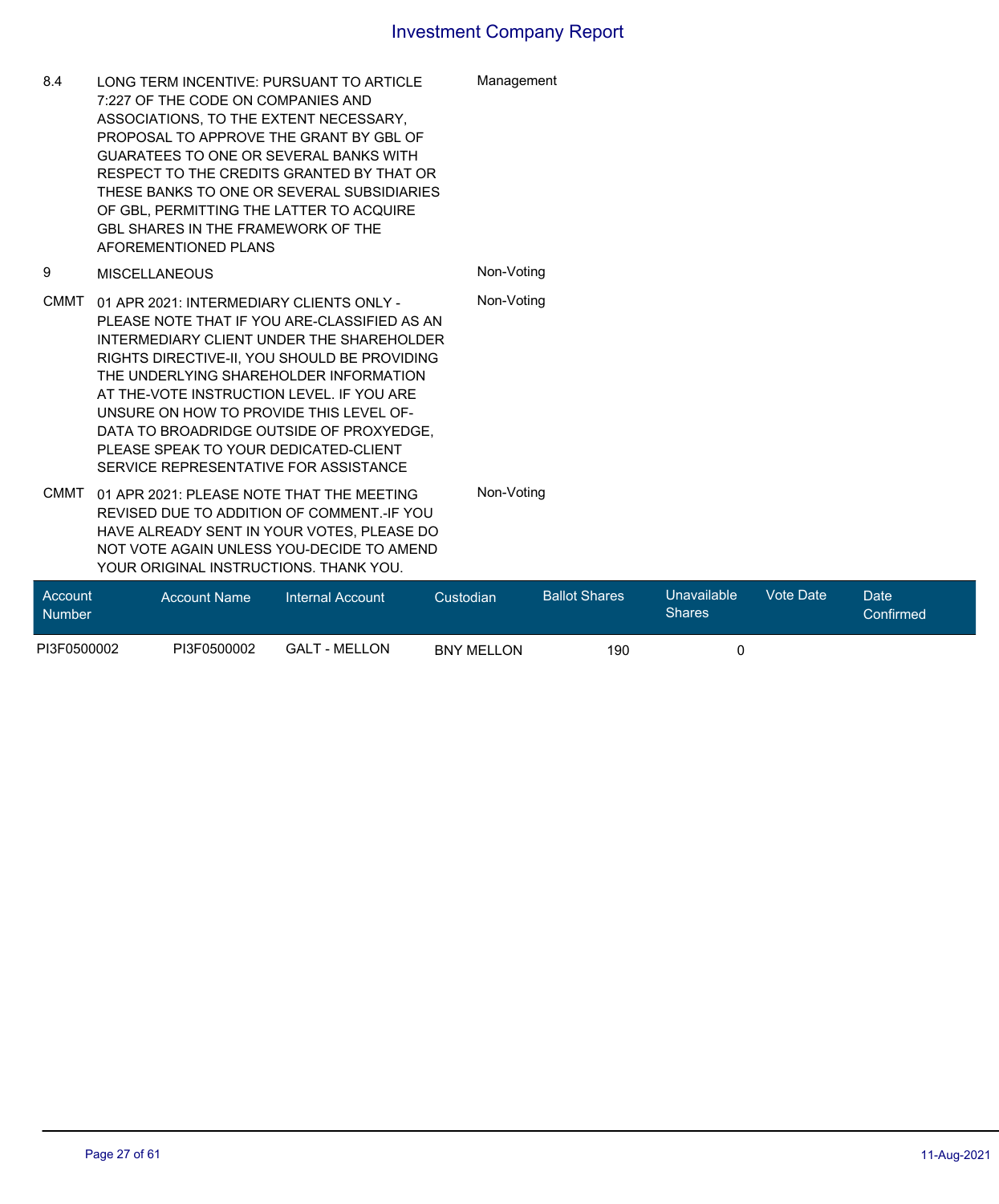|                      | KIMBERLY-CLARK CORPORATION |                                                        |                |                     |                           |  |  |
|----------------------|----------------------------|--------------------------------------------------------|----------------|---------------------|---------------------------|--|--|
| Security             |                            | 494368103                                              |                | <b>Meeting Type</b> | Annual                    |  |  |
| <b>Ticker Symbol</b> |                            | <b>KMB</b>                                             |                | <b>Meeting Date</b> | 29-Apr-2021               |  |  |
| <b>ISIN</b>          |                            | US4943681035                                           |                | Agenda              | 935343272 - Management    |  |  |
| Item                 | Proposal                   |                                                        | Proposed<br>by | Vote                | For/Against<br>Management |  |  |
| 1A.                  |                            | Election of Director: John W. Culver                   | Management     | For                 | For                       |  |  |
| 1B.                  |                            | Election of Director: Robert W. Decherd                | Management     | For                 | For                       |  |  |
| 1C.                  |                            | Election of Director: Michael D. Hsu                   | Management     | For                 | For                       |  |  |
| 1D.                  |                            | Election of Director: Mae C. Jemison, M.D.             | Management     | For                 | For                       |  |  |
| 1E.                  |                            | Election of Director: S. Todd Maclin                   | Management     | For                 | For                       |  |  |
| 1F.                  |                            | Election of Director: Sherilyn S. McCoy                | Management     | For                 | For                       |  |  |
| 1G.                  |                            | Election of Director: Christa S. Quarles               | Management     | For                 | For                       |  |  |
| 1H.                  |                            | Election of Director: Ian C. Read                      | Management     | For                 | For                       |  |  |
| 11.                  |                            | Election of Director: Dunia A. Shive                   | Management     | For                 | For                       |  |  |
| 1J.                  |                            | Election of Director: Mark T. Smucker                  | Management     | For                 | For                       |  |  |
| 1K.                  |                            | Election of Director: Michael D. White                 | Management     | For                 | For                       |  |  |
| 2.                   | Ratification of Auditor.   |                                                        | Management     | For                 | For                       |  |  |
| 3.                   | Compensation.              | Advisory Vote to Approve Named Executive Officer       | Management     | For                 | For                       |  |  |
| 4.                   |                            | Approval of 2021 Equity Participation Plan.            | Management     | For                 | For                       |  |  |
| 5.                   |                            | Approval of 2021 Outside Directors' Compensation Plan. | Management     | For                 | For                       |  |  |
| 6.                   | Meeting of Stockholders.   | Reduce Ownership Threshold required to call a Special  | Management     | For                 | For                       |  |  |
| 7.                   | Consent.                   | Stockholder Proposal Regarding Right to Act by Written | Shareholder    | Against             | For                       |  |  |

| Account<br><b>Number</b> | <b>Account Name</b> | Internal Account             | Custodian  | <b>Ballot Shares</b> | <b>Unavailable</b><br>Shares | Vote Date   | Date'<br>Confirmed |
|--------------------------|---------------------|------------------------------|------------|----------------------|------------------------------|-------------|--------------------|
| B01PI3F0500002C          |                     | B01PI3F0500002 GALT - MELLON | BNY MELLON | 150                  |                              | 12-Mar-2021 | 12-Mar-2021        |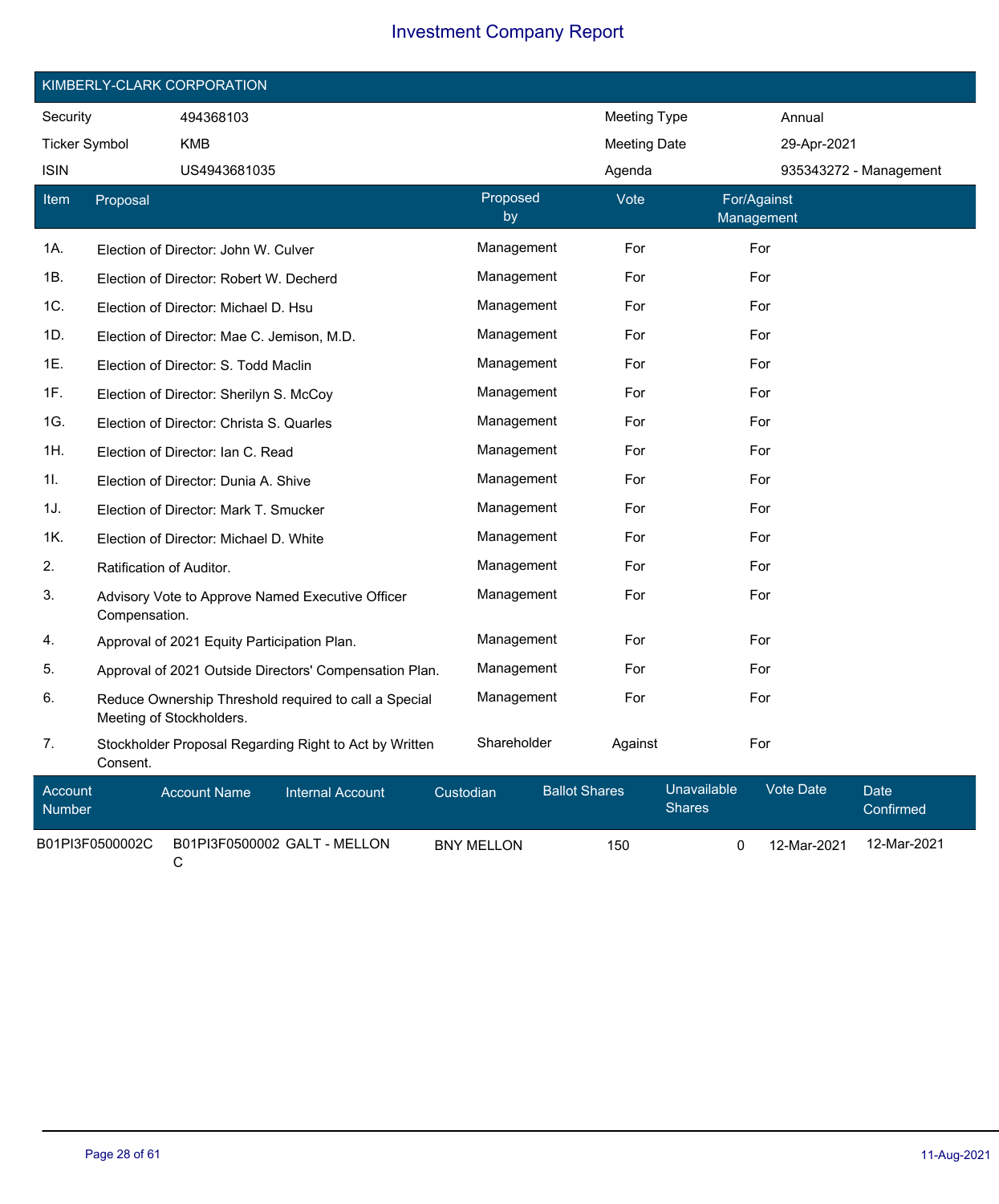| <b>SANOFI SA</b>     |                                                                                                                                                                                                                                                                                                                                                                                                                                                                                                                                                                                                                |                |                     |                           |
|----------------------|----------------------------------------------------------------------------------------------------------------------------------------------------------------------------------------------------------------------------------------------------------------------------------------------------------------------------------------------------------------------------------------------------------------------------------------------------------------------------------------------------------------------------------------------------------------------------------------------------------------|----------------|---------------------|---------------------------|
| Security             | F5548N101                                                                                                                                                                                                                                                                                                                                                                                                                                                                                                                                                                                                      |                | Meeting Type        | MIX                       |
| <b>Ticker Symbol</b> |                                                                                                                                                                                                                                                                                                                                                                                                                                                                                                                                                                                                                |                | <b>Meeting Date</b> | 30-Apr-2021               |
| <b>ISIN</b>          | FR0000120578                                                                                                                                                                                                                                                                                                                                                                                                                                                                                                                                                                                                   |                | Agenda              | 713892962 - Management    |
| ltem                 | Proposal                                                                                                                                                                                                                                                                                                                                                                                                                                                                                                                                                                                                       | Proposed<br>by | Vote                | For/Against<br>Management |
| CMMT                 | THE FOLLOWING APPLIES TO SHAREHOLDERS<br>THAT DO NOT HOLD SHARES DIRECTLY WITH A-<br>FRENCH CUSTODIAN: PROXY CARDS: VOTING<br>INSTRUCTIONS WILL BE FORWARDED TO THE-<br>GLOBAL CUSTODIANS ON THE VOTE DEADLINE<br>DATE. IN CAPACITY AS REGISTERED-<br>INTERMEDIARY, THE GLOBAL CUSTODIANS WILL<br>SIGN THE PROXY CARDS AND FORWARD-THEM TO<br>THE LOCAL CUSTODIAN. IF YOU REQUEST MORE<br>INFORMATION, PLEASE CONTACT-YOUR CLIENT<br>REPRESENTATIVE.                                                                                                                                                           | Non-Voting     |                     |                           |
| CMMT                 | FOLLOWING CHANGES IN THE FORMAT OF PROXY<br>CARDS FOR FRENCH MEETINGS, ABSTAIN-IS NOW<br>A VALID VOTING OPTION. FOR ANY ADDITIONAL<br>ITEMS RAISED AT THE MEETING-THE VOTING<br>OPTION WILL DEFAULT TO 'AGAINST', OR FOR<br>POSITIONS WHERE THE PROXY-CARD IS NOT<br>COMPLETED BY BROADRIDGE, TO THE<br>PREFERENCE OF YOUR CUSTODIAN.                                                                                                                                                                                                                                                                          | Non-Voting     |                     |                           |
| CMMT                 | PLEASE NOTE THAT SHAREHOLDER DETAILS ARE<br>REQUIRED TO VOTE AT THIS MEETING. IF-NO<br>SHAREHOLDER DETAILS ARE PROVIDED, YOUR<br><b>INSTRUCTION MAY CARRY A HEIGHTENED-RISK OF</b><br><b>BEING REJECTED. THANK YOU</b>                                                                                                                                                                                                                                                                                                                                                                                         | Non-Voting     |                     |                           |
| <b>CMMT</b>          | PLEASE NOTE THAT DUE TO THE CURRENT<br>COVID19 CRISIS AND IN ACCORDANCE WITH THE-<br>PROVISIONS ADOPTED BY THE FRENCH<br>GOVERNMENT UNDER LAW NO. 2020-1379 OF-<br>NOVEMBER 14, 2020, EXTENDED AND MODIFIED BY<br>LAW NO 2020-1614 OF DECEMBER 18,-2020 THE<br><b>GENERAL MEETING WILL TAKE PLACE BEHIND</b><br>CLOSED DOORS WITHOUT THE-PHYSICAL<br>PRESENCE OF THE SHAREHOLDERS. TO COMPLY<br>WITH THESE LAWS. PLEASE DO-NOT SUBMIT ANY<br>REQUESTS TO ATTEND THE MEETING IN PERSON.<br>SHOULD THIS-SITUATION CHANGE, THE COMPANY<br>ENCOURAGES ALL SHAREHOLDERS TO<br>REGULARLY-CONSULT THE COMPANY WEBSITE | Non-Voting     |                     |                           |
| CMMT                 | PLEASE NOTE THAT THIS IS AN AMENDMENT TO<br>MEETING ID 553318 DUE TO RECEIPT OF-DELETION<br>OF RESOLUTION 7. ALL VOTES RECEIVED ON THE<br>PREVIOUS MEETING WILL BE-DISREGARDED IF<br>VOTE DEADLINE EXTENSIONS ARE GRANTED.<br>THEREFORE PLEASE-REINSTRUCT ON THIS<br>MEETING NOTICE ON THE NEW JOB. IF HOWEVER<br>VOTE DEADLINE-EXTENSIONS ARE NOT GRANTED                                                                                                                                                                                                                                                     | Non-Voting     |                     |                           |

 $\overline{\phantom{a}}$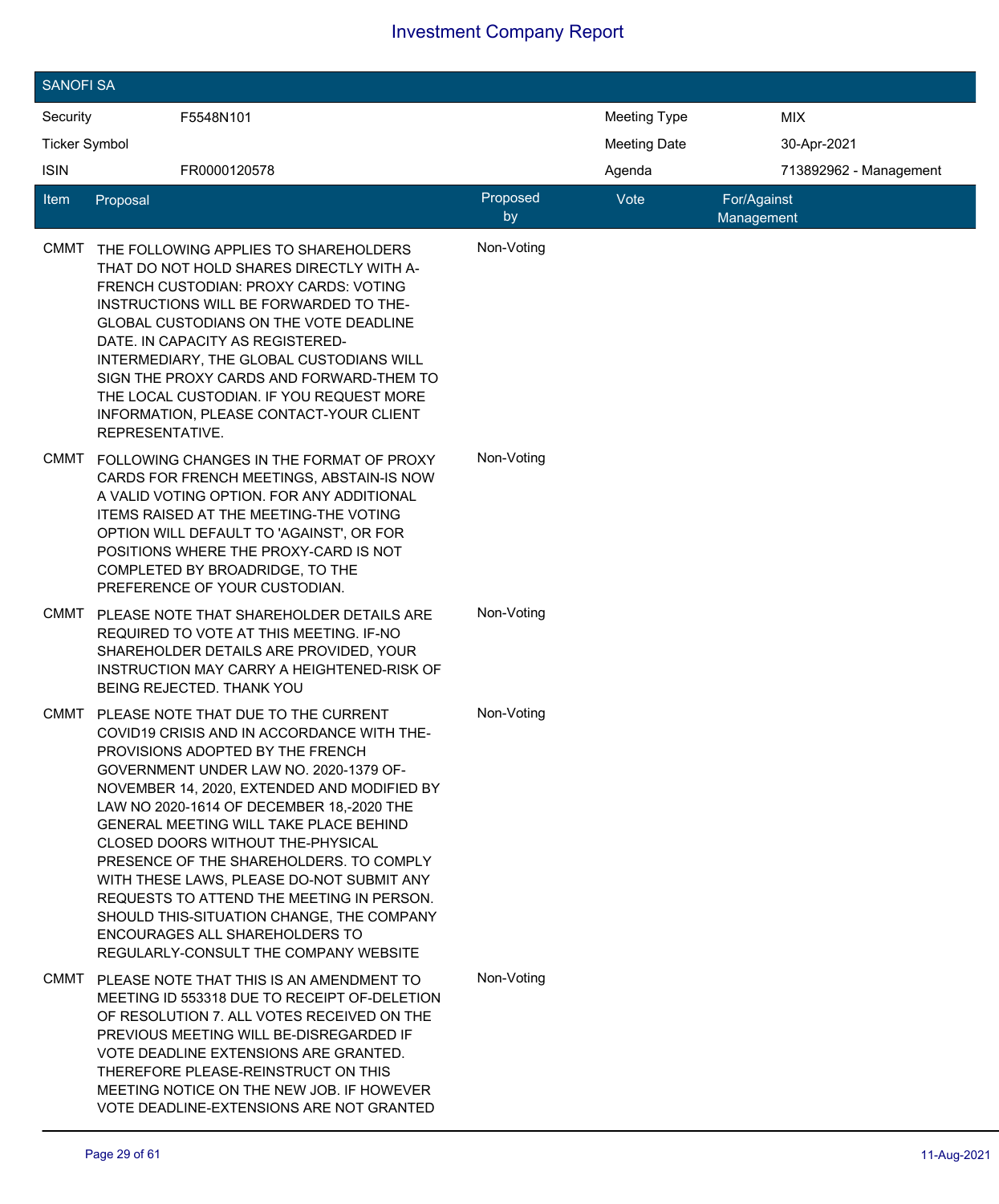|      | IN THE MARKET, THIS MEETING WILL BE CLOSED<br>AND-YOUR VOTE INTENTIONS ON THE ORIGINAL<br>MEETING WILL BE APPLICABLE. PLEASE-ENSURE<br>VOTING IS SUBMITTED PRIOR TO CUTOFF ON THE<br>ORIGINAL MEETING, AND AS-SOON AS POSSIBLE<br>ON THIS NEW AMENDED MEETING. THANK YOU.                                                                                                                                                                |            |
|------|------------------------------------------------------------------------------------------------------------------------------------------------------------------------------------------------------------------------------------------------------------------------------------------------------------------------------------------------------------------------------------------------------------------------------------------|------------|
| CMMT | PLEASE NOTE THAT IMPORTANT ADDITIONAL<br>MEETING INFORMATION IS AVAILABLE BY-CLICKING<br>ON THE MATERIAL URL LINK:-https://www.journal-<br>officiel.gouv.fr/balo/document/202104122100899-44                                                                                                                                                                                                                                             | Non-Voting |
| CMMT | INTERMEDIARY CLIENTS ONLY - PLEASE NOTE<br>THAT IF YOU ARE CLASSIFIED AS AN-<br>INTERMEDIARY CLIENT UNDER THE SHAREHOLDER<br>RIGHTS DIRECTIVE II, YOU SHOULD BE-PROVIDING<br>THE UNDERLYING SHAREHOLDER INFORMATION<br>AT THE VOTE INSTRUCTION-LEVEL. IF YOU ARE<br>UNSURE ON HOW TO PROVIDE THIS LEVEL OF<br>DATA TO BROADRIDGE-OUTSIDE OF PROXYEDGE,<br>PLEASE SPEAK TO YOUR DEDICATED CLIENT<br>SERVICE-REPRESENTATIVE FOR ASSISTANCE | Non-Voting |
| 1    | APPROVAL OF THE CORPORATE FINANCIAL<br>STATEMENTS FOR THE FINANCIAL YEAR ENDED 31<br>DECEMBER 2020                                                                                                                                                                                                                                                                                                                                       | Management |
| 2    | APPROVAL OF THE CONSOLIDATED FINANCIAL<br>STATEMENTS FOR THE FINANCIAL YEAR ENDED 31<br>DECEMBER 2020                                                                                                                                                                                                                                                                                                                                    | Management |
| 3    | ALLOCATION OF INCOME FOR THE FINANCIAL YEAR<br>ENDED 31 DECEMBER 2020 AND SETTING OF THE<br><b>DIVIDEND</b>                                                                                                                                                                                                                                                                                                                              | Management |
| 4    | RATIFICATION OF THE CO-OPTATION OF MR.<br>GILLES SCHNEPP AS DIRECTOR                                                                                                                                                                                                                                                                                                                                                                     | Management |
| 5    | RENEWAL OF THE TERM OF OFFICE OF MRS.<br><b>FABIENNE LECORVAISIER AS DIRECTOR</b>                                                                                                                                                                                                                                                                                                                                                        | Management |
| 6    | RENEWAL OF THE TERM OF OFFICE OF MRS.<br><b>MELANIE LEE AS DIRECTOR</b>                                                                                                                                                                                                                                                                                                                                                                  | Management |
| 7    | APPOINTMENT OF MRS. BARBARA LAVERNOS AS<br><b>DIRECTOR</b>                                                                                                                                                                                                                                                                                                                                                                               | Management |
| 8    | APPROVAL OF THE COMPENSATION REPORT FOR<br>CORPORATE OFFICERS ISSUED PURSUANT TO<br>ARTICLE L. 22-10-9 OF THE FRENCH COMMERCIAL<br><b>CODE</b>                                                                                                                                                                                                                                                                                           | Management |
| 9    | APPROVAL OF THE COMPENSATION ELEMENTS<br>PAID DURING OR AWARDED FOR THE FINANCIAL<br>YEAR ENDED 31 DECEMBER 2020 TO MR. SERGE<br>WEINBERG, CHAIRMAN OF THE BOARD OF<br><b>DIRECTORS</b>                                                                                                                                                                                                                                                  | Management |
| 10   | APPROVAL OF THE COMPENSATION ELEMENTS<br>PAID DURING OR AWARDED FOR THE FINANCIAL<br>YEAR ENDED 31 DECEMBER 2020 TO MR. PAUL<br>HUDSON, CHIEF EXECUTIVE OFFICER                                                                                                                                                                                                                                                                          | Management |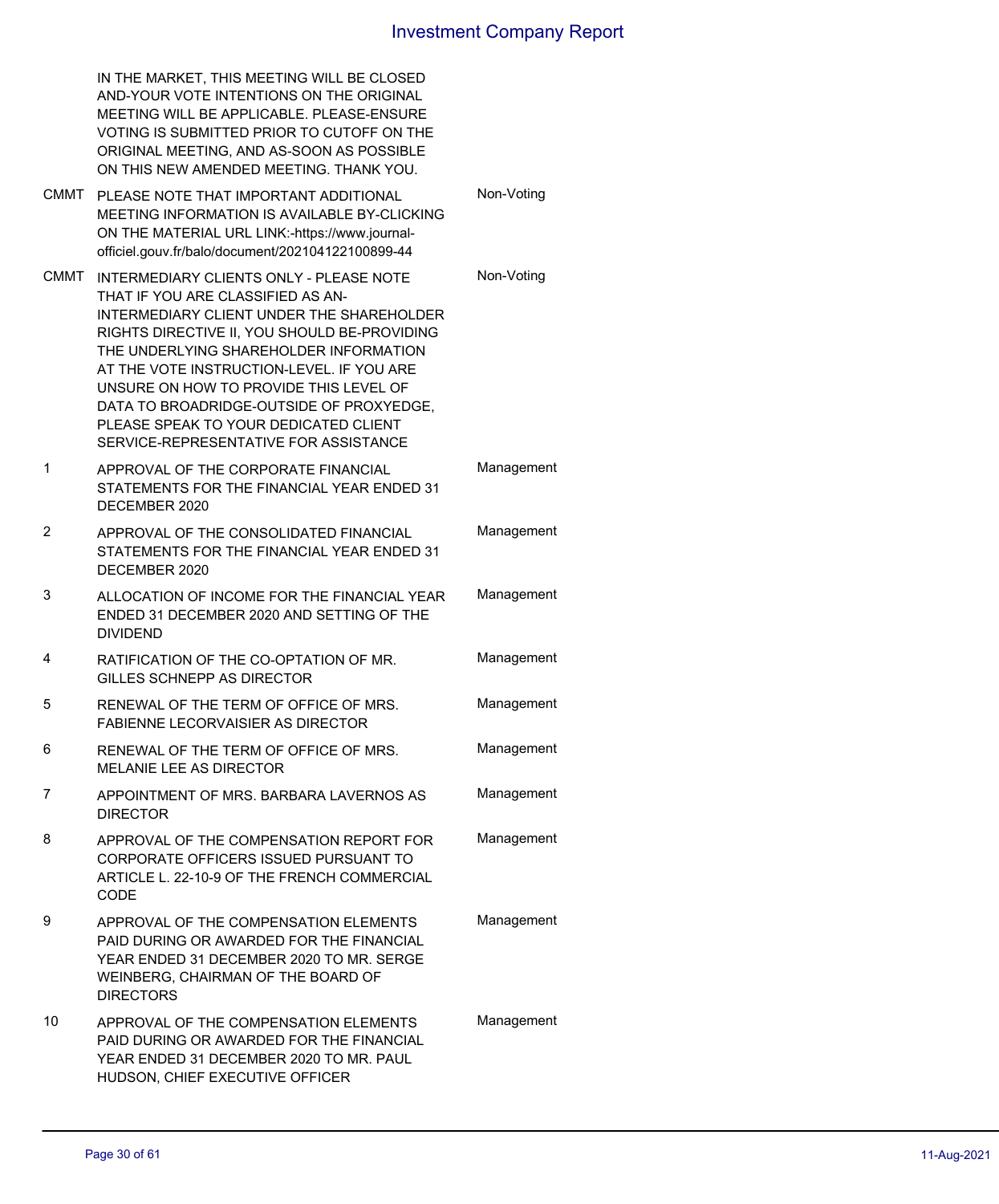| 11 | APPROVAL OF THE COMPENSATION POLICY FOR<br><b>DIRECTORS</b>                                                                                                                                                                                                                                                                                                                                                                                                                                                                                        | Management |
|----|----------------------------------------------------------------------------------------------------------------------------------------------------------------------------------------------------------------------------------------------------------------------------------------------------------------------------------------------------------------------------------------------------------------------------------------------------------------------------------------------------------------------------------------------------|------------|
| 12 | APPROVAL OF THE COMPENSATION POLICY FOR<br>THE CHAIRMAN OF THE BOARD OF DIRECTORS                                                                                                                                                                                                                                                                                                                                                                                                                                                                  | Management |
| 13 | APPROVAL OF THE COMPENSATION POLICY FOR<br>THE CHIEF EXECUTIVE OFFICER                                                                                                                                                                                                                                                                                                                                                                                                                                                                             | Management |
| 14 | AUTHORISATION TO BE GRANTED TO THE BOARD<br>OF DIRECTORS IN ORDER TO TRADE IN THE<br>COMPANY'S SHARES (TO BE USED OUTSIDE OF<br>PUBLIC OFFERING PERIODS)                                                                                                                                                                                                                                                                                                                                                                                           | Management |
| 15 | AUTHORISATION TO BE GRANTED TO THE BOARD<br>OF DIRECTORS IN ORDER TO REDUCE THE SHARE<br>CAPITAL BY CANCELLING TREASURY SHARES                                                                                                                                                                                                                                                                                                                                                                                                                     | Management |
| 16 | DELEGATION OF AUTHORITY TO BE GRANTED TO<br>THE BOARD OF DIRECTORS TO DECIDE ON THE<br>ISSUE, WITH RETENTION OF THE PRE-EMPTIVE<br>SUBSCRIPTION RIGHT, OF SHARES AND/OR<br>TRANSFERABLE SECURITIES GRANTING ACCESS<br>TO THE CAPITAL OF THE COMPANY, OF ANY<br>SUBSIDIARY AND/OR OF ANY OTHER COMPANY (TO<br>BE USED OUTSIDE OF PUBLIC OFFERING PERIODS)                                                                                                                                                                                           | Management |
| 17 | DELEGATION OF AUTHORITY TO BE GRANTED TO<br>THE BOARD OF DIRECTORS TO DECIDE ON THE<br>ISSUE, WITH CANCELLATION OF THE PRE-EMPTIVE<br>SUBSCRIPTION RIGHT, OF SHARES AND/OR<br>TRANSFERABLE SECURITIES GRANTING ACCESS<br>TO THE CAPITAL OF THE COMPANY, OF ANY<br>SUBSIDIARY AND/OR OF ANY OTHER COMPANY, BY<br>WAY OF A PUBLIC OFFERING OTHER THAN THAT<br>MENTIONED IN ARTICLE L. 411-2-1DECREE OF THE<br>FRENCH MONETARY AND FINANCIAL CODE (TO BE<br>USED OUTSIDE OF PUBLIC OFFERING PERIODS)                                                  | Management |
| 18 | DELEGATION OF AUTHORITY TO BE GRANTED TO<br>THE BOARD OF DIRECTORS TO DECIDE ON THE<br>ISSUE, WITH CANCELLATION OF THE PRE-EMPTIVE<br>SUBSCRIPTION RIGHT, OF SHARES AND/OR<br>TRANSFERABLE SECURITIES GRANTING ACCESS<br>TO THE CAPITAL OF THE COMPANY, OF ANY<br>SUBSIDIARY AND/OR OF ANY OTHER COMPANY,<br>WITHIN THE CONTEXT OF AN OFFER REFERRED TO<br>IN ARTICLE L. 411-2 1DECREE OF THE FRENCH<br>MONETARY AND FINANCIAL CODE (OFFER<br>RESERVED FOR A RESTRICTED CIRCLE OF<br>INVESTORS) (TO BE USED OUTSIDE OF PUBLIC<br>OFFERING PERIODS) | Management |
| 19 | DELEGATION OF AUTHORITY TO BE GRANTED TO<br>THE BOARD OF DIRECTORS TO DECIDE ON THE<br>ISSUE OF DEBT SECURITIES GRANTING ACCESS TO<br>THE CAPITAL OF SUBSIDIARIES OF THE COMPANY<br>AND/OR OF ANY OTHER COMPANY) (TO BE USED<br>OUTSIDE OF PUBLIC OFFERING PERIODS)                                                                                                                                                                                                                                                                                | Management |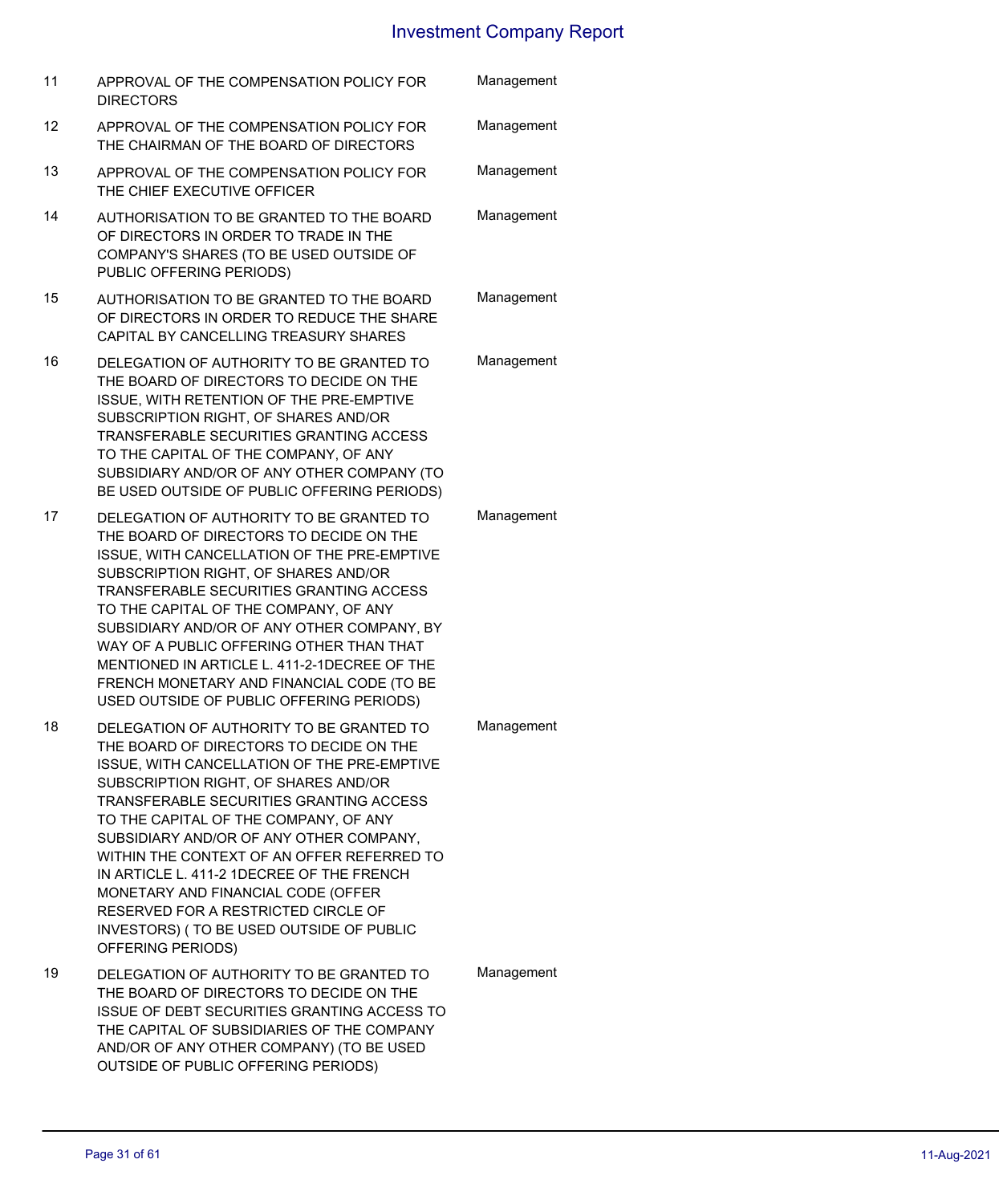| 20                       | DELEGATION OF AUTHORITY TO BE GRANTED TO<br>THE BOARD OF DIRECTORS IN ORDER TO<br>INCREASE THE NUMBER OF SECURITIES TO BE<br>ISSUED IN THE EVENT OF AN ISSUE OF COMMON<br>SHARES AND/OR TRANSFERABLE SECURITIES<br>GRANTING ACCESS TO THE CAPITAL OF THE<br>COMPANY, OF ANY SUBSIDIARY AND/OR OF ANY<br>OTHER COMPANY WITH OR WITHOUT THE PRE-<br>EMPTIVE SUBSCRIPTION RIGHT) (TO BE USED<br>OUTSIDE OF PUBLIC OFFERING PERIODS) |                         |           | Management        |                      |                              |           |                   |
|--------------------------|----------------------------------------------------------------------------------------------------------------------------------------------------------------------------------------------------------------------------------------------------------------------------------------------------------------------------------------------------------------------------------------------------------------------------------|-------------------------|-----------|-------------------|----------------------|------------------------------|-----------|-------------------|
| 21                       | DELEGATION OF AUTHORITY TO BE GRANTED TO<br>THE BOARD OF DIRECTORS IN ORDER TO ISSUE,<br>WITH CANCELLATION OF THE PRE-EMPTIVE<br>SUBSCRIPTION RIGHT, SHARES AND/OR<br>TRANSFERABLE SECURITIES GRANTING ACCESS<br>TO THE CAPITAL OF THE COMPANY, OF ONE OF ITS<br>SUBSIDIARIES AND/OR OF ANOTHER COMPANY IN<br>CONSIDERATION OF CONTRIBUTIONS IN KIND) (TO<br>BE USED OUTSIDE OF PUBLIC OFFERING PERIODS)                         |                         |           | Management        |                      |                              |           |                   |
| 22                       | DELEGATION OF AUTHORITY TO BE GRANTED TO<br>THE BOARD OF DIRECTORS IN ORDER TO DECIDE<br>TO INCREASE THE SHARE CAPITAL BY<br>CAPITALISATION OF PREMIUMS, RESERVES,<br>PROFITS OR OTHERS) (TO BE USED OUTSIDE OF<br>PUBLIC OFFERING PERIODS)                                                                                                                                                                                      |                         |           | Management        |                      |                              |           |                   |
| 23                       | DELEGATION OF AUTHORITY TO BE GRANTED TO<br>THE BOARD OF DIRECTORS TO DECIDE ON THE<br>ISSUE OF SHARES OR TRANSFERABLE SECURITIES<br><b>GRANTING ACCESS TO THE COMPANY'S CAPITAL</b><br>RESERVED FOR MEMBERS OF SAVINGS PLANS,<br>WITH CANCELLATION OF THE PRE-EMPTIVE<br>SUBSCRIPTION RIGHT IN FAVOUR OF THE LATTER                                                                                                             |                         |           | Management        |                      |                              |           |                   |
| 24                       | AUTHORISATION GRANTED TO THE BOARD OF<br>DIRECTORS IN ORDER TO PROCEED WITH FREE<br>ALLOCATIONS OF EXISTING SHARES OR SHARES<br>TO BE ISSUED FOR THE BENEFIT OF EMPLOYEES<br>AND CORPORATE OFFICERS OF THE GROUP OR<br>SOME OF THEM                                                                                                                                                                                              |                         |           | Management        |                      |                              |           |                   |
| 25                       | AMENDMENT OF ARTICLE 13 OF THE BY-LAWS IN<br>ORDER TO ALLOW THE BOARD OF DIRECTORS TO<br>TAKE DECISIONS BY WRITTEN CONSULTATION                                                                                                                                                                                                                                                                                                  |                         |           | Management        |                      |                              |           |                   |
| 26                       | AMENDMENT TO ARTICLE 14 AND ARTICLE 17 OF<br>THE BY-LAWS IN ORDER TO ALIGN THEIR CONTENT<br>WITH THE PACTE LAW                                                                                                                                                                                                                                                                                                                   |                         |           | Management        |                      |                              |           |                   |
| 27                       | POWERS TO CARRY OUT FORMALITIES                                                                                                                                                                                                                                                                                                                                                                                                  |                         |           | Management        |                      |                              |           |                   |
| Account<br><b>Number</b> | <b>Account Name</b>                                                                                                                                                                                                                                                                                                                                                                                                              | <b>Internal Account</b> | Custodian |                   | <b>Ballot Shares</b> | Unavailable<br><b>Shares</b> | Vote Date | Date<br>Confirmed |
| PI3F0500002              | PI3F0500002                                                                                                                                                                                                                                                                                                                                                                                                                      | <b>GALT - MELLON</b>    |           | <b>BNY MELLON</b> | 250                  | 0                            |           |                   |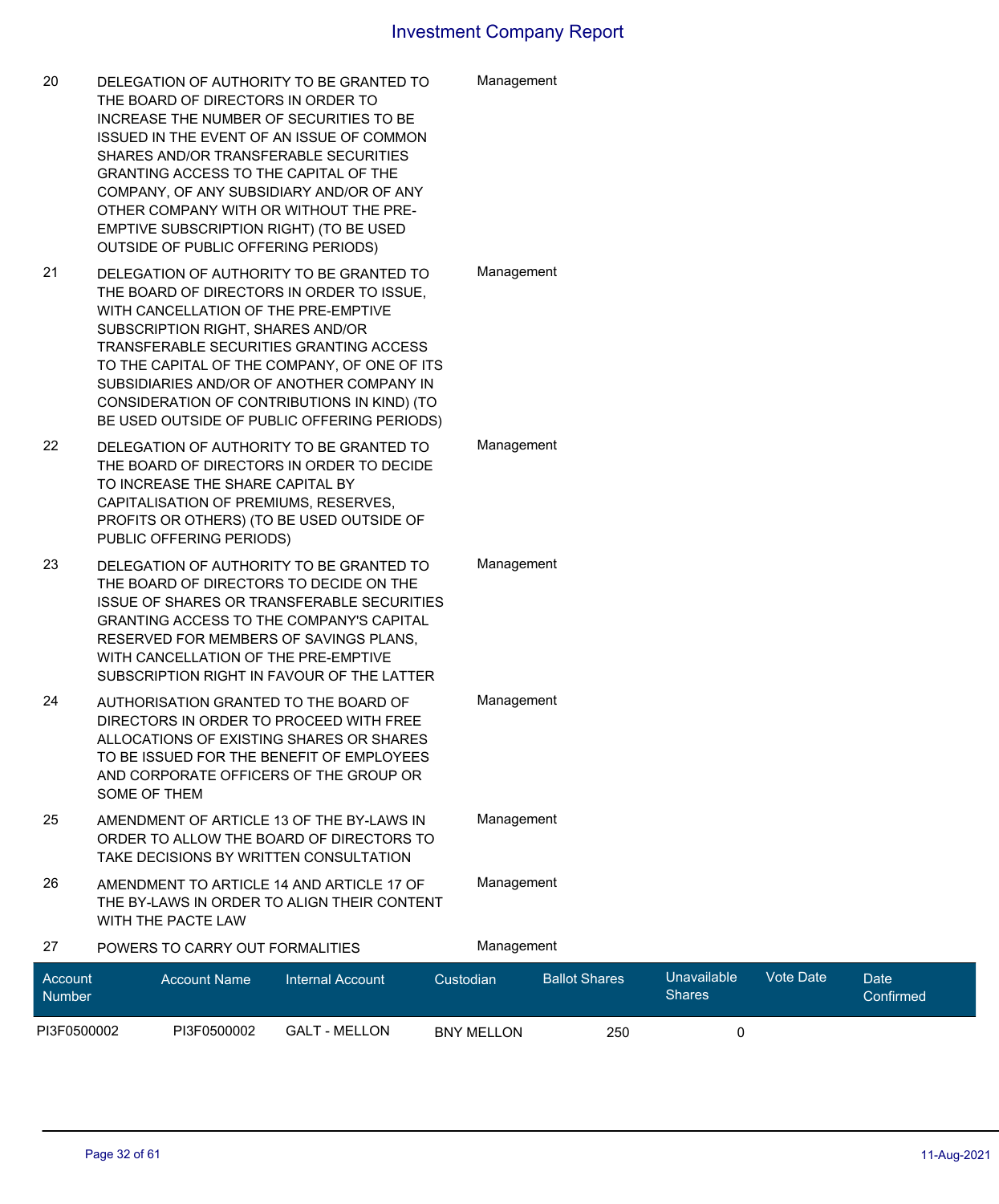|                      | BERKSHIRE HATHAWAY INC. |                                                                                              |                |                     |                           |  |  |  |  |  |  |
|----------------------|-------------------------|----------------------------------------------------------------------------------------------|----------------|---------------------|---------------------------|--|--|--|--|--|--|
| Security             |                         | 084670702                                                                                    |                | <b>Meeting Type</b> | Annual                    |  |  |  |  |  |  |
| <b>Ticker Symbol</b> |                         | <b>BRKB</b>                                                                                  |                | <b>Meeting Date</b> | 01-May-2021               |  |  |  |  |  |  |
| <b>ISIN</b>          |                         | US0846707026                                                                                 |                | Agenda              | 935351128 - Management    |  |  |  |  |  |  |
| Item                 | Proposal                |                                                                                              | Proposed<br>by | Vote                | For/Against<br>Management |  |  |  |  |  |  |
| 1.                   | <b>DIRECTOR</b>         |                                                                                              | Management     |                     |                           |  |  |  |  |  |  |
|                      | $\mathbf{1}$            | Warren E. Buffett                                                                            |                | For                 | For                       |  |  |  |  |  |  |
|                      | $\overline{c}$          | Charles T. Munger                                                                            |                | For                 | For                       |  |  |  |  |  |  |
|                      | 3                       | Gregory E. Abel                                                                              |                | For                 | For                       |  |  |  |  |  |  |
|                      | 4                       | Howard G. Buffett                                                                            |                | For                 | For                       |  |  |  |  |  |  |
|                      | 5                       | Stephen B. Burke                                                                             |                | For                 | For                       |  |  |  |  |  |  |
|                      | 6                       | Kenneth I. Chenault                                                                          |                | For                 | For                       |  |  |  |  |  |  |
|                      | 7                       | Susan L. Decker                                                                              |                | For                 | For                       |  |  |  |  |  |  |
|                      | 8                       | David S. Gottesman                                                                           |                | For                 | For                       |  |  |  |  |  |  |
|                      | 9                       | Charlotte Guyman                                                                             |                | For                 | For                       |  |  |  |  |  |  |
|                      | 10                      | Ajit Jain                                                                                    |                | For                 | For                       |  |  |  |  |  |  |
|                      | 11                      | Thomas S. Murphy                                                                             |                | For                 | For                       |  |  |  |  |  |  |
|                      | 12                      | Ronald L. Olson                                                                              |                | For                 | For                       |  |  |  |  |  |  |
|                      | 13                      | Walter Scott, Jr.                                                                            |                | For                 | For                       |  |  |  |  |  |  |
|                      | 14                      | Meryl B. Witmer                                                                              |                | For                 | For                       |  |  |  |  |  |  |
| 2.                   |                         | Shareholder proposal regarding the reporting of climate-<br>related risks and opportunities. | Shareholder    | Against             | For                       |  |  |  |  |  |  |
| 3.                   |                         | Shareholder proposal regarding diversity and inclusion                                       | Shareholder    | Against             | For                       |  |  |  |  |  |  |

reporting.

| Account<br><b>Number</b> | <b>Account Name</b>                          | <b>Internal Account</b>       | Custodian                                                        | <b>Ballot Shares</b> | Unavailable<br><b>Shares</b> | <b>Vote Date</b> | Date<br>Confirmed |
|--------------------------|----------------------------------------------|-------------------------------|------------------------------------------------------------------|----------------------|------------------------------|------------------|-------------------|
| 00047580383!<br>5RY0     | PORTLAND<br><b>GLOBAL ALT</b><br><b>FUND</b> | <b>GALT - RBC</b><br>47580383 | <b>RBC</b><br><b>DOMINION</b><br><b>SECURITIES</b><br><b>INC</b> | 510                  |                              | 26-Mar-2021      | 26-Mar-2021       |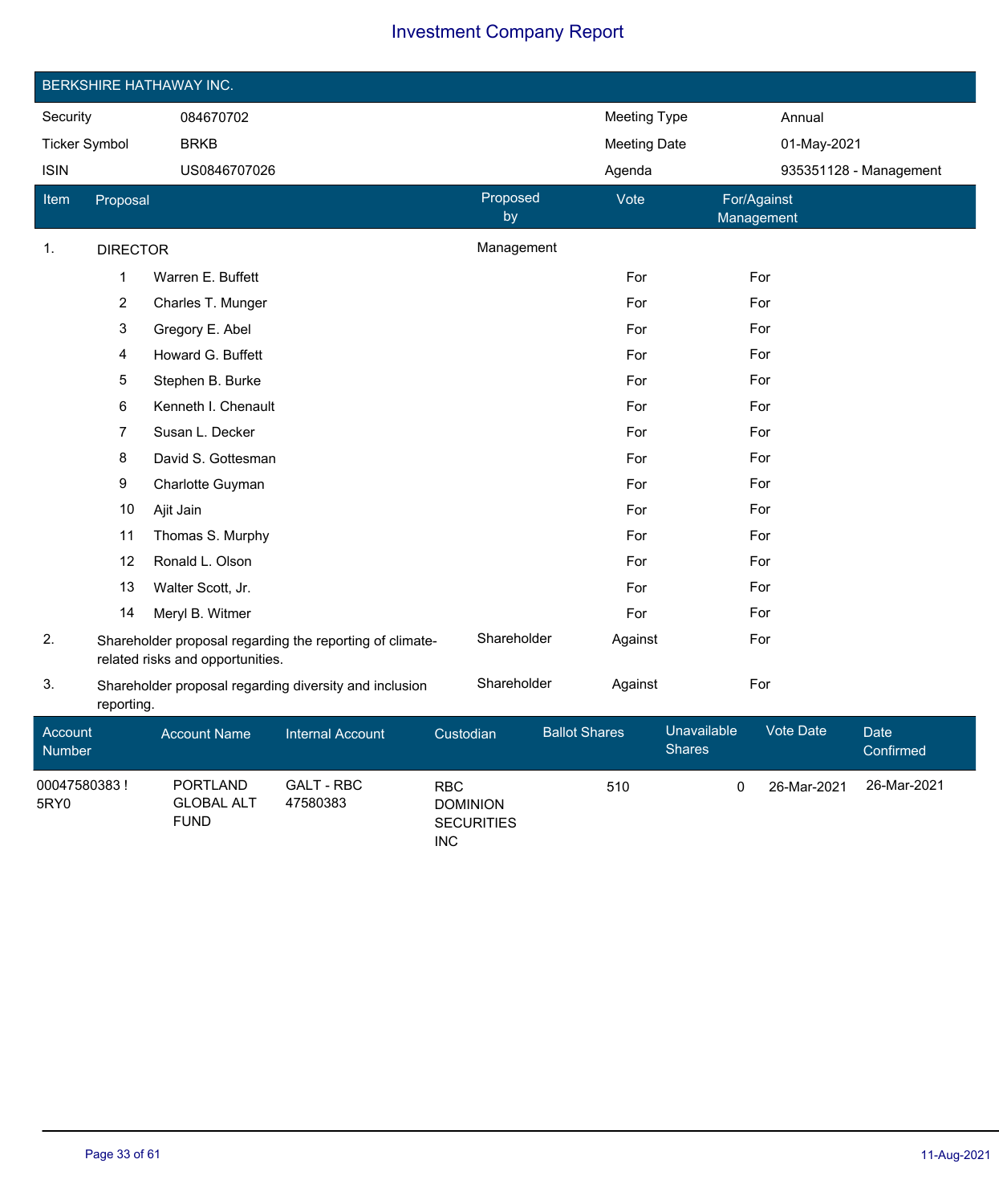|                          | FEDERAL REALTY INVESTMENT TRUST |                                            |                                                                                                                 |           |                |                      |                     |                              |                           |                          |  |  |
|--------------------------|---------------------------------|--------------------------------------------|-----------------------------------------------------------------------------------------------------------------|-----------|----------------|----------------------|---------------------|------------------------------|---------------------------|--------------------------|--|--|
| Security                 |                                 | 313747206                                  |                                                                                                                 |           |                |                      | <b>Meeting Type</b> |                              | Annual                    |                          |  |  |
| <b>Ticker Symbol</b>     |                                 | <b>FRT</b>                                 |                                                                                                                 |           |                |                      | Meeting Date        |                              |                           | 05-May-2021              |  |  |
| <b>ISIN</b>              |                                 | US3137472060                               |                                                                                                                 |           |                |                      | Agenda              |                              |                           | 935358211 - Management   |  |  |
| Item                     | Proposal                        |                                            |                                                                                                                 |           | Proposed<br>by |                      | Vote                |                              | For/Against<br>Management |                          |  |  |
| 1.1                      |                                 | Election of Trustee: David W. Faeder       |                                                                                                                 |           | Management     |                      | For                 |                              | For                       |                          |  |  |
| 1.2                      |                                 | Election of Trustee: Elizabeth I. Holland  |                                                                                                                 |           | Management     |                      | For                 |                              | For                       |                          |  |  |
| 1.3                      |                                 | Election of Trustee: Nicole Y. Lamb-Hale   |                                                                                                                 |           | Management     |                      | For                 |                              | For                       |                          |  |  |
| 1.4                      |                                 | Election of Trustee: Anthony P. Nader, III |                                                                                                                 |           | Management     |                      | For                 |                              | For                       |                          |  |  |
| 1.5                      |                                 | Election of Trustee: Mark S. Ordan         |                                                                                                                 |           | Management     |                      | For                 |                              | For                       |                          |  |  |
| 1.6                      |                                 | Election of Trustee: Gail P. Steinel       |                                                                                                                 |           | Management     |                      | For                 |                              | For                       |                          |  |  |
| 1.7                      |                                 | Election of Trustee: Donald C. Wood        |                                                                                                                 |           | Management     |                      | For                 |                              | For                       |                          |  |  |
| 2.                       |                                 | our named executive officers.              | To hold an advisory vote approving the compensation of                                                          |           | Management     |                      | For                 |                              | For                       |                          |  |  |
| 3.                       |                                 | fiscal year ending December 31, 2021.      | To ratify the appointment of Grant Thornton LLP as our<br>independent registered public accounting firm for the |           | Management     |                      | For                 |                              | For                       |                          |  |  |
| Account<br><b>Number</b> |                                 | <b>Account Name</b>                        | <b>Internal Account</b>                                                                                         | Custodian |                | <b>Ballot Shares</b> |                     | Unavailable<br><b>Shares</b> | <b>Vote Date</b>          | <b>Date</b><br>Confirmed |  |  |

00047580383 ! 5RY0

PORTLAND GLOBAL ALT

FUND

GALT - RBC 47580383

RBC DOMINION **SECURITIES** INC

525 0 29-Mar-2021 29-Mar-2021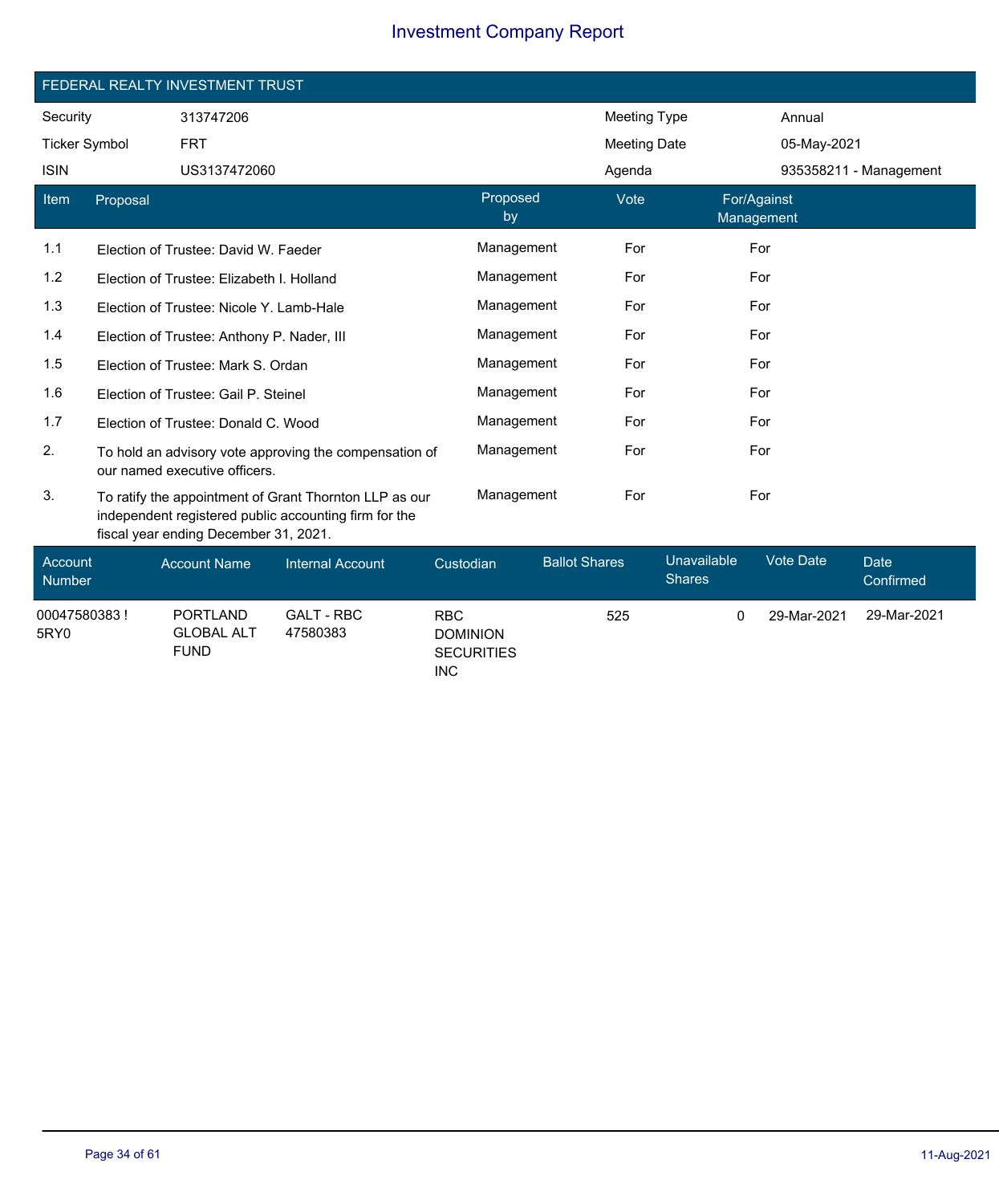| FORTIS INC.              |                 |                                                                                        |                                                                                                                  |            |                                      |                      |                     |                              |                  |                        |
|--------------------------|-----------------|----------------------------------------------------------------------------------------|------------------------------------------------------------------------------------------------------------------|------------|--------------------------------------|----------------------|---------------------|------------------------------|------------------|------------------------|
| Security                 |                 | 349553107                                                                              |                                                                                                                  |            |                                      |                      | <b>Meeting Type</b> |                              | Annual           |                        |
| <b>Ticker Symbol</b>     |                 | <b>FTS</b>                                                                             |                                                                                                                  |            |                                      |                      | <b>Meeting Date</b> |                              | 06-May-2021      |                        |
| <b>ISIN</b>              |                 | CA3495531079                                                                           |                                                                                                                  |            |                                      |                      | Agenda              |                              |                  | 935385903 - Management |
| Item                     | Proposal        |                                                                                        |                                                                                                                  |            | Proposed<br>by                       |                      | Vote                | For/Against<br>Management    |                  |                        |
| 1                        | <b>DIRECTOR</b> |                                                                                        |                                                                                                                  |            | Management                           |                      |                     |                              |                  |                        |
|                          | $\mathbf 1$     | Tracey C. Ball                                                                         |                                                                                                                  |            |                                      |                      | For                 |                              | For              |                        |
|                          | $\overline{2}$  | Pierre J. Blouin                                                                       |                                                                                                                  |            |                                      |                      | For                 |                              | For              |                        |
|                          | 3               | Paul J. Bonavia                                                                        |                                                                                                                  |            |                                      |                      | For                 |                              | For              |                        |
|                          | 4               | Lawrence T. Borgard                                                                    |                                                                                                                  |            |                                      |                      | For                 |                              | For              |                        |
|                          | 5               | Maura J. Clark                                                                         |                                                                                                                  |            |                                      |                      | For                 |                              | For              |                        |
|                          | 6               | Margarita K. Dilley                                                                    |                                                                                                                  |            |                                      |                      | For                 |                              | For              |                        |
|                          | 7               | Julie A. Dobson                                                                        |                                                                                                                  |            |                                      |                      | For                 |                              | For              |                        |
|                          | 8               | Lisa L. Durocher                                                                       |                                                                                                                  |            |                                      |                      | For                 |                              | For              |                        |
|                          | 9               | Douglas J. Haughey                                                                     |                                                                                                                  |            |                                      |                      | For                 |                              | For              |                        |
|                          | 10              | David G. Hutchens                                                                      |                                                                                                                  |            |                                      |                      | For                 |                              | For              |                        |
|                          | 11              | Gianna M. Manes                                                                        |                                                                                                                  |            |                                      |                      | For                 |                              | For              |                        |
|                          | 12              | Jo Mark Zurel                                                                          |                                                                                                                  |            |                                      |                      | For                 |                              | For              |                        |
| 2                        |                 | fix the auditors' remuneration as described in the<br>Management Information Circular. | Appointment of auditors and authorization of directors to                                                        |            | Management                           |                      | For                 |                              | For              |                        |
| 3                        |                 | the Management Information Circular.                                                   | Approval of the Advisory and Non-Binding Resolution on<br>the Approach to Executive Compensation as described in |            | Management                           |                      | For                 |                              | For              |                        |
| Account<br><b>Number</b> |                 | <b>Account Name</b>                                                                    | <b>Internal Account</b>                                                                                          | Custodian  |                                      | <b>Ballot Shares</b> |                     | Unavailable<br><b>Shares</b> | <b>Vote Date</b> | Date<br>Confirmed      |
| 00047580383!<br>5RY0     |                 | <b>PORTLAND</b><br><b>GLOBAL ALT</b><br><b>FUND</b>                                    | <b>GALT - RBC</b><br>47580383                                                                                    | <b>RBC</b> | <b>DOMINION</b><br><b>SECURITIES</b> |                      | 754                 | 0                            | 08-Apr-2021      | 08-Apr-2021            |

INC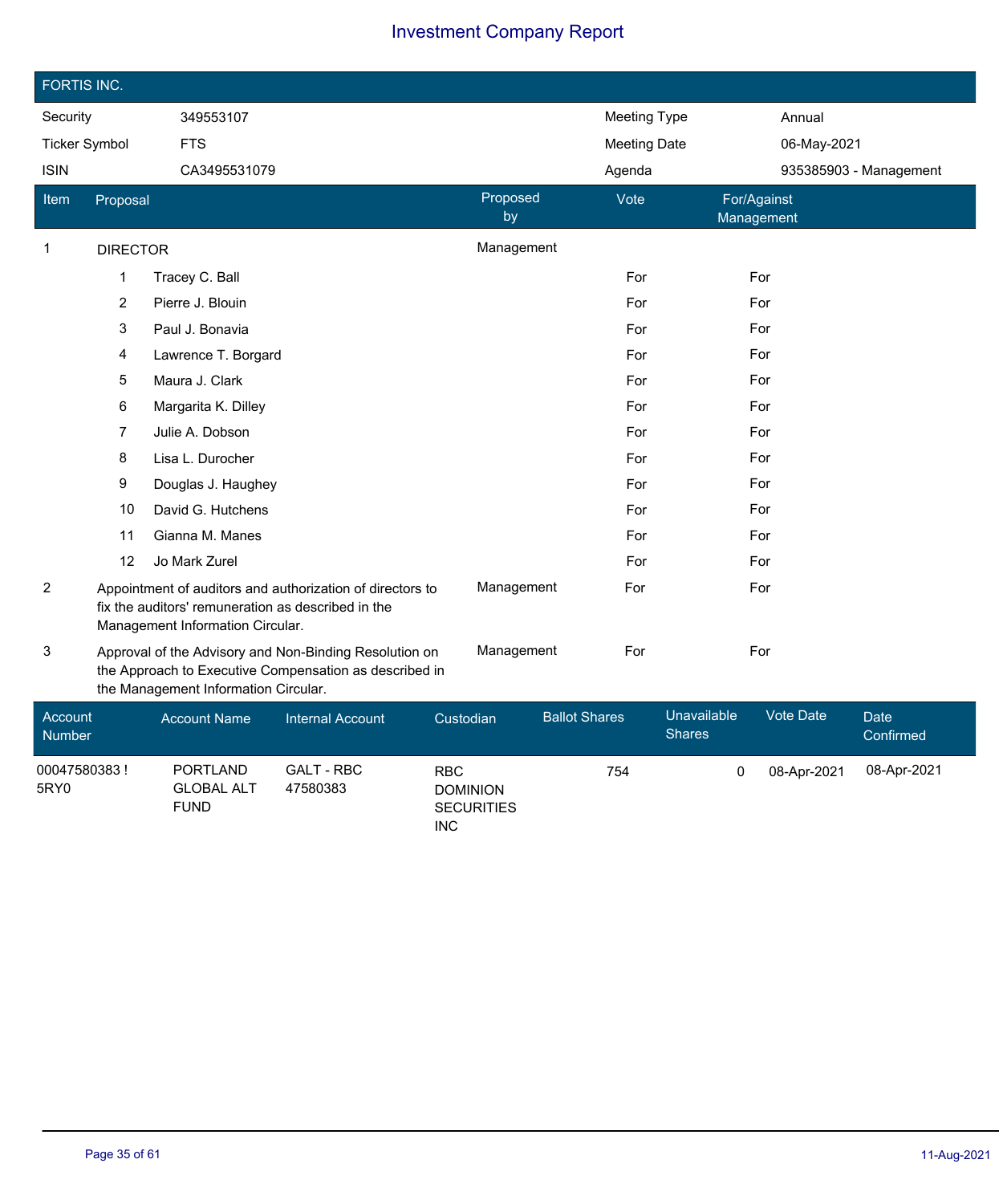|                      | COLGATE-PALMOLIVE COMPANY |                                                                                                               |                |                     |                           |                        |  |  |  |  |
|----------------------|---------------------------|---------------------------------------------------------------------------------------------------------------|----------------|---------------------|---------------------------|------------------------|--|--|--|--|
| Security             |                           | 194162103                                                                                                     |                | <b>Meeting Type</b> |                           | Annual                 |  |  |  |  |
| <b>Ticker Symbol</b> |                           | <b>CL</b>                                                                                                     |                | <b>Meeting Date</b> |                           | 07-May-2021            |  |  |  |  |
| <b>ISIN</b>          |                           | US1941621039                                                                                                  |                | Agenda              |                           | 935355392 - Management |  |  |  |  |
| Item                 | Proposal                  |                                                                                                               | Proposed<br>by | Vote                | For/Against<br>Management |                        |  |  |  |  |
| 1a.                  |                           | Election of Director: John P. Bilbrey                                                                         | Management     | For                 | For                       |                        |  |  |  |  |
| 1b.                  |                           | Election of Director: John T. Cahill                                                                          | Management     | For                 | For                       |                        |  |  |  |  |
| 1c.                  |                           | Election of Director: Lisa M. Edwards                                                                         | Management     | For                 | For                       |                        |  |  |  |  |
| 1d.                  |                           | Election of Director: C. Martin Harris                                                                        | Management     | For                 | For                       |                        |  |  |  |  |
| 1e.                  |                           | Election of Director: Martina Hund-Mejean                                                                     | Management     | For                 | For                       |                        |  |  |  |  |
| 1f.                  |                           | Election of Director: Kimberly A. Nelson                                                                      | Management     | For                 | For                       |                        |  |  |  |  |
| 1g.                  |                           | Election of Director: Lorrie M. Norrington                                                                    | Management     | For                 | For                       |                        |  |  |  |  |
| 1h.                  |                           | Election of Director: Michael B. Polk                                                                         | Management     | For                 | For                       |                        |  |  |  |  |
| 1i.                  |                           | Election of Director: Stephen I. Sadove                                                                       | Management     | For                 | For                       |                        |  |  |  |  |
| 1j.                  |                           | Election of Director: Noel R. Wallace                                                                         | Management     | For                 | For                       |                        |  |  |  |  |
| 2.                   |                           | Ratify selection of PricewaterhouseCoopers LLP as<br>Colgate's independent registered public accounting firm. | Management     | For                 | For                       |                        |  |  |  |  |
| 3.                   |                           | Advisory vote on executive compensation.                                                                      | Management     | For                 | For                       |                        |  |  |  |  |
| 4.                   |                           | Stockholder proposal on independent Board Chairman.                                                           | Shareholder    | Against             | For                       |                        |  |  |  |  |
| 5.                   |                           | Stockholder proposal to reduce the ownership threshold<br>to call special stockholder meetings to 10%.        | Shareholder    | Against             | For                       |                        |  |  |  |  |

| Account<br><b>Number</b> | <b>Account Name</b> | Internal Account             | Custodian         | <b>Ballot Shares</b> | Unavailable <sup>1</sup><br><b>Shares</b> | Vote Date   | Date<br>Confirmed |
|--------------------------|---------------------|------------------------------|-------------------|----------------------|-------------------------------------------|-------------|-------------------|
| B01PI3F0500002C          |                     | B01PI3F0500002 GALT - MELLON | <b>BNY MELLON</b> | 300                  |                                           | 29-Mar-2021 | 29-Mar-2021       |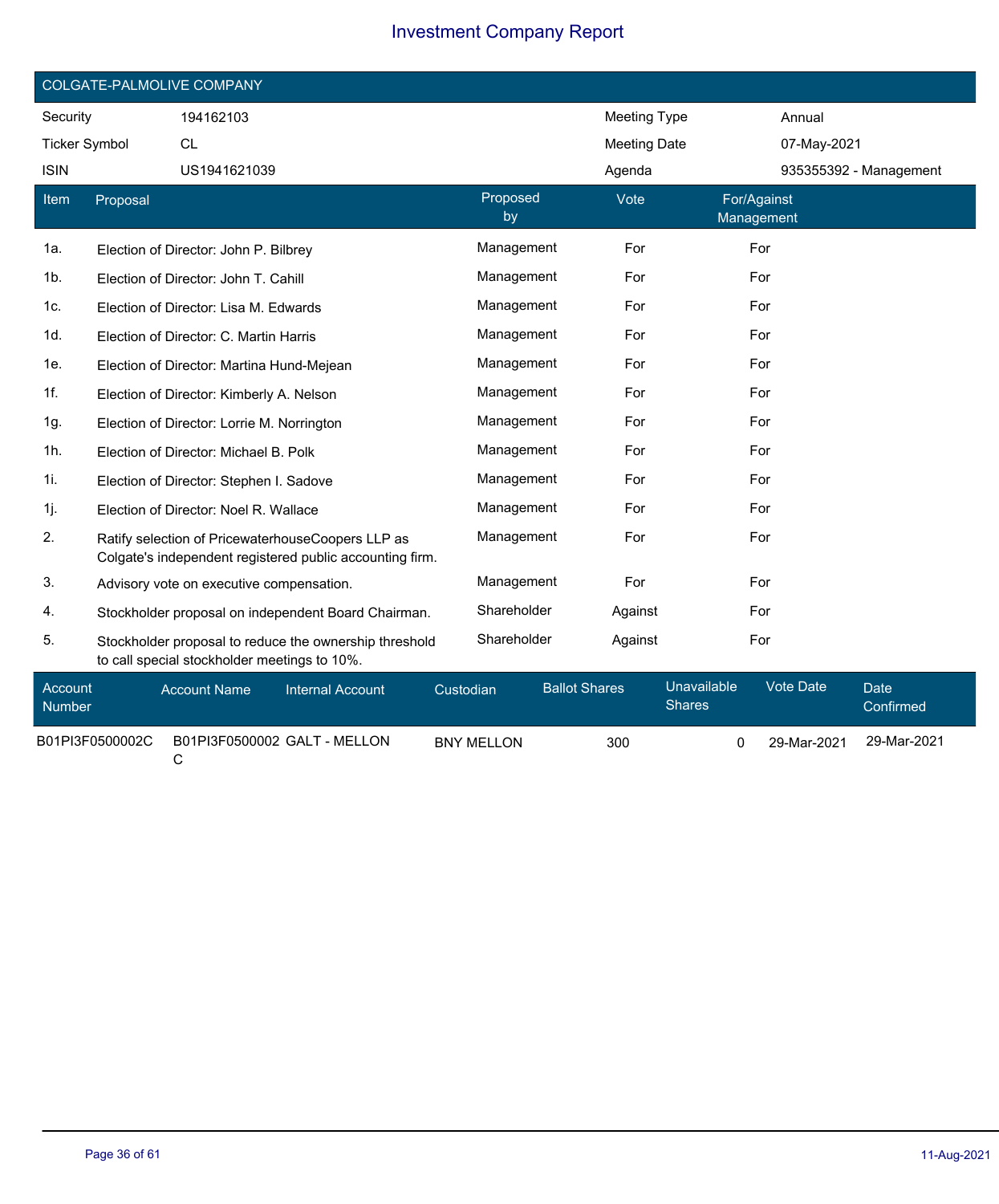|                       | <b>CINCINNATI FINANCIAL CORPORATION</b> |                                                                                                                     |                |                     |                           |  |  |  |  |  |
|-----------------------|-----------------------------------------|---------------------------------------------------------------------------------------------------------------------|----------------|---------------------|---------------------------|--|--|--|--|--|
| Security<br>172062101 |                                         |                                                                                                                     |                | <b>Meeting Type</b> | Annual                    |  |  |  |  |  |
| <b>Ticker Symbol</b>  |                                         | <b>CINF</b>                                                                                                         |                | <b>Meeting Date</b> | 10-May-2021               |  |  |  |  |  |
| <b>ISIN</b>           |                                         | US1720621010                                                                                                        |                | Agenda              | 935351762 - Management    |  |  |  |  |  |
| Item                  | Proposal                                |                                                                                                                     | Proposed<br>by | Vote                | For/Against<br>Management |  |  |  |  |  |
| 1A.                   |                                         | Election of Director: Thomas J. Aaron                                                                               | Management     | For                 | For                       |  |  |  |  |  |
| 1B.                   |                                         | Election of Director: William F. Bahl                                                                               | Management     | For                 | For                       |  |  |  |  |  |
| 1C.                   |                                         | Election of Director: Nancy C. Benacci                                                                              | Management     | For                 | For                       |  |  |  |  |  |
| 1D.                   |                                         | Election of Director: Linda W. Clement-Holmes                                                                       | Management     | For                 | For                       |  |  |  |  |  |
| 1E.                   |                                         | Election of Director: Dirk J. Debbink                                                                               | Management     | For                 | For                       |  |  |  |  |  |
| 1F.                   |                                         | Election of Director: Steven J. Johnston                                                                            | Management     | For                 | For                       |  |  |  |  |  |
| 1G.                   |                                         | Election of Director: Kenneth C. Lichtendahl                                                                        | Management     | For                 | For                       |  |  |  |  |  |
| 1H.                   |                                         | Election of Director: Jill P. Meyer                                                                                 | Management     | For                 | For                       |  |  |  |  |  |
| 11.                   |                                         | Election of Director: David P. Osborn                                                                               | Management     | For                 | For                       |  |  |  |  |  |
| 1J.                   |                                         | Election of Director: Gretchen W. Schar                                                                             | Management     | For                 | For                       |  |  |  |  |  |
| 1K.                   |                                         | Election of Director: Charles O. Schiff                                                                             | Management     | For                 | For                       |  |  |  |  |  |
| 1L.                   |                                         | Election of Director: Douglas S. Skidmore                                                                           | Management     | For                 | For                       |  |  |  |  |  |
| 1M.                   |                                         | Election of Director: John F. Steele, Jr.                                                                           | Management     | For                 | For                       |  |  |  |  |  |
| 1N.                   |                                         | Election of Director: Larry R. Webb                                                                                 | Management     | For                 | For                       |  |  |  |  |  |
| 2.                    |                                         | A nonbinding proposal to approve compensation for the<br>company's named executive officers.                        | Management     | For                 | For                       |  |  |  |  |  |
| 3.                    | firm for 2021.                          | Ratification of the selection of Deloitte & Touche LLP as<br>the company's independent registered public accounting | Management     | For                 | For                       |  |  |  |  |  |

| Account<br><b>Number</b> | <b>Account Name</b>                                 | Internal Account              | Custodian                                                        | <b>Ballot Shares</b> | <b>Unavailable</b><br><b>Shares</b> | <b>Vote Date</b> | Date<br>Confirmed |
|--------------------------|-----------------------------------------------------|-------------------------------|------------------------------------------------------------------|----------------------|-------------------------------------|------------------|-------------------|
| 00047580383!<br>5RY0     | <b>PORTLAND</b><br><b>GLOBAL ALT</b><br><b>FUND</b> | <b>GALT - RBC</b><br>47580383 | <b>RBC</b><br><b>DOMINION</b><br><b>SECURITIES</b><br><b>INC</b> | 820                  |                                     | 05-Apr-2021      | 05-Apr-2021       |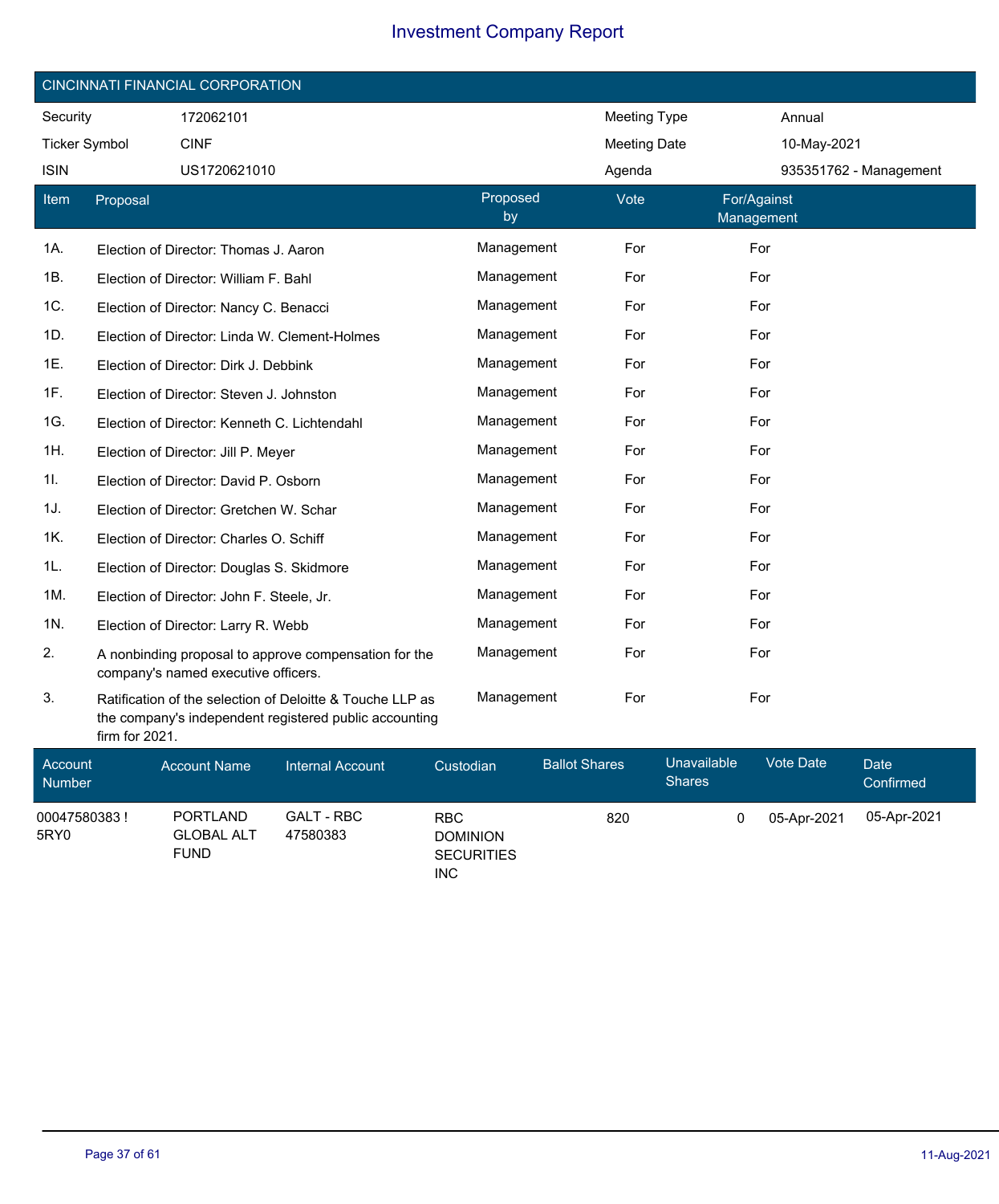|                      | CK HUTCHISON HOLDINGS LTD                                                                                                                                                                                                                                                                   |                                |                                                                                                                               |                |                      |                     |                              |                           |                               |  |  |
|----------------------|---------------------------------------------------------------------------------------------------------------------------------------------------------------------------------------------------------------------------------------------------------------------------------------------|--------------------------------|-------------------------------------------------------------------------------------------------------------------------------|----------------|----------------------|---------------------|------------------------------|---------------------------|-------------------------------|--|--|
| Security             |                                                                                                                                                                                                                                                                                             | G21765105                      |                                                                                                                               |                |                      | <b>Meeting Type</b> |                              |                           | <b>Annual General Meeting</b> |  |  |
| <b>Ticker Symbol</b> |                                                                                                                                                                                                                                                                                             |                                |                                                                                                                               |                |                      | <b>Meeting Date</b> |                              | 13-May-2021               |                               |  |  |
| <b>ISIN</b>          |                                                                                                                                                                                                                                                                                             | KYG217651051                   |                                                                                                                               |                |                      | Agenda              |                              |                           | 713870891 - Management        |  |  |
| <b>Item</b>          | Proposal                                                                                                                                                                                                                                                                                    |                                |                                                                                                                               | Proposed<br>by |                      | Vote                |                              | For/Against<br>Management |                               |  |  |
| <b>CMMT</b>          | PLEASE NOTE THAT THE COMPANY NOTICE AND<br>PROXY FORM ARE AVAILABLE BY CLICKING-ON THE<br><b>URL LINKS:-</b><br>https://www1.hkexnews.hk/listedco/listconews/sehk/2021/<br>0412/2021041200611.pdf-AND-<br>https://www1.hkexnews.hk/listedco/listconews/sehk/2021/<br>0412/2021041200595.pdf |                                |                                                                                                                               |                | Non-Voting           |                     |                              |                           |                               |  |  |
| <b>CMMT</b>          |                                                                                                                                                                                                                                                                                             | OPTION ON THIS MEETING         | PLEASE NOTE THAT SHAREHOLDERS ARE<br>ALLOWED TO VOTE 'IN FAVOR' OR 'AGAINST' FOR-<br>ALL RESOLUTIONS, ABSTAIN IS NOT A VOTING | Non-Voting     |                      |                     |                              |                           |                               |  |  |
| $\mathbf{1}$         | TO CONSIDER AND ADOPT THE AUDITED FINANCIAL<br>STATEMENTS, THE REPORTS OF THE DIRECTORS<br>AND THE INDEPENDENT AUDITOR FOR THE YEAR<br>ENDED 31 DECEMBER 2020                                                                                                                               |                                |                                                                                                                               |                | Management           | For                 |                              | For                       |                               |  |  |
| $\overline{2}$       |                                                                                                                                                                                                                                                                                             | TO DECLARE A FINAL DIVIDEND    |                                                                                                                               |                | Management           | For                 |                              | For                       |                               |  |  |
| 3.A                  | <b>DIRECTOR</b>                                                                                                                                                                                                                                                                             |                                | TO RE-ELECT MR IP TAK CHUEN, EDMOND AS                                                                                        |                | Management           | For                 |                              | For                       |                               |  |  |
| 3.B                  | <b>DIRECTOR</b>                                                                                                                                                                                                                                                                             |                                | TO RE-ELECT MR LAI KAI MING, DOMINIC AS                                                                                       |                | Management           | For                 |                              | For                       |                               |  |  |
| 3.C                  | <b>DIRECTOR</b>                                                                                                                                                                                                                                                                             |                                | TO RE-ELECT MR LEE YEH KWONG, CHARLES AS                                                                                      |                | Management           | For                 |                              | For                       |                               |  |  |
| 3.D                  | <b>DIRECTOR</b>                                                                                                                                                                                                                                                                             |                                | TO RE-ELECT MR GEORGE COLIN MAGNUS AS                                                                                         |                | Management           | For                 |                              | For                       |                               |  |  |
| 3.E                  | <b>DIRECTOR</b>                                                                                                                                                                                                                                                                             |                                | TO RE-ELECT MR PAUL JOSEPH TIGHE AS                                                                                           |                | Management           | For                 |                              | For                       |                               |  |  |
| 3.F                  | <b>DIRECTOR</b>                                                                                                                                                                                                                                                                             |                                | TO RE-ELECT DR WONG YICK-MING, ROSANNA AS                                                                                     |                | Management           | For                 |                              | For                       |                               |  |  |
| 4                    | <b>REMUNERATION</b>                                                                                                                                                                                                                                                                         | DIRECTORS TO FIX THE AUDITOR'S | TO APPOINT AUDITOR AND AUTHORISE THE                                                                                          |                | Management           | For                 |                              | For                       |                               |  |  |
| 5.1                  |                                                                                                                                                                                                                                                                                             |                                | TO GRANT A GENERAL MANDATE TO THE<br>DIRECTORS TO ISSUE, ALLOT AND DISPOSE OF<br>ADDITIONAL SHARES OF THE COMPANY             |                | Management           | For                 |                              | For                       |                               |  |  |
| 5.2                  | TO GRANT A GENERAL MANDATE TO THE<br>DIRECTORS TO REPURCHASE SHARES OF THE<br><b>COMPANY</b>                                                                                                                                                                                                |                                |                                                                                                                               |                | Management           | For                 |                              | For                       |                               |  |  |
| Account<br>Number    |                                                                                                                                                                                                                                                                                             | <b>Account Name</b>            | <b>Internal Account</b>                                                                                                       | Custodian      | <b>Ballot Shares</b> |                     | Unavailable<br><b>Shares</b> | Vote Date                 | <b>Date</b><br>Confirmed      |  |  |

PI3F0500002 PI3F0500002 GALT - MELLON BNY MELLON 3,600 0 14-Apr-2021 14-Apr-2021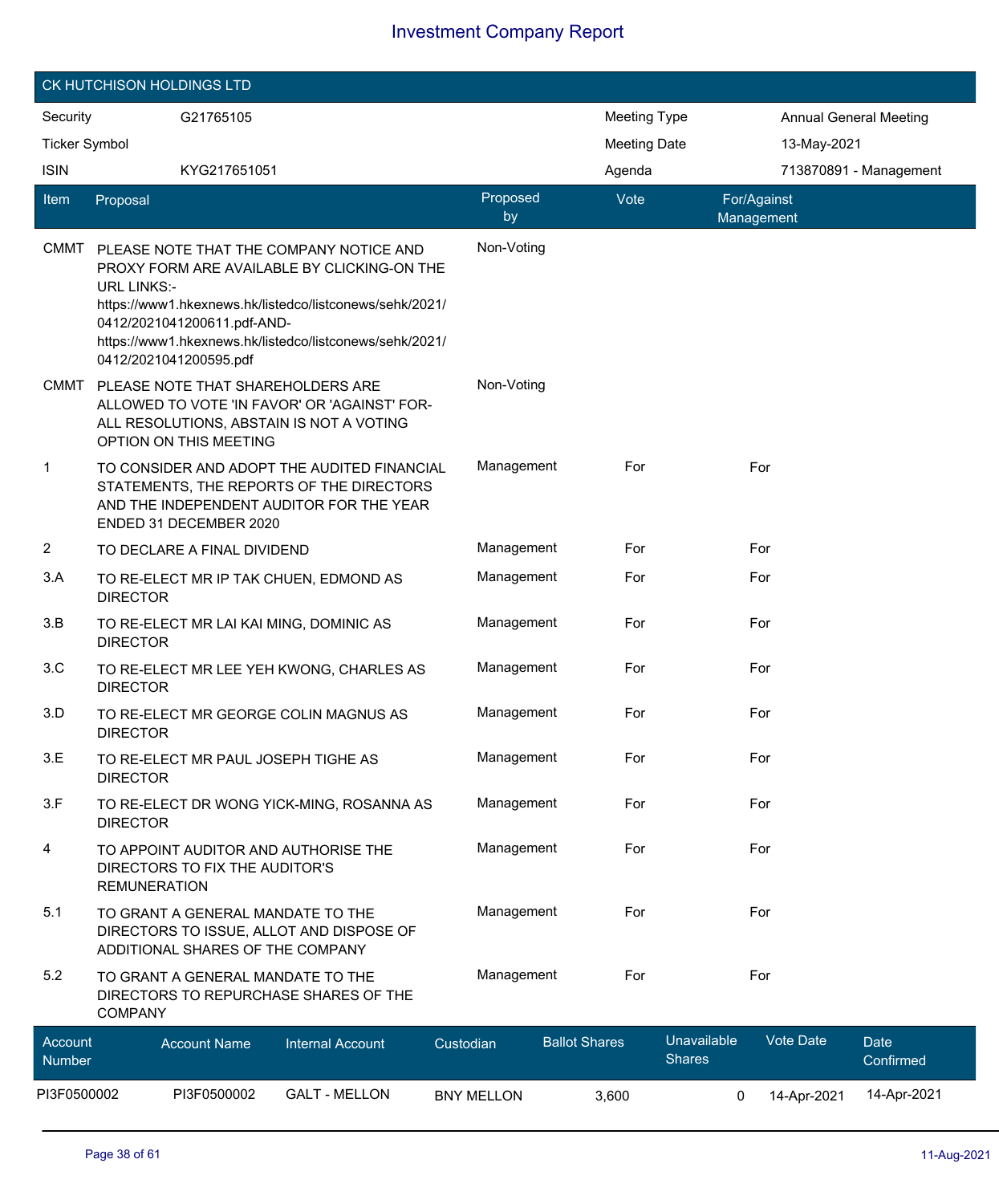|                      | CONSOLIDATED EDISON, INC.               |                                               |                                                         |                   |                |                      |                     |                           |             |                          |  |
|----------------------|-----------------------------------------|-----------------------------------------------|---------------------------------------------------------|-------------------|----------------|----------------------|---------------------|---------------------------|-------------|--------------------------|--|
| Security             |                                         | 209115104                                     |                                                         |                   |                |                      | <b>Meeting Type</b> |                           | Annual      |                          |  |
| <b>Ticker Symbol</b> |                                         | <b>ED</b>                                     |                                                         |                   |                |                      | <b>Meeting Date</b> |                           | 17-May-2021 |                          |  |
| <b>ISIN</b>          |                                         | US2091151041                                  |                                                         |                   |                | Agenda               |                     |                           |             | 935372398 - Management   |  |
| Item                 | Proposal                                |                                               |                                                         |                   | Proposed<br>by |                      | Vote                | For/Against<br>Management |             |                          |  |
| 1A.                  |                                         | Election of Director: Timothy P. Cawley       |                                                         |                   | Management     |                      | For                 | For                       |             |                          |  |
| 1B.                  |                                         | Election of Director: Ellen V. Futter         |                                                         |                   | Management     |                      | For                 | For                       |             |                          |  |
| 1C.                  |                                         | Election of Director: John F. Killian         |                                                         |                   | Management     |                      | For                 | For                       |             |                          |  |
| 1D.                  |                                         | Election of Director: Karol V. Mason          |                                                         |                   | Management     |                      | For                 | For                       |             |                          |  |
| 1E.                  |                                         | Election of Director: John McAvoy             |                                                         |                   | Management     |                      | For                 | For                       |             |                          |  |
| 1F.                  | Election of Director: Dwight A. McBride |                                               |                                                         | Management<br>For |                |                      | For                 |                           |             |                          |  |
| 1G.                  |                                         | Election of Director: William J. Mulrow       |                                                         |                   | Management     |                      | For                 | For                       |             |                          |  |
| 1H.                  |                                         | Election of Director: Armando J. Olivera      |                                                         |                   | Management     |                      | For                 | For                       |             |                          |  |
| 1I.                  |                                         | Election of Director: Michael W. Ranger       |                                                         |                   | Management     |                      | For                 | For                       |             |                          |  |
| 1J.                  |                                         | Election of Director: Linda S. Sanford        |                                                         |                   | Management     |                      | For                 | For                       |             |                          |  |
| 1K.                  |                                         | Election of Director: Deirdre Stanley         |                                                         |                   | Management     |                      | For                 | For                       |             |                          |  |
| 1L.                  |                                         | Election of Director: L. Frederick Sutherland |                                                         |                   | Management     |                      | For                 | For                       |             |                          |  |
| 2.                   |                                         |                                               | Ratification of appointment of independent accountants. |                   | Management     |                      | For                 | For                       |             |                          |  |
| 3.                   | compensation.                           |                                               | Advisory vote to approve named executive officer        |                   | Management     |                      | For                 | For                       |             |                          |  |
| Account<br>Number    |                                         | <b>Account Name</b>                           | <b>Internal Account</b>                                 | Custodian         |                | <b>Ballot Shares</b> | <b>Shares</b>       | <b>Unavailable</b>        | Vote Date   | <b>Date</b><br>Confirmed |  |
| 00047580383 !        |                                         | <b>PORTLAND</b>                               | <b>GALT - RBC</b>                                       | <b>RBC</b>        |                | 820                  |                     | 0                         | 06-Apr-2021 | 06-Apr-2021              |  |

GLOBAL ALT GALT - RBC 47580383

FUND

DOMINION **SECURITIES** INC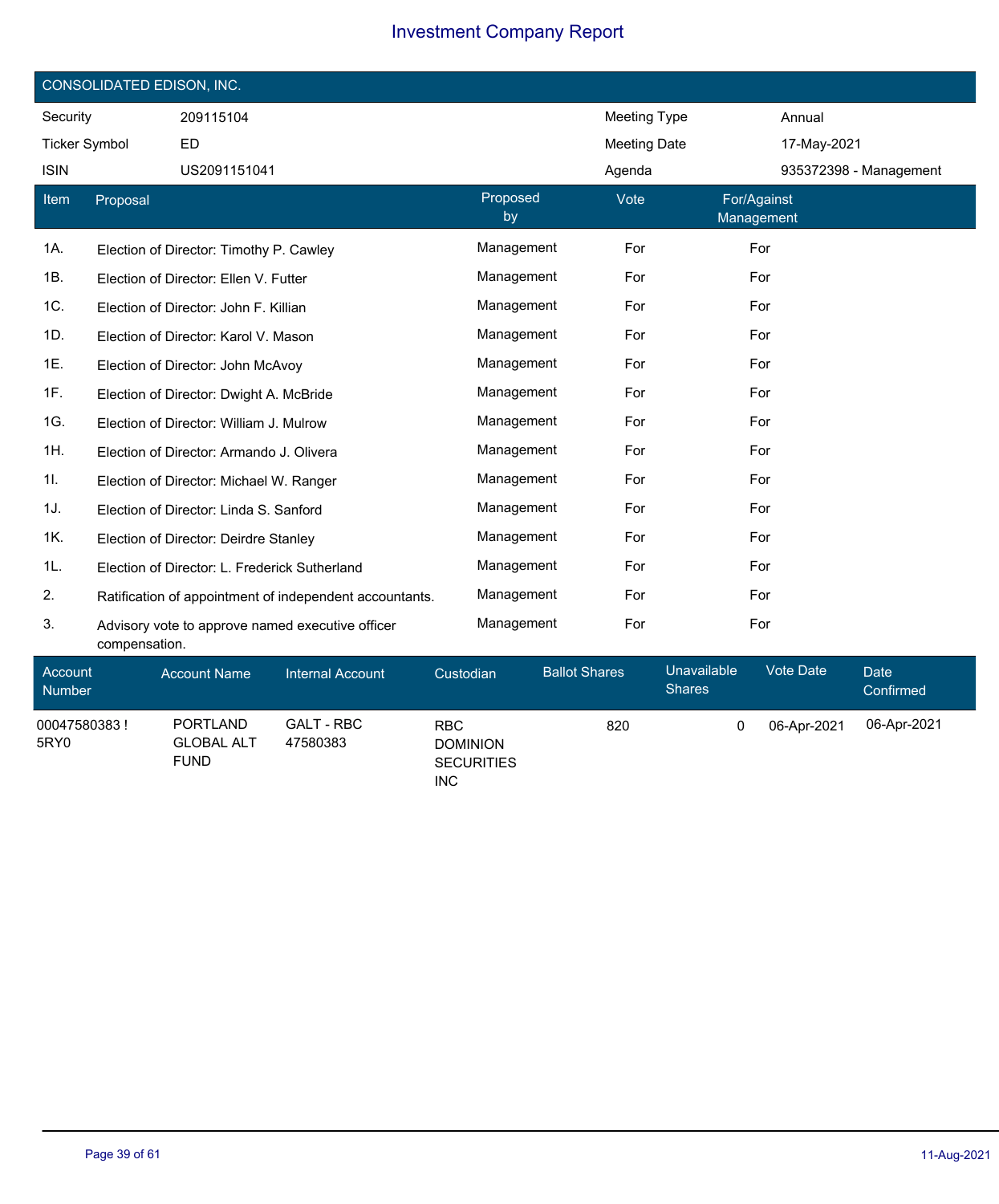|                      | JPMORGAN CHASE & CO. |                                                                                      |                |                     |                           |  |  |  |  |  |
|----------------------|----------------------|--------------------------------------------------------------------------------------|----------------|---------------------|---------------------------|--|--|--|--|--|
| Security             |                      | 46625H100                                                                            |                | Meeting Type        | Annual                    |  |  |  |  |  |
| <b>Ticker Symbol</b> |                      | <b>JPM</b>                                                                           |                | <b>Meeting Date</b> | 18-May-2021               |  |  |  |  |  |
| <b>ISIN</b>          |                      | US46625H1005                                                                         |                | Agenda              | 935372285 - Management    |  |  |  |  |  |
| Item                 | Proposal             |                                                                                      | Proposed<br>by | Vote                | For/Against<br>Management |  |  |  |  |  |
| 1A.                  |                      | Election of Director: Linda B. Bammann                                               | Management     | For                 | For                       |  |  |  |  |  |
| 1B.                  |                      | Election of Director: Stephen B. Burke                                               | Management     | For                 | For                       |  |  |  |  |  |
| 1C.                  |                      | Election of Director: Todd A. Combs                                                  | Management     | For                 | For                       |  |  |  |  |  |
| 1D.                  |                      | Election of Director: James S. Crown                                                 | Management     | For                 | For                       |  |  |  |  |  |
| 1E.                  |                      | Election of Director: James Dimon                                                    | Management     | For                 | For                       |  |  |  |  |  |
| 1F.                  |                      | Election of Director: Timothy P. Flynn                                               | Management     | For                 | For                       |  |  |  |  |  |
| 1G.                  |                      | Election of Director: Mellody Hobson                                                 | Management     | For                 | For                       |  |  |  |  |  |
| 1H.                  |                      | Election of Director: Michael A. Neal                                                | Management     | For                 | For                       |  |  |  |  |  |
| 1I.                  |                      | Election of Director: Phebe N. Novakovic                                             | Management     | For                 | For                       |  |  |  |  |  |
| 1J.                  |                      | Election of Director: Virginia M. Rometty                                            | Management     | For                 | For                       |  |  |  |  |  |
| 2.                   |                      | Advisory resolution to approve executive compensation.                               | Management     | For                 | For                       |  |  |  |  |  |
| 3.                   |                      | Approval of Amended and Restated Long-Term Incentive<br>Plan effective May 18, 2021. | Management     | For                 | For                       |  |  |  |  |  |
| 4.                   | firm.                | Ratification of independent registered public accounting                             | Management     | For                 | For                       |  |  |  |  |  |
| 5.                   |                      | Improve shareholder written consent.                                                 | Shareholder    | Against             | For                       |  |  |  |  |  |
| 6.                   |                      | Racial equity audit and report.                                                      | Shareholder    | Against             | For                       |  |  |  |  |  |
| 7.                   |                      | Independent board chairman.                                                          | Shareholder    | Against             | For                       |  |  |  |  |  |
| 8.                   | report.              | Political and electioneering expenditure congruency                                  | Shareholder    | Against             | For                       |  |  |  |  |  |

| Account<br><b>Number</b> | <b>Account Name</b>                                 | Internal Account              | Custodian                                                        | <b>Ballot Shares</b> | Unavailable<br><b>Shares</b> | Vote Date   | Date<br>Confirmed |
|--------------------------|-----------------------------------------------------|-------------------------------|------------------------------------------------------------------|----------------------|------------------------------|-------------|-------------------|
| 00047580383!<br>5RY0     | <b>PORTLAND</b><br><b>GLOBAL ALT</b><br><b>FUND</b> | <b>GALT - RBC</b><br>47580383 | <b>RBC</b><br><b>DOMINION</b><br><b>SECURITIES</b><br><b>INC</b> | 400                  |                              | 08-Apr-2021 | 08-Apr-2021       |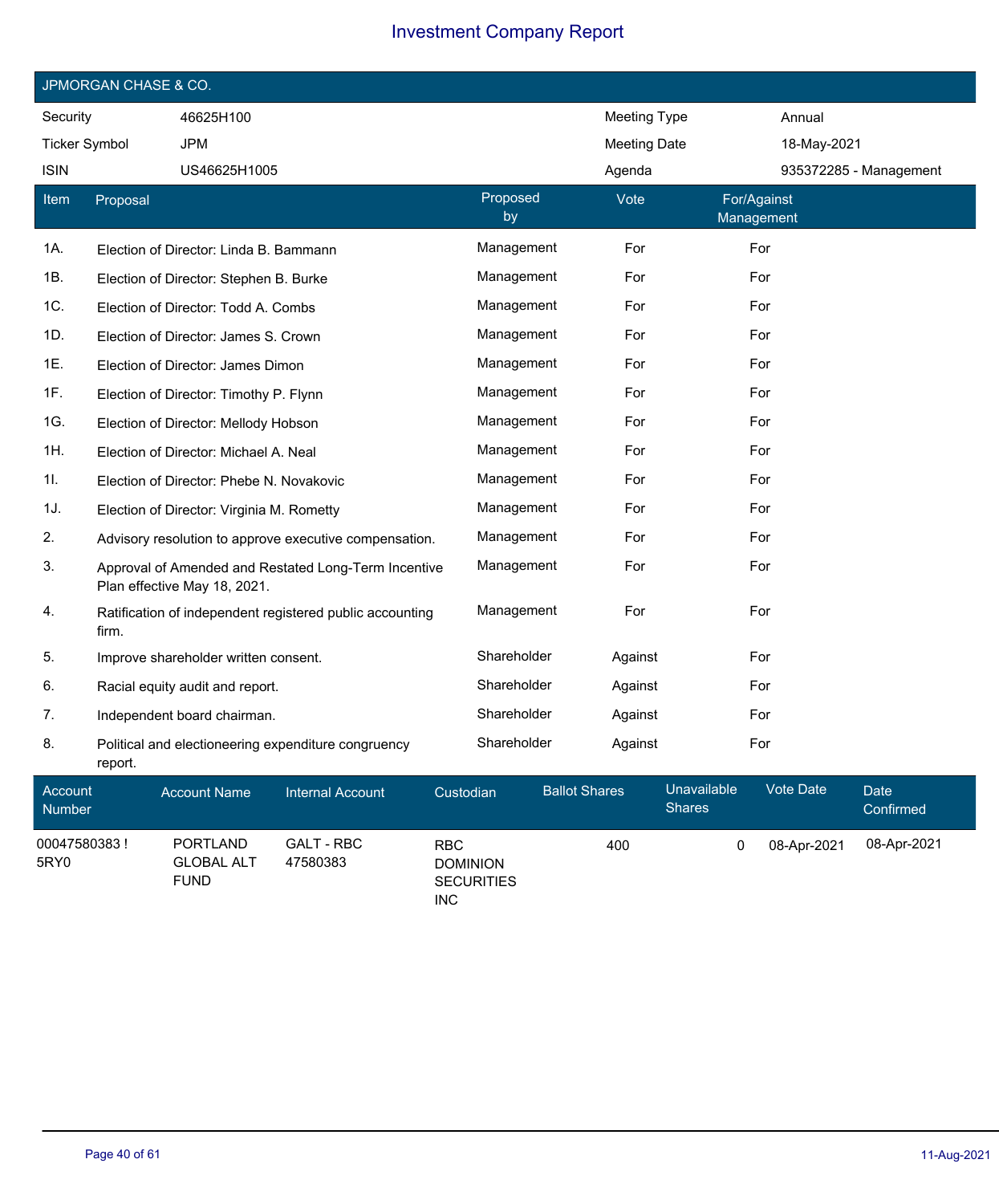| FRESENIUS MEDICAL CARE AG & CO. KGAA |                                                                                                                                                                                                                                                                                                                                                                                                                                                                                                                                                                                                                                                                                                                                                        |                |                     |                               |  |  |  |  |  |
|--------------------------------------|--------------------------------------------------------------------------------------------------------------------------------------------------------------------------------------------------------------------------------------------------------------------------------------------------------------------------------------------------------------------------------------------------------------------------------------------------------------------------------------------------------------------------------------------------------------------------------------------------------------------------------------------------------------------------------------------------------------------------------------------------------|----------------|---------------------|-------------------------------|--|--|--|--|--|
| Security                             | D2734Z107                                                                                                                                                                                                                                                                                                                                                                                                                                                                                                                                                                                                                                                                                                                                              |                | <b>Meeting Type</b> | <b>Annual General Meeting</b> |  |  |  |  |  |
| <b>Ticker Symbol</b>                 |                                                                                                                                                                                                                                                                                                                                                                                                                                                                                                                                                                                                                                                                                                                                                        |                | <b>Meeting Date</b> | 20-May-2021                   |  |  |  |  |  |
| <b>ISIN</b>                          | DE0005785802                                                                                                                                                                                                                                                                                                                                                                                                                                                                                                                                                                                                                                                                                                                                           |                | Agenda              | 713838348 - Management        |  |  |  |  |  |
| Item                                 | Proposal                                                                                                                                                                                                                                                                                                                                                                                                                                                                                                                                                                                                                                                                                                                                               | Proposed<br>by | Vote                | For/Against<br>Management     |  |  |  |  |  |
| CMMT                                 | PLEASE NOTE THAT SHAREHOLDER DETAILS ARE<br>REQUIRED TO VOTE AT THIS MEETING. IF-NO<br>SHAREHOLDER DETAILS ARE PROVIDED, YOUR<br>INSTRUCTION MAY CARRY A HEIGHTENED-RISK OF<br>BEING REJECTED. THANK YOU                                                                                                                                                                                                                                                                                                                                                                                                                                                                                                                                               | Non-Voting     |                     |                               |  |  |  |  |  |
| CMMT                                 | ACCORDING TO GERMAN LAW, IN CASE OF<br>SPECIFIC CONFLICTS OF INTEREST IN-<br>CONNECTION WITH SPECIFIC ITEMS OF THE<br>AGENDA FOR THE GENERAL MEETING YOU ARE-<br>NOT ENTITLED TO EXERCISE YOUR VOTING<br>RIGHTS. FURTHER, YOUR VOTING RIGHT MIGHT-BE<br>EXCLUDED WHEN YOUR SHARE IN VOTING RIGHTS<br>HAS REACHED CERTAIN THRESHOLDS-AND YOU<br>HAVE NOT COMPLIED WITH ANY OF YOUR<br>MANDATORY VOTING RIGHTS-NOTIFICATIONS<br>PURSUANT TO THE GERMAN SECURITIES TRADING<br>ACT (WPHG). FOR-QUESTIONS IN THIS REGARD<br>PLEASE CONTACT YOUR CLIENT SERVICE<br>REPRESENTATIVE-FOR CLARIFICATION. IF YOU DO<br>NOT HAVE ANY INDICATION REGARDING SUCH<br>CONFLICT-OF INTEREST, OR ANOTHER EXCLUSION<br>FROM VOTING, PLEASE SUBMIT YOUR VOTE AS-<br>USUAL. | Non-Voting     |                     |                               |  |  |  |  |  |
| <b>CMMT</b>                          | INFORMATION ON COUNTER PROPOSALS CAN BE<br>FOUND DIRECTLY ON THE ISSUER'S-WEBSITE<br>(PLEASE REFER TO THE MATERIAL URL SECTION<br>OF THE APPLICATION). IF YOU-WISH TO ACT ON<br>THESE ITEMS, YOU WILL NEED TO REQUEST A<br>MEETING ATTEND AND-VOTE YOUR SHARES<br>DIRECTLY AT THE COMPANY'S MEETING. COUNTER<br>PROPOSALS CANNOT-BE REFLECTED ON THE<br><b>BALLOT ON PROXYEDGE.</b>                                                                                                                                                                                                                                                                                                                                                                    | Non-Voting     |                     |                               |  |  |  |  |  |
| CMMT                                 | FROM 10TH FEBRUARY, BROADRIDGE WILL CODE<br>ALL AGENDAS FOR GERMAN MEETINGS IN-ENGLISH<br>ONLY. IF YOU WISH TO SEE THE AGENDA IN<br>GERMAN, THIS WILL BE MADE-AVAILABLE AS A LINK<br>UNDER THE 'MATERIAL URL' DROPDOWN AT THE<br>TOP OF THE-BALLOT. THE GERMAN AGENDAS FOR<br>ANY EXISTING OR PAST MEETINGS WILL REMAIN<br>IN-PLACE. FOR FURTHER INFORMATION, PLEASE<br>CONTACT YOUR CLIENT SERVICE-<br>REPRESENTATIVE.                                                                                                                                                                                                                                                                                                                                | Non-Voting     |                     |                               |  |  |  |  |  |
| $\mathbf{1}$                         | ACCEPT FINANCIAL STATEMENTS AND STATUTORY<br>REPORTS FOR FISCAL YEAR 2020                                                                                                                                                                                                                                                                                                                                                                                                                                                                                                                                                                                                                                                                              | Management     | For                 | For                           |  |  |  |  |  |
| 2                                    | APPROVE ALLOCATION OF INCOME AND DIVIDENDS<br>OF EUR 1.34 PER SHARE                                                                                                                                                                                                                                                                                                                                                                                                                                                                                                                                                                                                                                                                                    | Management     | For                 | For                           |  |  |  |  |  |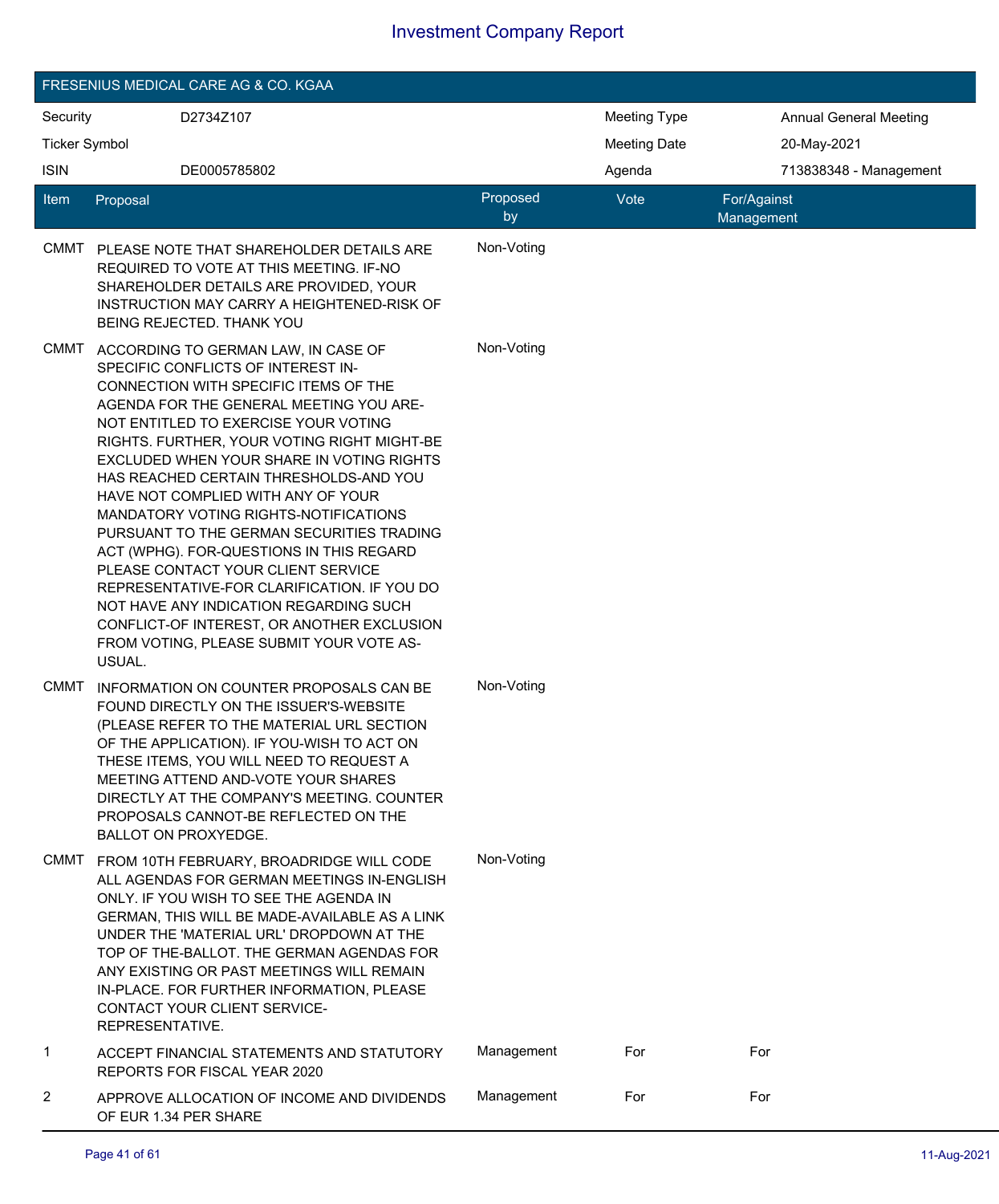| PI3F0500002              | PI3F0500002                                                                                                 | <b>GALT - MELLON</b>    | <b>BNY MELLON</b> | 330                  | 0                            | 08-Apr-2021      | 08-Apr-2021              |
|--------------------------|-------------------------------------------------------------------------------------------------------------|-------------------------|-------------------|----------------------|------------------------------|------------------|--------------------------|
| Account<br><b>Number</b> | <b>Account Name</b>                                                                                         | <b>Internal Account</b> | Custodian         | <b>Ballot Shares</b> | Unavailable<br><b>Shares</b> | <b>Vote Date</b> | <b>Date</b><br>Confirmed |
| 7                        | AUTHORIZE SHARE REPURCHASE PROGRAM AND<br><b>REISSUANCE OR CANCELLATION OF</b><br><b>REPURCHASED SHARES</b> |                         | Management        | For                  |                              | For              |                          |
| 6.6                      | ELECT GREGOR ZUEND TO THE SUPERVISORY<br>BOARD AND TO THE JOINT COMMITTEE                                   |                         | Management        | For                  |                              | For              |                          |
| 6.5                      | ELECT PASCALE WITZ TO THE SUPERVISORY<br>BOARD AND TO THE JOINT COMMITTEE                                   |                         | Management        | For                  |                              | For              |                          |
| 6.4                      | ELECT DOROTHEA WENZEL TO THE SUPERVISORY<br>BOARD AND TO THE JOINT COMMITTEE                                |                         | Management        | For                  |                              | For              |                          |
| 6.3                      | ELECT GREGORY SORENSEN TO THE<br>SUPERVISORY BOARD AND TO THE JOINT<br><b>COMMITTEE</b>                     |                         | Management        | For                  |                              | For              |                          |
| 6.2                      | ELECT ROLF CLASSON TO THE SUPERVISORY<br>BOARD AND TO THE JOINT COMMITTEE                                   |                         | Management        | For                  |                              | For              |                          |
| 6.1                      | ELECT DIETER SCHENK TO THE SUPERVISORY<br>BOARD AND TO THE JOINT COMMITTEE                                  |                         | Management        | For                  |                              | For              |                          |
| 5                        | RATIFY PRICEWATERHOUSECOOPERS GMBH AS<br><b>AUDITORS FOR FISCAL YEAR 2021</b>                               |                         | Management        | For                  |                              | For              |                          |
| 4                        | APPROVE DISCHARGE OF SUPERVISORY BOARD<br>FOR FISCAL YEAR 2020                                              |                         | Management        | For                  |                              | For              |                          |
| 3                        | APPROVE DISCHARGE OF PERSONALLY LIABLE<br>PARTNER FOR FISCAL YEAR 2020                                      |                         | Management        | For                  |                              | For              |                          |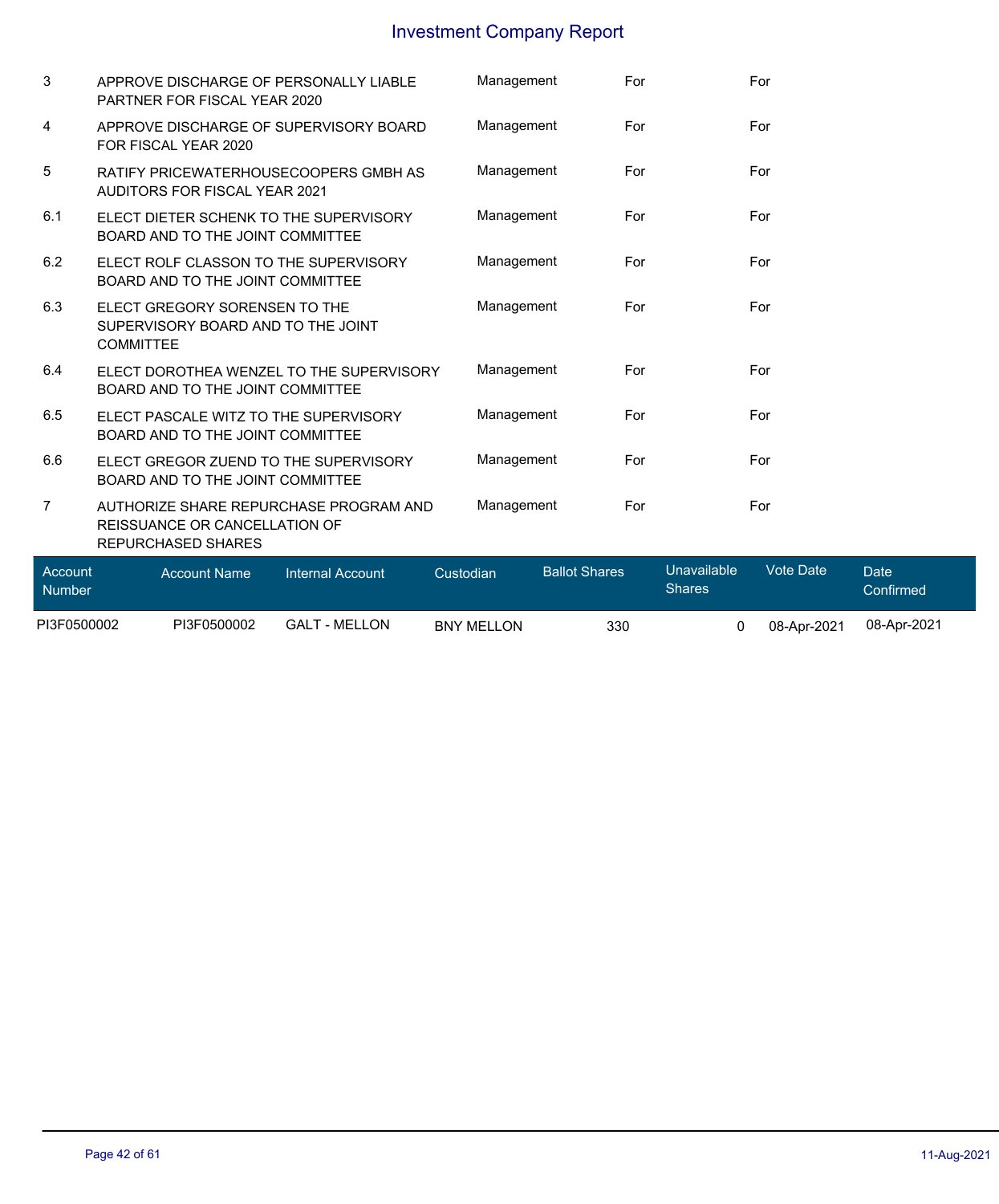| MCDONALD'S CORPORATION |                                                                                          |                                                                                                                    |                |                     |                           |  |  |  |
|------------------------|------------------------------------------------------------------------------------------|--------------------------------------------------------------------------------------------------------------------|----------------|---------------------|---------------------------|--|--|--|
| Security               |                                                                                          | 580135101                                                                                                          |                | <b>Meeting Type</b> | Annual                    |  |  |  |
| <b>Ticker Symbol</b>   |                                                                                          | <b>MCD</b>                                                                                                         |                | <b>Meeting Date</b> | 20-May-2021               |  |  |  |
| <b>ISIN</b>            |                                                                                          | US5801351017                                                                                                       |                | Agenda              | 935380395 - Management    |  |  |  |
| <b>Item</b>            | Proposal                                                                                 |                                                                                                                    | Proposed<br>by | Vote                | For/Against<br>Management |  |  |  |
| 1A.                    | Lloyd Dean                                                                               | Election of Director for a one-year term expiring in 2022:                                                         | Management     | For                 | For                       |  |  |  |
| 1B.                    | Election of Director for a one-year term expiring in 2022:<br><b>Robert Eckert</b>       |                                                                                                                    | Management     | For                 | For                       |  |  |  |
| 1C.                    | Election of Director for a one-year term expiring in 2022:<br><b>Catherine Engelbert</b> |                                                                                                                    | Management     | For                 | For                       |  |  |  |
| 1D.                    | <b>Margaret Georgiadis</b>                                                               | Election of Director for a one-year term expiring in 2022:                                                         | Management     | For                 | For                       |  |  |  |
| 1E.                    | Enrique Hernandez, Jr.                                                                   | Election of Director for a one-year term expiring in 2022:                                                         | Management     | For                 | For                       |  |  |  |
| 1F.                    | Christopher Kempczinski                                                                  | Election of Director for a one-year term expiring in 2022:                                                         | Management     | For                 | For                       |  |  |  |
| 1G.                    | <b>Richard Lenny</b>                                                                     | Election of Director for a one-year term expiring in 2022:                                                         | Management     | For                 | For                       |  |  |  |
| 1H.                    | John Mulligan                                                                            | Election of Director for a one-year term expiring in 2022:                                                         | Management     | For                 | For                       |  |  |  |
| 11.                    | Sheila Penrose                                                                           | Election of Director for a one-year term expiring in 2022:                                                         | Management     | For                 | For                       |  |  |  |
| 1J.                    | John Rogers, Jr.                                                                         | Election of Director for a one-year term expiring in 2022:                                                         | Management     | For                 | For                       |  |  |  |
| 1K.                    | Paul Walsh                                                                               | Election of Director for a one-year term expiring in 2022:                                                         | Management     | For                 | For                       |  |  |  |
| 1L.                    | Miles White                                                                              | Election of Director for a one-year term expiring in 2022:                                                         | Management     | For                 | For                       |  |  |  |
| 2.                     |                                                                                          | Advisory vote to approve executive compensation.                                                                   | Management     | For                 | For                       |  |  |  |
| 3.                     |                                                                                          | Advisory vote to ratify the appointment of Ernst & Young<br>LLP as independent auditor for 2021.                   | Management     | For                 | For                       |  |  |  |
| 4.                     |                                                                                          | Advisory vote on a shareholder proposal requesting a<br>report on sugar and public health, if properly presented.  | Shareholder    | Against             | For                       |  |  |  |
| 5.                     | presented.                                                                               | Advisory vote on a shareholder proposal requesting a<br>report on antibiotics and public health costs, if properly | Shareholder    | Against             | For                       |  |  |  |
| 6.                     | properly presented.                                                                      | Advisory vote on a shareholder proposal requesting the<br>ability for shareholders to act by written consent, if   | Shareholder    | Against             | For                       |  |  |  |

Ī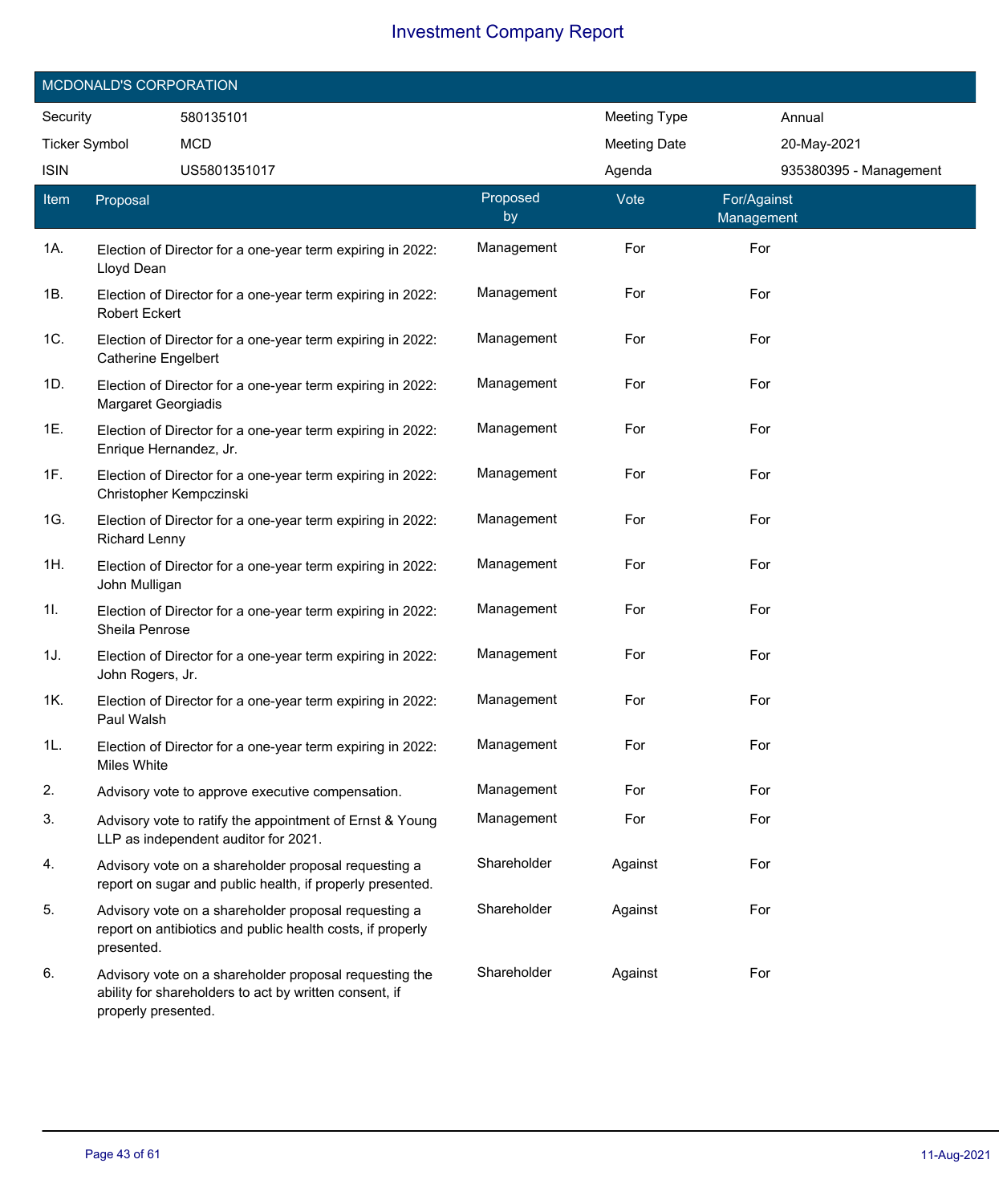| <b>Account</b><br>Number | <b>Account Name</b>                                 | Internal Account       | Custodian                                                        | <b>Ballot Shares</b> | Unavailable<br><b>Shares</b> | <b>Vote Date</b> | Date<br>Confirmed |
|--------------------------|-----------------------------------------------------|------------------------|------------------------------------------------------------------|----------------------|------------------------------|------------------|-------------------|
| 00047580383!<br>5RY0     | <b>PORTLAND</b><br><b>GLOBAL ALT</b><br><b>FUND</b> | GALT - RBC<br>47580383 | <b>RBC</b><br><b>DOMINION</b><br><b>SECURITIES</b><br><b>INC</b> | 180                  |                              | 09-Apr-2021      | 09-Apr-2021       |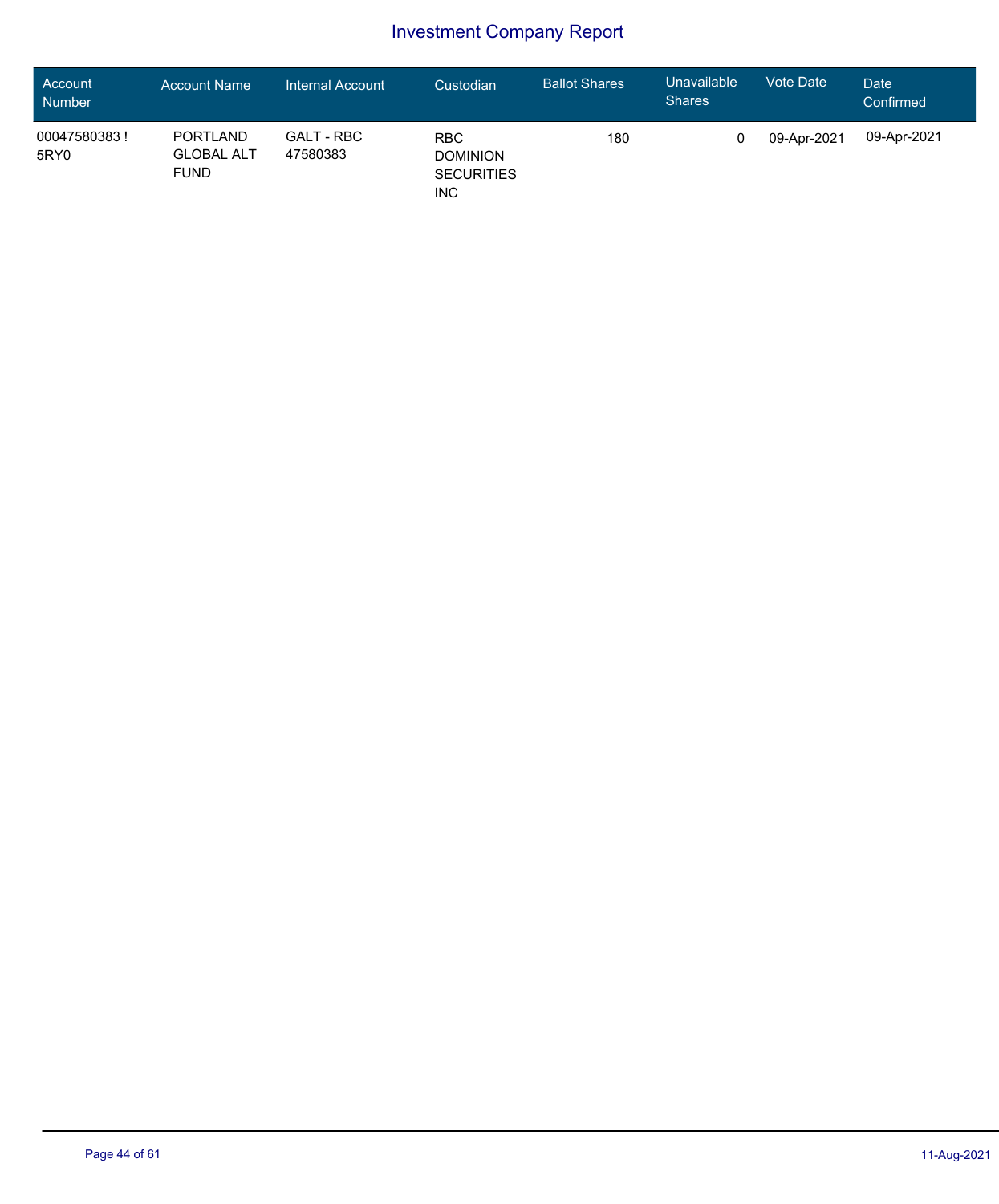|                          | <b>SHAW COMMUNICATIONS INC.</b> |                                                                                                |                                                                                                                                                                                                                                                                                                                                                                                                                                                                                                                                                                                                                                                                                    |                |                      |                     |                              |                           |                          |  |
|--------------------------|---------------------------------|------------------------------------------------------------------------------------------------|------------------------------------------------------------------------------------------------------------------------------------------------------------------------------------------------------------------------------------------------------------------------------------------------------------------------------------------------------------------------------------------------------------------------------------------------------------------------------------------------------------------------------------------------------------------------------------------------------------------------------------------------------------------------------------|----------------|----------------------|---------------------|------------------------------|---------------------------|--------------------------|--|
| Security                 |                                 | 82028K200                                                                                      |                                                                                                                                                                                                                                                                                                                                                                                                                                                                                                                                                                                                                                                                                    |                |                      | <b>Meeting Type</b> |                              | Special                   |                          |  |
| <b>Ticker Symbol</b>     |                                 | <b>SJR</b>                                                                                     |                                                                                                                                                                                                                                                                                                                                                                                                                                                                                                                                                                                                                                                                                    |                | <b>Meeting Date</b>  |                     |                              | 20-May-2021               |                          |  |
| <b>ISIN</b>              |                                 | CA82028K2002                                                                                   |                                                                                                                                                                                                                                                                                                                                                                                                                                                                                                                                                                                                                                                                                    |                |                      | Agenda              |                              |                           | 935414223 - Management   |  |
| Item                     | Proposal                        |                                                                                                |                                                                                                                                                                                                                                                                                                                                                                                                                                                                                                                                                                                                                                                                                    | Proposed<br>by |                      | Vote                |                              | For/Against<br>Management |                          |  |
| 01                       |                                 | Participating Shares and Class B Non-Voting<br>as more particularly described in the Circular. | A special resolution, the full text of which is set forth in<br>Appendix A to the accompanying management<br>information circular dated April 14, 2021 (the "Circular"),<br>to approve the proposed arrangement between Shaw<br>Communications Inc. ("Shaw"), Rogers Communications<br>Inc. (the "Purchaser") and the holders of Class A<br>Participating Shares of Shaw pursuant to a plan of<br>arrangement under section 193 of the Business<br>Corporations Act (Alberta), whereby the Purchaser will,<br>among other things, acquire all of the issued and<br>outstanding Class A Participating Shares and Class B<br>Non-Voting Participating Shares in the capital of Shaw, | Management     |                      | For                 |                              | For                       |                          |  |
| Account<br><b>Number</b> |                                 | <b>Account Name</b>                                                                            | <b>Internal Account</b>                                                                                                                                                                                                                                                                                                                                                                                                                                                                                                                                                                                                                                                            | Custodian      | <b>Ballot Shares</b> |                     | Unavailable<br><b>Shares</b> | <b>Vote Date</b>          | <b>Date</b><br>Confirmed |  |

B01PI3F0500002C C B01PI3F0500002 GALT - MELLON BNY MELLON 1,300 0 28-Apr-2021 28-Apr-2021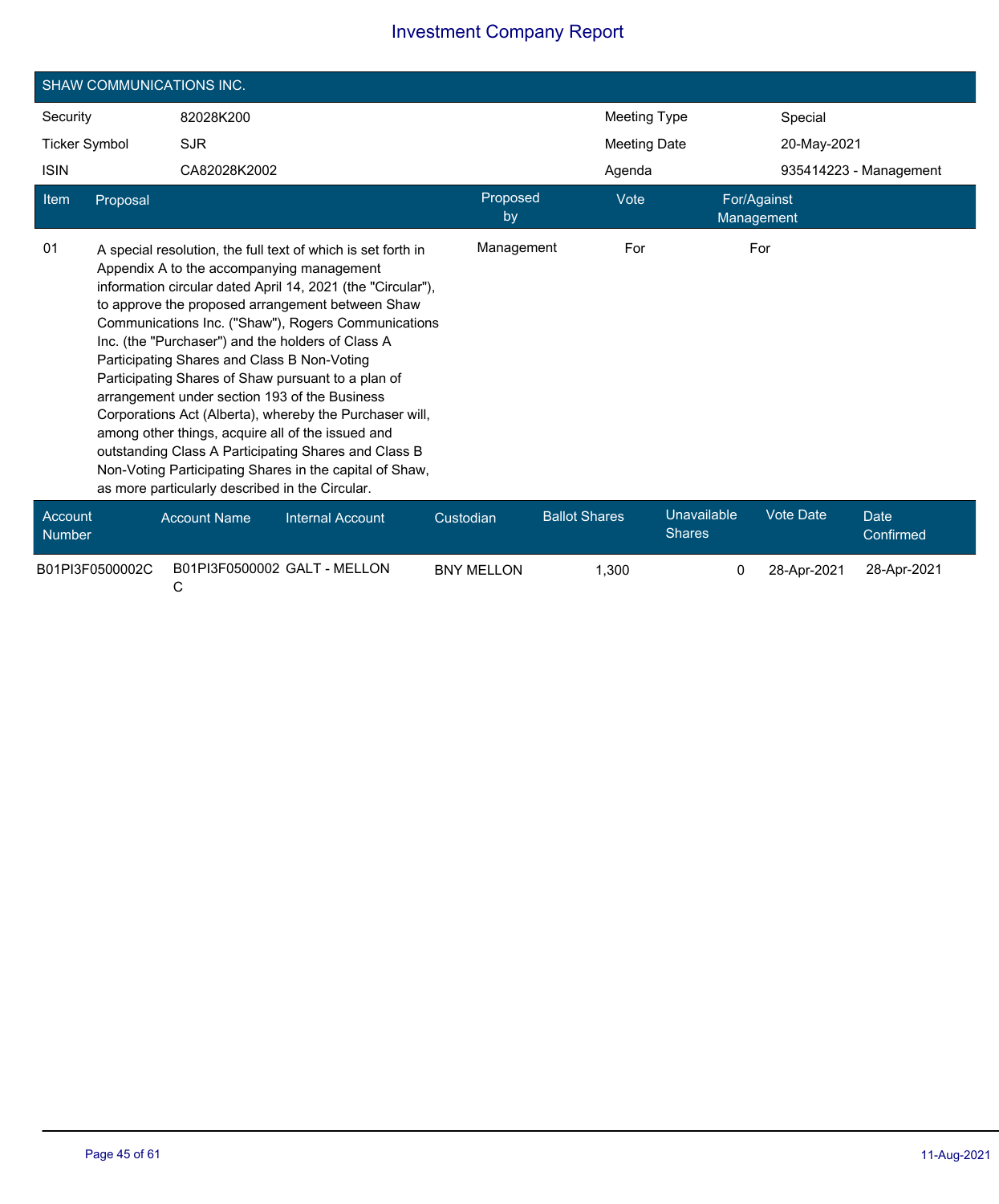| AMAZON.COM, INC.     |               |                                                                                                                      |                |                     |                           |                        |  |  |  |
|----------------------|---------------|----------------------------------------------------------------------------------------------------------------------|----------------|---------------------|---------------------------|------------------------|--|--|--|
| Security             |               | 023135106                                                                                                            |                | <b>Meeting Type</b> |                           | Annual                 |  |  |  |
| <b>Ticker Symbol</b> |               | AMZN                                                                                                                 |                | <b>Meeting Date</b> |                           | 26-May-2021            |  |  |  |
| <b>ISIN</b>          |               | US0231351067                                                                                                         |                | Agenda              |                           | 935397592 - Management |  |  |  |
| Item                 | Proposal      |                                                                                                                      | Proposed<br>by | Vote                | For/Against<br>Management |                        |  |  |  |
| 1A.                  |               | Election of Director: Jeffrey P. Bezos                                                                               | Management     | For                 | For                       |                        |  |  |  |
| 1B.                  |               | Election of Director: Keith B. Alexander                                                                             | Management     | For                 | For                       |                        |  |  |  |
| 1C.                  |               | Election of Director: Jamie S. Gorelick                                                                              | Management     | For                 | For                       |                        |  |  |  |
| 1D.                  |               | Election of Director: Daniel P. Huttenlocher                                                                         | Management     | For                 | For                       |                        |  |  |  |
| 1E.                  |               | Election of Director: Judith A. McGrath                                                                              | Management     | For                 | For                       |                        |  |  |  |
| 1F.                  |               | Election of Director: Indra K. Nooyi                                                                                 | Management     | For                 | For                       |                        |  |  |  |
| 1G.                  |               | Election of Director: Jonathan J. Rubinstein                                                                         | Management     | For                 | For                       |                        |  |  |  |
| 1H.                  |               | Election of Director: Thomas O. Ryder                                                                                | Management     | For                 | For                       |                        |  |  |  |
| 1I.                  |               | Election of Director: Patricia Q. Stonesifer                                                                         | Management     | For                 | For                       |                        |  |  |  |
| 1J.                  |               | Election of Director: Wendell P. Weeks                                                                               | Management     | For                 | For                       |                        |  |  |  |
| 2.                   |               | RATIFICATION OF THE APPOINTMENT OF ERNST &<br>YOUNG LLP AS INDEPENDENT AUDITORS.                                     | Management     | For                 | For                       |                        |  |  |  |
| 3.                   | COMPENSATION. | ADVISORY VOTE TO APPROVE EXECUTIVE                                                                                   | Management     | For                 | For                       |                        |  |  |  |
| 4.                   |               | SHAREHOLDER PROPOSAL REQUESTING A<br>REPORT ON CUSTOMER DUE DILIGENCE.                                               | Shareholder    | Against             | For                       |                        |  |  |  |
| 5.                   |               | SHAREHOLDER PROPOSAL REQUESTING A<br>MANDATORY INDEPENDENT BOARD CHAIR POLICY.                                       | Shareholder    | Against             | For                       |                        |  |  |  |
| 6.                   |               | SHAREHOLDER PROPOSAL REQUESTING<br>ADDITIONAL REPORTING ON GENDER/RACIAL PAY.                                        | Shareholder    | Against             | For                       |                        |  |  |  |
| 7.                   |               | SHAREHOLDER PROPOSAL REQUESTING A<br>REPORT ON PROMOTION DATA.                                                       | Shareholder    | Against             | For                       |                        |  |  |  |
| 8.                   |               | SHAREHOLDER PROPOSAL REQUESTING A<br>REPORT ON PACKAGING MATERIALS.                                                  | Shareholder    | Against             | For                       |                        |  |  |  |
| 9.                   |               | SHAREHOLDER PROPOSAL REQUESTING A<br>DIVERSITY AND EQUITY AUDIT REPORT.                                              | Shareholder    | Against             | For                       |                        |  |  |  |
| 10.                  |               | SHAREHOLDER PROPOSAL REQUESTING AN<br>ALTERNATIVE DIRECTOR CANDIDATE POLICY.                                         | Shareholder    | Against             | For                       |                        |  |  |  |
| 11.                  |               | SHAREHOLDER PROPOSAL REQUESTING A<br>REPORT ON COMPETITION STRATEGY AND RISK.                                        | Shareholder    | Against             | For                       |                        |  |  |  |
| 12.                  |               | SHAREHOLDER PROPOSAL REQUESTING AN<br>ADDITIONAL REDUCTION IN THRESHOLD FOR<br>CALLING SPECIAL SHAREHOLDER MEETINGS. | Shareholder    | Against             | For                       |                        |  |  |  |
| 13.                  |               | SHAREHOLDER PROPOSAL REQUESTING<br>ADDITIONAL REPORTING ON LOBBYING.                                                 | Shareholder    | Against             | For                       |                        |  |  |  |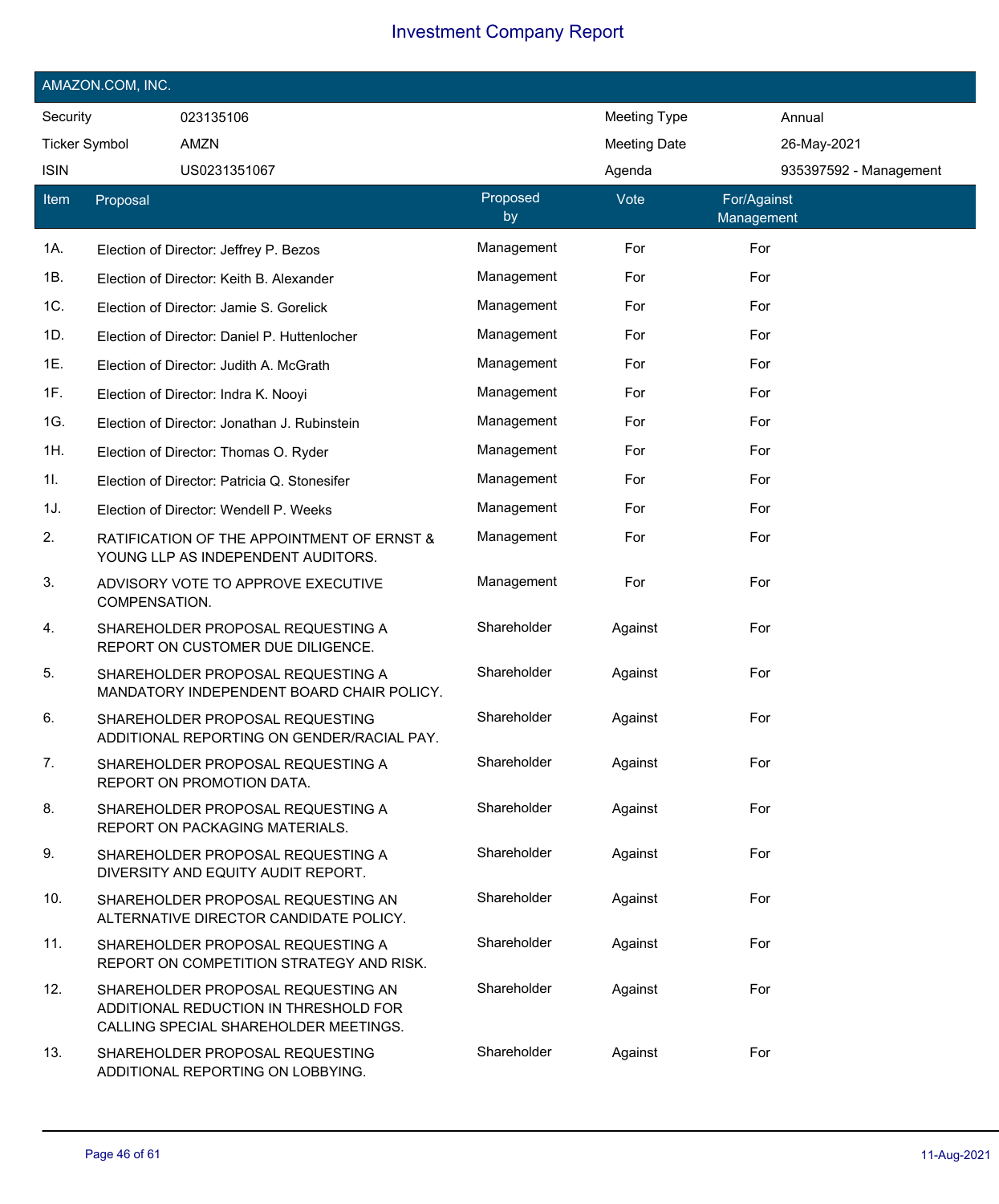| 14.                      | SHAREHOLDER PROPOSAL REQUESTING A<br>REPORT ON CUSTOMER USE OF CERTAIN<br>TECHNOLOGIES. |                               | Shareholder                                                      |                      | Against |                              | For         |                   |
|--------------------------|-----------------------------------------------------------------------------------------|-------------------------------|------------------------------------------------------------------|----------------------|---------|------------------------------|-------------|-------------------|
| Account<br><b>Number</b> | <b>Account Name</b>                                                                     | <b>Internal Account</b>       | Custodian                                                        | <b>Ballot Shares</b> |         | Unavailable<br><b>Shares</b> | Vote Date   | Date<br>Confirmed |
| 00047580383!<br>5RY0     | <b>PORTLAND</b><br><b>GLOBAL ALT</b><br><b>FUND</b>                                     | <b>GALT - RBC</b><br>47580383 | <b>RBC</b><br><b>DOMINION</b><br><b>SECURITIES</b><br><b>INC</b> |                      | 33      | 0                            | 20-Apr-2021 | 20-Apr-2021       |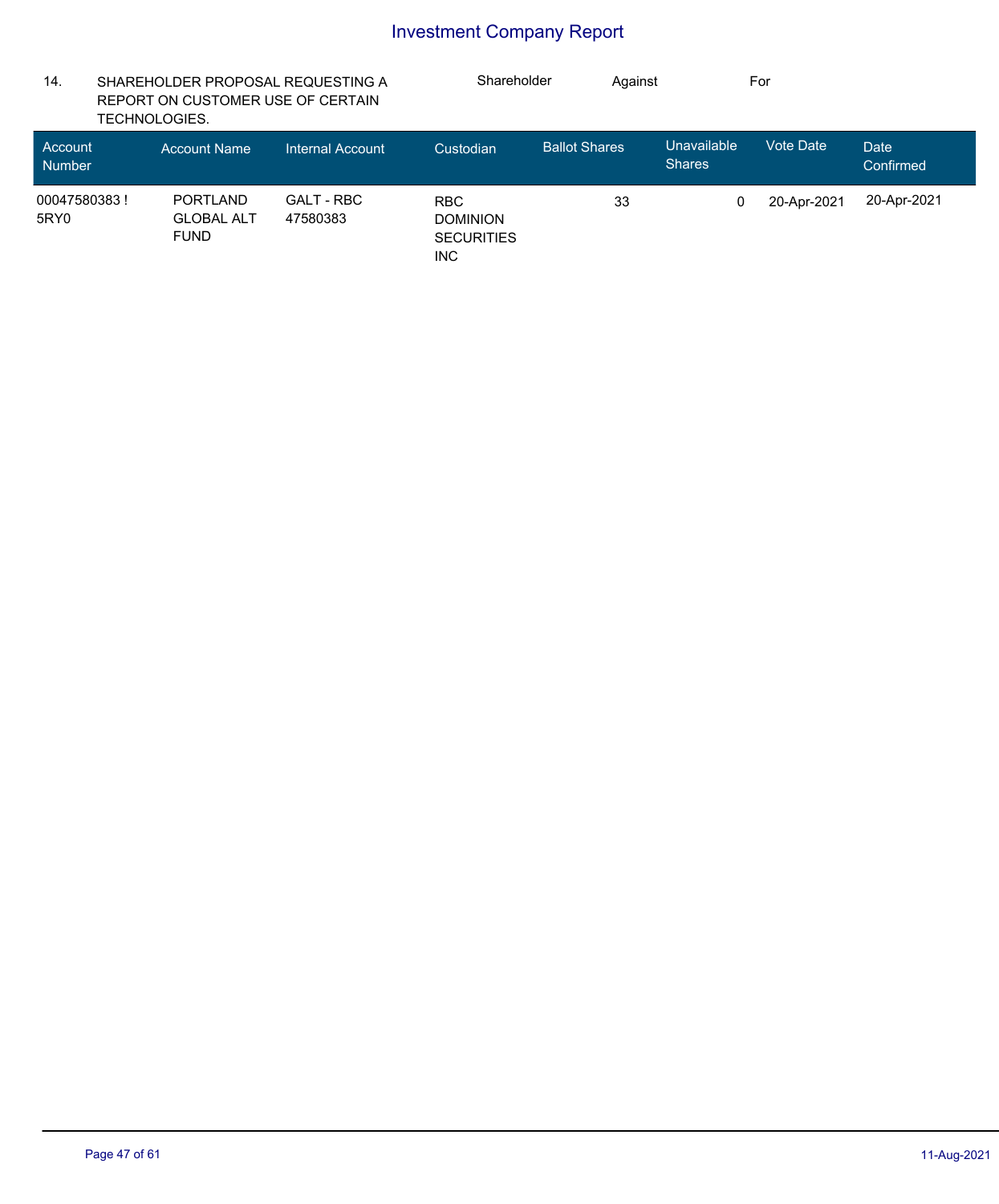| AMERICAN TOWER CORPORATION |                         |                                                                                                                                                                   |                |                     |                           |                        |  |  |  |
|----------------------------|-------------------------|-------------------------------------------------------------------------------------------------------------------------------------------------------------------|----------------|---------------------|---------------------------|------------------------|--|--|--|
| Security                   |                         | 03027X100                                                                                                                                                         |                | <b>Meeting Type</b> |                           | Annual                 |  |  |  |
| <b>Ticker Symbol</b>       |                         | <b>AMT</b>                                                                                                                                                        |                | <b>Meeting Date</b> |                           | 26-May-2021            |  |  |  |
| <b>ISIN</b>                |                         | US03027X1000                                                                                                                                                      |                | Agenda              |                           | 935387755 - Management |  |  |  |
| Item                       | Proposal                |                                                                                                                                                                   | Proposed<br>by | Vote                | For/Against<br>Management |                        |  |  |  |
| 1A.                        |                         | Election of Director: Thomas A. Bartlett                                                                                                                          | Management     | For                 | For                       |                        |  |  |  |
| 1B.                        |                         | Election of Director: Raymond P. Dolan                                                                                                                            | Management     | For                 | For                       |                        |  |  |  |
| 1C.                        |                         | Election of Director: Kenneth R. Frank                                                                                                                            | Management     | For                 | For                       |                        |  |  |  |
| 1D.                        |                         | Election of Director: Robert D. Hormats                                                                                                                           | Management     | For                 | For                       |                        |  |  |  |
| 1E.                        |                         | Election of Director: Gustavo Lara Cantu                                                                                                                          | Management     | For                 | For                       |                        |  |  |  |
| 1F.                        |                         | Election of Director: Grace D. Lieblein                                                                                                                           | Management     | For                 | For                       |                        |  |  |  |
| 1G.                        |                         | Election of Director: Craig Macnab                                                                                                                                | Management     | For                 | For                       |                        |  |  |  |
| 1H.                        |                         | Election of Director: JoAnn A. Reed                                                                                                                               | Management     | For                 | For                       |                        |  |  |  |
| 11.                        |                         | Election of Director: Pamela D.A. Reeve                                                                                                                           | Management     | For                 | For                       |                        |  |  |  |
| 1J.                        |                         | Election of Director: David E. Sharbutt                                                                                                                           | Management     | For                 | For                       |                        |  |  |  |
| 1K.                        |                         | Election of Director: Bruce L. Tanner                                                                                                                             | Management     | For                 | For                       |                        |  |  |  |
| 1L.                        |                         | Election of Director: Samme L. Thompson                                                                                                                           | Management     | For                 | For                       |                        |  |  |  |
| 2.                         | for 2021.               | To ratify the selection of Deloitte & Touche LLP as the<br>Company's independent registered public accounting firm                                                | Management     | For                 | For                       |                        |  |  |  |
| 3.                         | executive compensation. | To approve, on an advisory basis, the Company's                                                                                                                   | Management     | For                 | For                       |                        |  |  |  |
| 4.                         |                         | Stockholder proposal to amend the appropriate governing<br>documents to reduce the ownership threshold required to<br>call a special meeting of the stockholders. | Shareholder    | Against             | For                       |                        |  |  |  |
| 5.                         | issues.                 | Stockholder proposal to require the Board of Directors to<br>create a standing committee to oversee human rights                                                  | Shareholder    | Against             | For                       |                        |  |  |  |

| Account<br><b>Number</b> | <b>Account Name</b>                                 | Internal Account              | Custodian                                                        | <b>Ballot Shares</b> | <b>Unavailable</b><br><b>Shares</b> | Vote Date   | Date<br>Confirmed |
|--------------------------|-----------------------------------------------------|-------------------------------|------------------------------------------------------------------|----------------------|-------------------------------------|-------------|-------------------|
| 00047580383!<br>5RY0     | <b>PORTLAND</b><br><b>GLOBAL ALT</b><br><b>FUND</b> | <b>GALT - RBC</b><br>47580383 | <b>RBC</b><br><b>DOMINION</b><br><b>SECURITIES</b><br><b>INC</b> | 150                  |                                     | 15-Apr-2021 | 15-Apr-2021       |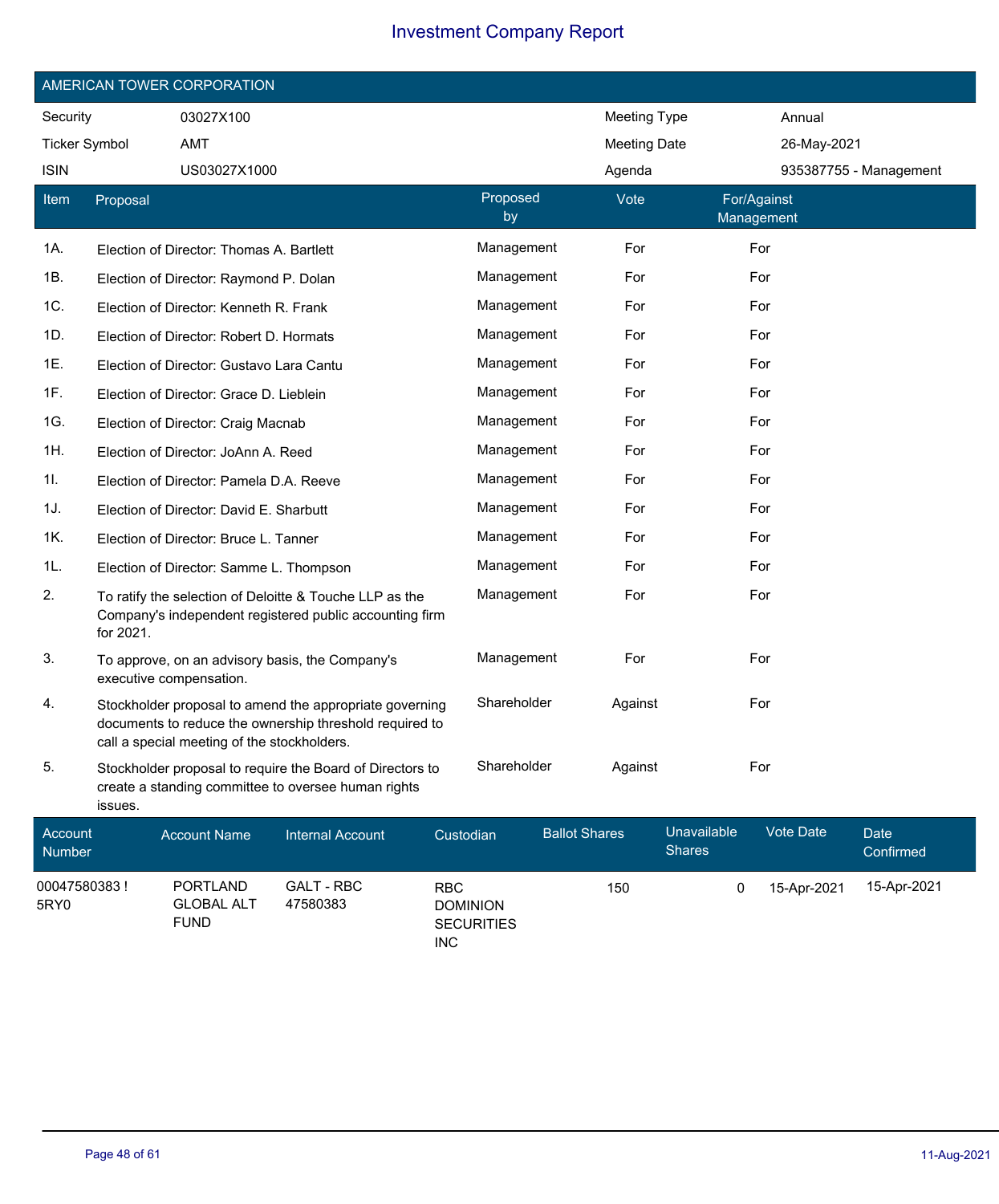|                      | ALPHABET INC.   |                                                                                                                                                                      |                |                     |                           |                        |
|----------------------|-----------------|----------------------------------------------------------------------------------------------------------------------------------------------------------------------|----------------|---------------------|---------------------------|------------------------|
| Security             |                 | 02079K305                                                                                                                                                            |                | <b>Meeting Type</b> |                           | Annual                 |
| <b>Ticker Symbol</b> |                 | <b>GOOGL</b>                                                                                                                                                         |                | <b>Meeting Date</b> |                           | 02-Jun-2021            |
| <b>ISIN</b>          |                 | US02079K3059                                                                                                                                                         |                | Agenda              |                           | 935406264 - Management |
| <b>Item</b>          | Proposal        |                                                                                                                                                                      | Proposed<br>by | Vote                | For/Against<br>Management |                        |
| 1A.                  |                 | Election of Director: Larry Page                                                                                                                                     | Management     | For                 | For                       |                        |
| 1B.                  |                 | Election of Director: Sergey Brin                                                                                                                                    | Management     | For                 | For                       |                        |
| 1C.                  |                 | Election of Director: Sundar Pichai                                                                                                                                  | Management     | For                 | For                       |                        |
| 1D.                  |                 | Election of Director: John L. Hennessy                                                                                                                               | Management     | For                 | For                       |                        |
| 1E.                  |                 | Election of Director: Frances H. Arnold                                                                                                                              | Management     | For                 | For                       |                        |
| 1F.                  |                 | Election of Director: L. John Doerr                                                                                                                                  | Management     | For                 | For                       |                        |
| 1G.                  |                 | Election of Director: Roger W. Ferguson Jr.                                                                                                                          | Management     | For                 | For                       |                        |
| 1H.                  |                 | Election of Director: Ann Mather                                                                                                                                     | Management     | For                 | For                       |                        |
| 11.                  |                 | Election of Director: Alan R. Mulally                                                                                                                                | Management     | For                 | For                       |                        |
| 1J.                  |                 | Election of Director: K. Ram Shriram                                                                                                                                 | Management     | For                 | For                       |                        |
| 1K.                  |                 | Election of Director: Robin L. Washington                                                                                                                            | Management     | For                 | For                       |                        |
| 2.                   |                 | Ratification of the appointment of Ernst & Young LLP as<br>Alphabet's independent registered public accounting firm<br>for the fiscal year ending December 31, 2021. | Management     | For                 | For                       |                        |
| 3.                   |                 | Approval of Alphabet's 2021 Stock Plan.                                                                                                                              | Management     | For                 | For                       |                        |
| 4.                   |                 | A stockholder proposal regarding equal shareholder<br>voting, if properly presented at the meeting.                                                                  | Shareholder    | Against             | For                       |                        |
| 5.                   |                 | A stockholder proposal regarding the nomination of<br>human rights and/or civil rights expert to the board, if<br>properly presented at the meeting.                 | Shareholder    | Against             | For                       |                        |
| 6.                   | meeting.        | A stockholder proposal regarding a report on<br>sustainability metrics, if properly presented at the                                                                 | Shareholder    | Against             | For                       |                        |
| 7.                   |                 | A stockholder proposal regarding a report on takedown<br>requests, if properly presented at the meeting.                                                             | Shareholder    | Against             | For                       |                        |
| 8.                   | at the meeting. | A stockholder proposal regarding a report on<br>whistleblower policies and practices, if properly presented                                                          | Shareholder    | Against             | For                       |                        |
| 9.                   |                 | A stockholder proposal regarding a report on charitable<br>contributions, if properly presented at the meeting.                                                      | Shareholder    | Against             | For                       |                        |
| 10.                  | meeting.        | A stockholder proposal regarding a report on risks related<br>to anticompetitive practices, if properly presented at the                                             | Shareholder    | Against             | For                       |                        |
| 11.                  |                 | A stockholder proposal regarding a transition to a public<br>benefit corporation, if properly presented at the meeting.                                              | Shareholder    | Against             | For                       |                        |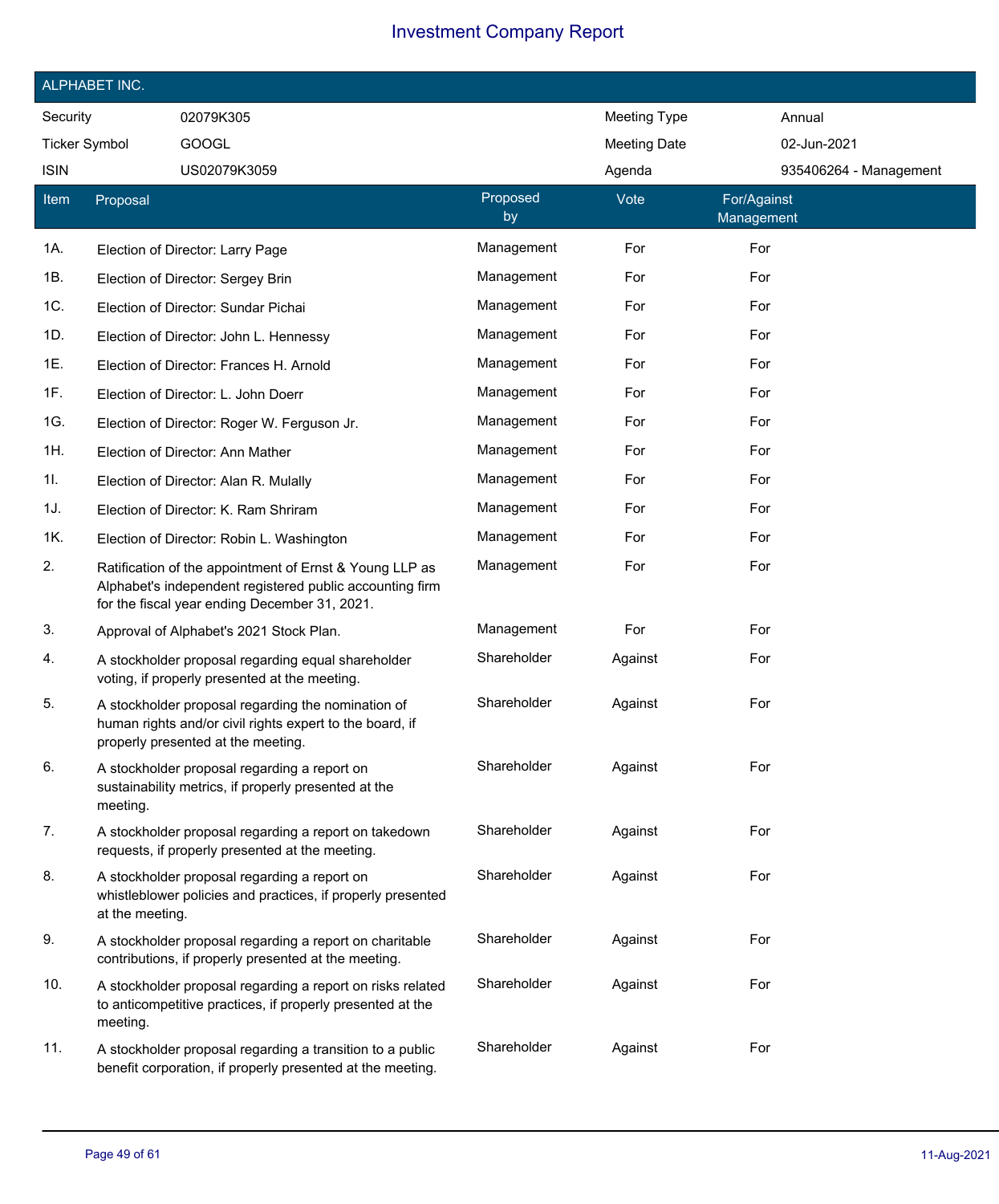| <b>Account</b><br>Number | <b>Account Name</b>                                 | Internal Account       | Custodian                                                        | <b>Ballot Shares</b> | Unavailable<br><b>Shares</b> | <b>Vote Date</b> | Date<br>Confirmed |
|--------------------------|-----------------------------------------------------|------------------------|------------------------------------------------------------------|----------------------|------------------------------|------------------|-------------------|
| 00047580383!<br>5RY0     | <b>PORTLAND</b><br><b>GLOBAL ALT</b><br><b>FUND</b> | GALT - RBC<br>47580383 | <b>RBC</b><br><b>DOMINION</b><br><b>SECURITIES</b><br><b>INC</b> | 16                   |                              | 27-Apr-2021      | 27-Apr-2021       |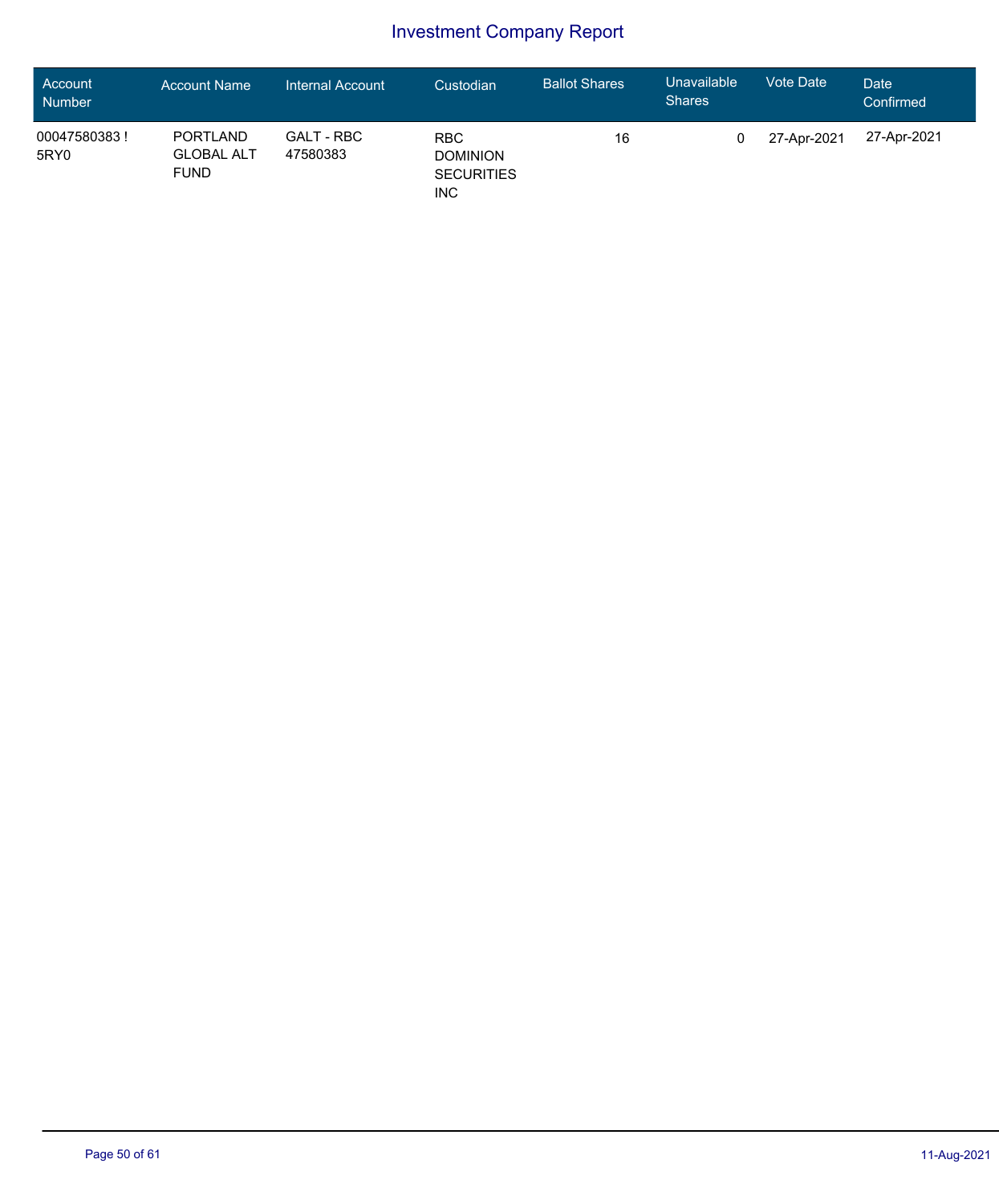| <b>WALMART INC.</b>      |               |                                                     |                                                          |                               |                   |                      |                     |                              |                           |                  |                        |
|--------------------------|---------------|-----------------------------------------------------|----------------------------------------------------------|-------------------------------|-------------------|----------------------|---------------------|------------------------------|---------------------------|------------------|------------------------|
| Security                 |               | 931142103                                           |                                                          |                               |                   |                      | <b>Meeting Type</b> |                              |                           | Annual           |                        |
| <b>Ticker Symbol</b>     |               | <b>WMT</b>                                          |                                                          |                               |                   |                      | <b>Meeting Date</b> |                              |                           | 02-Jun-2021      |                        |
| <b>ISIN</b>              |               | US9311421039                                        |                                                          |                               |                   |                      | Agenda              |                              |                           |                  | 935404866 - Management |
| Item                     | Proposal      |                                                     |                                                          |                               | Proposed<br>by    |                      | Vote                |                              | For/Against<br>Management |                  |                        |
| 1A.                      |               | Election of Director: Cesar Conde                   |                                                          |                               | Management        |                      | For                 |                              | For                       |                  |                        |
| 1B.                      |               | Election of Director: Timothy P. Flynn              |                                                          |                               | Management        |                      | For                 |                              | For                       |                  |                        |
| 1C.                      |               | Election of Director: Sarah J. Friar                |                                                          |                               | Management        |                      | For                 |                              | For                       |                  |                        |
| 1D.                      |               | Election of Director: Carla A. Harris               |                                                          |                               | Management        |                      | For                 |                              | For                       |                  |                        |
| 1E.                      |               | Election of Director: Thomas W. Horton              |                                                          |                               | Management        |                      | For                 |                              | For                       |                  |                        |
| 1F.                      |               | Election of Director: Marissa A. Mayer              |                                                          |                               | Management        |                      | For                 |                              | For                       |                  |                        |
| 1G.                      |               | Election of Director: C. Douglas McMillon           |                                                          |                               | Management        |                      | For                 |                              | For                       |                  |                        |
| 1H.                      |               | Election of Director: Gregory B. Penner             |                                                          |                               | Management        |                      | For                 |                              | For                       |                  |                        |
| 11.                      |               | Election of Director: Steven S Reinemund            |                                                          |                               | Management        |                      | For                 |                              | For                       |                  |                        |
| 1J.                      |               | Election of Director: Randall L. Stephenson         |                                                          |                               | Management        |                      | For                 |                              | For                       |                  |                        |
| 1K.                      |               | Election of Director: S. Robson Walton              |                                                          |                               | Management        |                      | For                 |                              | For                       |                  |                        |
| 1L.                      |               | Election of Director: Steuart L. Walton             |                                                          |                               | Management        |                      | For                 |                              | For                       |                  |                        |
| 2.                       | Compensation. |                                                     | Advisory Vote to Approve Named Executive Officer         |                               | Management        |                      | For                 |                              | For                       |                  |                        |
| 3.                       | Accountants.  |                                                     | Ratification of Ernst & Young LLP as Independent         |                               | Management        |                      | For                 |                              | For                       |                  |                        |
| 4.                       |               |                                                     | Report on Refrigerants Released from Operations.         |                               | Shareholder       |                      | Against             |                              | For                       |                  |                        |
| 5.                       |               | Report on Lobbying Disclosures.                     |                                                          |                               | Shareholder       |                      | Against             |                              | For                       |                  |                        |
| 6.                       | Wages.        |                                                     | Report on Alignment of Racial Justice Goals and Starting |                               | Shareholder       |                      | Against             |                              | For                       |                  |                        |
| 7.                       |               |                                                     | Create a Pandemic Workforce Advisory Council.            |                               | Shareholder       |                      | Against             |                              | For                       |                  |                        |
| 8.                       |               |                                                     | Report on Statement of the Purpose of a Corporation.     |                               | Shareholder       |                      | Against             |                              | For                       |                  |                        |
| Account<br><b>Number</b> |               | <b>Account Name</b>                                 | <b>Internal Account</b>                                  | Custodian                     |                   | <b>Ballot Shares</b> |                     | Unavailable<br><b>Shares</b> |                           | <b>Vote Date</b> | Date<br>Confirmed      |
| 00047580383!<br>5RY0     |               | <b>PORTLAND</b><br><b>GLOBAL ALT</b><br><b>FUND</b> | <b>GALT - RBC</b><br>47580383                            | <b>RBC</b><br><b>DOMINION</b> | <b>SECURITIES</b> |                      | 250                 |                              | 0                         | 23-Apr-2021      | 23-Apr-2021            |

SECURITIES

INC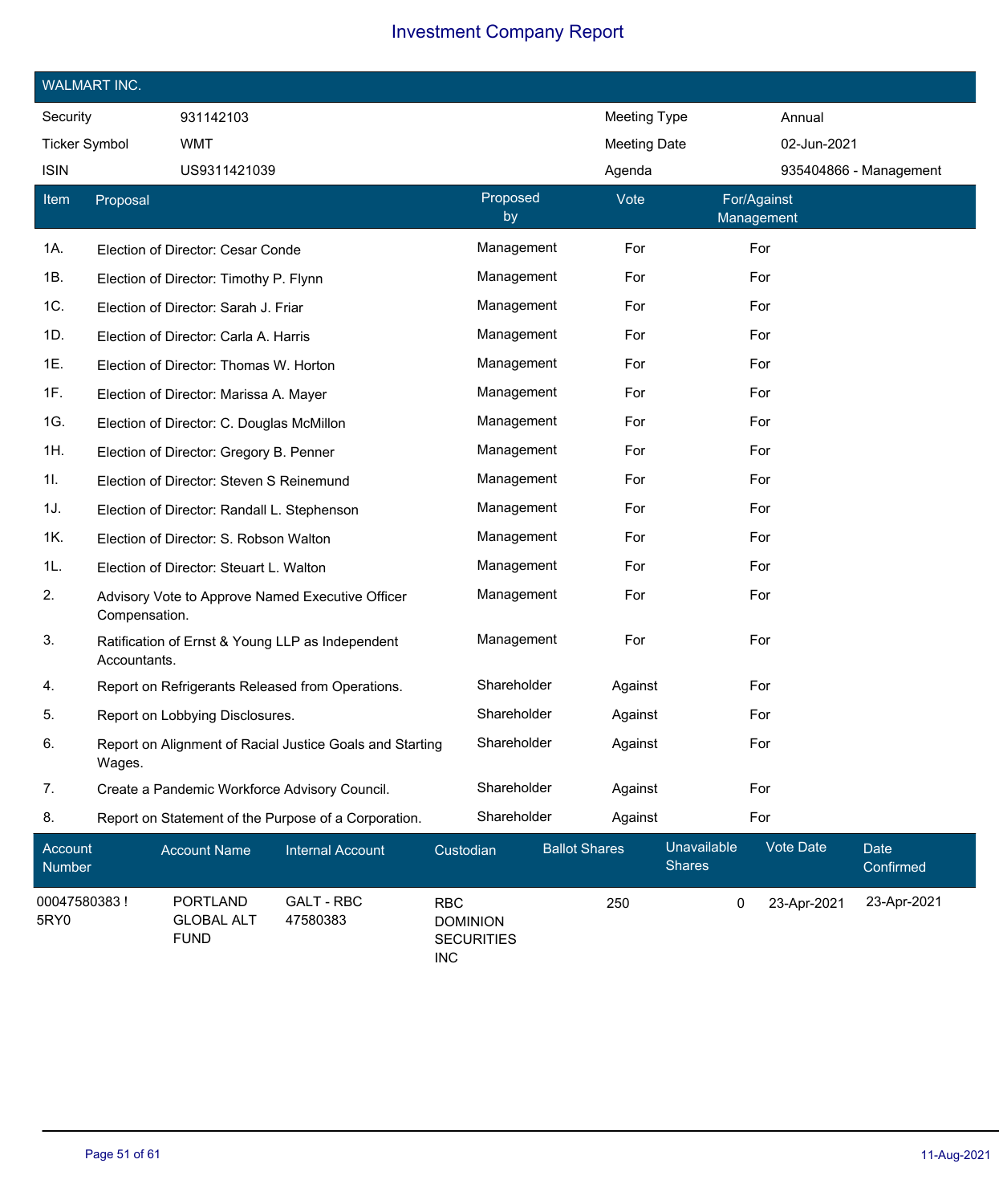|                          | <b>TARGET CORPORATION</b> |                                             |                                                                                                         |           |                |                      |                              |                           |                        |  |
|--------------------------|---------------------------|---------------------------------------------|---------------------------------------------------------------------------------------------------------|-----------|----------------|----------------------|------------------------------|---------------------------|------------------------|--|
| Security                 |                           | 87612E106                                   |                                                                                                         |           |                |                      | <b>Meeting Type</b>          | Annual                    |                        |  |
|                          | <b>Ticker Symbol</b>      | <b>TGT</b>                                  |                                                                                                         |           |                |                      | <b>Meeting Date</b>          | 09-Jun-2021               |                        |  |
| <b>ISIN</b>              |                           | US87612E1064                                |                                                                                                         |           |                | Agenda               |                              |                           | 935412635 - Management |  |
| Item                     | Proposal                  |                                             |                                                                                                         |           | Proposed<br>by | Vote                 |                              | For/Against<br>Management |                        |  |
| 1A.                      |                           | Election of Director: Douglas M. Baker, Jr. |                                                                                                         |           | Management     | For                  |                              | For                       |                        |  |
| 1B.                      |                           | Election of Director: George S. Barrett     |                                                                                                         |           | Management     | For                  |                              | For                       |                        |  |
| 1C.                      |                           | Election of Director: Brian C. Cornell      |                                                                                                         |           | Management     | For                  |                              | For                       |                        |  |
| 1D.                      |                           | Election of Director: Robert L. Edwards     |                                                                                                         |           | Management     | For                  |                              | For                       |                        |  |
| 1E.                      |                           | Election of Director: Melanie L. Healey     |                                                                                                         |           | Management     | For                  |                              | For                       |                        |  |
| 1F.                      |                           | Election of Director: Donald R. Knauss      |                                                                                                         |           | Management     | For                  |                              | For                       |                        |  |
| 1G.                      |                           | Election of Director: Christine A. Leahy    |                                                                                                         |           | Management     | For                  |                              | For                       |                        |  |
| 1H.                      |                           | Election of Director: Monica C. Lozano      |                                                                                                         |           | Management     | For                  |                              | For                       |                        |  |
| 11.                      |                           | Election of Director: Mary E. Minnick       |                                                                                                         |           | Management     | For                  |                              | For                       |                        |  |
| 1J.                      |                           | Election of Director: Derica W. Rice        |                                                                                                         |           | Management     | For                  |                              | For                       |                        |  |
| 1K.                      |                           | Election of Director: Kenneth L. Salazar    |                                                                                                         |           | Management     | For                  |                              | For                       |                        |  |
| 1L.                      |                           | Election of Director: Dmitri L. Stockton    |                                                                                                         |           | Management     | For                  |                              | For                       |                        |  |
| 2.                       | accounting firm.          |                                             | Company proposal to ratify the appointment of Ernst &<br>Young LLP as our independent registered public |           | Management     | For                  |                              | For                       |                        |  |
| 3.                       |                           | executive compensation (Say on Pay).        | Company proposal to approve, on an advisory basis, our                                                  |           | Management     | For                  |                              | For                       |                        |  |
| 4.                       |                           | to remove the shareholder group limit.      | Shareholder proposal to amend the proxy access bylaw                                                    |           | Shareholder    | Against              |                              | For                       |                        |  |
| Account<br><b>Number</b> |                           | <b>Account Name</b>                         | <b>Internal Account</b>                                                                                 | Custodian |                | <b>Ballot Shares</b> | Unavailable<br><b>Shares</b> | Vote Date                 | Date<br>Confirmed      |  |

| <b>Number</b>        |                                                     |                               | --------                                                         | <b>Shares</b> |             | Confirmed   |  |
|----------------------|-----------------------------------------------------|-------------------------------|------------------------------------------------------------------|---------------|-------------|-------------|--|
| 00047580383!<br>5RY0 | <b>PORTLAND</b><br><b>GLOBAL ALT</b><br><b>FUND</b> | <b>GALT - RBC</b><br>47580383 | <b>RBC</b><br><b>DOMINION</b><br><b>SECURITIES</b><br><b>INC</b> | 90            | 05-May-2021 | 05-May-2021 |  |
| B01PI3F0500002C      | C                                                   | B01PI3F0500002 GALT - MELLON  | <b>BNY MELLON</b>                                                | 50            | 05-May-2021 | 05-Mav-2021 |  |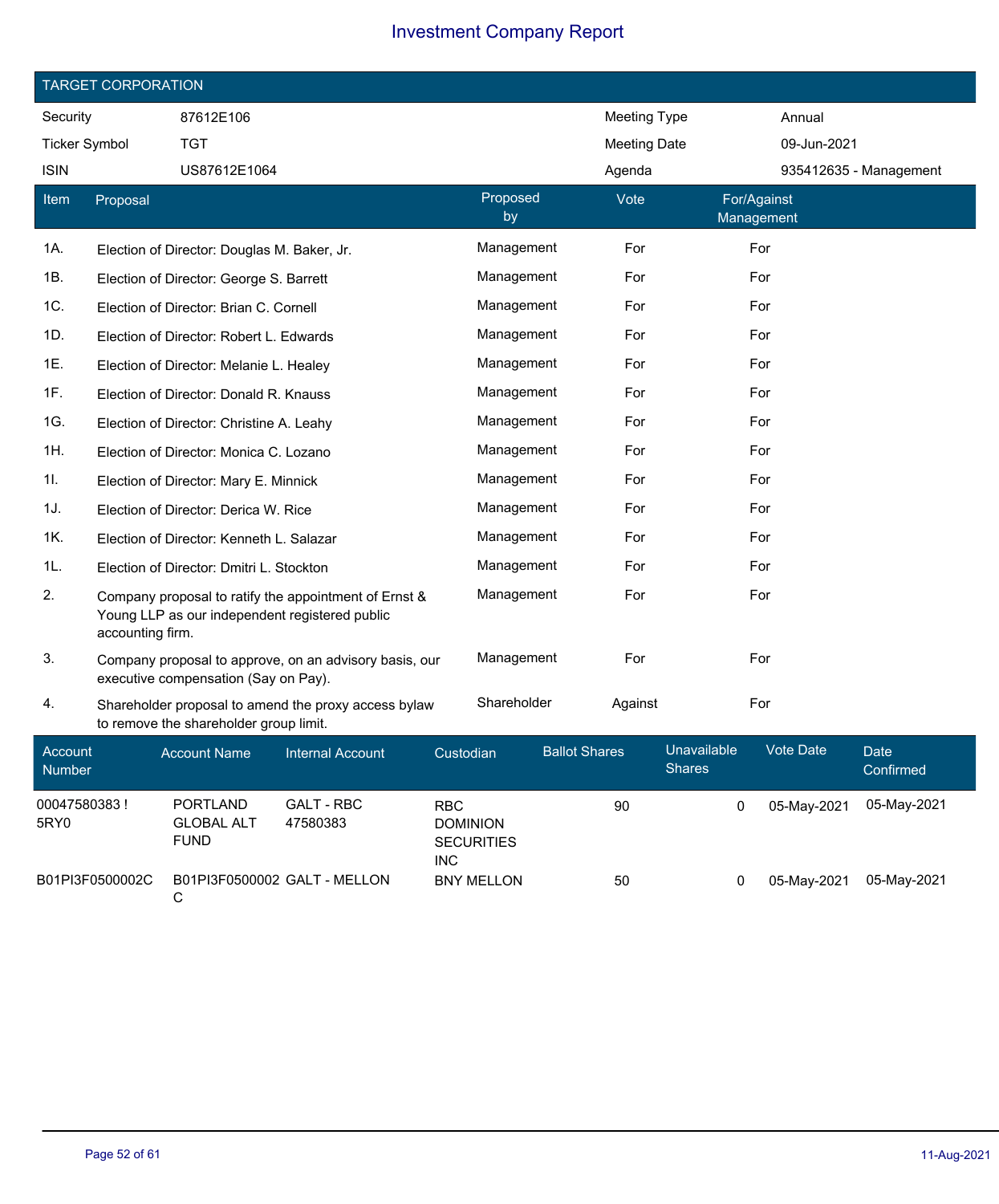|                      | <b>ITOCHU CORPORATION</b>                   |                         |                   |                      |                              |                               |                          |  |  |  |  |
|----------------------|---------------------------------------------|-------------------------|-------------------|----------------------|------------------------------|-------------------------------|--------------------------|--|--|--|--|
| Security             | J2501P104                                   |                         |                   | <b>Meeting Type</b>  |                              | <b>Annual General Meeting</b> |                          |  |  |  |  |
| <b>Ticker Symbol</b> |                                             |                         |                   | <b>Meeting Date</b>  |                              | 18-Jun-2021                   |                          |  |  |  |  |
| <b>ISIN</b>          | JP3143600009                                |                         |                   | Agenda               |                              |                               | 714183302 - Management   |  |  |  |  |
| Item                 | Proposal                                    |                         | Proposed<br>by    | Vote                 | For/Against<br>Management    |                               |                          |  |  |  |  |
|                      | Please reference meeting materials.         |                         | Non-Voting        |                      |                              |                               |                          |  |  |  |  |
| $\mathbf{1}$         | Approve Appropriation of Surplus            | Management              | For               | For                  |                              |                               |                          |  |  |  |  |
| 2.1                  | Appoint a Director Okafuji, Masahiro        |                         | Management        | For                  | For                          |                               |                          |  |  |  |  |
| 2.2                  | Appoint a Director Suzuki, Yoshihisa        |                         | Management        | For                  | For                          |                               |                          |  |  |  |  |
| 2.3                  | Appoint a Director Ishii, Keita             | Management              | For               | For                  |                              |                               |                          |  |  |  |  |
| 2.4                  | Appoint a Director Yoshida, Tomofumi        | Management              | For               | For                  |                              |                               |                          |  |  |  |  |
| 2.5                  | Appoint a Director Fukuda, Yuji             |                         | Management        | For                  | For                          |                               |                          |  |  |  |  |
| 2.6                  | Appoint a Director Kobayashi, Fumihiko      |                         | Management        | For                  | For                          |                               |                          |  |  |  |  |
| 2.7                  | Appoint a Director Hachimura, Tsuyoshi      |                         | Management        | For                  | For                          |                               |                          |  |  |  |  |
| 2.8                  | Appoint a Director Muraki, Atsuko           |                         | Management        | For                  | For                          |                               |                          |  |  |  |  |
| 2.9                  | Appoint a Director Kawana, Masatoshi        |                         | Management        | For                  | For                          |                               |                          |  |  |  |  |
| 2.10                 | Appoint a Director Nakamori, Makiko         |                         | Management        | For                  | For                          |                               |                          |  |  |  |  |
| 2.11                 | Appoint a Director Ishizuka, Kunio          |                         | Management        | For                  | For                          |                               |                          |  |  |  |  |
| 3.1                  | Appoint a Corporate Auditor Majima, Shingo  |                         | Management        | For                  | For                          |                               |                          |  |  |  |  |
| 3.2                  | Appoint a Corporate Auditor Kikuchi, Masumi |                         | Management        | For                  | For                          |                               |                          |  |  |  |  |
| Account<br>Number    | <b>Account Name</b>                         | <b>Internal Account</b> | Custodian         | <b>Ballot Shares</b> | Unavailable<br><b>Shares</b> | <b>Vote Date</b>              | <b>Date</b><br>Confirmed |  |  |  |  |
| PI3F0500002          | PI3F0500002                                 | <b>GALT - MELLON</b>    | <b>BNY MELLON</b> | 333                  | 0                            | 20-May-2021                   | 20-May-2021              |  |  |  |  |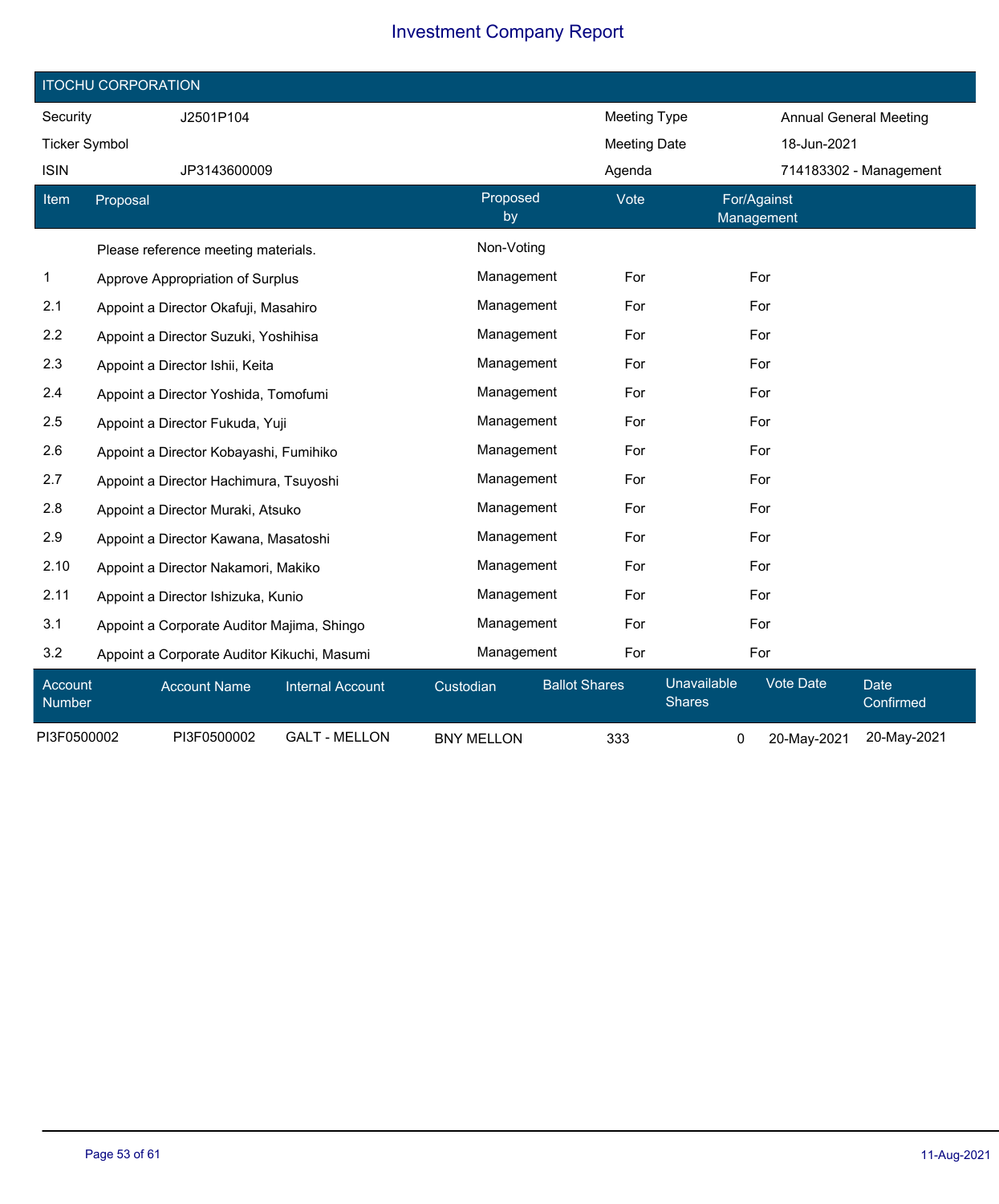|                      | MITSUI & CO., LTD.                         |                         |                   |                      |                              |                               |                          |
|----------------------|--------------------------------------------|-------------------------|-------------------|----------------------|------------------------------|-------------------------------|--------------------------|
| Security             | J44690139                                  |                         |                   | <b>Meeting Type</b>  |                              | <b>Annual General Meeting</b> |                          |
| <b>Ticker Symbol</b> |                                            |                         |                   | <b>Meeting Date</b>  |                              | 18-Jun-2021                   |                          |
| <b>ISIN</b>          | JP3893600001                               |                         |                   | Agenda               |                              |                               | 714176864 - Management   |
| Item                 | Proposal                                   |                         | Proposed<br>by    | Vote                 | For/Against<br>Management    |                               |                          |
|                      | Please reference meeting materials.        |                         | Non-Voting        |                      |                              |                               |                          |
| $\mathbf{1}$         | Approve Appropriation of Surplus           |                         | Management        | For                  | For                          |                               |                          |
| 2.1                  | Appoint a Director Yasunaga, Tatsuo        |                         | Management        | For                  | For                          |                               |                          |
| 2.2                  | Appoint a Director Hori, Kenichi           |                         | Management        | For                  | For                          |                               |                          |
| 2.3                  | Appoint a Director Uchida, Takakazu        |                         | Management        | For                  | For                          |                               |                          |
| 2.4                  | Appoint a Director Fujiwara, Hirotatsu     |                         | Management        | For                  | For                          |                               |                          |
| 2.5                  | Appoint a Director Omachi, Shinichiro      |                         | Management        | For                  | For                          |                               |                          |
| 2.6                  | Appoint a Director Kometani, Yoshio        |                         |                   | Management<br>For    |                              | For                           |                          |
| 2.7                  | Appoint a Director Yoshikawa, Miki         |                         | Management        | For                  | For                          |                               |                          |
| 2.8                  | Appoint a Director Uno, Motoaki            |                         | Management        | For                  | For                          |                               |                          |
| 2.9                  | Appoint a Director Takemasu, Yoshiaki      |                         | Management        | For                  | For                          |                               |                          |
| 2.10                 | Appoint a Director Kobayashi, Izumi        |                         | Management        | For                  | For                          |                               |                          |
| 2.11                 | Appoint a Director Jenifer Rogers          |                         | Management        | For                  | For                          |                               |                          |
| 2.12                 | Appoint a Director Samuel Walsh            |                         | Management        | For                  | For                          |                               |                          |
| 2.13                 | Appoint a Director Uchiyamada, Takeshi     |                         | Management        | For                  | For                          |                               |                          |
| 2.14                 | Appoint a Director Egawa, Masako           |                         | Management        | For                  | For                          |                               |                          |
| 3                    | Appoint a Corporate Auditor Mori, Kimitaka |                         | Management        | For                  | For                          |                               |                          |
| Account<br>Number    | <b>Account Name</b>                        | <b>Internal Account</b> | Custodian         | <b>Ballot Shares</b> | Unavailable<br><b>Shares</b> | <b>Vote Date</b>              | <b>Date</b><br>Confirmed |
| PI3F0500002          | PI3F0500002                                | <b>GALT - MELLON</b>    | <b>BNY MELLON</b> | 490                  | 0                            | 19-May-2021                   | 19-May-2021              |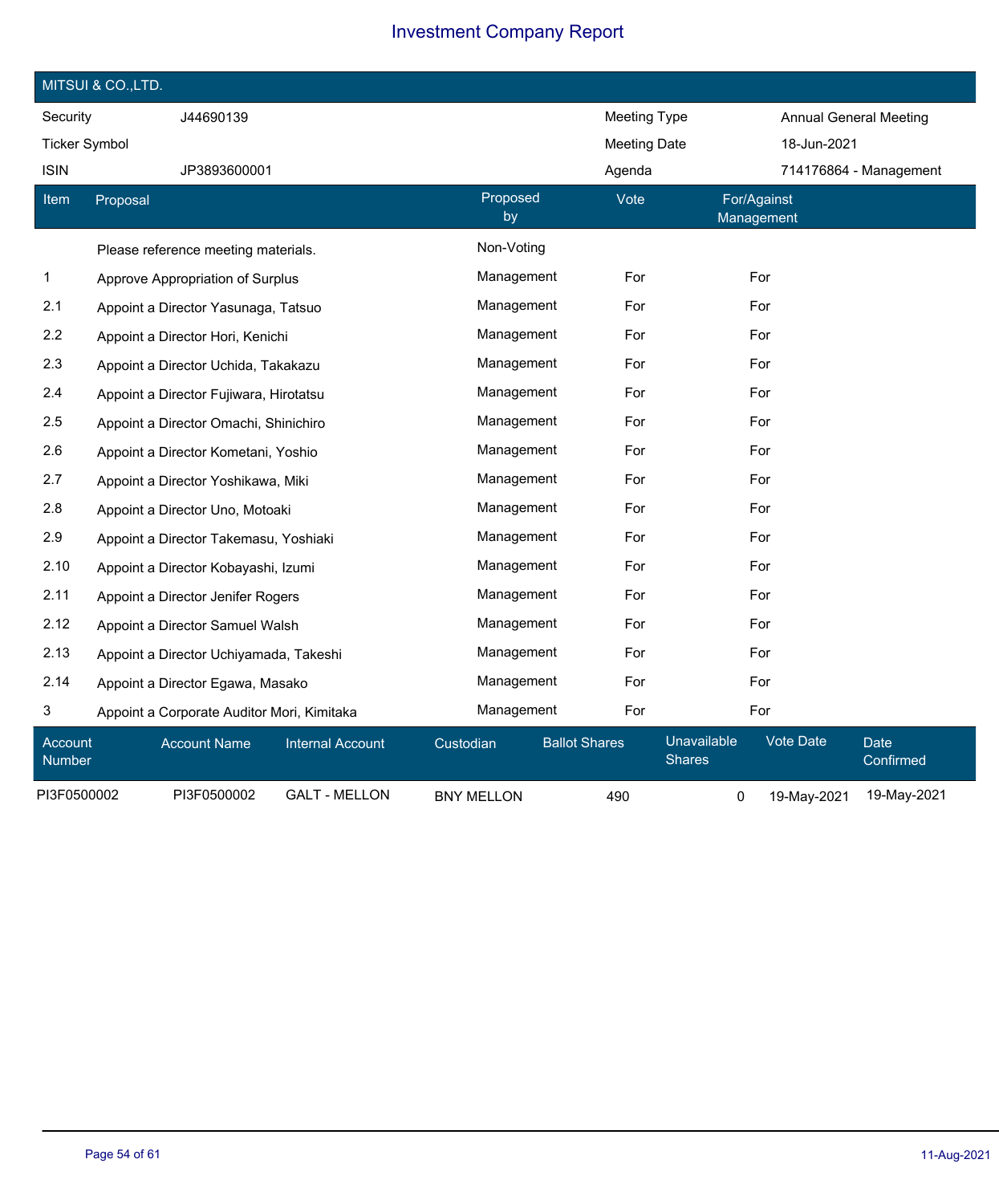|                      | SUMITOMO CORPORATION (SUMITOMO SHOJI KAISHA,LTD.)                                                                                                                                                        |                |                                       |                                                           |  |
|----------------------|----------------------------------------------------------------------------------------------------------------------------------------------------------------------------------------------------------|----------------|---------------------------------------|-----------------------------------------------------------|--|
| Security             | J77282119                                                                                                                                                                                                |                | <b>Meeting Type</b>                   | <b>Annual General Meeting</b>                             |  |
| <b>Ticker Symbol</b> |                                                                                                                                                                                                          |                | <b>Meeting Date</b>                   | 18-Jun-2021                                               |  |
| <b>ISIN</b>          | JP3404600003                                                                                                                                                                                             |                | Agenda                                | 714204120 - Management                                    |  |
| Item                 | Proposal                                                                                                                                                                                                 | Proposed<br>by | Vote                                  | For/Against<br>Management                                 |  |
|                      | Please reference meeting materials.                                                                                                                                                                      | Non-Voting     |                                       |                                                           |  |
| 1                    | Approve Appropriation of Surplus                                                                                                                                                                         | Management     | For                                   | For                                                       |  |
| 2.1                  | Appoint a Director Nakamura, Kuniharu                                                                                                                                                                    | Management     | For                                   | For                                                       |  |
| 2.2                  | Appoint a Director Hyodo, Masayuki                                                                                                                                                                       | Management     | For                                   | For                                                       |  |
| 2.3                  | Appoint a Director Nambu, Toshikazu                                                                                                                                                                      | Management     | For                                   | For                                                       |  |
| 2.4                  | Appoint a Director Yamano, Hideki                                                                                                                                                                        | Management     | For                                   | For                                                       |  |
| 2.5                  | Appoint a Director Seishima, Takayuki                                                                                                                                                                    | Management     | For                                   | For                                                       |  |
| 2.6                  | Appoint a Director Shiomi, Masaru                                                                                                                                                                        | Management     | For                                   | For                                                       |  |
| 2.7                  | Appoint a Director Ehara, Nobuyoshi                                                                                                                                                                      | Management     | For                                   | For                                                       |  |
| 2.8                  | Appoint a Director Ishida, Koji                                                                                                                                                                          | Management     | For                                   | For                                                       |  |
| 2.9                  | Appoint a Director Iwata, Kimie                                                                                                                                                                          | Management     | For                                   | For                                                       |  |
| 2.10                 | Appoint a Director Yamazaki, Hisashi                                                                                                                                                                     | Management     | For                                   | For                                                       |  |
| 2.11                 | Appoint a Director Ide, Akiko                                                                                                                                                                            | Management     | For                                   | For                                                       |  |
| 3                    | Appoint a Corporate Auditor Nagashima, Yukiko                                                                                                                                                            | Management     | For                                   | For                                                       |  |
| 4                    | Approve Details of the Restricted Performance-based<br>Stock Compensation to be received by Directors                                                                                                    | Management     | For                                   | For                                                       |  |
| 5                    | Shareholder Proposal: Amend Articles of Incorporation<br>(Adoption and disclosure of a plan outlining the<br>company's business strategy to align its business with the<br>goals of the Paris Agreement) | Shareholder    | Against                               | For                                                       |  |
| Account              | <b>Account Name</b><br><b>Internal Account</b>                                                                                                                                                           | Custodian      | <b>Ballot Shares</b><br>$O$ la manara | Unavailable<br><b>Vote Date</b><br>Date<br><b>College</b> |  |

| <b>Account</b><br><b>Number</b> | <b>Account Name</b> | <b>Internal Account</b> | Custodian         | <b>Ballot Shares</b> | Unavailable<br>Shares | Vote Date | Date <sup>1</sup><br>Confirmed |
|---------------------------------|---------------------|-------------------------|-------------------|----------------------|-----------------------|-----------|--------------------------------|
| PI3F0500002                     | PI3F0500002         | GALT - MELLON           | <b>BNY MELLON</b> | 2.100                |                       |           | 31-May-2021 31-May-2021        |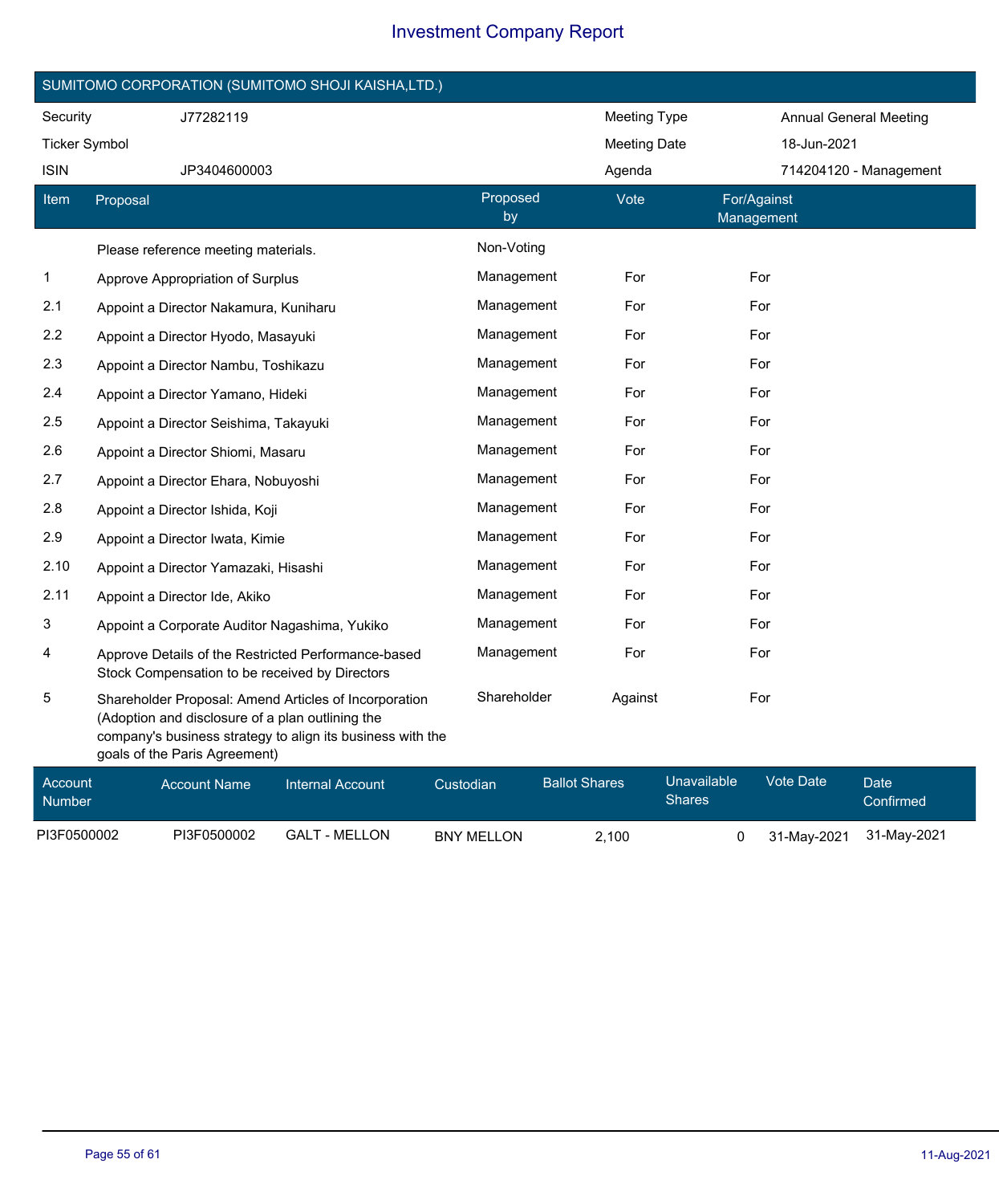| HITACHI,LTD.         |                                          |                         |                   |                                       |                           |                                              |
|----------------------|------------------------------------------|-------------------------|-------------------|---------------------------------------|---------------------------|----------------------------------------------|
| Security             | J20454112                                |                         |                   | <b>Meeting Type</b>                   |                           | <b>Annual General Meeting</b>                |
| <b>Ticker Symbol</b> |                                          |                         |                   | <b>Meeting Date</b>                   |                           | 23-Jun-2021                                  |
| <b>ISIN</b>          | JP3788600009                             |                         |                   | Agenda                                |                           | 714218232 - Management                       |
| Item                 | Proposal                                 |                         | Proposed<br>by    | Vote                                  | For/Against<br>Management |                                              |
|                      | Please reference meeting materials.      |                         | Non-Voting        |                                       |                           |                                              |
| 1.1                  | Appoint a Director Ihara, Katsumi        |                         | Management        | For                                   | For                       |                                              |
| 1.2                  | Appoint a Director Ravi Venkatesan       |                         | Management        | For                                   | For                       |                                              |
| 1.3                  | Appoint a Director Cynthia Carroll       |                         | Management        | For                                   | For                       |                                              |
| 1.4                  | Appoint a Director Joe Harlan            |                         | Management<br>For |                                       | For                       |                                              |
| 1.5                  | Appoint a Director George Buckley        |                         | Management        | For                                   | For                       |                                              |
| 1.6                  | Appoint a Director Louise Pentland       |                         | Management        | For                                   | For                       |                                              |
| 1.7                  | Appoint a Director Mochizuki, Harufumi   |                         | Management        | For                                   | For                       |                                              |
| 1.8                  | Appoint a Director Yamamoto, Takatoshi   |                         | Management        | For                                   | For                       |                                              |
| 1.9                  | Appoint a Director Yoshihara, Hiroaki    |                         | Management        | For                                   | For                       |                                              |
| 1.10                 | Appoint a Director Helmuth Ludwig        |                         | Management        | For                                   | For                       |                                              |
| 1.11                 | Appoint a Director Kojima, Keiji         |                         | Management        | For                                   | For                       |                                              |
| 1.12                 | Appoint a Director Seki, Hideaki         |                         | Management        | For                                   | For                       |                                              |
| 1.13                 | Appoint a Director Higashihara, Toshiaki |                         | Management        | For                                   | For                       |                                              |
| Account<br>Number    | <b>Account Name</b>                      | <b>Internal Account</b> | Custodian         | <b>Ballot Shares</b><br><b>Shares</b> | Unavailable               | <b>Vote Date</b><br><b>Date</b><br>Confirmed |
| PI3F0500002          | PI3F0500002                              | <b>GALT - MELLON</b>    | <b>BNY MELLON</b> | 450                                   | 0                         | 31-May-2021<br>31-May-2021                   |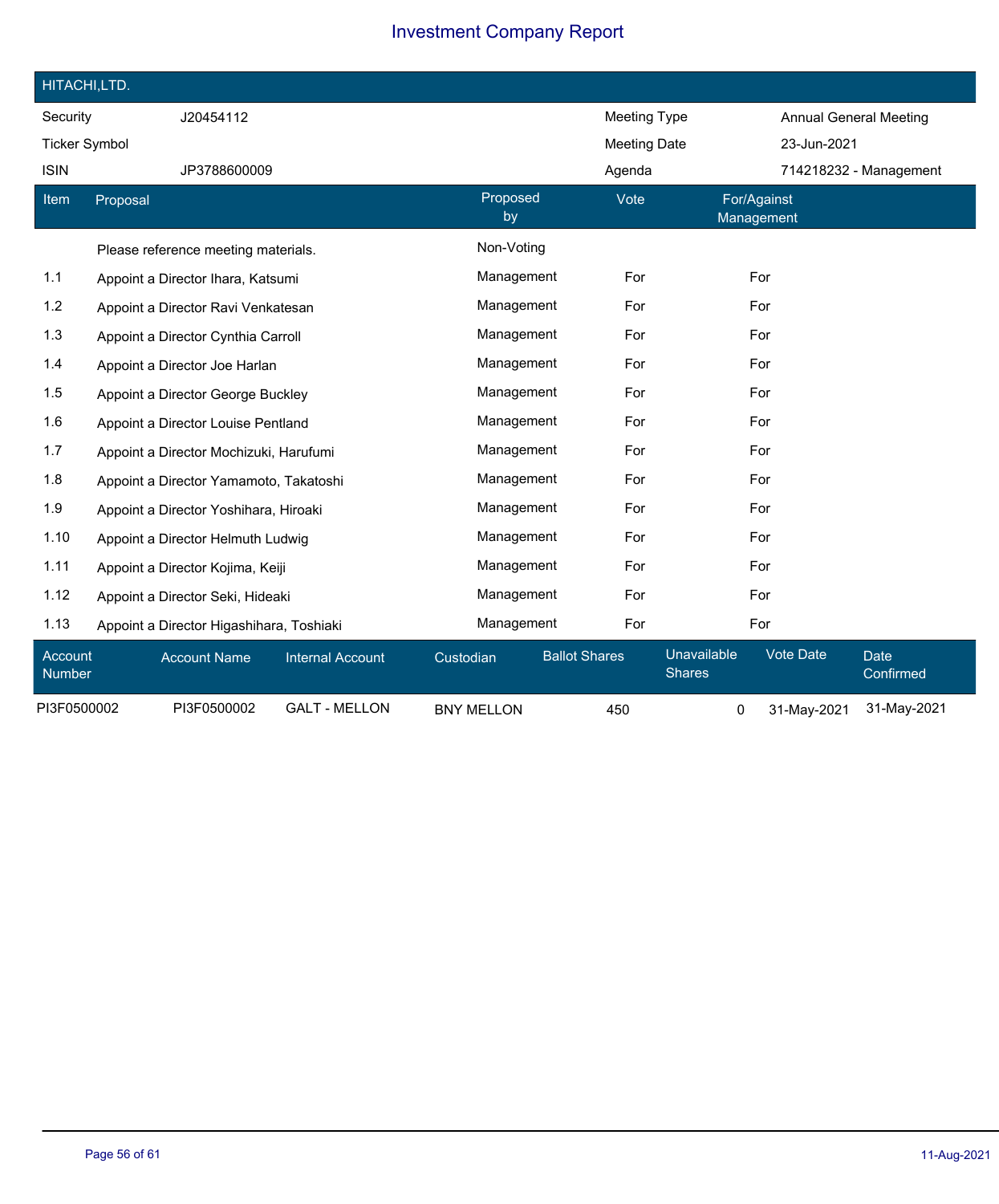|                      | <b>MARUBENI CORPORATION</b>                                                                                       |                |                     |                               |  |  |  |  |  |  |  |
|----------------------|-------------------------------------------------------------------------------------------------------------------|----------------|---------------------|-------------------------------|--|--|--|--|--|--|--|
| Security             | J39788138                                                                                                         |                | <b>Meeting Type</b> | <b>Annual General Meeting</b> |  |  |  |  |  |  |  |
| <b>Ticker Symbol</b> |                                                                                                                   |                | <b>Meeting Date</b> | 24-Jun-2021                   |  |  |  |  |  |  |  |
| <b>ISIN</b>          | JP3877600001                                                                                                      |                | Agenda              | 714204106 - Management        |  |  |  |  |  |  |  |
| Item                 | Proposal                                                                                                          | Proposed<br>by | Vote                | For/Against<br>Management     |  |  |  |  |  |  |  |
|                      | Please reference meeting materials.                                                                               | Non-Voting     |                     |                               |  |  |  |  |  |  |  |
| 1.1                  | Appoint a Director Kokubu, Fumiya                                                                                 | Management     | For                 | For                           |  |  |  |  |  |  |  |
| $1.2$                | Appoint a Director Takahara, Ichiro                                                                               | Management     | For                 | For                           |  |  |  |  |  |  |  |
| 1.3                  | Appoint a Director Kakinoki, Masumi                                                                               | Management     | For                 | For                           |  |  |  |  |  |  |  |
| 1.4                  | Appoint a Director Terakawa, Akira                                                                                | Management     | For                 | For                           |  |  |  |  |  |  |  |
| 1.5                  | Appoint a Director Ishizuki, Mutsumi                                                                              | Management     | For                 | For                           |  |  |  |  |  |  |  |
| 1.6                  | Appoint a Director Oikawa, Kenichiro                                                                              | Management     | For                 | For                           |  |  |  |  |  |  |  |
| 1.7                  | Appoint a Director Furuya, Takayuki                                                                               | Management     | For                 | For                           |  |  |  |  |  |  |  |
| 1.8                  | Appoint a Director Kitabata, Takao                                                                                | Management     | For                 | For                           |  |  |  |  |  |  |  |
| 1.9                  | Appoint a Director Takahashi, Kyohei                                                                              | Management     | For                 | For                           |  |  |  |  |  |  |  |
| 1.10                 | Appoint a Director Okina, Yuri                                                                                    | Management     | For                 | For                           |  |  |  |  |  |  |  |
| 1.11                 | Appoint a Director Hatchoji, Takashi                                                                              | Management     | For                 | For                           |  |  |  |  |  |  |  |
| 1.12                 | Appoint a Director Kitera, Masato                                                                                 | Management     | For                 | For                           |  |  |  |  |  |  |  |
| 1.13                 | Appoint a Director Ishizuka, Shigeki                                                                              | Management     | For                 | For                           |  |  |  |  |  |  |  |
| 2.1                  | Appoint a Corporate Auditor Kida, Toshiaki                                                                        | Management     | For                 | For                           |  |  |  |  |  |  |  |
| 2.2                  | Appoint a Corporate Auditor Yoneda, Tsuyoshi                                                                      | Management     | For                 | For                           |  |  |  |  |  |  |  |
| 3                    | Approve Details of the Restricted-Share Compensation to<br>be received by Directors (Excluding Outside Directors) | Management     | For                 | For                           |  |  |  |  |  |  |  |

| Account<br><b>Number</b> | Account Name | <b>Internal Account</b> | Custodian         | <b>Ballot Shares</b> | <b>Unavailable</b><br><b>Shares</b> | Vote Date               | Date<br>Confirmed |
|--------------------------|--------------|-------------------------|-------------------|----------------------|-------------------------------------|-------------------------|-------------------|
| PI3F0500002              | PI3F0500002  | GALT - MELLON           | <b>BNY MELLON</b> | 1.500                |                                     | 31-May-2021 31-May-2021 |                   |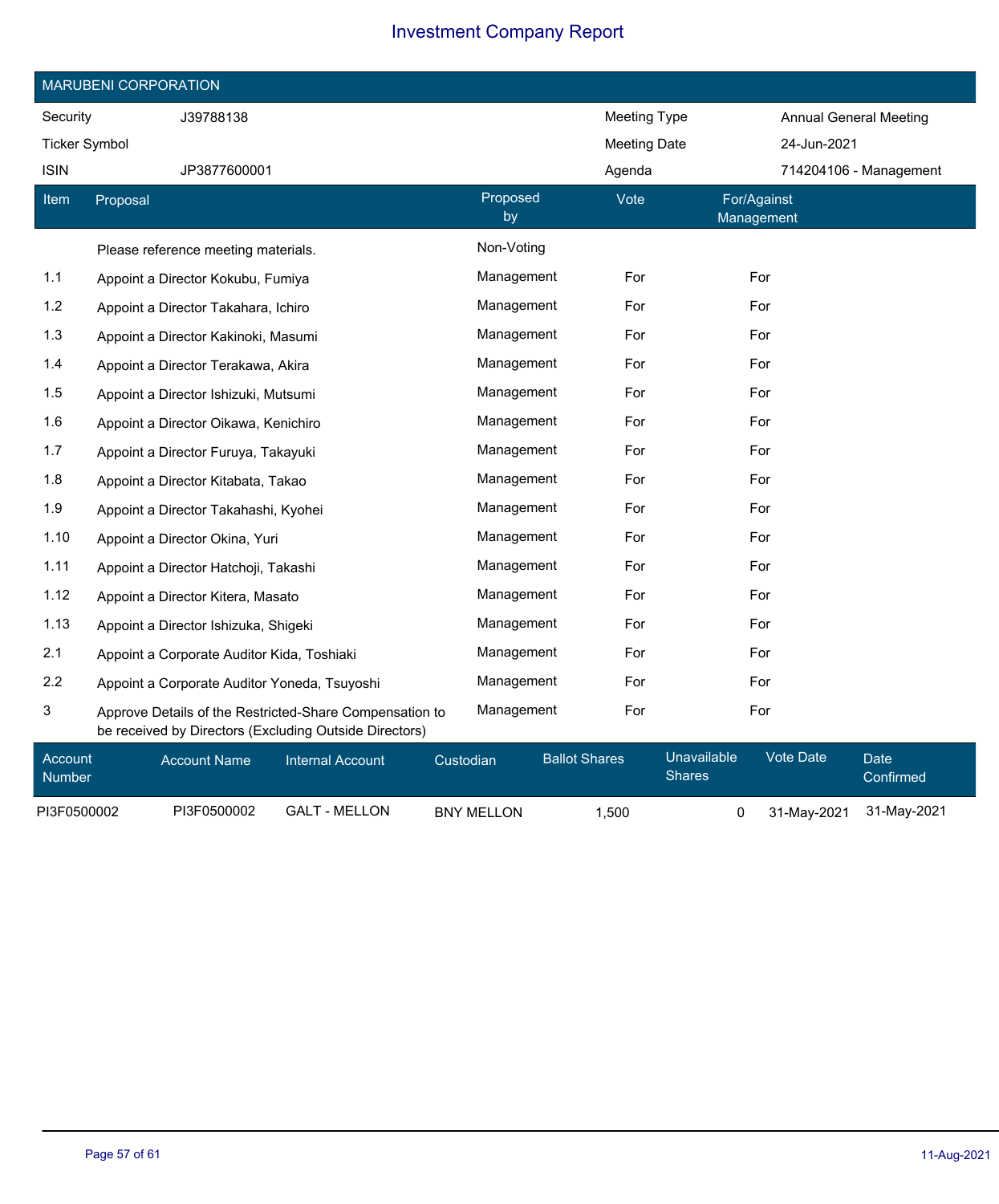|                      | MITSUBISHI CORPORATION                  |                         |                   |                      |                              |                               |                          |  |  |  |  |
|----------------------|-----------------------------------------|-------------------------|-------------------|----------------------|------------------------------|-------------------------------|--------------------------|--|--|--|--|
| Security             | J43830116                               |                         |                   | Meeting Type         |                              | <b>Annual General Meeting</b> |                          |  |  |  |  |
| <b>Ticker Symbol</b> |                                         |                         |                   | <b>Meeting Date</b>  |                              | 25-Jun-2021                   |                          |  |  |  |  |
| <b>ISIN</b>          | JP3898400001                            |                         |                   | Agenda               |                              |                               | 714204132 - Management   |  |  |  |  |
| Item                 | Proposal                                |                         | Proposed<br>by    | Vote                 | For/Against<br>Management    |                               |                          |  |  |  |  |
|                      | Please reference meeting materials.     |                         | Non-Voting        |                      |                              |                               |                          |  |  |  |  |
| $\mathbf{1}$         | Approve Appropriation of Surplus        |                         | Management        | For                  | For                          |                               |                          |  |  |  |  |
| 2.1                  | Appoint a Director Kobayashi, Ken       |                         | Management        | For                  | For                          |                               |                          |  |  |  |  |
| 2.2                  | Appoint a Director Kakiuchi, Takehiko   | Management              | For               | For                  |                              |                               |                          |  |  |  |  |
| 2.3                  | Appoint a Director Masu, Kazuyuki       |                         | Management        | For                  | For                          |                               |                          |  |  |  |  |
| 2.4                  | Appoint a Director Murakoshi, Akira     |                         | Management        | For                  | For                          |                               |                          |  |  |  |  |
| 2.5                  | Appoint a Director Hirai, Yasuteru      |                         | Management        | For                  | For                          |                               |                          |  |  |  |  |
| 2.6                  | Appoint a Director Kashiwagi, Yutaka    |                         | Management        | For                  | For                          |                               |                          |  |  |  |  |
| 2.7                  | Appoint a Director Nishiyama, Akihiko   |                         | Management        | For                  | For                          |                               |                          |  |  |  |  |
| 2.8                  | Appoint a Director Saiki, Akitaka       |                         | Management        | For                  | For                          |                               |                          |  |  |  |  |
| 2.9                  | Appoint a Director Tatsuoka, Tsuneyoshi |                         | Management        | For                  | For                          |                               |                          |  |  |  |  |
| 2.10                 | Appoint a Director Miyanaga, Shunichi   |                         | Management        | For                  | For                          |                               |                          |  |  |  |  |
| 2.11                 | Appoint a Director Akiyama, Sakie       |                         | Management        | For                  | For                          |                               |                          |  |  |  |  |
| Account<br>Number    | <b>Account Name</b>                     | <b>Internal Account</b> | Custodian         | <b>Ballot Shares</b> | Unavailable<br><b>Shares</b> | <b>Vote Date</b>              | <b>Date</b><br>Confirmed |  |  |  |  |
| PI3F0500002          | PI3F0500002                             | <b>GALT - MELLON</b>    | <b>BNY MELLON</b> | 1,500                | 0                            | 31-May-2021                   | 31-May-2021              |  |  |  |  |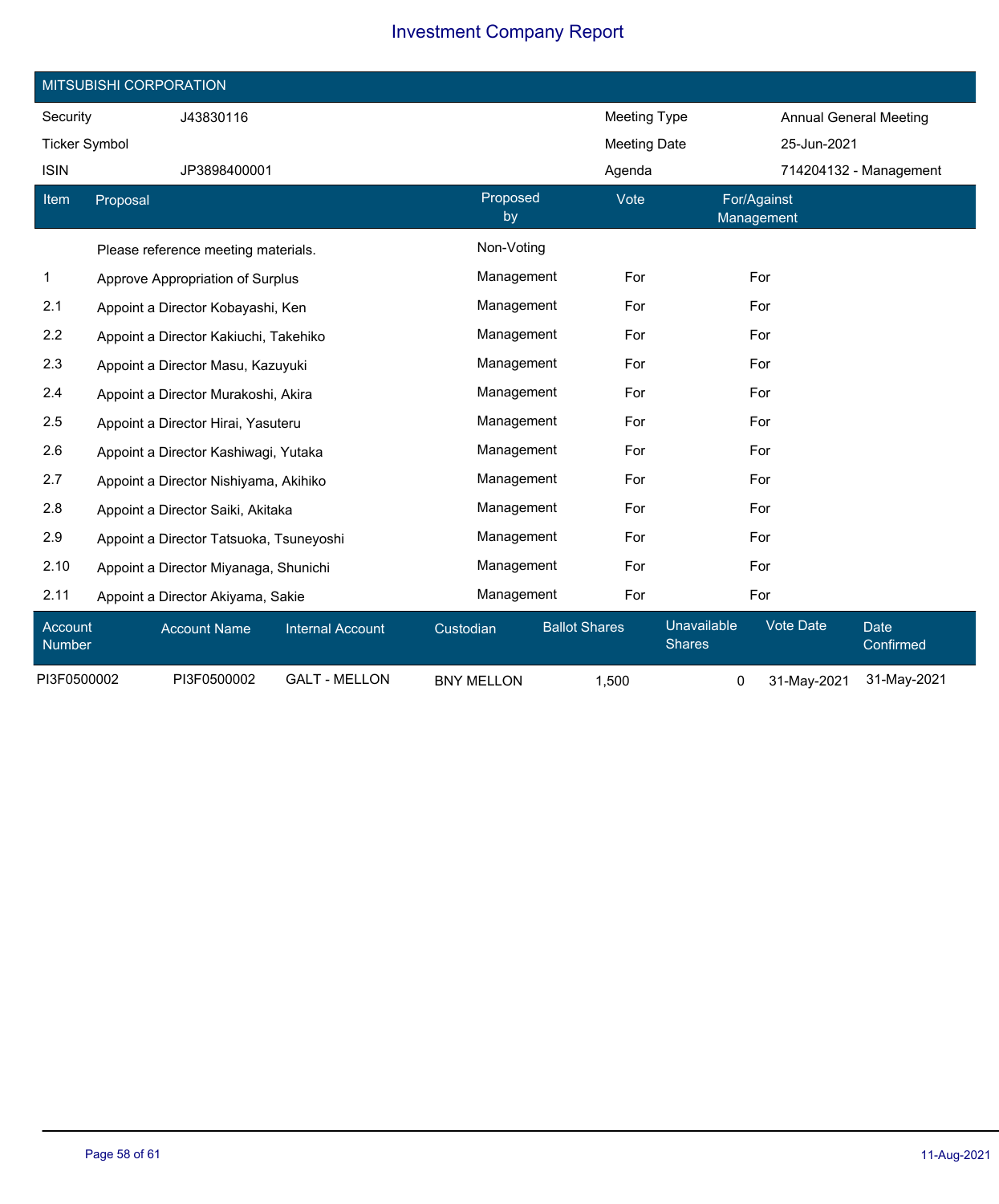| RED ELECTRICA CORPORACION, SA |                                                                                                                                                                                                          |                |                     |                               |  |  |  |  |
|-------------------------------|----------------------------------------------------------------------------------------------------------------------------------------------------------------------------------------------------------|----------------|---------------------|-------------------------------|--|--|--|--|
| Security                      | E42807110                                                                                                                                                                                                |                | <b>Meeting Type</b> | <b>Annual General Meeting</b> |  |  |  |  |
| <b>Ticker Symbol</b>          |                                                                                                                                                                                                          |                |                     | 28-Jun-2021                   |  |  |  |  |
| <b>ISIN</b>                   | ES0173093024                                                                                                                                                                                             |                | Agenda              | 714226075 - Management        |  |  |  |  |
| <b>Item</b>                   | Proposal                                                                                                                                                                                                 | Proposed<br>by | Vote                | For/Against<br>Management     |  |  |  |  |
| <b>CMMT</b>                   | PLEASE NOTE THAT SHAREHOLDER DETAILS ARE<br>REQUIRED TO VOTE AT THIS MEETING. IF-NO<br>SHAREHOLDER DETAILS ARE PROVIDED, YOUR<br>INSTRUCTION MAY CARRY A HEIGHTENED-RISK OF<br>BEING REJECTED. THANK YOU | Non-Voting     |                     |                               |  |  |  |  |
| 1                             | APPROVE STANDALONE FINANCIAL STATEMENTS                                                                                                                                                                  | Management     | For                 | For                           |  |  |  |  |
| 2                             | APPROVE CONSOLIDATED FINANCIAL STATEMENTS                                                                                                                                                                | Management     | For                 | For                           |  |  |  |  |
| 3                             | APPROVE ALLOCATION OF INCOME AND DIVIDENDS                                                                                                                                                               | Management     | For                 | For                           |  |  |  |  |
| 4                             | APPROVE NON-FINANCIAL INFORMATION<br><b>STATEMENT</b>                                                                                                                                                    | Management     | For                 | For                           |  |  |  |  |
| 5                             | APPROVE DISCHARGE OF BOARD                                                                                                                                                                               | Management     | For                 | For                           |  |  |  |  |
| 6.1                           | ELECT MARCOS VAQUER CABALLERIA AS<br><b>DIRECTOR</b>                                                                                                                                                     | Management     | For                 | For                           |  |  |  |  |
| 6.2                           | ELECT ELISENDA MALARET GARCIA AS DIRECTOR                                                                                                                                                                | Management     | For                 | For                           |  |  |  |  |
| 6.3                           | ELECT JOSE MARIA ABAD HERNANDEZ AS<br><b>DIRECTOR</b>                                                                                                                                                    | Management     | For                 | For                           |  |  |  |  |
| 6.4                           | RATIFY APPOINTMENT OF AND ELECT RICARDO<br><b>GARCIA HERRERA AS DIRECTOR</b>                                                                                                                             | Management     | For                 | For                           |  |  |  |  |
| 7.1                           | AMEND ARTICLES RE: CORPORATE PURPOSE,<br>NATIONALITY AND REGISTERED OFFICE                                                                                                                               | Management     | For                 | For                           |  |  |  |  |
| 7.2                           | AMEND ARTICLES RE: SHARE CAPITAL AND<br>SHAREHOLDERS' PREFERENTIAL SUBSCRIPTION<br><b>RIGHTS</b>                                                                                                         | Management     | For                 | For                           |  |  |  |  |
| 7.3                           | AMEND ARTICLES RE: GENERAL MEETINGS,<br>MEETING TYPES, QUORUM, RIGHT TO<br>INFORMATION AND ATTENDANCE, CONSTITUTION,<br>DELIBERATIONS AND REMOTE VOTING                                                  | Management     | For                 | For                           |  |  |  |  |
| 7.4                           | AMEND ARTICLES RE: ALLOW SHAREHOLDER<br>MEETINGS TO BE HELD IN VIRTUAL-ONLY FORMAT                                                                                                                       | Management     | For                 | For                           |  |  |  |  |
| 7.5                           | AMEND ARTICLES RE: BOARD, AUDIT COMMITTEE,<br>APPOINTMENT AND REMUNERATION COMMITTEE<br>AND SUSTAINABILITY COMMITTEE                                                                                     | Management     | For                 | For                           |  |  |  |  |
| 7.6                           | AMEND ARTICLES RE: ANNUAL ACCOUNTS                                                                                                                                                                       | Management     | For                 | For                           |  |  |  |  |
| 8.1                           | AMEND ARTICLES OF GENERAL MEETING<br>REGULATIONS RE: PURPOSE AND VALIDITY OF THE<br>REGULATIONS, AND ADVERTISING                                                                                         | Management     | For                 | For                           |  |  |  |  |
| 8.2                           | AMEND ARTICLE 2 OF GENERAL MEETING<br><b>REGULATIONS RE: CORPORATE WEBSITE</b>                                                                                                                           | Management     | For                 | For                           |  |  |  |  |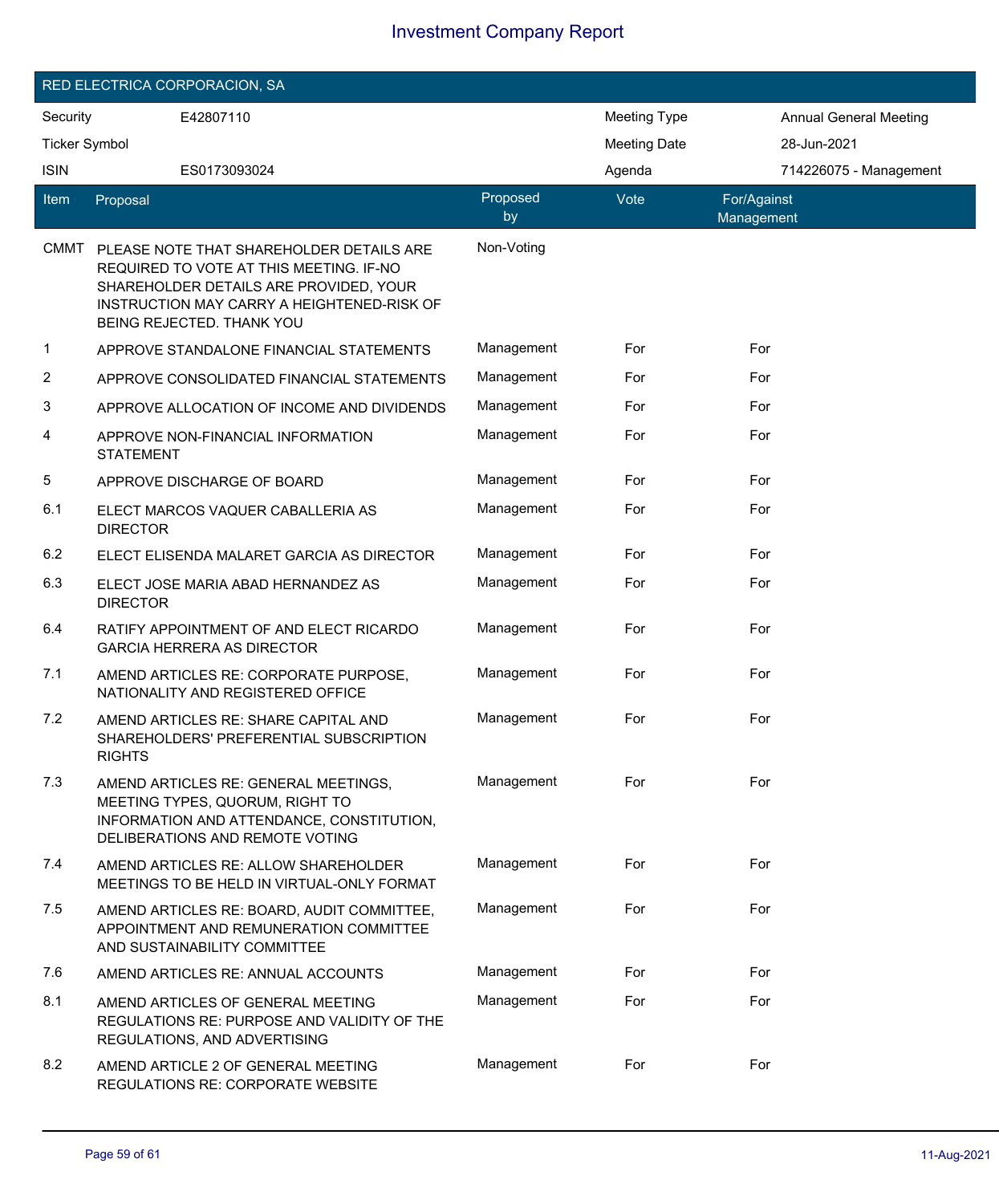| 8.3         | AMEND ARTICLES OF GENERAL MEETING<br>REGULATIONS RE: COMPETENCES AND MEETING<br><b>TYPES</b>                                                                                                                                                                                                                                                                                                                                                                                                                                                                                                                                                                                                                                                                                                                                                                                                                                                                                    | Management | For | For |
|-------------|---------------------------------------------------------------------------------------------------------------------------------------------------------------------------------------------------------------------------------------------------------------------------------------------------------------------------------------------------------------------------------------------------------------------------------------------------------------------------------------------------------------------------------------------------------------------------------------------------------------------------------------------------------------------------------------------------------------------------------------------------------------------------------------------------------------------------------------------------------------------------------------------------------------------------------------------------------------------------------|------------|-----|-----|
| 8.4         | AMEND ARTICLES OF GENERAL MEETING<br><b>REGULATIONS RE: ALLOW SHAREHOLDER</b><br>MEETINGS TO BE HELD IN VIRTUAL-ONLY FORMAT                                                                                                                                                                                                                                                                                                                                                                                                                                                                                                                                                                                                                                                                                                                                                                                                                                                     | Management | For | For |
| 8.5         | AMEND ARTICLES OF GENERAL MEETING<br>REGULATIONS RE: QUORUM, CHAIRMAN OF THE<br>GENERAL MEETING, CONSTITUTION,<br>DELIBERATION, ADOPTION OF RESOLUTIONS AND<br><b>PUBLICITY</b>                                                                                                                                                                                                                                                                                                                                                                                                                                                                                                                                                                                                                                                                                                                                                                                                 | Management | For | For |
| 9.1         | APPROVE REMUNERATION REPORT                                                                                                                                                                                                                                                                                                                                                                                                                                                                                                                                                                                                                                                                                                                                                                                                                                                                                                                                                     | Management | For | For |
| 9.2         | APPROVE REMUNERATION OF EXECUTIVE<br>DIRECTORS AND NON-EXECUTIVE DIRECTORS                                                                                                                                                                                                                                                                                                                                                                                                                                                                                                                                                                                                                                                                                                                                                                                                                                                                                                      | Management | For | For |
| 9.3         | APPROVE LONG-TERM INCENTIVE PLAN                                                                                                                                                                                                                                                                                                                                                                                                                                                                                                                                                                                                                                                                                                                                                                                                                                                                                                                                                | Management | For | For |
| 9.4         | APPROVE REMUNERATION POLICY                                                                                                                                                                                                                                                                                                                                                                                                                                                                                                                                                                                                                                                                                                                                                                                                                                                                                                                                                     | Management | For | For |
| 10          | RENEW APPOINTMENT OF KPMG AUDITORES AS<br><b>AUDITOR</b>                                                                                                                                                                                                                                                                                                                                                                                                                                                                                                                                                                                                                                                                                                                                                                                                                                                                                                                        | Management | For | For |
| 11          | AUTHORIZE BOARD TO RATIFY AND EXECUTE<br>APPROVED RESOLUTIONS                                                                                                                                                                                                                                                                                                                                                                                                                                                                                                                                                                                                                                                                                                                                                                                                                                                                                                                   | Management | For | For |
| 12          | RECEIVE CORPORATE GOVERNANCE REPORT                                                                                                                                                                                                                                                                                                                                                                                                                                                                                                                                                                                                                                                                                                                                                                                                                                                                                                                                             | Non-Voting |     |     |
| 13          | RECEIVE AMENDMENTS TO BOARD OF DIRECTORS<br><b>REGULATIONS</b>                                                                                                                                                                                                                                                                                                                                                                                                                                                                                                                                                                                                                                                                                                                                                                                                                                                                                                                  | Non-Voting |     |     |
| <b>CMMT</b> | PLEASE NOTE IN THE EVENT THE MEETING DOES<br>NOT REACH QUORUM, THERE WILL BE A-SECOND<br>CALL ON 29 JUN 2021. CONSEQUENTLY, YOUR<br>VOTING INSTRUCTIONS WILL-REMAIN VALID FOR<br>ALL CALLS UNLESS THE AGENDA IS AMENDED.<br><b>THANK YOU</b>                                                                                                                                                                                                                                                                                                                                                                                                                                                                                                                                                                                                                                                                                                                                    | Non-Voting |     |     |
| <b>CMMT</b> | PLEASE NOTE THAT IF YOU HOLD CREST<br>DEPOSITORY INTERESTS (CDIS) AND-PARTICIPATE<br>AT THIS MEETING, YOU (OR YOUR CREST<br>SPONSORED MEMBER/CUSTODIAN)-WILL BE<br>REQUIRED TO INSTRUCT A TRANSFER OF THE<br>RELEVANT CDIS TO THE ESCROW-ACCOUNT<br>SPECIFIED IN THE ASSOCIATED CORPORATE<br>EVENT IN THE CREST SYSTEM. THIS-TRANSFER<br>WILL NEED TO BE COMPLETED BY THE SPECIFIED<br>CREST SYSTEM DEADLINE.-ONCE THIS TRANSFER<br>HAS SETTLED, THE CDIS WILL BE BLOCKED IN THE<br>CREST SYSTEM.-THE CDIS WILL BE RELEASED<br>FROM ESCROW AS SOON AS PRACTICABLE ON THE<br>BUSINESS-DAY PRIOR TO MEETING DATE UNLESS<br>OTHERWISE SPECIFIED. IN ORDER FOR A VOTE TO-<br>BE ACCEPTED, THE VOTED POSITION MUST BE<br>BLOCKED IN THE REQUIRED ESCROW-ACCOUNT IN<br>THE CREST SYSTEM. BY VOTING ON THIS MEETING,<br>YOUR CREST SPONSORED-MEMBER/CUSTODIAN<br>MAY USE YOUR VOTE INSTRUCTION AS THE<br>AUTHORIZATION TO TAKE-THE NECESSARY<br>ACTION WHICH WILL INCLUDE TRANSFERRING | Non-Voting |     |     |